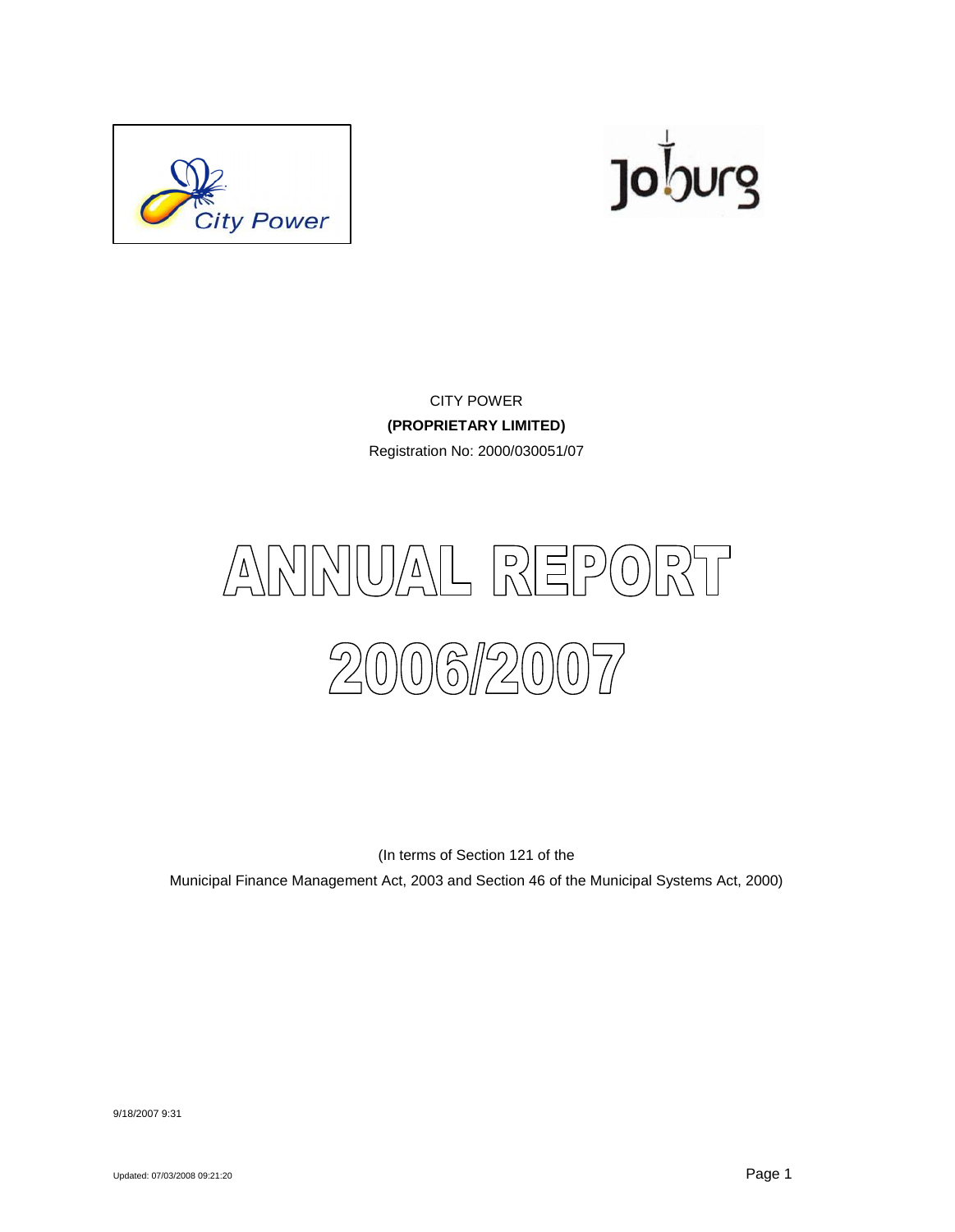# **CITY POWER JOHANNESBURG**

# **(PROPRIETARY LIMITED)**

# **COMPANY INFORMATION:**

| <b>Registration number:</b> |              | 2000/030051/07                 |  |
|-----------------------------|--------------|--------------------------------|--|
| <b>Registered Address:</b>  |              | 40 Heronmere Road              |  |
|                             |              | Reuven                         |  |
|                             |              | <b>Booysens</b>                |  |
| <b>Postal Address:</b>      |              | P O Box 38766                  |  |
|                             |              | <b>Booysens</b>                |  |
|                             |              | 2016                           |  |
| <b>Telephone number</b>     | 2.500        | (011) 490-7000                 |  |
| Fax number                  | 20 O         | (011) 490-7377                 |  |
| Website                     | $\mathbf{1}$ | www.citypower.co.za            |  |
| <b>Bankers</b>              | ÷            | <b>ABSA Bank of SA Limited</b> |  |
| <b>Auditors</b>             |              | <b>Auditor-General</b>         |  |

# *Vision*

*To be a world-class electricity utility, striving for social and economical development of the region*

### *Mission*

*To meet the expectations of customers and stakeholders*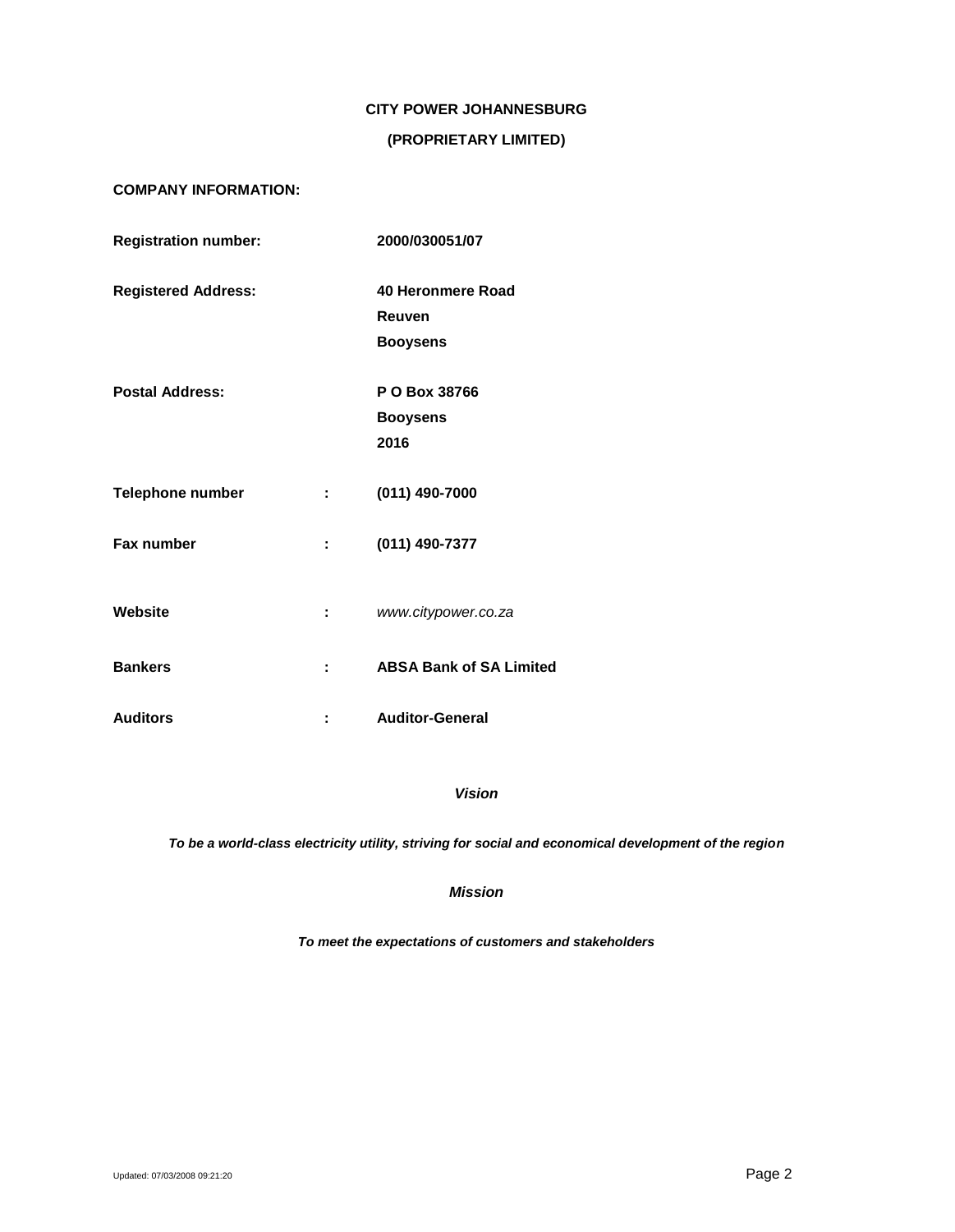| <b>CHAPTER ONE: INTRODUCTION AND CORPORATE PROFILE</b>                             | $\overline{4}$ |
|------------------------------------------------------------------------------------|----------------|
| Section 1: Corporate Profile and Overview of the entity                            | 4              |
| Section 2: Strategic Objectives                                                    | 6              |
| Section 3: Foreword by Member of the Mayoral Committee                             | 11             |
| Section 4: Chairperson's Foreword                                                  | 12             |
| Section 5: Managing Director's Report                                              | 12             |
| Section 6: Statement of Responsibility                                             | 12             |
| <b>CHAPTER TWO: PERFOMANCE HIGHLIGHTS</b>                                          | 16             |
| Section 1: Highlights and Achievements                                             | 16             |
| Section 2: Financial Performance                                                   | 17             |
| Section 3: Capital Projects                                                        | 21             |
| Section 4: Performance against IDP and City Scorecard                              | 27             |
| Section 5: Assessment of Arrears on municipal taxes and service charges            | 38             |
| Section 6: Statement on amounts owed by Government Departments and public entities | 39             |
| Section 7: Recommendations and Plans for the next financial year.                  | 43             |
| <b>CHAPTER THREE: DIRECTOR'S REPORT AND GOVERNANCE</b>                             | 44             |
| Section 1: Corporate Governance Statement                                          | 44             |
| Section 2: Board of Directors                                                      | 46             |
| Section 3: Board Committees                                                        | 46             |
| Section 4: Director's Remuneration                                                 | 36             |
| Section 5: Company Secretarial Function                                            | 50             |
| Section 6: Risk Management and Internal controls                                   | 51             |
| Section 7: Internal Audit Function                                                 | 57             |
| Section 8: Response to the Auditor-General Report                                  | 58             |
| Section 9: Corporate Ethics and Organisational Integrity                           | 58             |
| Section 10: Sustainability Report                                                  | 59             |
| Section 11: Corporate Social Responsibility Report                                 | 60             |
| <b>CHAPTER FOUR: HUMAN RESOURCES AND ORGANISATIONAL MANAGEMENT</b>                 | 62             |
| Section 1: Human Resource Management                                               | 62             |
| Section 2: Employment Equity                                                       | 66             |
| Section 3: Skills Development and Training                                         | 67             |
| Section 4: Performance Management                                                  | 67             |
| Section 5: HIV/AIDS on the Workplace                                               | 67             |
| Section 6: Employee Benefits                                                       | 69             |
| Section 7: Supply Chain Management and Black Economic Empowerment                  | 69             |
|                                                                                    |                |
|                                                                                    |                |

**CHAPTER SIX: AUDITED STATEMENTS AND RELATED FINANCIAL INFORMATION**

**CHAPTER FIVE: FUNCTIONAL AREA SERVICE DELIVERY REPORT** 69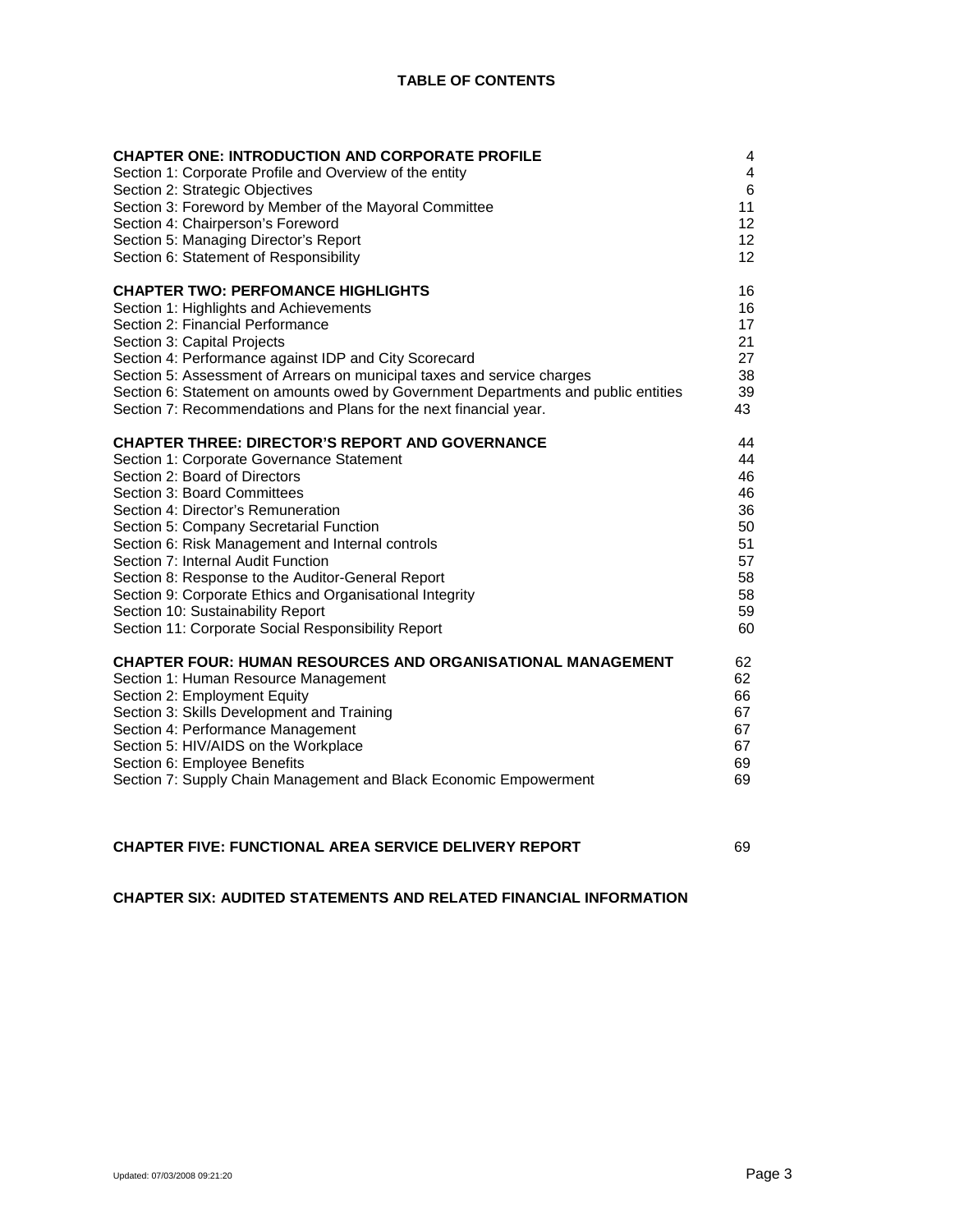### **CHAPTER ONE: INTRODUCTION AND CORPORATE PROFILE**

City Power Johannesburg (Pty) Ltd (City Power) was established in 2000 as an independent municipal entity, wholly owned by the City of Johannesburg to supply electricity to approximately 300 000 customers ranging from domestic to commercial and industrial properties. City Power is accountable for providing network services to all its customers. The City of Johannesburg (CoJ) provides retail customer services for all domestic customers i.e. processing applications, customer queries, customer complaints, customer accounts and revenue management. City Power provides retail customer services to key customers, commercial and industrial customers and prepaid customers.

The core competency of the business is the purchase, distribution and sale of electricity within the geographical footprint of the City of Johannesburg. The National Electricity Regulator granted City Power a licence to trade on 19 December 2001. City Power is not the sole provider of electricity services for the CoJ. The areas not covered by City Power (predominantly Soweto and Sandton) are serviced by Eskom.

City Power has an annual turnover of approximately R3, 8 billion and a staff complement of 1921. It has total assets of R5, 5 billion rand and contributes 22.9% of the total economic value added in the CoJ as a whole.

### **EDI Process**

Currently the South African EDI (Electricity Distribution Industry) is faced by a number of challenges, namely:

Inadequate maintenance of networks

Inequitable treatment of consumers across the country

Inconsistent electrification performance

Slow and Inconsistent roll-out of FBE (Free Basic Electricity)

Having considered technical submissions on the financial viability of the different Regional Elecricity Distribution (RED) models; the institutional and governance arrangements for the REDs; and how the various models respond to the restructuring policy objectives the Cabinet approved the following on 25 October 2006:

That 6 wall to wall REDs be implemented;

That the REDs be established as Public Entities (PE's) and be

Regulated according to the PFMA and the Electricity Regulation Act;

That Eskom becomes a shareholder in the respective REDs for a transitional period and that they reduce their shareholding over time;

That DME, through EDI Holdings, will oversee and control the establishment of REDs;

That a roadmap will be put in place to move from the current scenario into the future industry structure

That a strategy needs to be developed to deal with capital investment requirements for the REDs

That EDI Restructuring legislation will be introduced; and

That a National electricity pricing system will be developed.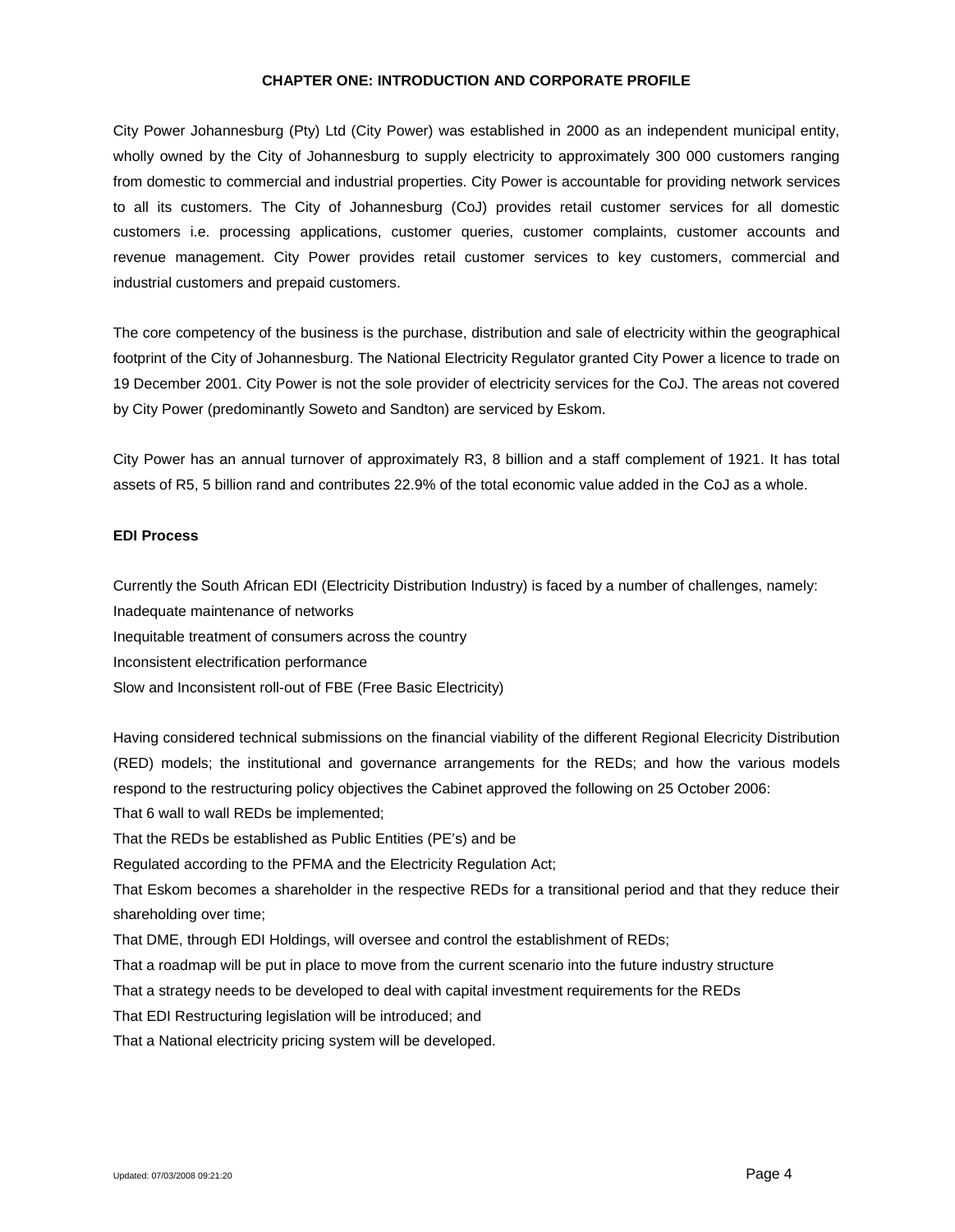The EDIH (The Electricity Distribution Industry Holdings Company) has indicated that the following will be the key RED creation implementation enablers:

Governance of the REDs

Electricity Restructuring Legislation

Promulgation of an Asset Transfer Framework to enable an effective and orderly transfer of assets from local

government and Eskom to the REDs

A National Pricing System

A Salary Harmonisation Framework

A Capital Investment Strategy for Infrastructure

A Surcharge Principles Framework

Furthermore the significant policy issues that have yet to be resolved with regards to the creation of the REDs include the following:

The compensation of Eskom and each municipality for assets contributed;

The valuation methodology to be used for the valuation of assets;

The formulae to be used for the allocation of shares to National Government; Eskom and Local Government; The capital structure for the REDs;

financial incentives for municipalities to join the REDs;

The transitional nature of Eskom's shareholding in the REDs;

The impact on the credit rating of Eskom and municipalities;

**T**he EDIH has also stated that the EDI Restructuring focus is on implementing the October 2006 cabinet decision, resolution of all outstanding implementation enablers, the creation of a conducive and harmonised policy environment, strong stakeholder management focus implying that all stakeholders continue developing a common and shared vision and a commitment to work together and that stakeholders to continue work in partnership within the context of cooperative governance. Furthermore all municipalities should be encouraged to support the implementation of the Cabinet Decision by:

Signing Accession to the Co-operative Agreement,

Commencing the preparatory work,

MSA Section 78,

Ring fencing

Due Diligence; and

Participating in the Regional Engagement Forum and Project Governance Structures.

The COJ (City of Johannesburg) (includes City Power) is also in the process of currently evaluating and "unpacking" the implementations of the said cabinet decision of 26 October 2006. In this respect the COJ and City Power are participating in the various governance structures setup by the EDIH and structures internal to the COJ. A mayoral Sub Committee has also been setup to oversee the RED creation process. City Power in preparing and taking the process forward will be guided by the actions of its shareholder i.e. the COJ.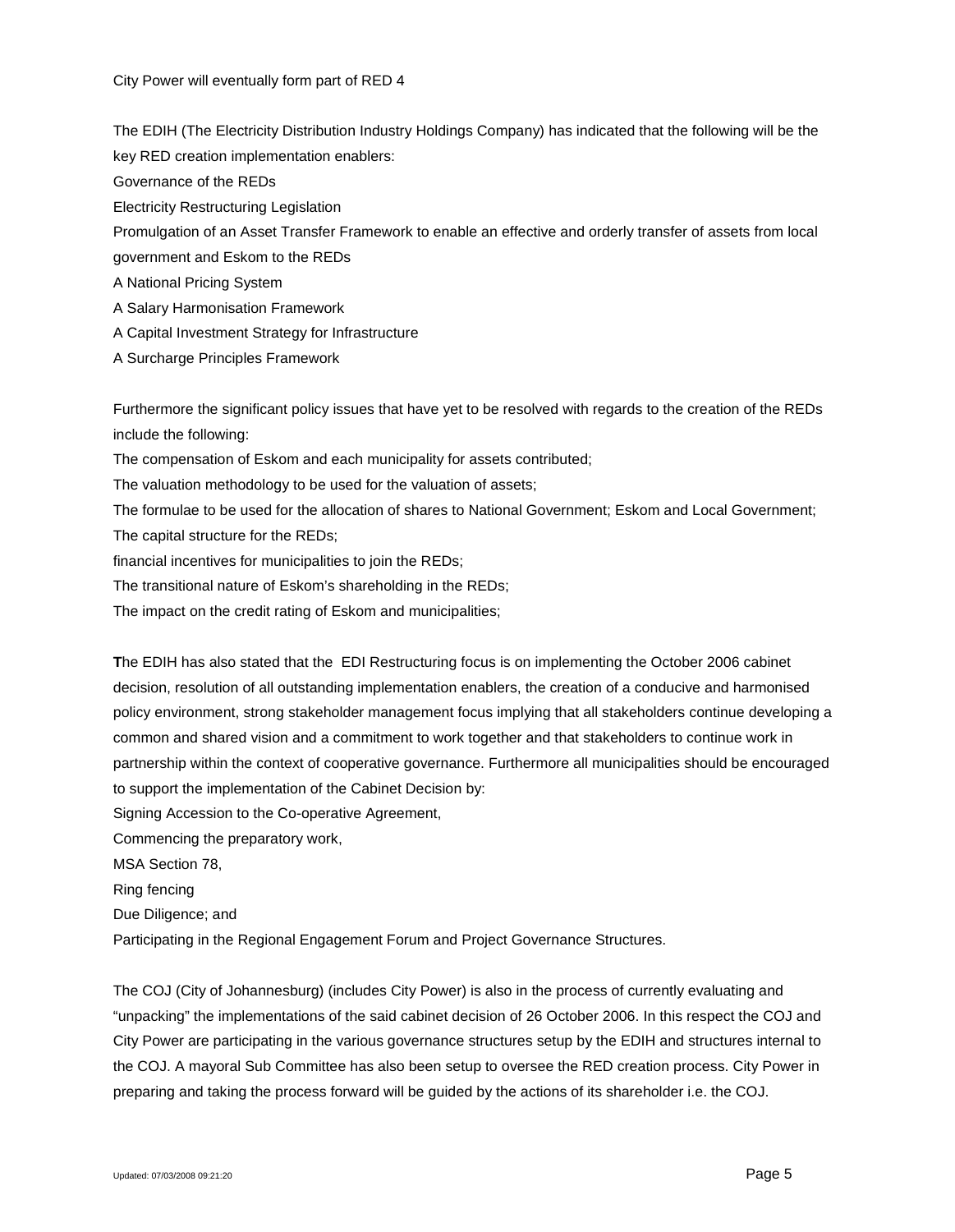### **Section 2: Strategic Objectives**

The CoJ has a Growth and Development Strategy (GDS). City Power forms part of the infrastructure and services sector whose 5 year sector plan is:

*"A city with a backbone of efficient and well-maintained service infrastructure, extended to all, so that all citizens and stakeholders can access an expanding package of innovative, safe, reliable and affordable services."*

### **Long Term Goal**

1. Extend a differentiated package of service that is fit for its purpose, affordable, reliable and in accordance with national policy commitments, and an agreed local definition of appropriate levels of service.

#### **Strategic Interventions**

Eliminate any and all current backlogs in access to basic services.

Progressively increase the share of the population and accessing higher levels of services with regard to affordability and within environmental considerations.

Solve the non-account holder problem in the social package to ensure that all eligible households have access to an agreed package of free basic services with creative solutions.

# **5-Year Strategic Objectives**

Electrification distribution to at least 95% of formalised households. Provision of streetlighting to 95% of Johannesburg. Provision of streetlighting to 60% of informal settlements.

### **Basic Service Delivery Programme**

- a. Develop and implement an Energy Management Plan.
- b. Implementation street lighting programme to formal and informal areas.
- c. Introduce delivery mechanisms to ensure that residents of multi-dwelling stands receive benefits as per the revised social package.
- d. Improve the City's understanding of users' consumption needs and behaviours, especially among poor and vulnerable groups.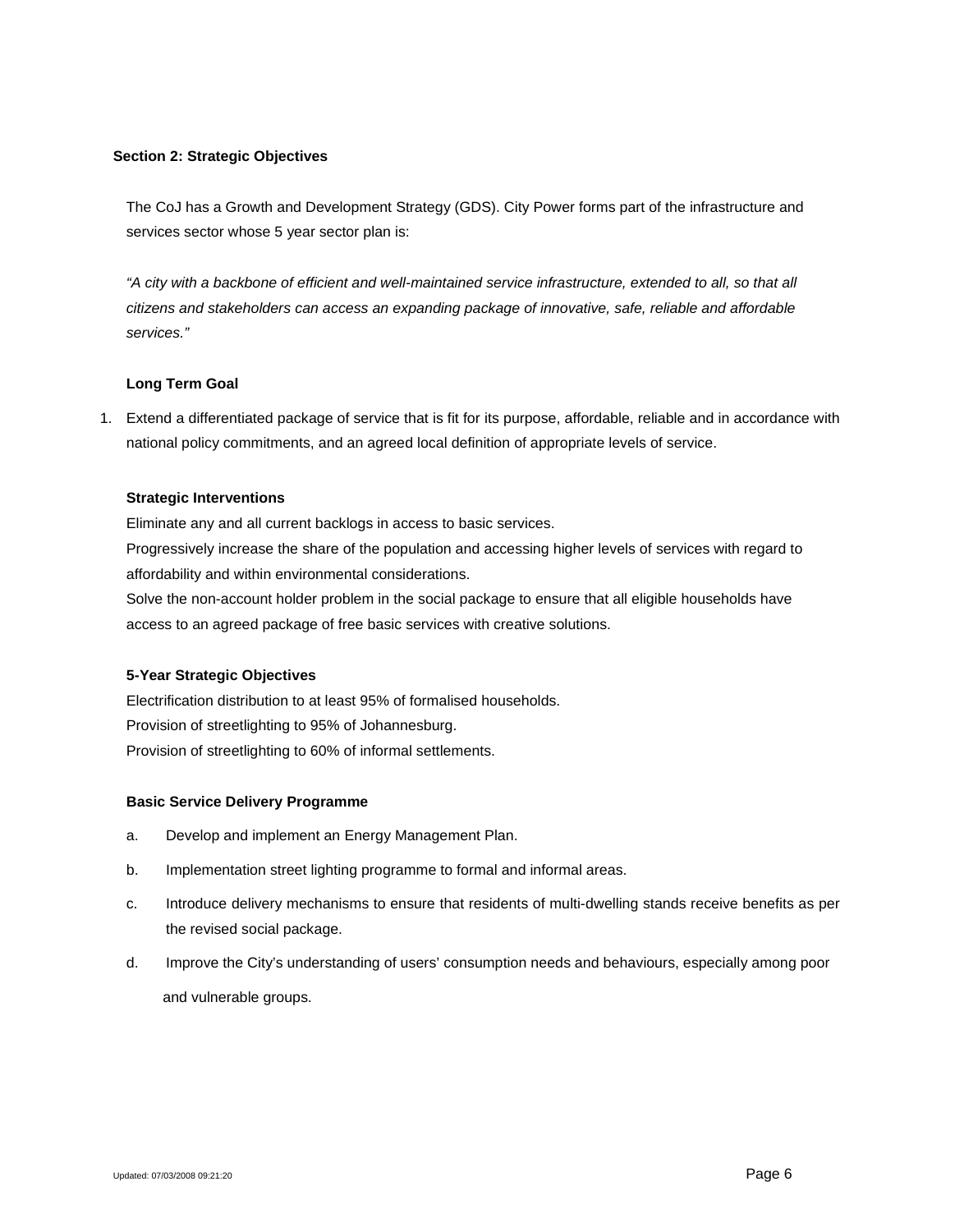2. Extension and maintenance of reliable and competitively priced services required by commercial and institutional consumers

# **Strategic Interventions**

Within the framework of the RED meet the electricity needs of all commercial and bulk electricity users in the City.

Through efficiency improvements, reduce the cost per capita operating expenditure for running and maintaining all service networks.

Against a benchmark of other South African and selected international cities, ensure that end user tariffs remain commercially competitive.

### **5-Year Strategic Objectives**

Assist COJ with the establishment of the RED.

Reduce electricity billing losses from 3% to 1%.

Reduction in electricity outages by 50% in year 2010 (bulk, medium and low voltage).

### **Service delivery improvement programme**

- a. Right-size bulk business by focussing on new technologies and customers by 2007.
- b. Implement education and awareness programme.
- c. Identification of electricity hot-spots.
- d. Integrated programme of electricity infrastructure upgrading, leak repair and improved metering and billing.
- e. Reduce electricity maintenance backlogs by 50%.
- f. Evaluate future energy distribution and demand requirements and develop a strategy to secure supply.
- g. Formulate a demand-side energy management strategy in response to consumption levels in different consumption categories.
- h. Formulate and implement policy on conventional and prepaid meters.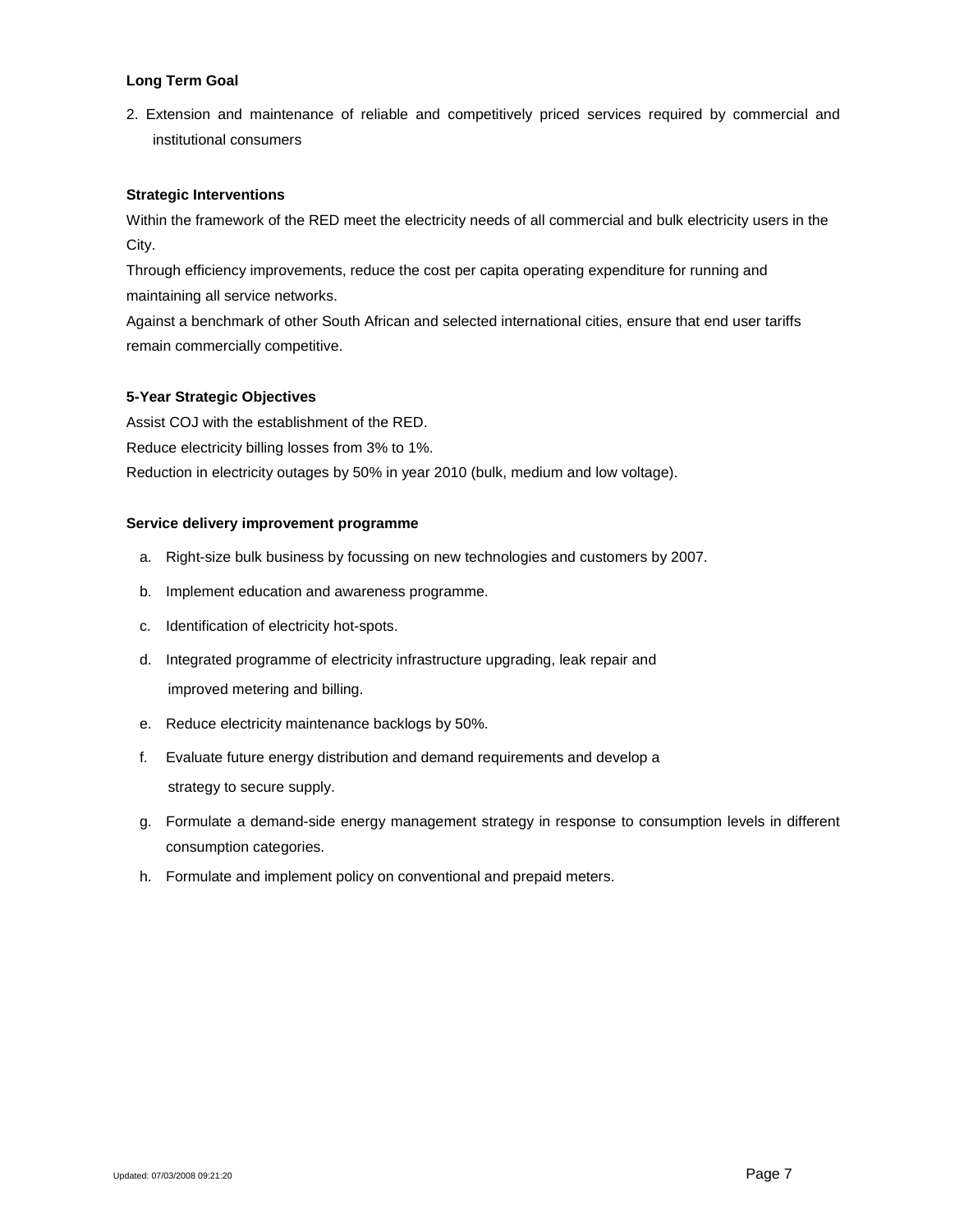3. Service delivery is secured through well-designed, well-integrated and well-maintained generation/supply, processing and distribution networks.

### **Strategic Interventions**

Ensure integrated design and maintenance planning for all infrastructure, with a view to manage recurrent costs and extended life of service networks.

Eliminate backlogs in service infrastructure replacement and maintenance by 2015 (estimated R 8 billion), and ensure ongoing adherence to a clear, far-sighted asset maintenance and normalised life-cycle replacement plan.

Develop and maintain a cross-city maintenance planning and management system to prevent cost-transfer behaviour and to avoid unnecessary wastage of resources.

Ensure that investment to extend the service life of infrastructure is within cost effective thresholds and technical tolerances.

# **5-Year Strategic Objectives**

Reduction in illegal electricity connections by 70%. Maintain asset value of all infrastructure and augment capacity to meet growth requirements.

### **Service reliability programme**

- a. Electricity Meter installation programme.
- b. Asset refurbishment and maintenance programme.
- c. Formulate and implement policy on conventional and prepaid electrical meters.
- d. Design and implement a long-term asset management strategy and plan for energy, water and waste.
- e. Remove illegal connections.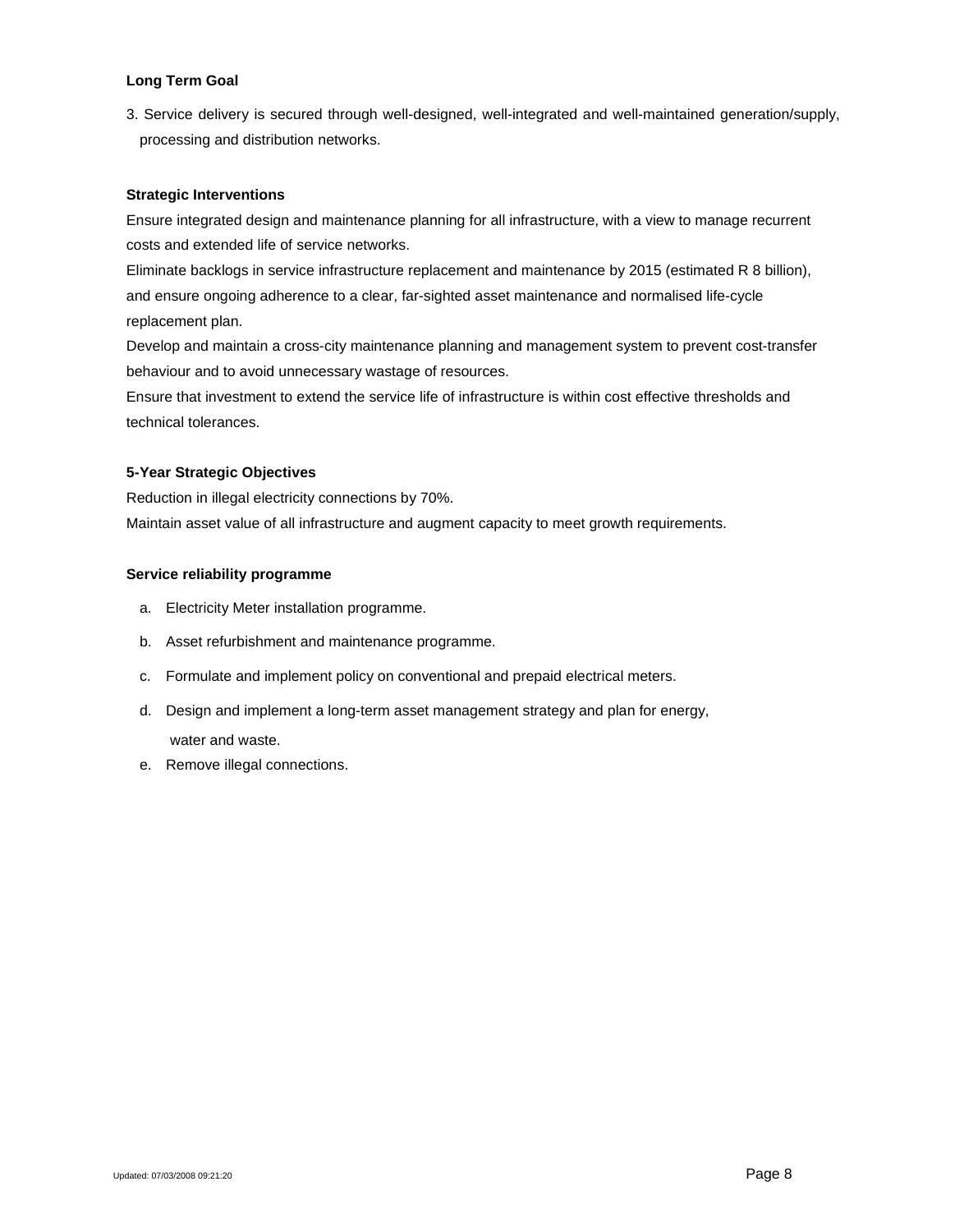4. Leadership in sponsoring and adopting innovative, yet locally relevant, technologies and delivery capabilities that enable new service offerings and ongoing efficiency improvement across all service areas.

### **Strategic Interventions**

With a view to optimising new telecommunications and other technologies, introduce new service offerings that meet the changing needs of citizens and stakeholders.

Contribute to research and development and industry development by sponsoring, and where appropriate, adopting new technologies that enable service efficiency and quality improvements, especially those that are relevant to developing world/city contexts.

Contribute to environmental sustainability through adoption of technological and strategic solutions that conserve commercial and non renewable resources.

# **5-Year Strategic Objectives**

Implement at least 5 innovative new technologies in service delivery. 97% compliance with environmental legislation. (Emphasis on oil spillage at electrical substations).

### **Infrastructure modernisation programme**

- a. Rollout solar street lighting.
- b. Reinstate gas turbines using natural gas.
- c. City wide education programmes an energy conservation.
- d. Provision of alternate energy services (i.e. solar power and gas) to at least 20% of all consumers.
- e. Evaluate and implement alternative energy services programme to address demand side management.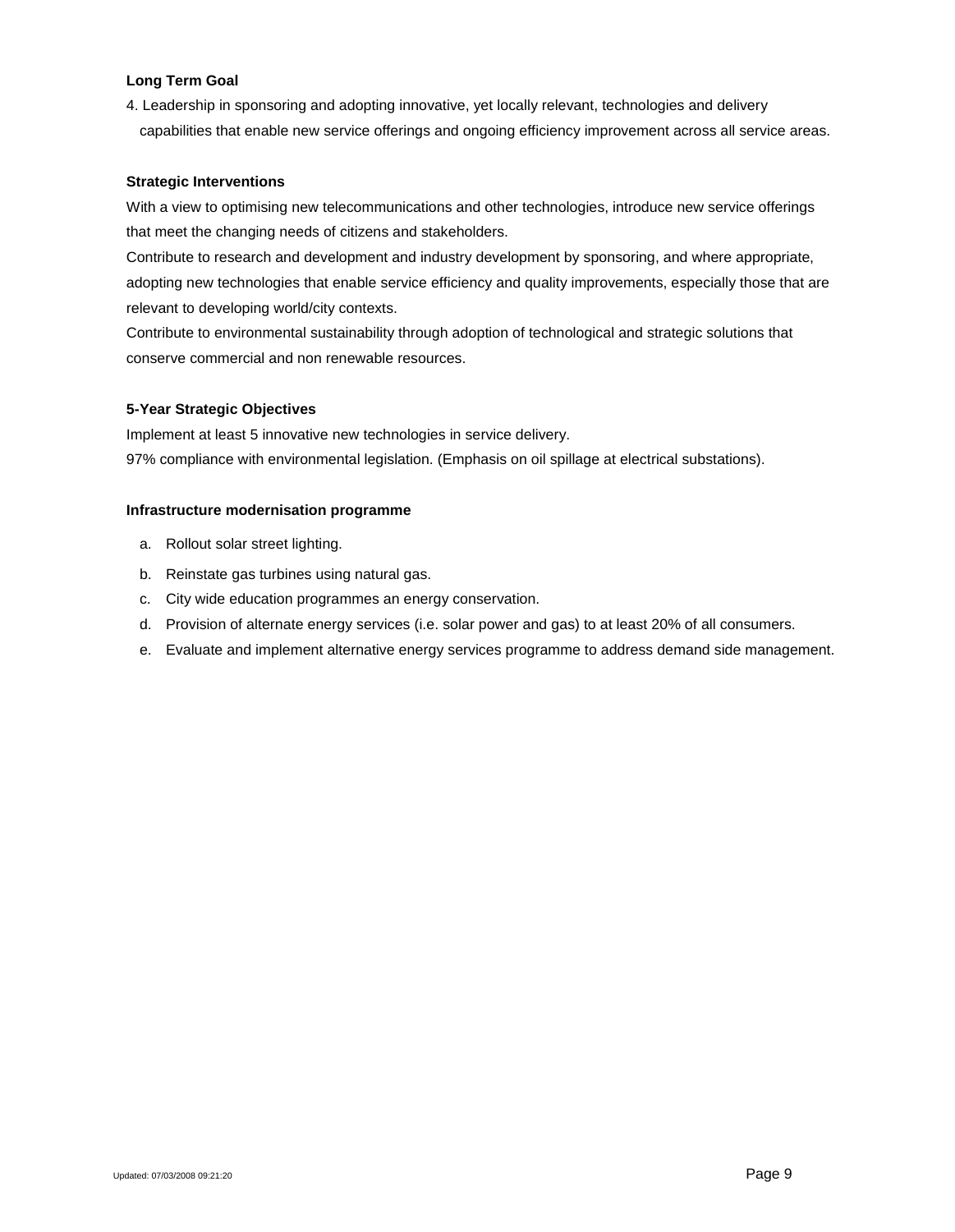5. Maintain a regime of responsible service delivery regulation and stakeholder interaction.

### **Strategic Interventions**

Maintain and improve service delivery efficiency levels through progressive and continuous improvement.

### **5-Year Strategic Objectives**

Introduce and maintain a quality of service monitoring and evaluation system that can inform regular stakeholder engagement for at least 3 years.

### **Service regulation programme**

- a. Establish closer liaisons with external regulatory/ government bodies to initiate customer satisfaction and feedback.
- b. Establish a stakeholder forum body, comprising government departments, external regulators and consumer groups.
- c. Undertake impact analysis of sector tariff increases on various consumer segments.
- d. Build internal capacity to undertake audits of technical and operational performance.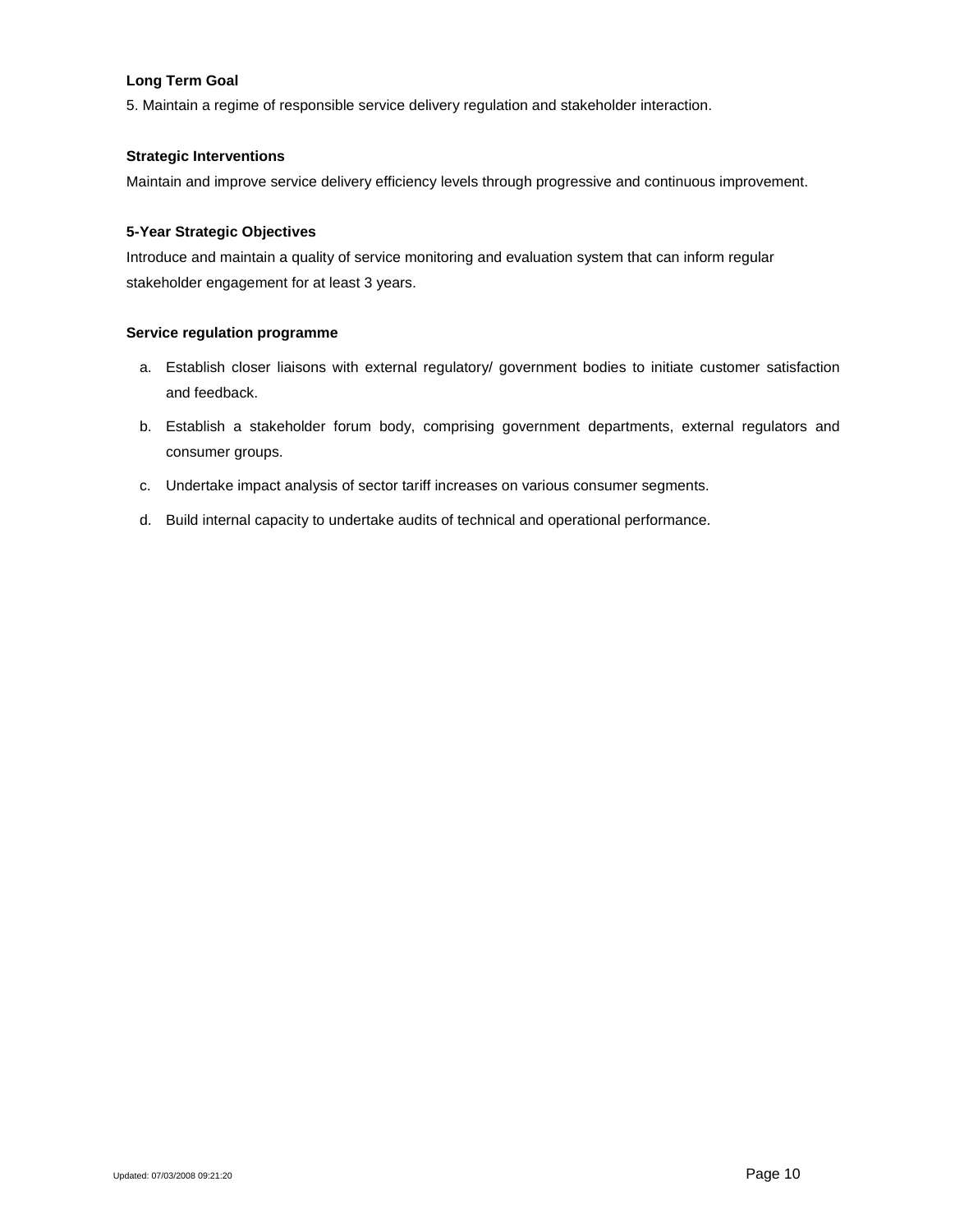### **Section 3: Foreword by Member of the Mayoral Committee**

The City of Johannesburg has maintained its unwavering drive of the past years in the 2006/7 year and has increased its efforts in meeting government's goal in creating a better life for all in South Africa by improving provision of service and reliability of supply and ensuring access to affordable electricity to everyone.

Improved Service delivery is the single biggest imperative facing the City. Reliable service delivery to meet the growing needs of the City will require significant capital investment to:

- address service backlogs
- upgrade existing networks
- replace increasingly old infrastructure and equipment

Within the framework of the City of Johannesburg Growth Development Strategy the objectives for City Power in the next 5 years are:

- **Develop and implement an energy plan**
- Implement a street-lighting program
- Expand the provision of street-lighting in informal settlements
- Provide 100% street-lighting in the Alexander renewal programme
- Establish the Johannesburg Regional Electricity Distribution (JORED) area as defined by the EDI
- Eliminate backlogs in service infrastructure replacement and maintenance and ensure ongoing adherence to a clear, far sighted asset maintenance and normalised life cycle replacement plan
- **Introduce city wide education programmes on energy conservation**
- Provide and implement alternative energy sources to address the demand side management

I am pleased to report that City Power has made significant progress in meeting these objectives as reflected in the improvement in the level of outages and the increased expenditure on public lighting.

There is also a need for a robust strategy in respect of demand side management that addresses energy conservation, new technology and education. Whilst we are mindful of the complex challenges, it is our total commitment to service delivery and a spirit of determination that has resulted in the improved provision of service and the reliability of supply of electricity

The establishment of JORED is progressing at a steady pace. The relevant structures have been set up and numerous meetings with Eskom and the EDI Holding Company as participants have been held already. There has been a significant amount of information sharing and clarification both at a local level and national level to ensure that the City's interests are protected while still supporting the EDI Restructuring process.

In conclusion, I wish to recognise the efforts and commitment of City Power's Board and management. Your efforts have brought us closer to the delivery of a good, reliable and quality service to the ratepayers, residents and businesses of the City of Johannesburg.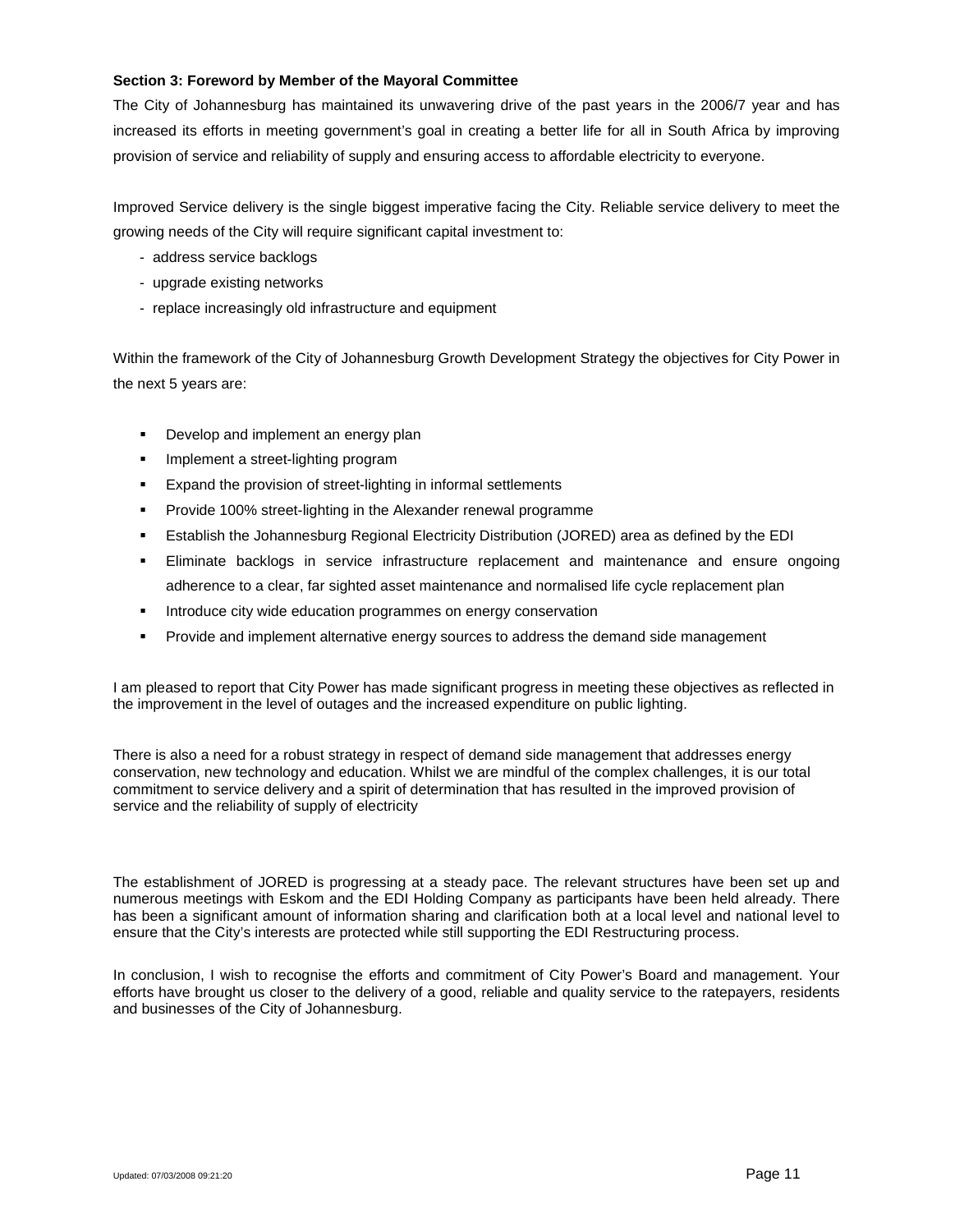#### **Section 4: Chairperson's Foreword**

The 2006/07 financial year results of City Power show continued efforts to meet the expectations of our shareholder as reflected in the service delivery objectives in our corporate scorecard.

The strategic priorities of the shareholder, as always, drive our strategic plans and significant attention is given by the company to ensuring that these priorities are implemented in the form of measurable deliverables. We are focusing our attention on improving initiatives with regards to Expanded Public Works Programmes, procurement from BEE complaint suppliers, a reduction of outages and the increased expenditure on public lighting to ensure our delivery on the Mayoral Priorities.

Capital expenditure has to date ensured that we continue to address the challenges we face in stabilising our network. Our future rollout plans will also go a long way in addressing the gaps that we have identified in lighting the way as we support the City's efforts in being a world class African city.

The Board remains committed to continuous improvement towards attaining strong financial and operational results as a contribution to the vision of a world class African city. In these efforts we acknowledge the continuing support of the Shareholder Unit and the Member of the Mayoral Committee: Infrastructure Services in helping the Company achieve its deliverables.

In conclusion, this Annual Report, covering 1 July 2006 to 30 June 2007, details a period of institutional change and transition designed to create a company that is stronger, more agile, and more effective in its response to the needs of the communities we serve, the shareholder, and our employees. It also details continuous efforts of the Board and management to ensure good corporate governance and transparent compliance to legislation, like the Municipal Finance Management Act, especially with regards to the procurement processes. It is pleasing to report that the company has achieved a clean audit report in the current year.

### **Section 5: Managing Director's Report**

The period ended June 2007 has been an exacting one for the company. We were faced with the demanding task of reducing the high levels of outages experienced by our stakeholders in the previous year, whilst improving visible service delivery.

I am pleased to report that the company produced a commendable performance in the face of these challenges. Highlights included:

- conversion of high consumption customers to automated meter reading
- improvement in customer satisfaction targets
- reduced query resolution times
- installation of protective structures to curb illegal connections
- reduction of outages
- development of disaster management strategy and implementation plan
- improved planned maintenance and response times
- **EXCEED FR** electrification targets
- exceeded the Expanded Public Works Program (EPWP) job creation targets; and
- accreditation of the City Power training centre by E.SETA

Unfortunately there were some targets that we were unable to meet specifically in the area of call answering times and responsiveness in the restoration of faults immediately. These areas of non performance are attributable to the high levels of outages as a result of the severe storms experienced.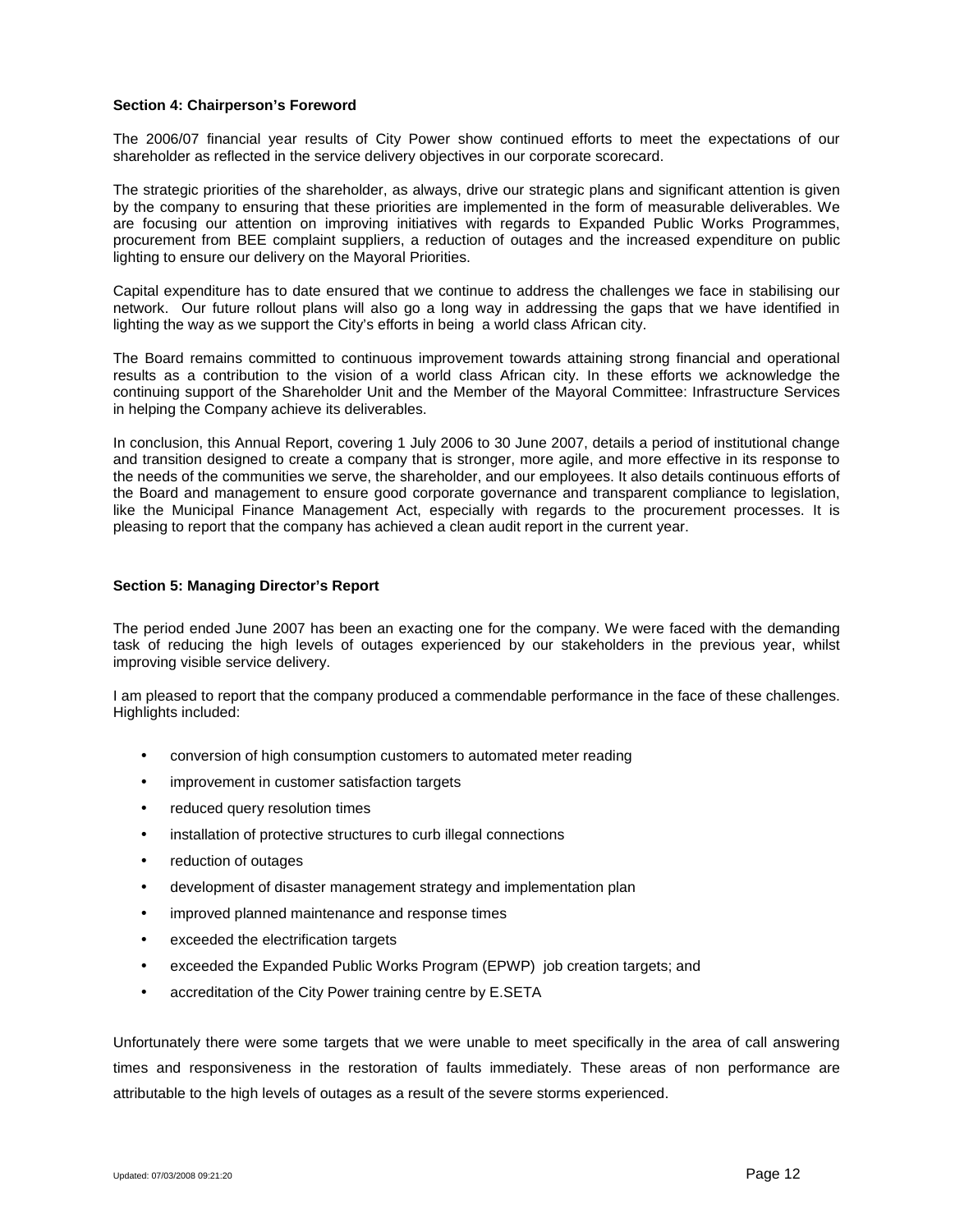Steps have been taken to address these problems, namely a continuation of the current high levels of capital expenditure on the network, with specific focus on those areas at risk due either to age and condition or customers capacity demands posing a threat to the networks ability to bear the capacity. We are confident that the trend of a reduction in outages will continue.

It is concerning to note that there were four public fatalities as a result of illegal connections. We will continue to educate the public as to the dangers of illegal connections as well increasing efforts in removing such connections.

City Power is committed to continually improving its performance and in the 2008 period has instituted stretch targets based on an improvement in current performance. It is also expected that the progress towards the creation of RED 4 will accelerate during the year and the demands placed upon our staff will increase as a result. We are, however, confident that we will continue to meet the expectations of all our stakeholders.

# **Public Lighting**

Public Lighting has had a very challenging year with regards to service delivery. The year saw a marked increase in the number of requests for streetlights across the various communities of the City of Johannesburg. One of the immediate challenges has been the delivery of streetlights and security lights to a growing constituency currently occupying informal settlements at the periphery of the precincts of the COJ. The KPI to supply public lights to sixty percent of these communities in five years is one that Public Lighting needs to focus on over the next four years.

To meet these new challenges, Public Lighting has been reviewing a number of new technologies. Solar lighting is promising to deliver on a number of business needs, including the following:

- Reduction or capping of energy consumption in the public lighting arena; and
- Controlling of the escalating maintenance costs as a result of the increasing size of the network.

In the financial year under review, great strides have been made in the integration of Public Lighting into the overall Work Management Solution environment. This has entailed capturing and loading all public lighting network attributes in the eRespond system for a greater visibility of the network. This has been accompanied by a number of pilots on remote alarming technologies so as to receive signals which indicate the status of the network for dispatching purposes. This will in future allow for the optimisation of resources across the City.

The biggest continuing challenge is to overcome copper theft and vandalism of the network by faceless individuals in our communities. This criminal activity has led to community unhappiness in a number of areas including Soweto, Ivory Park, Eldorado Park, Ennerdale and Orange Farm. This activity also drained the operating budget of the department.

The latter part of the year under review has been primarily characterised by a big drive to clean all inner city precincts and outlying suburbs of all old luminaires by a Group Luminaire Replacement Project. During this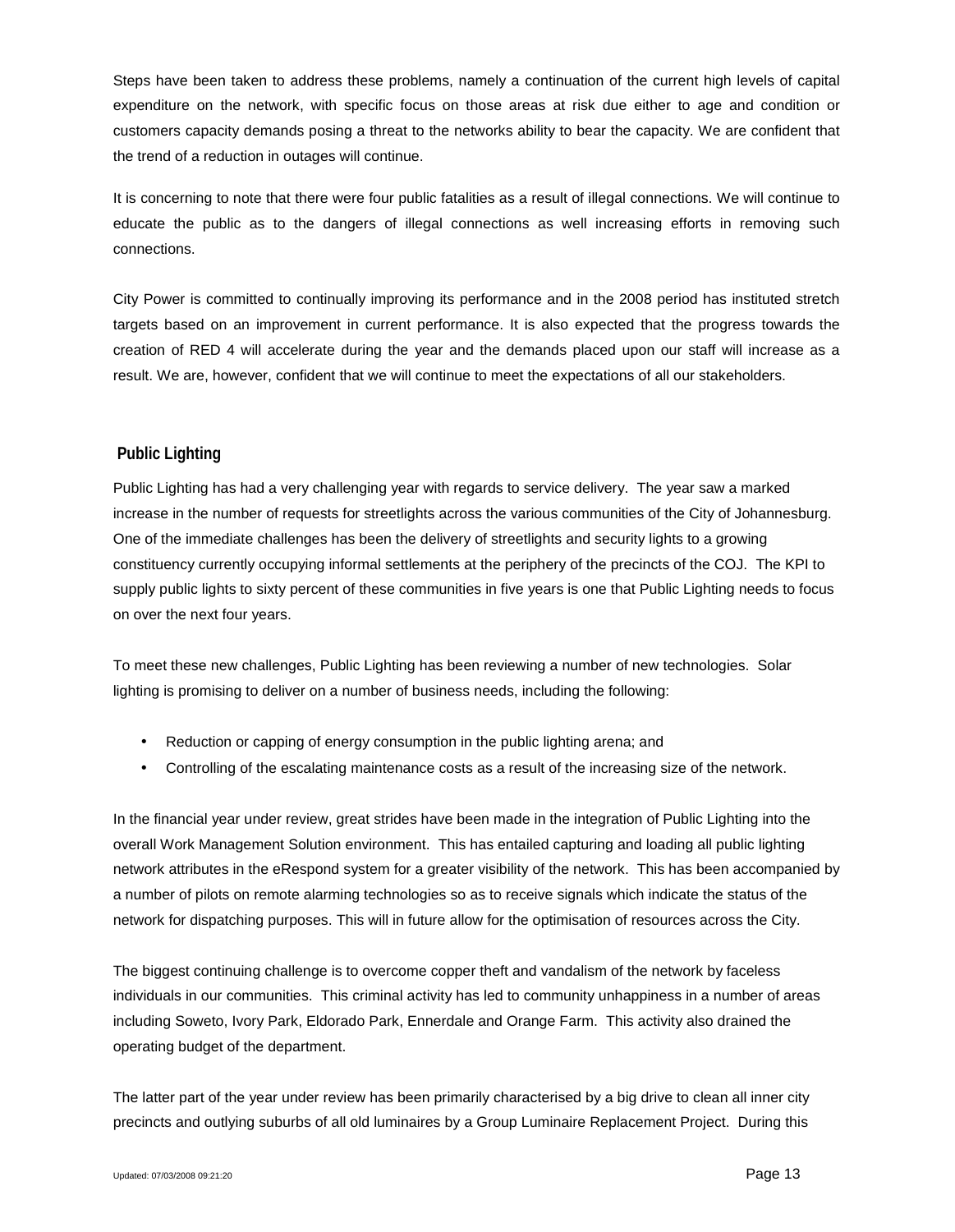drive, which lasted three months, attention was given to crime hot spots as identified through the CitySafe Strategy. This will be an ongoing exercise subject to the availability of funds as well as the ocuurence of these hotspots around the City.

A great achievement has been the increasing rapport between City Power's Public Lighting Departments and sister companies such as the Johannesburg Development Agency and City Parks. This has meant that work could be coordinated and resources pooled for the benefit of all stakeholders of the City of Johannesburg. Capital projects have greatly benefited from this improved relationship.

An area that requires improvement is the communication with its key stakeholder, the Public. This inability to communicate effectively has severely hampered the perceived effectiveness of the department. This area will receive greater focus in future and resources will be allocated accordingly.

The progress on significant issues raised at the previous years AGM were:

### **1.Energy management plan**

In 2006/07 consultants were appointed to assist with the drafting of the plan. Interviews have been conducted with all the key stakeholders in City Power and a meeting was held with Eskom to gain insight into their demand management programme. It is envisaged that this plan will be completed before the end of the ensuing financial year.

### **2.Reduce illegal connections**

Audits are completed in targeted areas which result in the immediate removal of the illegal connections identified.

In 2006/07 over 3 927 people were found to be illegally connected with 4 842 kg worth of cable seized. 1 138 summonses were issued to the people who were found to be illegally connected. Operations were conducted in the following areas

- Naturena
- River Park
- Matholesville
- Tshepisong
- Lens ext 10 and 11
- Nancefield Hostel
- Dunwell Properties
- Denver and George Goch hostels

City Power will continue to remove illegal connections and install prepayment systems

### **3.Roll-out of solar street lights**

11 solar lights were installed at the City Power Reuven depot ( These were 8 CFL solar lights and 3 LED solar lights).

21 Solar powered street lights were installed in the Zandspruit informal community as an renewable energy pilot projects. The technology used comprises of the following:

- Solar Panel of 85W;
- Post Top luminaire with one 11W Compact Fluorescent Lamp (CFL) operated though an inverter, incorporated inside the luminaire;
- A solar box, which incorporates the battery and regulator in a theft-resistant housing; and
- A seven meter mounting height steel pole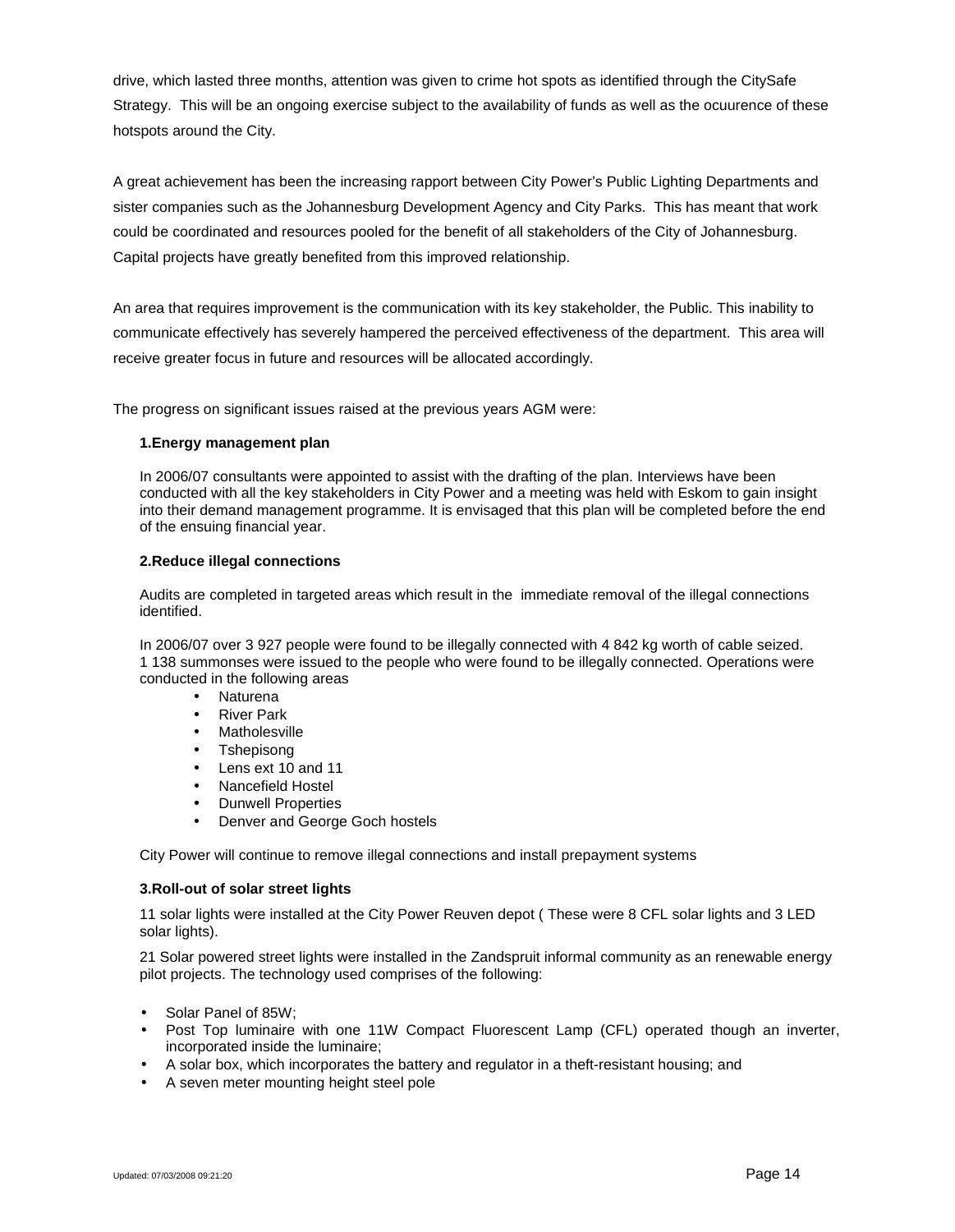### **Section 6: Report by Audit Committee**

### **Report of the Audit Committee in terms of regulation of section 12.4 of Municipal Finance Management Act**

The Audit Committee reports that it has adopted appropriate formal terms of reference as its Audit Committee Charter, and has regulated its affairs in compliance with this charter, and has discharged all of its responsibilities contained therein.

In the conduct of its duties, the Audit Committee has, inter alia, reviewed the following:

- The adequacy, reliability and accuracy of financial information provided by management and other users of such information
- the effectiveness of the internal control systems
- the effectiveness of the business planning and budget implementation
- the effectiveness of the risk management process
- the risk areas of the entity's operations covered in the scope of internal and external audits.
- Accounting and auditing concerns identified as a result of internal and external audits.
- The entity's compliance with legal and regulatory provisions
- The effectiveness of the corporate internal audit department
- The activities of the corporate internal audit department, including its annual work programme, coordination with the external auditors , the reports of significant investigations and the responses of management to specific recommendations
- The independence and objectivity of the external auditors

Based on the information and explanations given by management and the corporate internal audit department and discussions with the Office of the Auditor General on the result of their audits, the Audit Committee is of the opinion that the internal accounting controls are adequate to ensure that the financial records may be relied upon for preparing the financial statements and accountability for assets and liabilities is maintained. The Audit Committee is satisfied with the independence and objectivity of the external auditors.

Nothing significant, other than what is reported in the directors' report, has come to attention of the Audit Committee to indicate that any material breakdown in the functioning of these controls, procedures and systems has occurred during the financial year under review.

The Audit Committee is satisfied that the financial statements are based on appropriate accounting policies, supported by reasonable and prudent judgements and estimates.

The Audit Committee has evaluated the financial statements of the entity for the year ended 30 June 2007 and, based on the information provided to the Audit Committee, considered that they comply, in all material respects, with the requirements of the Companies Act, 61 of 1973, as amended, and the Municipal Finance Management Act, 53 of 2003, as amended, and International Financial Reporting Standards. The Audit Committee concurs that the adoption of the going concern principle in the preparation of the financial statements is appropriate. The Audit Committee has therefore recommended, at their meeting held on the 23 November 2007, the adoption of the financial statements by the Board of Directors.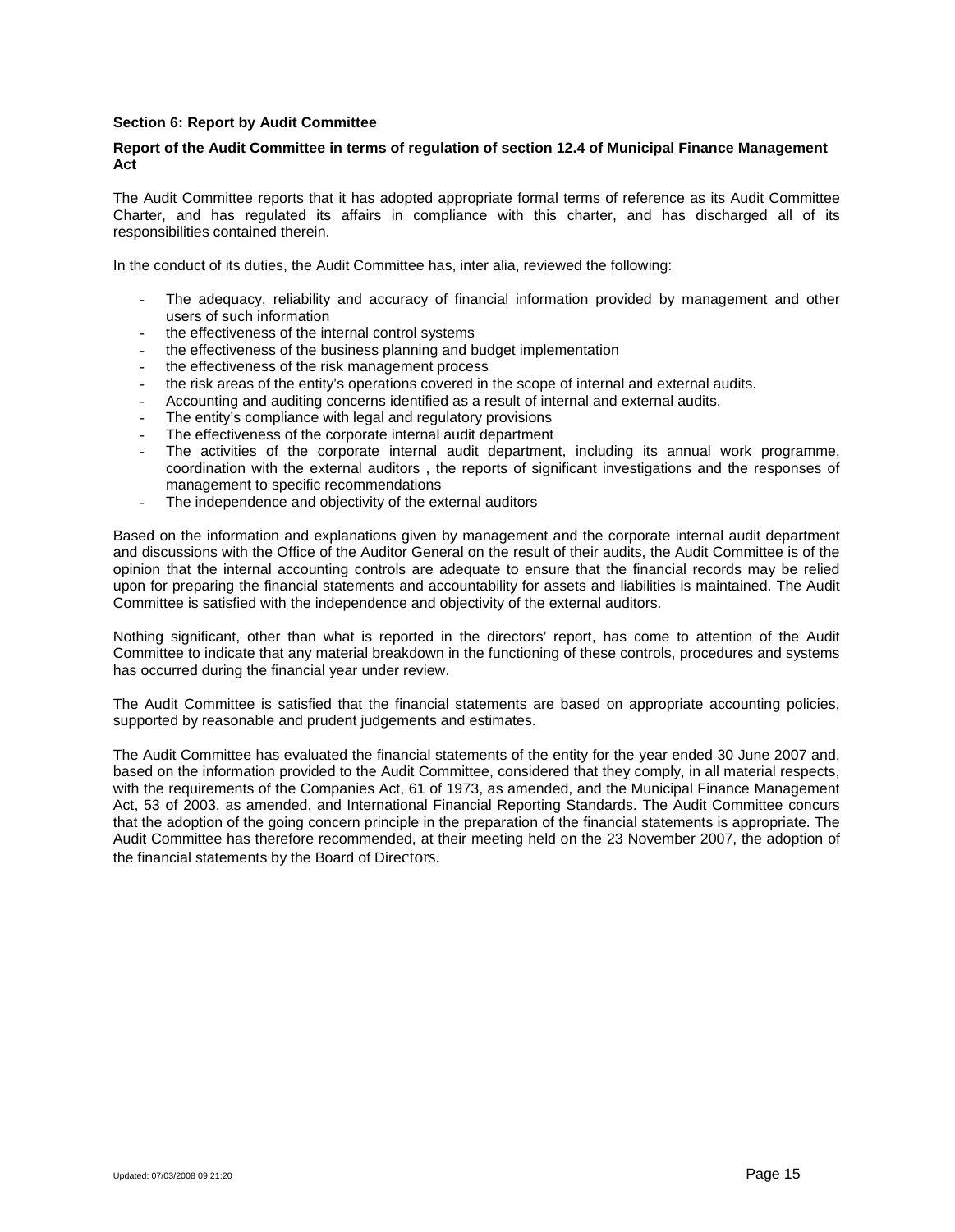# **CHAPTER TWO: PERFOMANCE HIGHLIGHTS**

### **Section 1: Highlights and Achievements**

City Power has met and exceeded most of the key performance indicators for the 2006/7 financial year. Some of the highlights of these achievements include:

- 95 % of the capital budget was spent on improving and upgrading of the network
- R 881 million was spent on capital expenditure programs
- The bulk and medium voltage outages for the year were 30% and 1% better than the targets set. In addition they were 31% and 5% better than the achievement of the previous year
- Fault restoration times in general were within the targets set. There were significant improvements to the 7.5 hour and 24 hour targets if compared to the previous financial year.
- Compliance with the NRS 048 standards, which relate to quality of supply, were exceeded in all categories, namely rural, industrial and domestic
- All public lighting response times exceeded targets
- Customer satisfaction ratings exceeded targets and showed significant improvements on the previous year's results. The rating for the top 150 customers of 71% was slightly below the targeted 75%. This was a result of the continuing outages,(both City Power and Eskom related) but was still significantly better than the previous year's 59% rating.
- Query resolution times of 3 days are significantly lower than the targeted 10 days and the prior year's 14 days.
- Call answering and query response rates were slightly below the targets; as a result of the high volumes of calls recorded in the last quarter of the year under review. The achievement was still an improvement on the prior year.
- The disability injury ratio of 0.37 was significantly better than target and last year This ratio is calculated on the number of injuries per two hundred thousand man hours worked divided by the total man hours worked by the company over a twelve month rolling period
- 2 455 jobs were created in terms of the Expanded Public Works Program
- City Power's staff complement at 30 June 2007 amounted to 1 921 employees. There were 231 separations and 124 new appointments. The employment equity target for supervisory positions and above was 70% and the company achieved 70.2%. The gender equity ratio of 23.5 exceeded the 17% target.
- The Black Empowerment expenditure on procurement R1 041 million (73% of total expenditure) exceeded the targeted 70%.
- Expenditure related to women owned suppliers amounted to 23% of total expenditure
- Collection levels for the top customers were above the targeted 99% collection target.
- There was a continuation of the project to convert high consumption customers to automated meter reading. This conversion improves the quality of both billing and collection levels whilst allowing customers real time access to their consumption patterns, thereby facilitating demand side management.
- The project to install protective structures over meters in high risk areas has assisted in the reduction of illegal connections in these areas.
- The disaster management strategy was developed during the year under review and the implementation program is running according to schedule.
- Planned maintenance schedules have been implemented. This had lead to the improvement in response times.
- During the year 1510 customers were converted to prepaid meters in line with the City's indigency policy.
- 11 615 customers were connected for the first time. This is in line with the set target.
- The City Power training centre was accredited by E.SETA.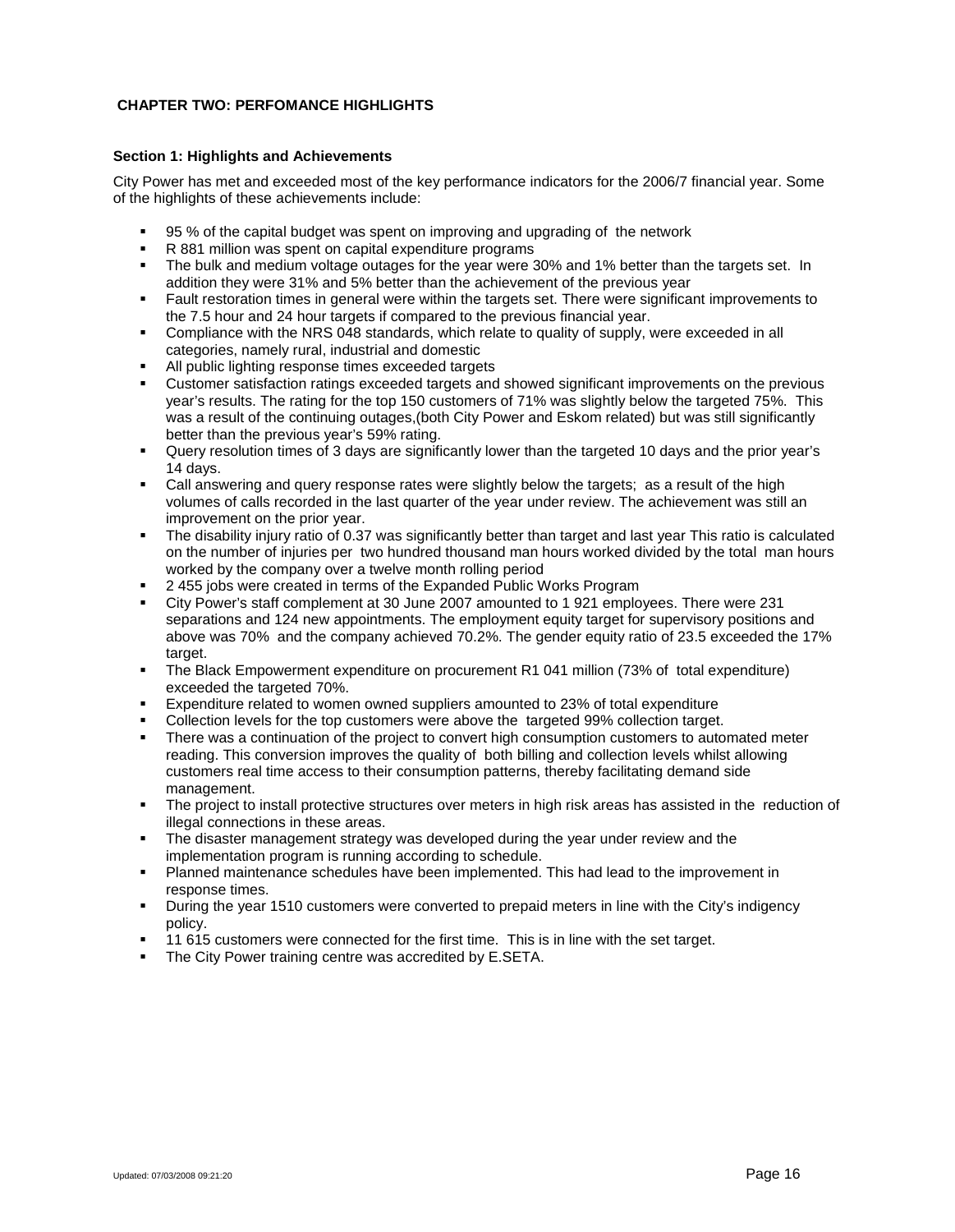### **Section 2: Financial Performance**

#### **Income Statement**

| Details                                           | Actual<br>2005-<br>2006 | <b>Budget</b><br>2006-<br>2007 | Actual<br>2006-<br>2007 |
|---------------------------------------------------|-------------------------|--------------------------------|-------------------------|
| <b>Total Operating Income</b>                     | 3,636,435               | 4,016,477                      | 4,036,138               |
| <b>Turnover</b>                                   | 3,483,519               | 3,897,704                      | 3,821,923               |
| <b>Other Income</b>                               | 152,916                 | 202,086                        | 214,215                 |
| <b>Cost of Sales</b>                              | (2, 157, 175)           | 2,418,361                      | (2,429,349)             |
| Gross margin                                      | 1,479,260               | 1,681,430                      | 1,606,789               |
| Gross margin %                                    | 40.67%                  | 41.86%                         | 40.64%                  |
| <b>Operating overheads</b>                        | (972,468)               | 1,296,341                      | (1, 173, 771)           |
| <b>Operating Profit before interest and taxes</b> | 506,972                 | 385,088                        | 433,018                 |
| <b>Interest</b>                                   | (293,765)               | (322, 055)                     | (314, 547)              |
| <b>Profit before tax</b>                          | 213,027                 | 63,034                         | 118,471                 |
| <b>Taxation</b>                                   | (100,295)               | (18,280)                       | (67,840)                |
| <b>Attributable income</b>                        | 112,732                 | 44,754                         | 50,631                  |

# **2.1.1 Revenue**

The turnover for the year under review amounted to R3, 8 billion compared to the budget of R3.9 billion. Turnover is R338 million more than that of the prior year

Volumes sold for the financial year are 0,3% more than the revised budget, but owing to the selling price per unit of 33,57c/kWh being 2.6% less than the budgeted selling price of 34,47c/kWh the turnover reflects a negative price variance of 2.4%.

Volumes sold are 7.6% greater than the previous year whilst the average selling price per unit is only 1,8% higher than the previous year. This is due to prior period recoveries in 2005/6.

### Other Income

The income for the year under review of R214 million is R12 million more than the budget of R202 million, and R61 million more than the prior year.

# **2.1.2 Results of Operations**

The direct cost expenditure of R2, 4 billion, is R11 million more than the budgeted amount and R272 million more than the prior year

Volumes purchased were on target and 6.6% more than the previous year. Energy purchased from Eskom again exceeded the budgeted volumes by 1,7% mainly as a result of Kelvin Power Station being unable to supply the budgeted volumes. In this regard volumes purchased from Kelvin Power Station were 15,5% less than budget.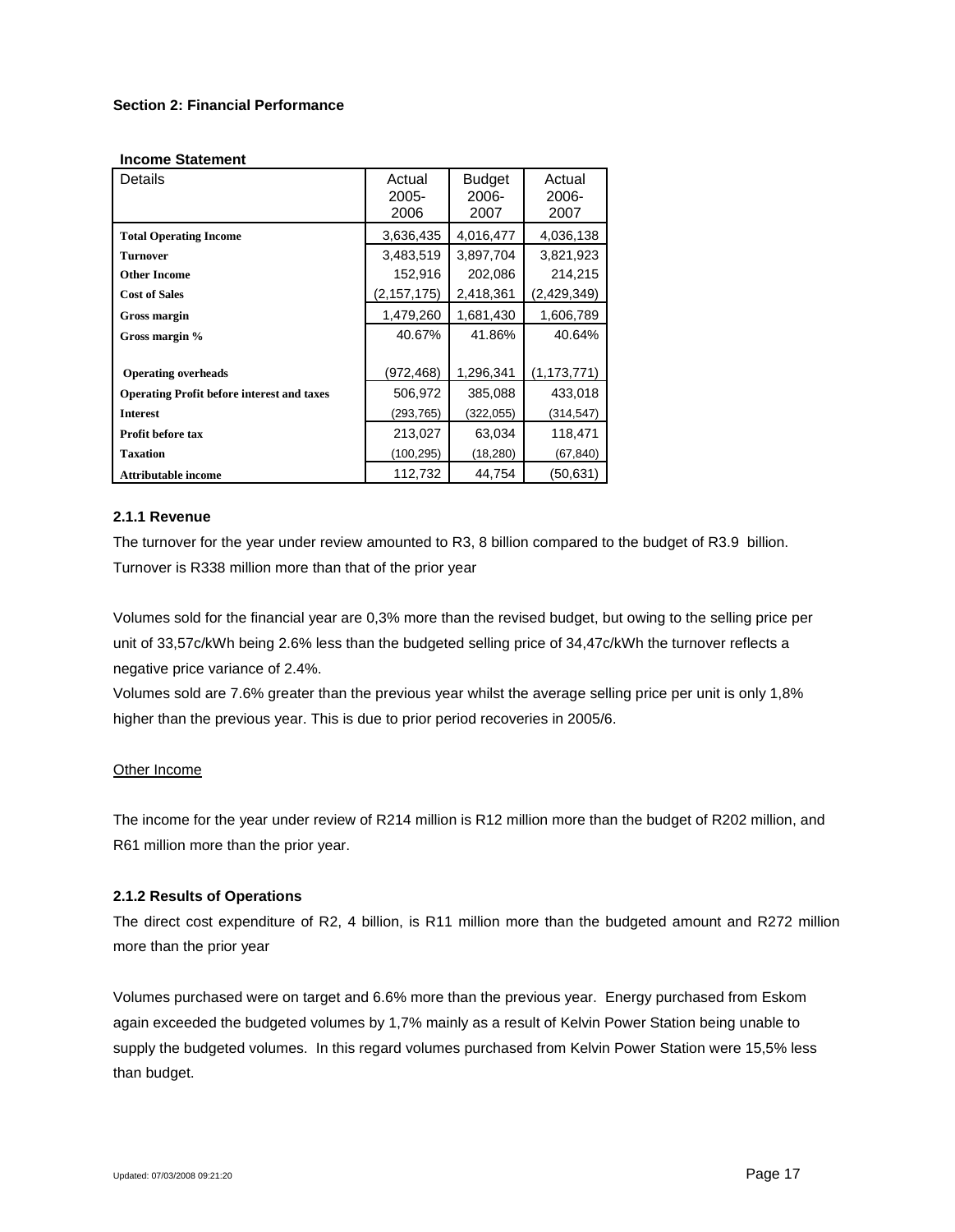### Total Losses

Total volume losses for the year under review amounted to 12,1% which is 2,2% better than the budgeted amount. Losses have reduced from the prior years 12.9%

City Power has accepted the industry norm of 9% for technical losses.

The billing losses were thus 3,1% compared to the budgeted 3, 4%.

### Operating Expenses

Total operating expenditure for the financial year of R1,2 billion is less than the budget of R1, 3 billion. The reasons for this positive variance include the following:

- Salaries and allowances reflect a saving of R5, 2 million owing to the fact that not all the vacancies provided for were filled
- General expenses of R372,5 million were% less than the budget of R393,1 million. The main reason for this saving is that the amount provided for professional fees was not fully spent and expenditure on the fleet reflected a saving of R12,8 million.
- Repairs and maintenance expenditure amounted to R130,1 million which is 6.7% more than the budget of R121,9 million. The overspending is due to the spending on essential maintenance of the network and expenditure relating to outages.

Depreciation reflects a saving of R62,8 million due to the large number of projects still reflected as assets under construction. In addition to the aforementioned, the revision of the estimated useful life of assets has also resulted in a saving of R68 million.

Expenditure is R202 million more than the prior year. The major increases were;

- Bad debt provision increased by R45 million due to increased turnover and a slightly reduced collection performance on domestic customers managed by the CoJ
- Employee costs increased by R50 million as a result of inflationary increases and the provision of a bonus as a result of improved company performance
- The company carried the cost of providing free electricity to Eskom customers living in the CoJ area. (R25 million)
- Cut off costs increased by R37 million due to increased credit control initiatives
- Repairs and maintenance costs increased by R27 million as part of the effort to reduce outages
- Security costs have increased by R14 million as a result of the increased number of capital expenditure projects
- Expenditure on electricity, water and sanitation has increased by R18 million as improved metering initiatives were implemented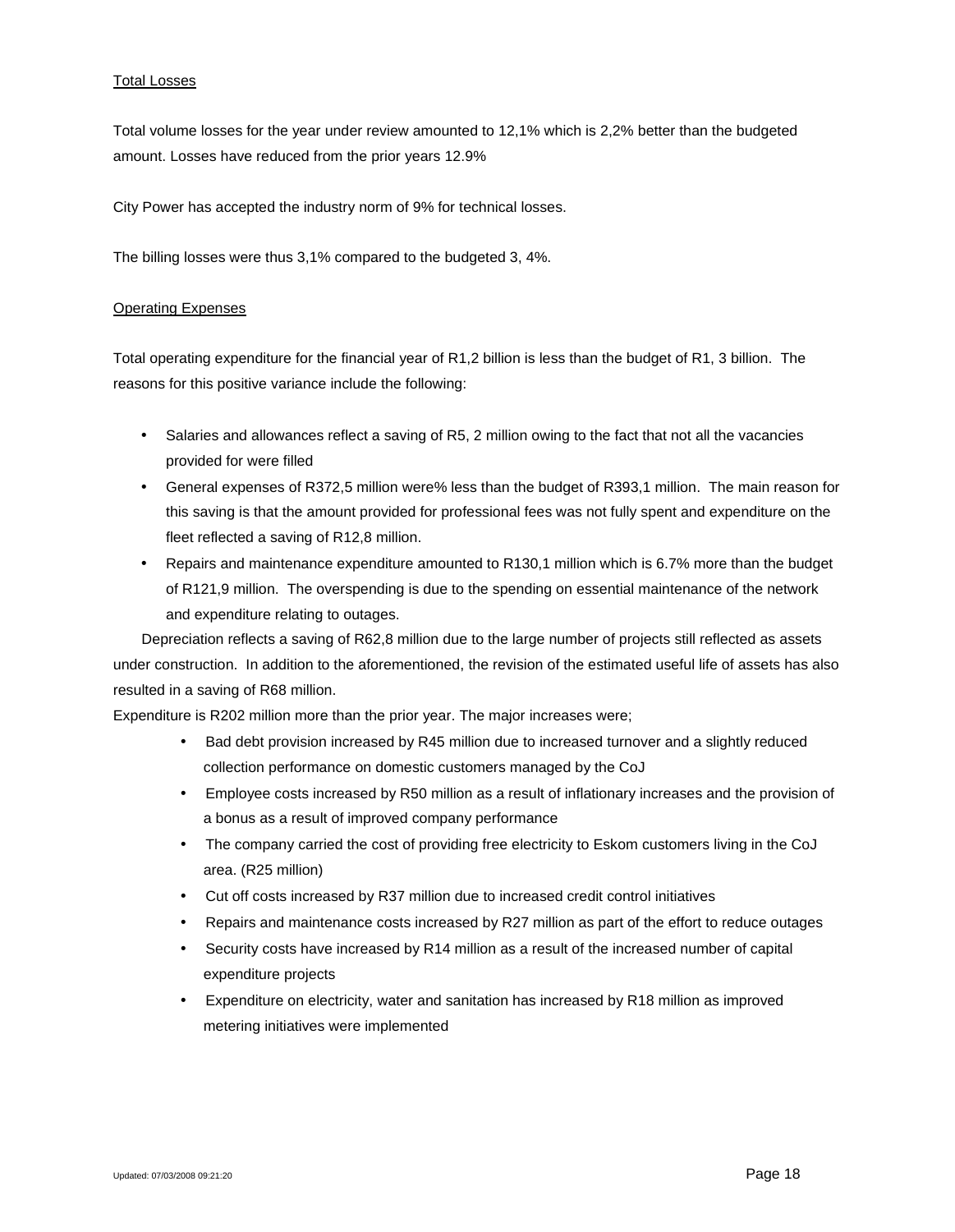### Net Interest

The interest amount of R 315 million is R 7 million less than the budget of R322 million. The reasons for this are that the Interest payable to the City in respect of new capital loans is R7,3 million less than budgeted for.

### Taxation

The R 67.8 million taxation provision is based on a tax rate of 29%.

# **2.1.3 Balance Sheet**

| <b>Balance Sheet</b>                                           |                            |                                |                         |
|----------------------------------------------------------------|----------------------------|--------------------------------|-------------------------|
| <b>Details</b>                                                 | Actual<br>$2005 -$<br>2006 | <b>Budget</b><br>2006-<br>2007 | Actual<br>2006-<br>2007 |
| <b>Assets</b>                                                  |                            |                                |                         |
| <b>Non Current Assets</b>                                      |                            |                                |                         |
| <b>Employment of Capital</b><br>Fixed assets (net book values) | 2,675,578                  | 3,077,906                      | 3,512,694               |
| <b>Current Assets</b>                                          | 1,737,182                  | 1,606,522                      | 1,968,397               |
| <b>Total Employment of Capital</b>                             | 4,412,760                  | 4,684,428                      | 5,480,091               |
| <b>Equities and Liabilities</b>                                |                            |                                |                         |
| <b>Capital and Reserves</b>                                    | 681,641                    | 527,151                        | 732,272                 |
| <b>Non-Current Liabilities</b>                                 | 2,727,801                  | 2,933,413                      | 3,484,081               |
| <b>Current Liabilities</b>                                     | 1,003,318                  | 1,223,864                      | 1,263,738               |
| <b>Total Equities and Liabilities</b>                          | 4,412,760                  | 4,684,428                      | 5,480,091               |

### **Balance Sheet**

### Fixed Assets

Total fixed assets amounted to R3,5 billion for the financial year under review. Capital expenditure of R880 million was spent during the year.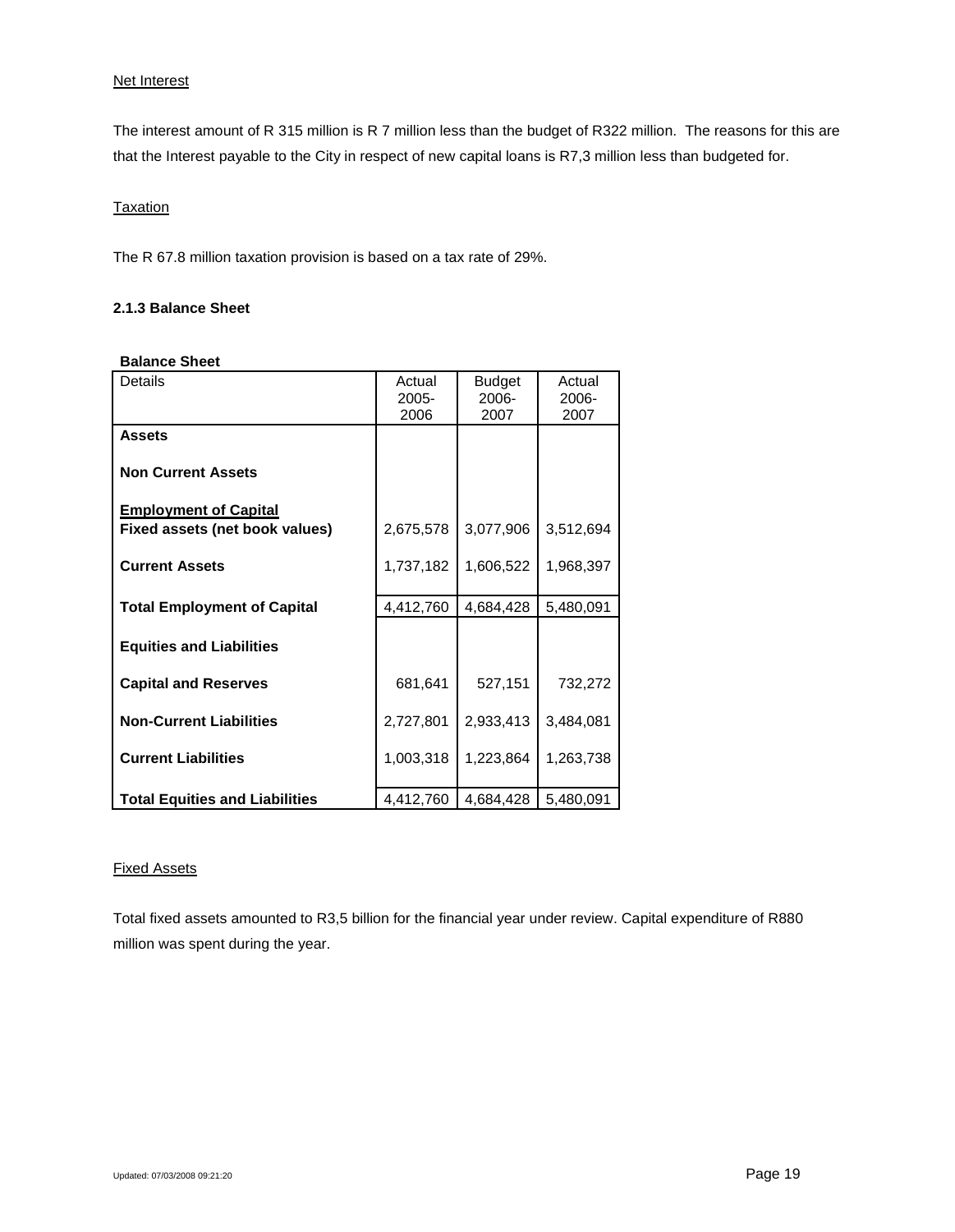### Current Assets

Total current assets of R2, 0 billion is R0,4 billion more than the budget of R1, 6 billion. The main reason for this variance is due to the larger than anticipated cash balance. The City of Johannesburg internal debtors have exceeded the budgeted amount as a result of the outstanding capital claims .

The increase of R231 million over the prior year was due to increased cash balances.

### Shareholders Funds

The shareholders funds as at 30 June 2007 amounted to R732 million which is better than budget.. This improvement in funds is due to the improved profit position for the financial year.

### Non-Current Liabilities

Total non-current liabilities of R3, 5 billion have exceeded the budget of R2,9 billion and the prior year figure. This is attributed to deferred income, which includes engineering services contributions. In addition other external loans (new capital loans) have exceeded the budget due mainly to the capital budget being exceeded in the prior year and the consequent additional claims on the City for the refund on the loan funded projects.

### Current Liabilities

Total current liabilities for the financial year under review amounted to R1, 3 billion, with the budgeted current liabilities being R 1,2 billion. The main contributors to this variance are:

- Trade creditors of R1, 1 billion are R219 million more than budget owing to the higher than expected capital expenditure during June 2007 and the requisite accruals for repairs and maintenance.
- Accruals and provisions have exceeded the budget by R12,5 million. This is as a direct result of additional contributions having been made to the incentive bonus provision as well as the leave pay provision.
- The short-term portion of the long-term debt also exceeded the budget.

The prior year figure of R1 billion increased by R264 million for the reasons above.

### **2.1.4 Cash Flow**

The closing net cash position amounted to R956 million which is R391 million better than budget.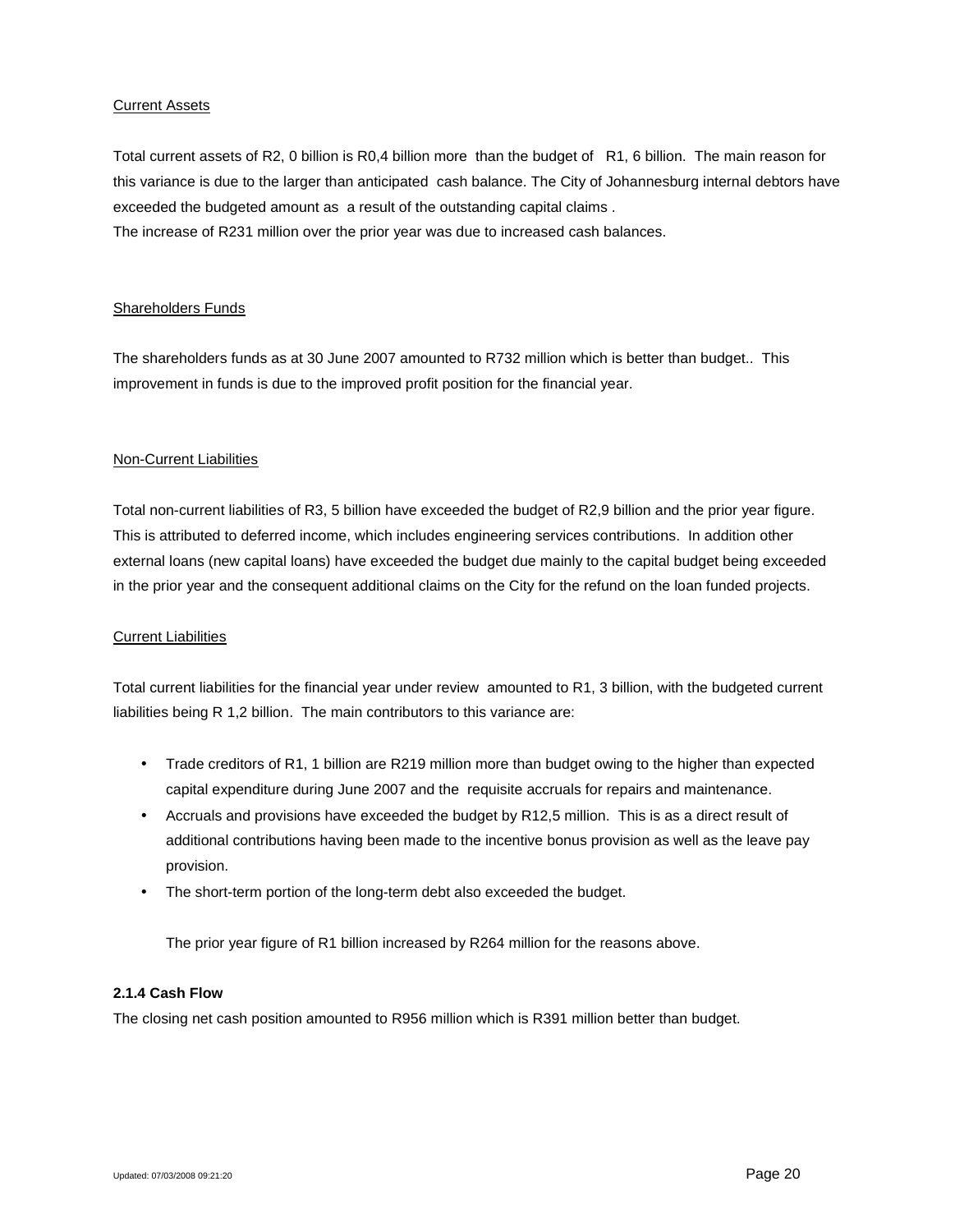# **Section 3: Capital Projects**

# **Introduction**

The year end capital expenditure is R881 million against the revised budget of R877 million. The controllable CAPEX target of R634 million has been met and the non-controllable capital expenditure is in the region of 99% of the total budget of R243 million as at the year end. The over expenditure of R3,7 million is as a result of accruals for emergency work done in response to the first cold spell in May 2007 and winter related projects aimed at combating overloading related outages.

The overall focus is on the upgrade and refurbishment of HV, MV and LV distribution networks across all the regions. From the expenditure pattern shown on table 1 below it can be seen that the emphasis is on network related projects i.e. Infrastructure refurbishment, electrification, public lighting, service connection and the upgrade of MV and LV networks.

|                                | <b>Original</b> | <b>Revised</b> | Y/end                     |                   |
|--------------------------------|-----------------|----------------|---------------------------|-------------------|
| <b>Project Category</b>        | <b>Budget</b>   | <b>Budget</b>  | <b>Expenditure(Final)</b> | <b>Variance</b>   |
| <b>CoJ Projects Loans</b>      |                 |                |                           |                   |
| (Upgrade of Network)           | 45,102,200      | 15,122,200     | 13,778,467                | 1,343,733         |
| <b>Electrification</b>         | 18,500,000      | 41,500,000     | 66,568,813                | (25,068,81)<br>3) |
| <b>Service Connections</b>     | 59,640,000      | 111,592,566    | 113,564,307               | (1,971,741)       |
| <b>Township Reticulation</b>   | 8,000,000       | 11,964,521     | 16,047,602                | (4,083,081)       |
| <b>Upgrading of Electrical</b> |                 |                |                           |                   |
| <b>Network</b>                 | 122,750,500     | 280,946,546    | 289,089,251               | (8, 142, 705)     |
| <b>Network Development</b>     | 31,683,680      | 21,683,680     | 18,423,545                | 3,260,135         |
| <b>Building Construction</b>   | 1,000,000       | $\Omega$       | 0                         | 0                 |
| <b>Building Alterations</b>    | 8,870,000       | 8,870,000      | 7,911,218                 | 958,782           |
| <b>Office</b>                  |                 |                |                           |                   |
| <b>Equipment/Computers</b>     | 8,328,500       | 4,328,500      | 1,696,980                 | 2,631,520         |
| <b>Computer Software</b>       | 18,906,770      | 18,906,770     | 20,906,285                | (1,999,515)       |
| <b>Tools and Loose Gear</b>    | 9,065,000       | 7,065,000      | 4,240,645                 | 2,824,355         |
| <b>Plant and Machinery</b>     | 18,020,030      | 7,020,030      | 6,203,119                 | 816,911           |
| <b>Meters</b>                  | 30,200,000      | 50,000,000     | 55,874,774                | (5,874,774)       |
| <b>Load Management</b>         | 33,200,000      | 100,000        | 40,990                    | 59,010            |
| Scada                          | 9,280,000       | 7,280,000      | 6,377,683                 | 902,317           |
| <b>Protection</b>              | 17,100,000      | 3,100,000      | 2,674,364                 | 425,636           |
| <b>Furniture</b>               | 1,569,200       | 1,569,200      | 1,689,113                 | (119, 913)        |
| <b>Public Lighting</b>         | 41,000,000      | 55,000,000     | 64,935,173                | (9,935,173)       |
| <b>Refurbish of Bulk</b>       |                 |                |                           |                   |
| Infrastructure                 | 250,889,135     | 231,893,089    | 190,998,226               | 40,894,863        |
| <b>Totals</b>                  | 733,105,015     | 877,320,015    | 881,020,519               | (3,700,504)       |

# **TABLE 1: CAPEX per category, July 06 to June 07**

**CoJ projects**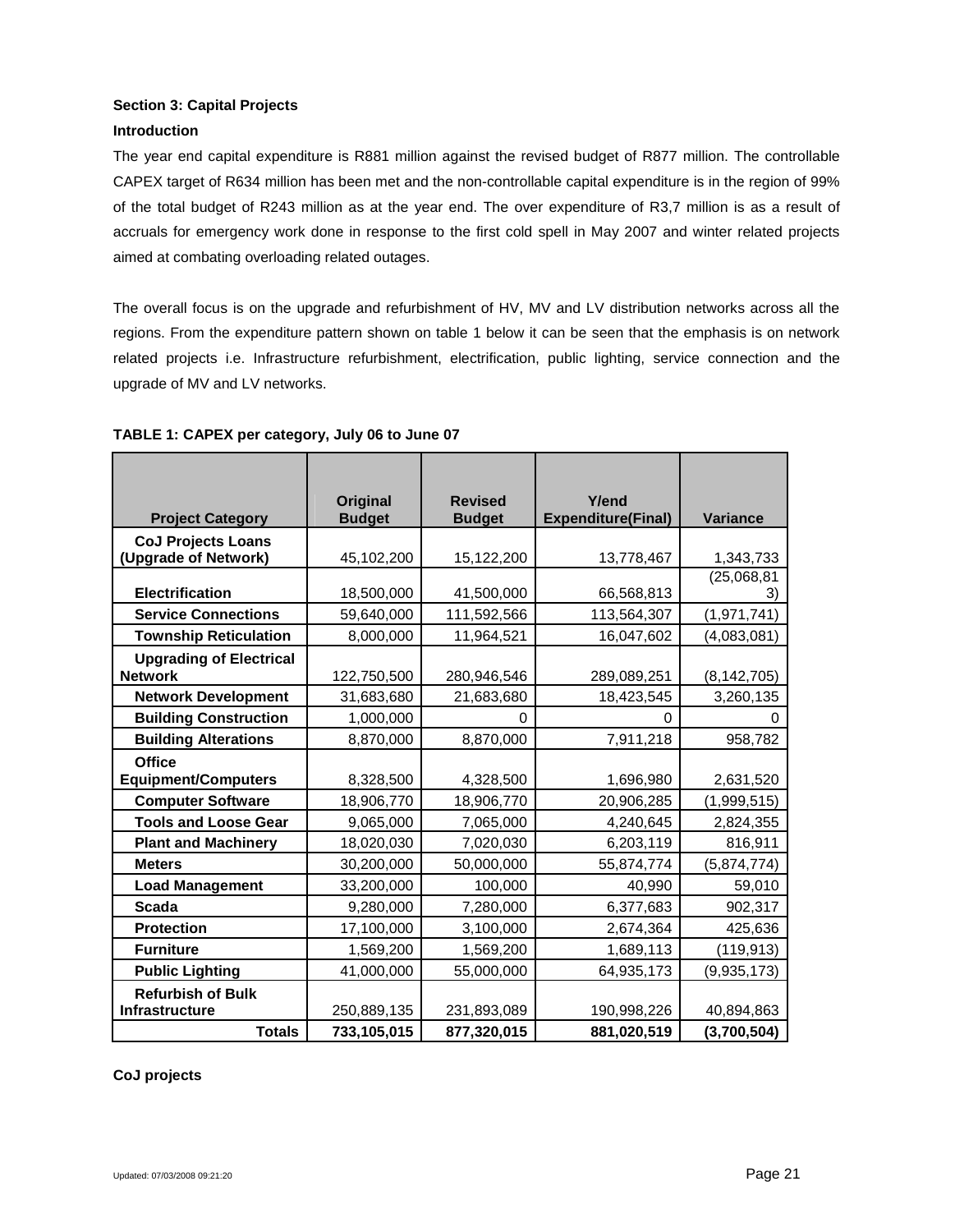The reduction of the City of Johannesburg upgrade of network budget was as a result of the change of plans by the Johannesburg Development Agency (JDA) at the Ellispark Sport precinct. Due to the delays in finalizing the plans by JDA, the scope of works had to be revised and deferred to the 2007/8 financial year.

### **Electrification**

The increase in the electrification budget was due to the increasing bulk infrastructure requirements to transfer loads from the nearest substations to the township boundaries for electrification purposes. The following are the projects which had already started and bulk infrastructure was required to make the electrification projects a success:

 $\checkmark$  Bulk infrastructure for the electrification of Lawley Township

The scope of this project is to design, supply, install, commissioning and hand over of:

- 20MVA transformer and associated switching infrastructure at Hopefield Substation to cater for the additional capacity requirements.
- 88kV breakers on each of the existing incomers before the 20MVA transformers and it's associated protection upgrades for the additional works
- 11kV Medium Voltage (MV) underground cable with associated joints and terminations to transfer load from Hopefield Substation to Lawley Township boundary. 6x185, 3 core MV cable for approximately 7.5kV
- $\checkmark$  Bulk infrastructure for the electrification of Pennyville Township

The scope of this project is to design, supply, install, commission and hand over an 88/11kV, 2 x 45MVA substation at Pennyville. The substation will cater for an installed capacity of 90MVA, with a firm capacity of 45MVA, later providing for additional capacity up to 135MVA, with a firm capacity of 90MVA.

This substation will primarily supply the newly built Pennyville Housing Development comprising approximately 2800 residential units requiring an initial bulk supply of 10MVA and later providing supply to neighbouring areas

The increased budget went into the design, procurement and initial contraction of the above mentioned projects. Additional costs will be incurred during the course of the 2007/8/9 financial years.

### **Service Connections**

The increase in service connections was as a result of the increase in new developments in general which resulted in more customer applications being received. The expenditure is in line with the contributions recovered from the customers.

# **Refurbishment of Bulk Infrastructure and Upgrade of Electrical networks**

During the course of the year, an analysis of projects on both categories was conducted. The findings revealed that the construction on most of the bulk infrastructure projects were going to be delayed during the course of this financial year due to long lead times for items which were still going through the manufacturing process. Due to the increase in MV and LV outages and potential overloading situations, the upgrade of electrical networks budget was increased to cater for projects emanating from the above challenges and in preparation for the urgent work requested due to the first cold spell experienced in May 2007.

The construction on most of the bulk infrastructure projects has commenced, and expenditure will increase as the construction progresses during the following financial years e.g. the construction of Khanyisa, Hursthill, Northriding, Randburg, Grand Central, Soweto Local and transformer installations at various substations across Johannesburg.

### **Meters**

The metering category does not only cover the supply of meters, it includes the implementation of revenue protection and generation type projects e.g. roll-out of AMR to large Power users and protective structures. The increase in the metering budget was therefore as a result of the continuation of the AMR roll–out to LPU's and avoid additional cost due to site re-establishment as the contractors will have to leave site and re-establish after the new budget has been allocated. The total number of large customers to be converted are in the region of 10 000 to 12 000 and the currently 51% of conversions are completed.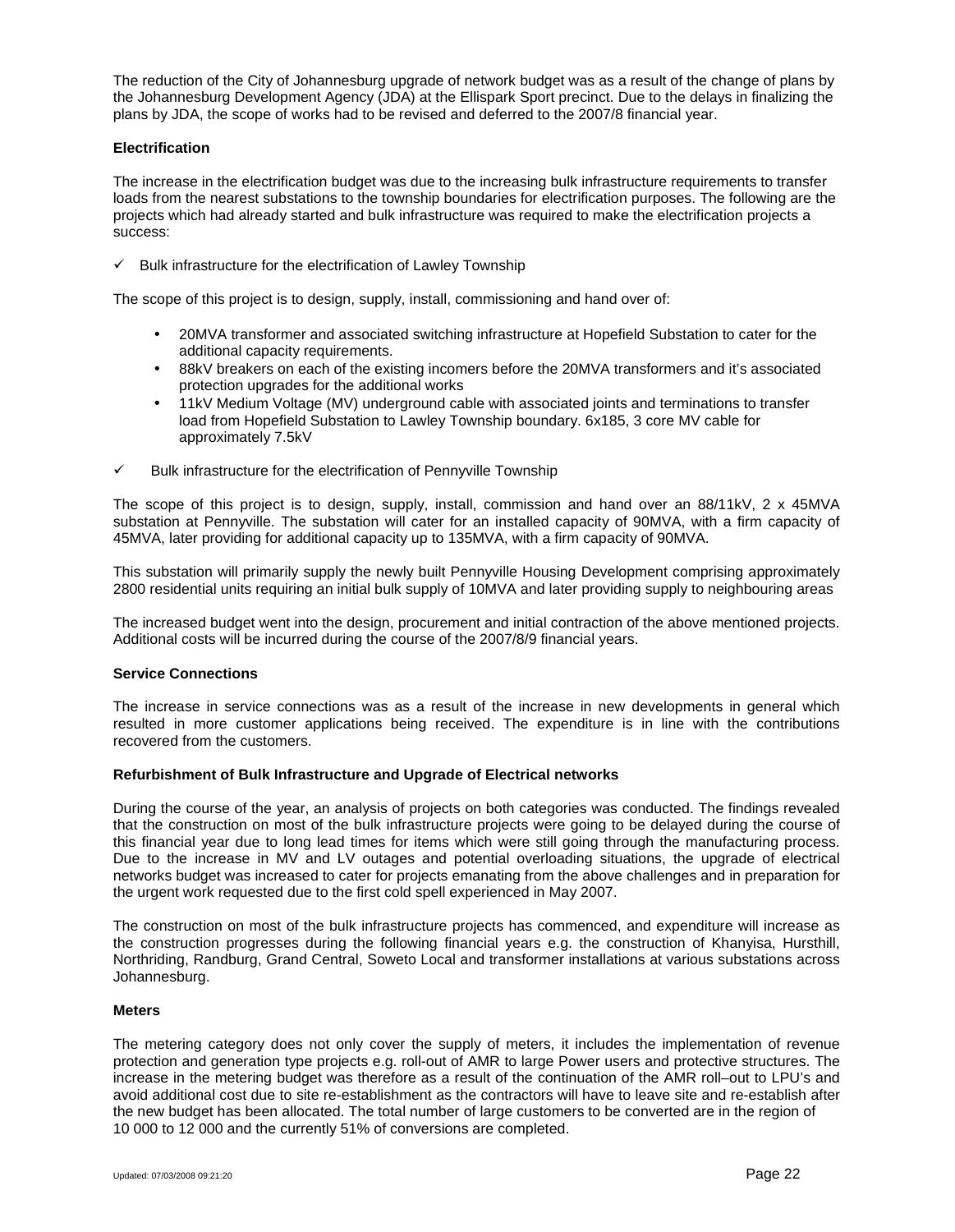#### **Load Management**

The load management funding is contributed by Eskom via DSM initiatives. During the financial year Eskom did not transfer funds towards load management initiatives and the budget was revised downwards accordingly.

#### **Current and future initiatives**

As part of the continuous effort to improve quality of supply and meeting the ever increasing development needs, some of the following initiatives have been completed during the financial year under review, whilst others are in progress and due for imminent completion.

# *Upgrading, Refurbishment and the establishment of Distribution and Major Transmission Substations (MTS's)*

The following are some of the key refurbishment and bulk infrastructure projects undertaken during the 2006/7 financial year:

- **Beyers Naude substation:** Establishment of a new 88/11kV electrical substation, including all building and civil works, power transformers, 88kV equipment, and 11Kv switchgear and control and protection panels. This project has been completed.
- **Kloofendal substation:** Replacement of 33Kv and 88Kv current transformers and switchgear. This project has been completed.
- **Sentraal and Roodetown substations:** Replacement of 33Kv and 88Kv protection and control panels, schemes and commissioning. The Sentraal substation completed 88/33Kv transformer has been returned to Roodetown substation and is currently being erected and cold commissioned.
- **Replacement of aging 33Kv oil filled cables: This r**eplacement of 33kV oil filled cables is being completed in two phases, namely Manufacta to Rood town substations, with the second phase being Manufacta/ Westgate/ Penny substations. Both these phases have been completed.

### **Replacement of power transformers:**

- o **Bree substation:** The replacement of the 88/11kV Power transformer. This has been completed
- o **Fort substation:** The replacement of the 88/11kV Power transformer. This has been completed
- o **Peter Road substation:** The installation of an additional 88/11kV Power transformer. This has been completed
- o **Mayfair substation:** The replacement of the 88/11kV Power transformer. This has been completed
- o **Parkhurst substation: The r**eplacement of the 88/11kV Power transformer and commissioning of works. The transformer has been procured and delivered to City Power whilst the installation and commissioning will be concluded when the new substation site has been established.
- o **Moffat substation:** The replacement of the 88/11kV Power transformer has been completed.
- o **Cleveland substation**: The replacement of the 88/11kV Power transformer has been completed.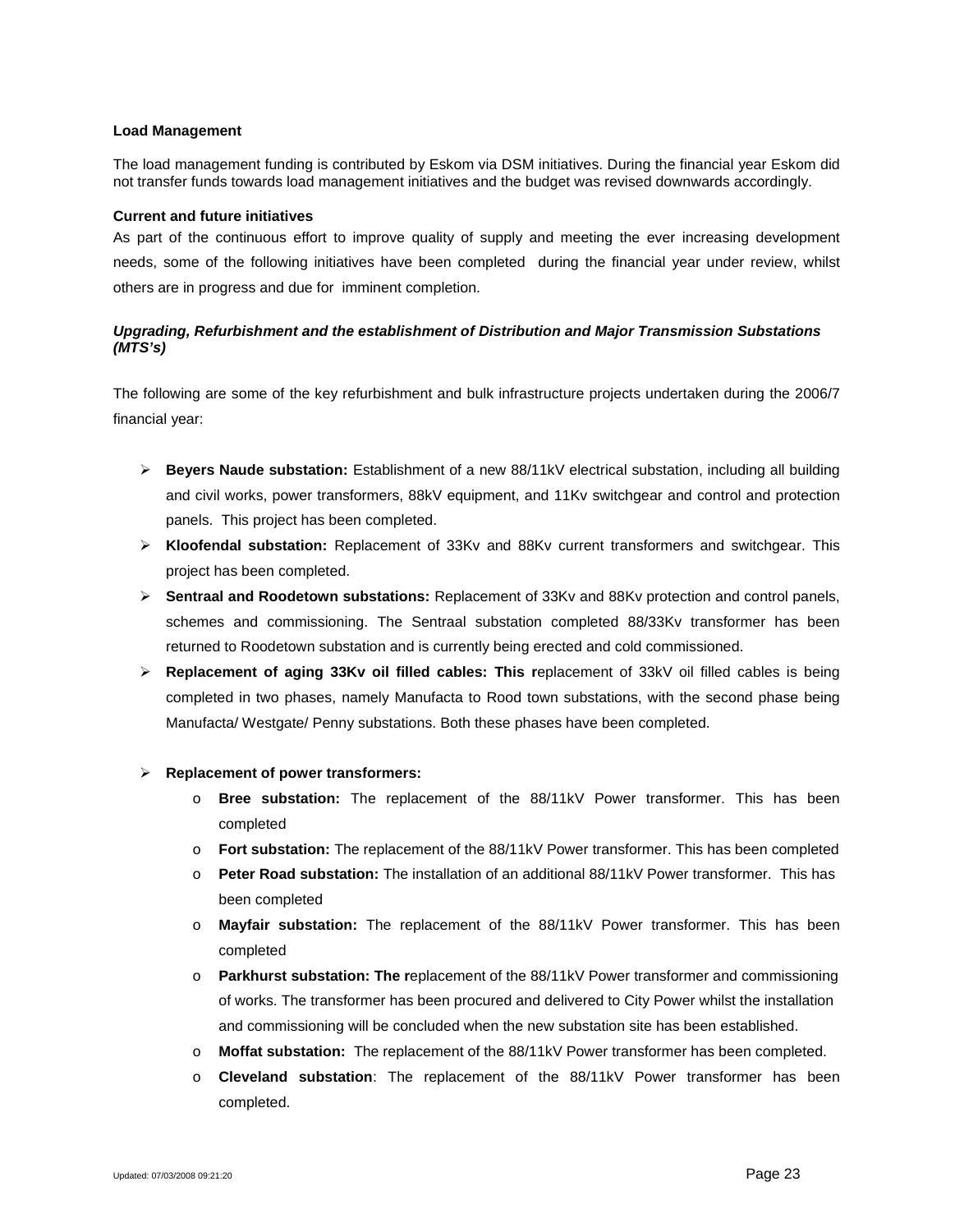- o **Robertsham substation**: The replacement of the 88/11kV Power transformer and commissioning of works is in progress
- o **Rosebank substation: The** replacement of the 88/11kV Power transformer and commissioning works. The transformer has been procured and delivered to City Power and the anticipated completion date is dependant on the completion of civil and building works at Rosebank substation.
- o **Central 4A.**: The replacement of the 86/11kV Power transformer is completed.
- o **Central 1A.**: The replacement of the 86/11kV Power transformer is completed.
- $\triangleright$  The company has also placed orders for 27 transformers to be installed at the following substations as part of their continuous commitment to network refurbishment and expansion programmes:
	- o Khanyisa Substation, Bryanston area
	- o New Road Substation, Midrand area
	- o Crown Substation, Nasrec Area
	- o Nirvana Substation, Lenasia Area
	- o Westfield Substation, Moderfontein Area
	- o Fort Substation, Inner City Area
	- o Wemmer Substation, Turffontein, Rosettenville Area
	- o Grand Central Substation, Midrand
	- o Robertsham Substation, Ormonde, Robertsham Area
	- o Roseveldt Park Substation, North Cliff, Roseveldt Park Area
	- o Delta Substation, Rosebank, Parkhurst Area
	- o Mayfair Substation, Mayfair Area
	- o Gresworld Substation, Gresworld Area
	- o Pennyville Substation, Pennyville, Noordgesig Area
	- o Hopesfield Substation, Lawley, Ennerdale Area
- $\triangleright$  Two new MTS's are planned for commissioning within the next five years to service the greater Johannesburg area. One will be located to the south and the other to the north east of the Johannesburg central business district. Each will have a potential capacity of 1000MVA and will be supplied at 275kV from the Eskom transmission network. Preliminary sites have been identified and discussions on the proposals are at an advanced stage with Eskom. These MTS's will supplement the existing three MTS's and Kelvin power station. The preliminary designs and feasibility studies have been completed and the consultants have been appointment to proceed with the detail designs.

### **Refurbishment/replacement of switchgear**

The switchboards at Cydna and Beyers substations have been replaced as a result of the average age being excess of 40 years and their arc quenching medium primarily being oil.

### *Upgrading and Refurbishment of Medium Voltage Cable (MV)*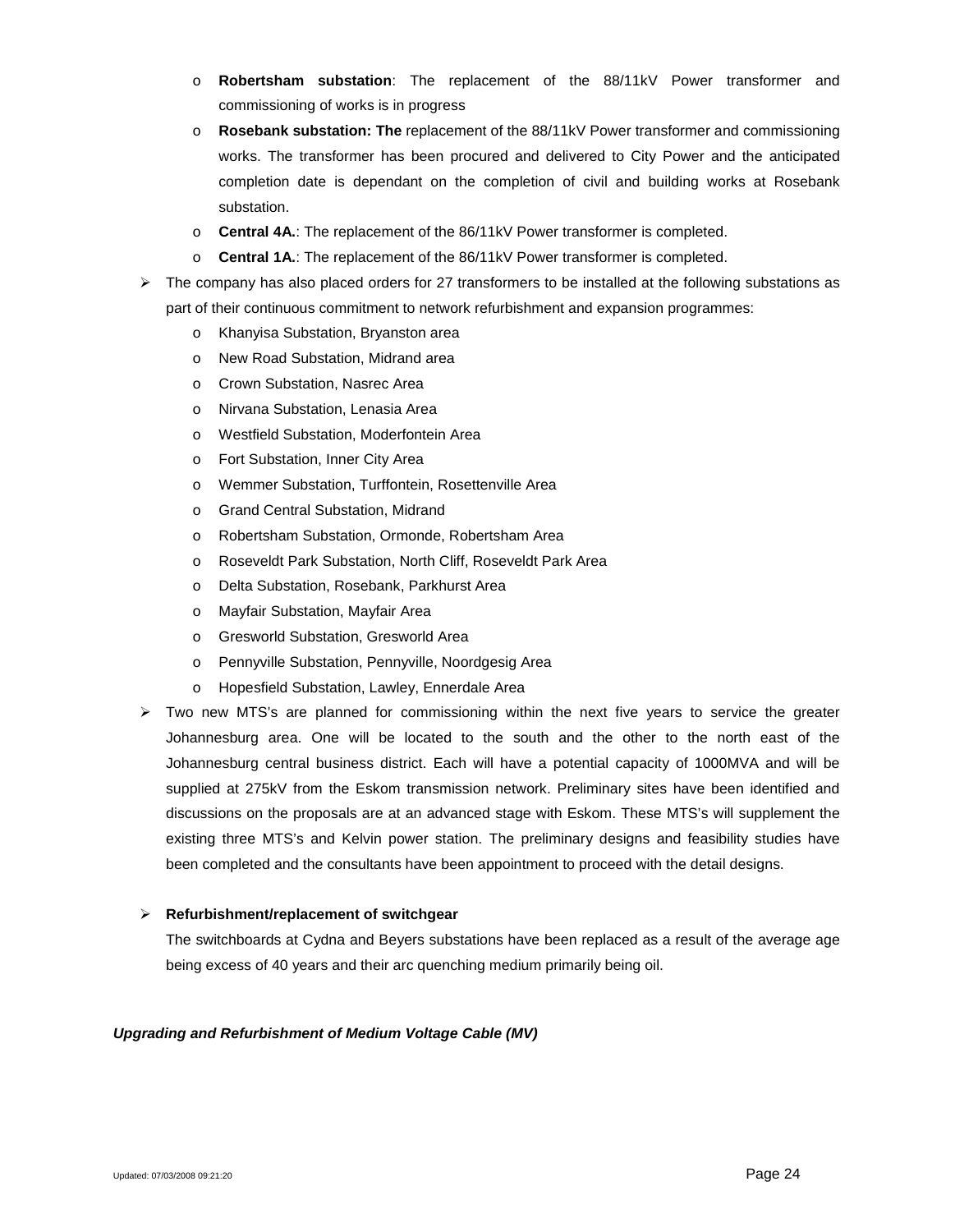A significant amount of first generation Medium PEX cable has been replaced due to its inherent design impediment, which has manifested itself in an increase in cable failures. The performance of this cable is being monitored and it is being replaced where necessary.

During the year under review upgrade and refurbishment of MV and LV underground and overhead cables have been undertaken in various areas within City Power area of supply and significant reduction in outages Medium Voltage outages has been realised.

# *Electrification*

The electrification programme is on track with the following electrification projects having commenced during the year under review (Some of these projects have been completed whilst others are still in progress and nearing completion):.

- $\triangleright$  Electrification of Lehae Township
	- o Lehae Township is situated on the South-East of Vlakfontein Proper and consists of approximately 3180 connections.
	- o Approximately 1400 customers have been connected and are currently consuming electricity. City Power will continue to connect more customers as the beneficiaries are allocated to their newly built houses.
- Electrification of Tshepisong East
	- o Tshepisong East electrical infrastructure was constructed during the 2005/6 financial year and it consists of 1043 stands. All 1043 customers in Tshepisong East have been electrified.
- Electrification of Leratong Village
	- o The electrification of Leratong Township commenced during this financial year and it consists of 540 customers. All 540 consumers have been electrified or connected.
- $\triangleright$  Electrification of Lawley Ext. 3 and 4
	- o Lawley Ext 3 and 4 (commonly known as Lawley ext 2) is a township located on the south western side of Lenasia approximately 5 km from Ennerdale. It is a Peri-urban area consisting of approximately 5 100 erven. The construction of the bulk infrastructure is completed and approximately 2300 consumers are receiving electricity.
	- o The following challenges have been encountered and dealt with:
		- *Approval of the existing layout plan;*
		- *Reclaiming 10% of land that belongs to Lawley's Estate;*
		- *Relocation of the beneficiaries to the proper demarcated stand; and*
		- *Pegging of stands*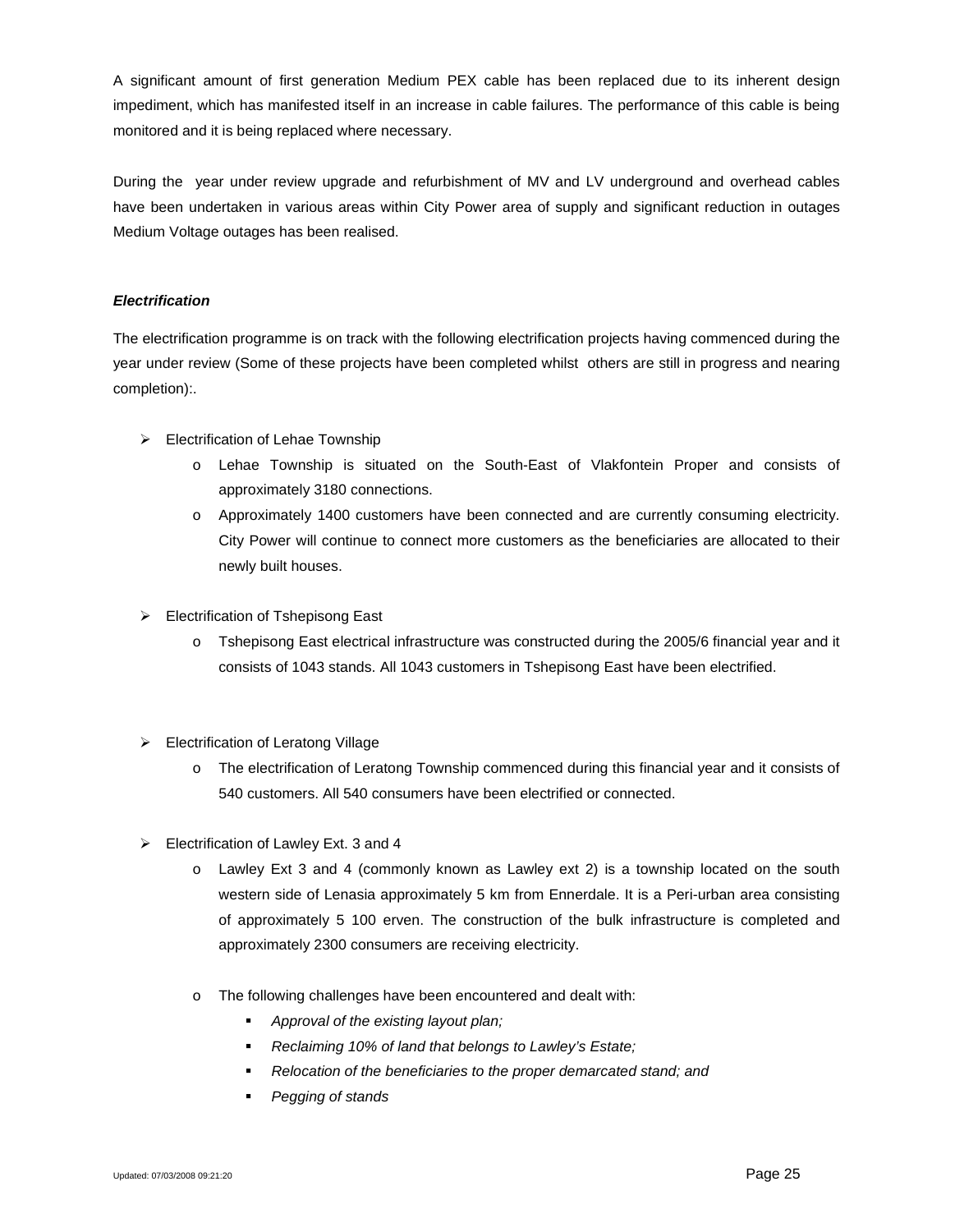- $\triangleright$  Electrification of Tshepisong West
	- o This the township commonly known as Ebum'nandini. It consists of 3 000 stands which are in the process of being pegged according to the latest layout plan. City Power is in the process of electrifying these stands as they are properly pegged.
- $\triangleright$  Normalisation of Ennerdale Ext. 8
	- o This project was initiated in order to normalise the electrical network in Ennerdale by:
		- **Rectifying vandalised pillar boxes and having a problem free network;**
		- Reducing non technical losses by preventing theft of electricity;
		- **EXECOMPLE COMPLIANCE WAS SET UP TO EXECUTE THE COMPLIANCE TE COMPLEMENT COMPLEMENT COMPLEMENT COMPLEMENT COMPLEMENT COMPLEMENT COMPLEMENT COMPLEMENT COMPLEMENT COMPLEMENT COMPLEMENT COMPLEMENT COMPLEMENT COMPLEMENT COMPLE**
	- o The project was completed on the 4 June 2007 and City Power is realising the benefits by receiving 100% of the billed revenue.
- $\triangleright$  Far East Bank Ext.7

The Alexandra Far East Bank Ext.7 Township consists of 1 400 connections, The infrastructure to accommodate the full 1 400 connections has been completed and commissioned. 692 connections have been completed and, as more beneficiaries are allocated, more connections will be realised.

### *Alexandra Normalisation*

City Power, commenced with the implementation of Phase 4 Alexandra normalisation. This project started with the update of the Alexandra electrical master plan and development of phase 4 detailed designs. Both the master plan and the designs have been completed.

The construction of electrical infrastructure and house connections started early January 2007. 11transformer zones and 1 792 connections have been completed. The infrastructure to accommodate 8 500 connections has been constructed.

### *Service Connections*

 $\triangleright$  The initial budget for service connections was based on the estimated average number of service connection applications received in the past years. Due to the high number of applications received during the year under review, the budget had to be revised with 6 378 connections less than 56kVA and 493 connections greater than 56kVA having been completed.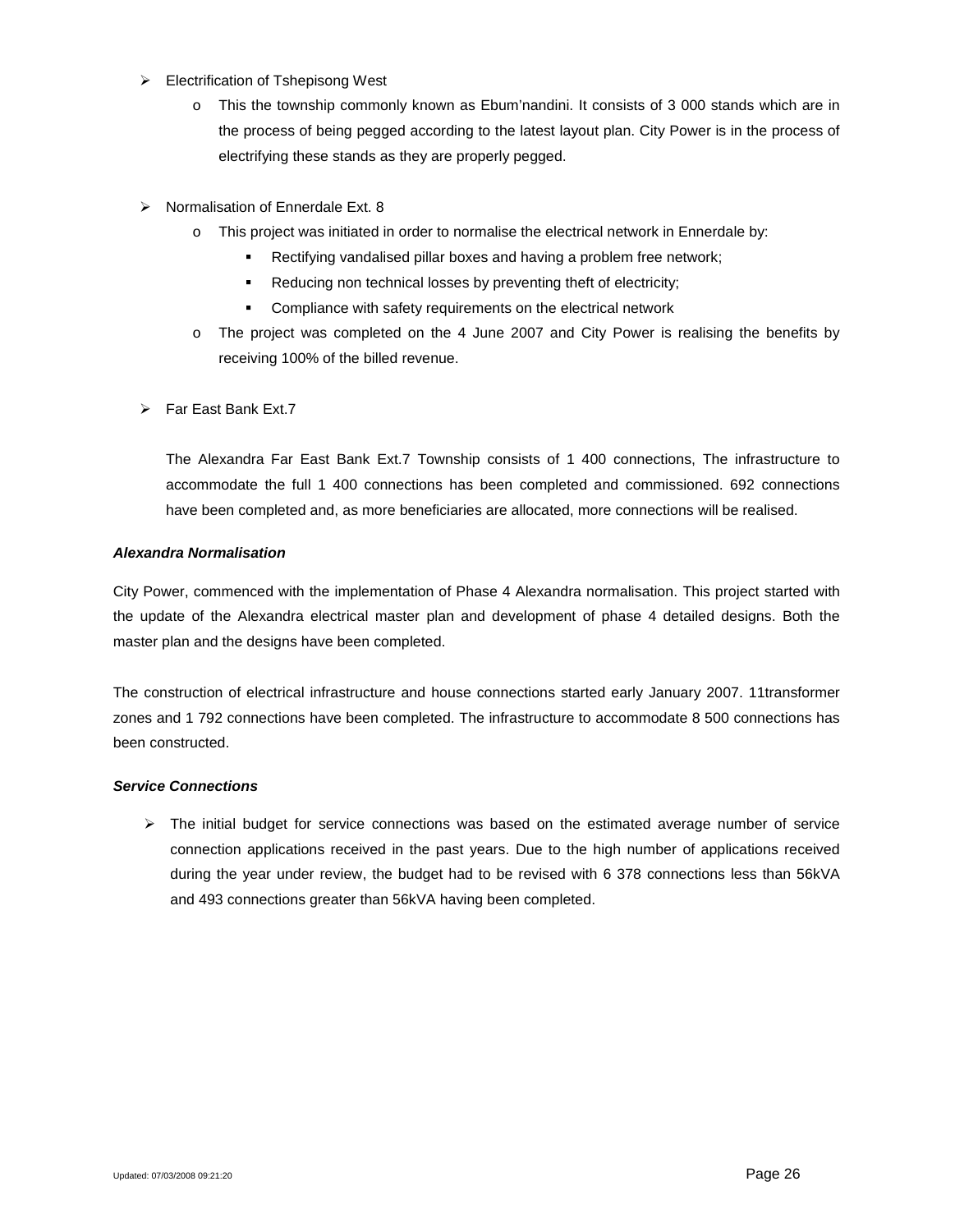# **Section 4: Performance against Integrated Development Plan (IDP) and City Scorecard**

| Key Performance Indicator                                                                  | Unit of Measure | Actual 2005/2006 | Target 2006/2007    | Actual 2006/2007 |
|--------------------------------------------------------------------------------------------|-----------------|------------------|---------------------|------------------|
| Number of dwelling units with access<br>basic level of electricity (excl Eskom<br>areas)   | <b>No</b>       | 301,785          | $312,285^1$         | 326,990          |
| Number of pre-paid customers                                                               | No              | 58,248           | 68,748 <sup>1</sup> | 86,768           |
| Number of billed customers                                                                 | <b>No</b>       | 243,537          | 243,537             | 233,981          |
| Number of pre-paid conversions from<br>indingencies                                        | <b>No</b>       | <b>NEW</b>       | $708^1$             | 1,511            |
| Number of households with access to free<br>basic electricity (Lifeline tariff only)       | No              | 212,420          | $222,920^1$         | 233,981          |
| Number of new electrification customers                                                    | No              | 12,743           | $10, 500^1$         | 11,715           |
| Revenue collected as percentage of total<br>revenue billed:                                |                 |                  |                     |                  |
| • Key Customers                                                                            | %               | 100.20           | 99                  | 100.97           |
| • Top Customers                                                                            | %               | 98.67            | 99                  | 99.08            |
| • Domestic Customers                                                                       | %               | 93.83            | 93                  | 91.30            |
| Unaccounted for electricity as a<br>percentage of electricity dispatched (Total<br>Losses) |                 |                  |                     |                  |
| <b>Technical Losses</b>                                                                    | %               | 9                | 9                   | 9                |
| Non Financial Losses                                                                       | %               | 3.92             | 3.8                 | 3.13             |
| Outages                                                                                    |                 |                  |                     |                  |
| $-$ Bulk                                                                                   | No              | 117              | 115                 | 81               |
| $-MV$                                                                                      | No              | 1,248            | 1,195               | 1,184            |
| $-LV$                                                                                      | No              | 79,740           | N/A                 | $N/A^2$          |
| No of lights public lights working in<br>targeted high crime areas <sup>3</sup>            | %               | <b>NEW</b>       | 90                  | 86               |
| Provision of street lighting to formal areas                                               | $\%$            | 52               | 60                  | 60               |
| Capex spent on public lighting as % of<br>public lighting budget                           | %               | 110              | 100                 | 100              |
| Provide street lighting to informal areas                                                  | $\%$            | <b>NEW</b>       | 12                  | 12               |
| % Compliance with NRS 048 (Quality of<br>Supply)                                           | %               |                  |                     |                  |
| • Category 4 - Domestic                                                                    | %               | 100              | 70                  | 100              |
| $\cdot$ Category 3 - Rural                                                                 | %               | 100              | 100                 | 100              |
| • Category 2 - Industrial                                                                  | $\%$            | 97               | 70                  | 93               |
| Implementation of Disaster Management<br>Plan by target date                               | $\%$            | 70               | 100                 | 100              |
| No of tasks undertaken to comply with<br>CoJ environmental management<br>framework         | No              | 5                | 5                   | 5                |
| % Completion of environmental<br>management system                                         | %               | <b>NEW</b>       | 100                 | 100              |
| Employee disabling injury frequency ratio<br>(DIFR)                                        | Ratio           | 0.69             | 1 <sup>4</sup>      | 0.37             |
| Number of employee job related fatalities                                                  | No              | $\mathsf 0$      | 0                   | 0                |
| Number of HIV/Aids workplace<br>programmes in place                                        | No              | $\mathbf{1}$     | $\mathbf{1}$        | $\mathbf{1}$     |
| Employment Equity (AA ratio)                                                               | $\%$            | 67.65            | 70                  | 70.18            |

<sup>&</sup>lt;sup>1</sup>'Targets cannot be set as customer numbers and indegent conversions are driven by developments in the market place

<sup>4</sup> Target based industry international benchmarking

<sup>&</sup>lt;sup>1</sup> Depends on Housing development

<sup>&</sup>lt;sup>2</sup> LV power outages used to be measured through a number of calls received, a new measure to be implemented by Jan 2008

<sup>&</sup>lt;sup>3</sup>High crime areas includes, Diepsloot, Ivory Park, Klipfontein Vlei, 50% in Soweto roll-out, Lenasia, Orange farm, Lawley, Poortjie,Lakeside, Inner-city starting with Ellispark, Bertrams, Yeoville, Jeppestown,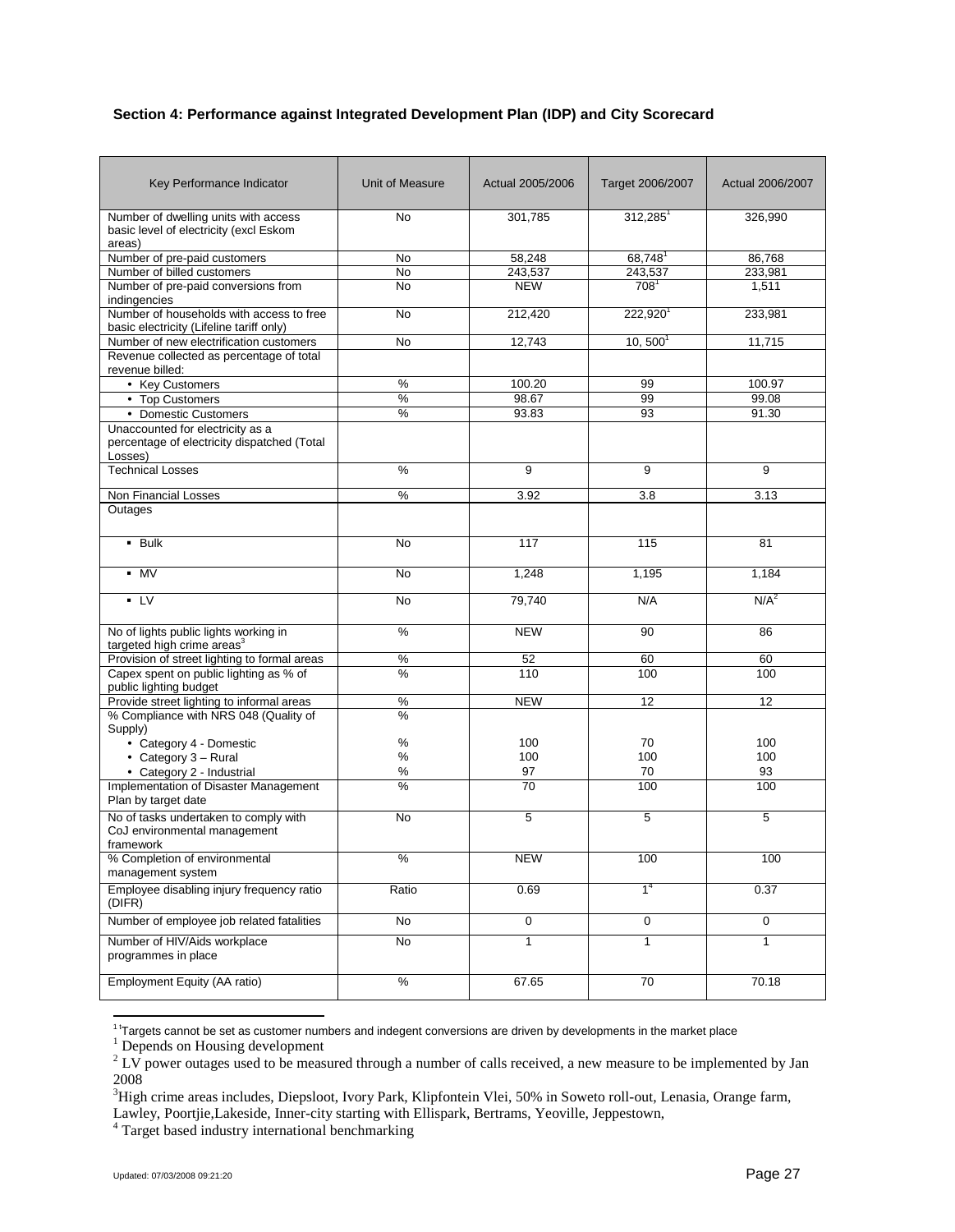| Key Performance Indicator                                                                                                 | Unit of Measure  | Actual 2005/2006     | Target 2006/2007     | Actual 2006/2007              |
|---------------------------------------------------------------------------------------------------------------------------|------------------|----------------------|----------------------|-------------------------------|
| Levels of core system data accuracy-CNL<br>(Customer to Network Link)                                                     | %                | 90                   | $85^5$               | 90                            |
| Employment Equity (Gender Equity ratio)                                                                                   | %                | 19.28                | $17^{6}$             | 23.54                         |
| <b>Employee Satisfaction</b>                                                                                              | %                | 68.11                | 78                   | 63.11                         |
| Job creation as per EPWP policy<br>Temporary<br>Permanent                                                                 | <b>No</b>        | 1515                 | 1,515                | 2, 455                        |
|                                                                                                                           | No               | 17                   | 17                   | 0                             |
| Number of public fatalities                                                                                               | N <sub>o</sub>   | 3                    | $\overline{0}$       | 4                             |
| Annual customer satisfaction index rating                                                                                 |                  |                      |                      |                               |
| • Key Customers<br>• Top Customers<br>• Domestic Customers<br>Total number of calls answered in (30                       | %<br>%<br>%<br>% | 63<br>59<br>60<br>76 | 75<br>75<br>75<br>91 | 77<br>71.33<br>83.67<br>88.50 |
| seconds) as a percentage of total calls<br>received                                                                       |                  |                      |                      |                               |
| Number of customer complaints/queries<br>resolved per total calls received                                                | %                | 94.3                 | 95                   | 94.48                         |
| Average time taken for City Power to<br>resolve queries that are referred to them                                         | Days             | 14                   | 10 <sup>1</sup>      | 3.09                          |
| Procurement spent on BEE and SME as a<br>% of total budget procurement                                                    | %                | 69.06                | 70                   | 73                            |
| Engendered Expenditure                                                                                                    | %                | 20.45                | 21                   | 23                            |
| Faults restoration within the specified time<br>frame as a percentage of the total number<br>of faults reported (NRS 047) |                  |                      |                      |                               |
| • Within 1.5 hrs                                                                                                          | %<br>%           | 26<br>67             | 30<br>60             | 24.73<br>63.55                |
| • Within 3.5 hrs<br>• Within 7.5 hrs                                                                                      | %                | 87                   | 90                   | 91.18                         |
| • Within than 24 hrs                                                                                                      | %                | 96                   | 96                   | 98.68                         |
| <b>Gross Margin</b>                                                                                                       | %                | 40.67                | 41.86                | 40.64                         |
| Opex spent on maintenance programmes<br>as a percentage of overall Opex budget                                            | %                | 13                   | 13.3                 | 12,7                          |
| Capex spent on network as a percentage<br>of the overall Capex budget                                                     | %                | 94                   | 93                   | 95                            |
| % of ME's capital budget spent                                                                                            | %                | 108                  | 100                  | 100.5                         |
| % Variance against ME's operating<br>budget                                                                               | %                | <b>NEW</b>           | $\Omega$             | 5.33                          |
| Reconciliation of inter company balances<br>with the CoJ                                                                  | %                | <b>NEW</b>           | 100                  | 100                           |
| Reconciliation of intra company balances<br>with other ME's                                                               | %                | <b>NEW</b>           | 100                  | 100                           |
| Fully SA GAAP compliant register of<br>assets                                                                             | %                | <b>NEW</b>           | 100                  | 100                           |
| % Attainment of clean audit report<br>attained by MOE                                                                     | %                | <b>NEW</b>           | 100                  | 100                           |

 $<sup>5</sup>$  Accuracy can change due to the system upgrades in the new year</sup>

<sup>6</sup> Target lowered due to staff losses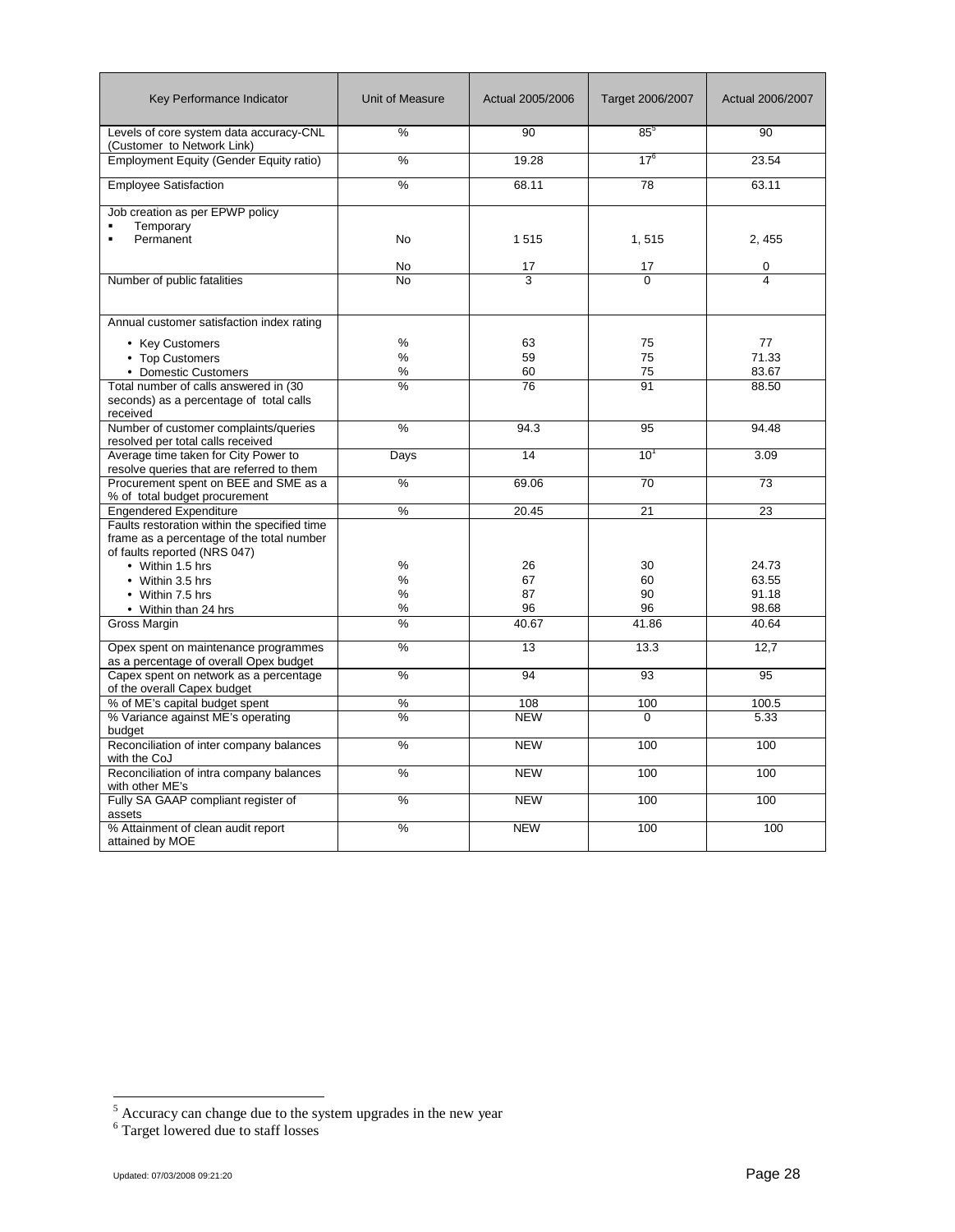### ASSESSMENT OF CRITICAL AREAS

The following is an analysis of critical service delivery areas pertinent to City Power.

### 4.1 ELECTRIFICATION

The total number of electrification connections are 11 715 for the 06/07 financial year. The performance to date exceeds the annual target by 1215 outages despite the proclamation delays experienced earlier in the financial year. Some of the areas that benefited from this electrification programme include Tshepisong East and West, Lehae, Leratong, Lawley ext 3 and 4.

# 4.2 POWER OUTAGES

An outage is defined as a complete loss of electricity supply and arises due to a variety of reasons some of which are outlined below:

- Network performance related (NPR) e.g. overloading, protection failure etc
- External causes which are mainly due to third party activities e.g. tampering, theft etc.

The duration and frequency of outages impact customers differently depending on their processes, therefore, they need to be properly managed as they are an inconvenience and sometimes lead to huge financial losses to customers. As a result, the provision of electricity within the City is closely monitored to ensure that the quality of supply (QoS) provided is met.

#### Bulk

This KPI shows the number of outages experienced on voltage networks above 33kV. Outages on these networks generally impact a big area; as a result maintenance of these networks is always prioritized so as to ensure that interruptions are minimized.

Based on the consistent good performance recorded throughout the year, the annual performance is approximately 30% better than the target of 115 outages. This good performance comes as a result of the ongoing implementation of maintenance backlog eradication projects.

Most of the outages were due to protection fault, distributor fault, other/unknown, weather and cable damages. "Other/unknown" refers to faults due to unconfirmed causes at the time of supply restoration (e.g. a piece of wire thrown onto the bare overhead network may create a short circuit thus a relay trip resulting in an outage). In this case, the source of the fault may be temporary and be cleared by the time of restoration. As a result this fault will be classified as "other/unknown" unless the wire sticks to the network and can be identified to have been the cause of the fault.

For the current financial year, the following are some key programs currently being implemented to address the majority of the faults in the network:

- Upgrading of protection systems at Kloofendal, Sentraal and the Roodetown substations.
- New transformers at John Ware, Rosebank, Roosevelt, Wemmer and Beyers substations
- To cater for the increase in demand, a new 88/11kV substation has been built and is called Beyers Naude Substation.

# Medium voltage

MV outages (Medium voltage) refer to outages experienced in the network with voltage levels between 1kV and 33kV. Outages in this network are more localized impacting on limited scale to specific areas and as a result are less severe than bulk outages. However, due to the size and extend of the network, higher number of customers connected to the MV network normally experiences a lot more outages. The year end figure of 1184 outages is 11 outages better than target.

Major fault contributions for the year to date on the MV network were cable faults, third party cable damages, "unknown", equipment fault, followed by theft and vandalism.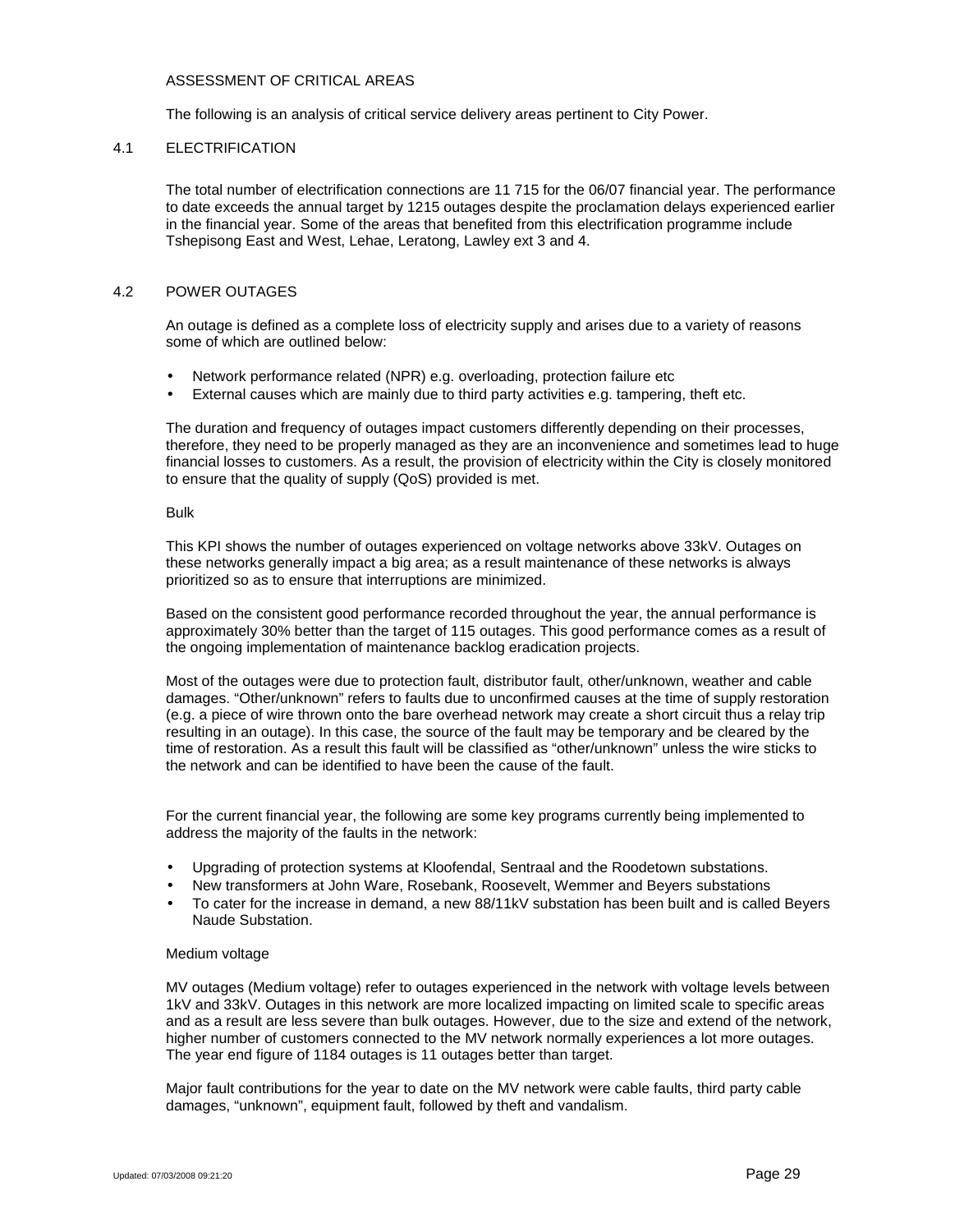Most of these faults are controllable and will be reduced as the backlog eradication program continues and bylaw enforcement improves. To address the major MV fault causes, a significant amount of first generation Medium Voltage PEX cables have been replaced due to their inherent design impediment, which have led to more cable faults. The replacement of this type of cable will continue throughout the City.

Lastly, greater control over external contractors working in the vicinity of City Power infrastructure is being exercised and the quality of workmanship also been closely monitored.

#### LV (below 1kV) SAIDI reporting

Over the last few months, a new system to report network performance has been under development. This system will ensure that there is direct linkage between interruptions and the number of customers affected thus enabling City Power to report supply reliability more accurately.

Reporting on this new system is based on a KPI known as SAIDI. This system was piloted at the end of March and the first set of results obtained at the end of June.

However, these results were not reliable mainly due to network data inaccuracies etc. Therefore, ongoing efforts to improve the data accuracy are being implemented and reporting will commence in the third quarter of 2007/8.

### 4.3 PUBLIC LIGHTING

This KPI shows the percentage of public lights working in targeted high crime areas. The actual recorded at the end of the year is 86% against the target of 90%. Despite the redirecting of funds from other business units to informal and high crime areas and the increased focus in spotting and repair of faulty street lights, the actual performance recorded still behind target, mainly due to theft and vandalism that has been taking place. Budgetary constraints have also made the achievement of 90% difficult.

Provision of street lighting to formal areas

This KPI shows the level of public lighting in the formal areas of the City. The 60% performance was achieved mainly due to the group luminaire replacement program, which was implemented to accelerate coverage. Although the annual target was achieved there are still several challenges that impact on the successful rollout of public lighting through the City, such as theft and vandalism of the public lighting infrastructure.

The full allocated Public Lighting budget of R24 million loans and R26 million MIG grants has been invested in the network. An additional R2,7 million from JDA has been used to clean up Mary Fitzgerald, Fordsburg, Mandela Bridge and Constitution Hill. New low cost but efficient lighting projects are being investigated and more emphasis on research is being made in this area.

### 4.4 DEMAND SIDE MANAGEMENT

During the fourth quarter City Power installed 936 geyser controls thus enabling it to monitor and control additional 2.15 MW remotely. This means a total of 170 MW can now be monitored and controlled remotely for load management purposes. Diesel turbines were also restarted and these can generate about 40 MW comfortably. Both these initiatives will benefit the City and will reduce the negative impact experienced during Eskom's load shedding initiatives.

### 4.5 INNER CITY

During the year, several network maintenance projects aimed at upgrading, refurbishing and strengthening the Inner City's electrical network were conducted and they include:

- Athol network development,
- 6,6kV to 11kV conversions to cater for increased load transfer and address the refurbishment needs of the Inner City. These areas are around Jeppe and Riviera.
- Kew West distributor upgrade to relieve load in the Kew area
- Siemert Road: Upgrading of chamber Medium voltage and Low voltage (LV) equipment in the Inner City of Johannesburg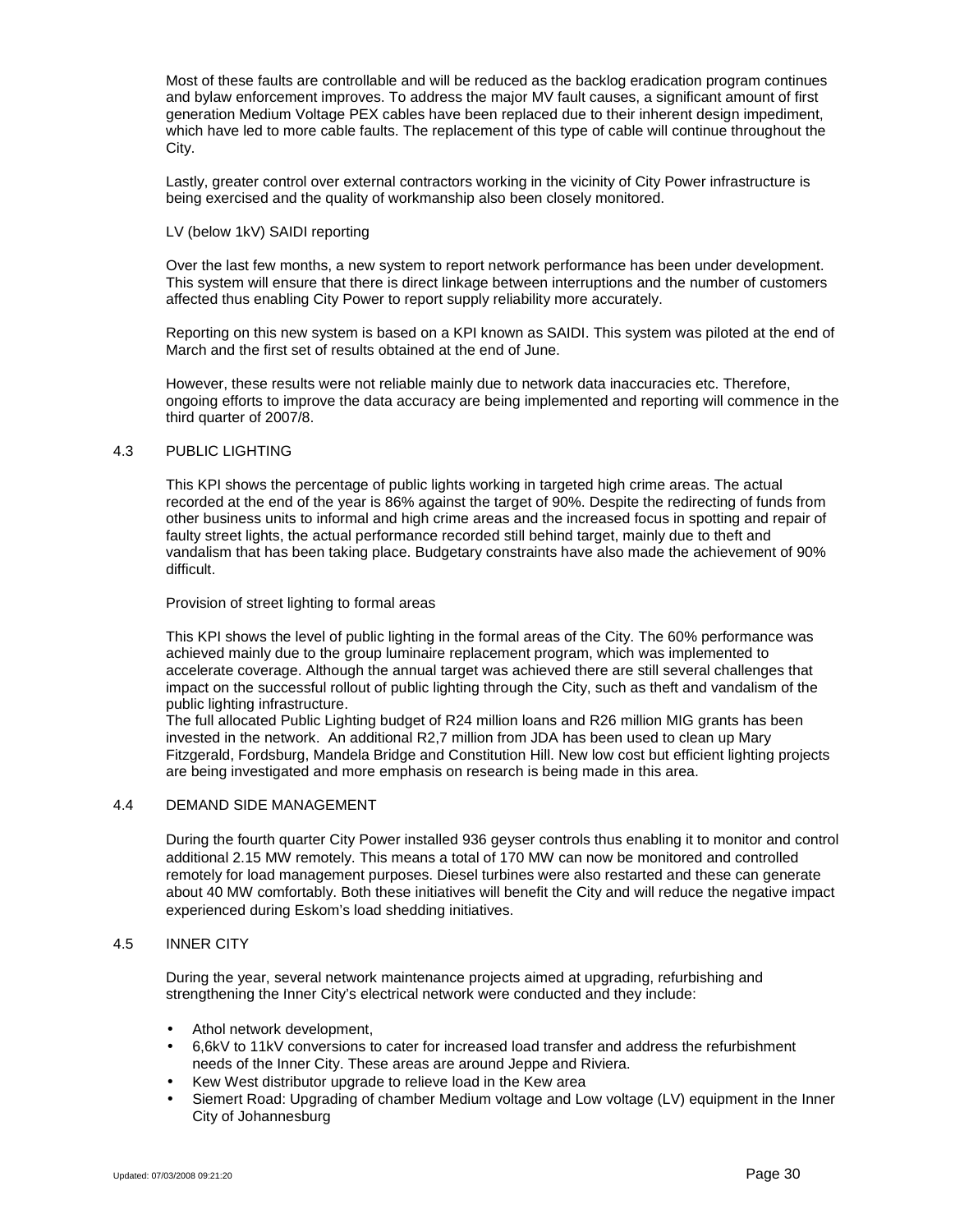Kensington ext 11 upgrade: Upgrading of the LV network at Sovereign Park in Kensington.

#### 4.6 UNACCOUNTED FOR ELECTRICITY

This KPI shows the amount of losses incurred in the distribution of electricity. Whilst there are ongoing initiatives to eradicate losses in the distribution of electricity, it must be acknowledged that electricity distribution business is generally characterized by losses broadly classified into two categories namely; technical and non-technical losses.

Technical losses are mainly due to heat losses and other technical deficiencies and are generally worse in overloaded and ill maintained networks whilst, non-technical losses on the other hand are mainly due to human factors like illegal connections and meter tampering etc. As a result 9% fixed technical losses is used as a guide in the electricity distribution industry although utilities must make every effort to reduce controllable losses.

In the year under review the target was to reduce the total losses to 12.8%. The average distribution loss recorded for the year is 12.1%, which is better than target.

The benefits realized came mainly as a result of the following initiatives: the creation and staffing of a revenue protection department; the allocation of enforcement officers from JMPD; the ongoing removal of illegal connections and rollout of metering to previously unmetered customers in Westbury and Bosmont.

### 4.7 PROCUREMENT SPENT ON BEE AND SME AS A % OF TOTAL BUDGET PROCUREMENT

The target set for this KPI was 70%. City Power has consistently exceeded this target. For the fourth quarter alone an actual of 73% was achieved resulting in an annual average of 73%, which translates to 1,041,376,241 spent on BEE. To ensure continued compliance to this KPI, City Power is engaging with large predominantly white owned companies to encourage them to acquire BEE stake.

#### 4.8 2010 PROJECTS

The reliability and quality of electricity supply will form the basis of the successful hosting of the 2010 soccer world cup.

As a result the City has to ensure an uninterrupted supply to various areas and facilities such as radio and TV broadcasting centers, stadia (day and night games), hotels, training/practice venues and public viewing sites etc.

Since this event will be taking place in winter the demand is expected to be increased to levels much higher than historical trends, as a result of the number of visitors and extended hours of use at public facilities, hotels etc. Therefore the major projects will broadly include network expansions, upgrade and/or replacement of obsolete infrastructure and installation of lights at public spaces.

Also, the projects, particularly around stadia precincts are aimed at providing back-up supplies and independent sources of power. Timelines to execute these projects is of major importance.

Currently, the detailed designs for Crown and Siemert Road Substations have been completed. Both substations are key supply points for the main stadia, namely FNB (Nasrec Precinct) and Ellis Park. The Bid documents are currently being prepared and the bid process will commence soon. However, transformer orders have been placed already to expedite the process.

Below is a list of key projects identified both in the Ellis Park and the FNB stadium precincts.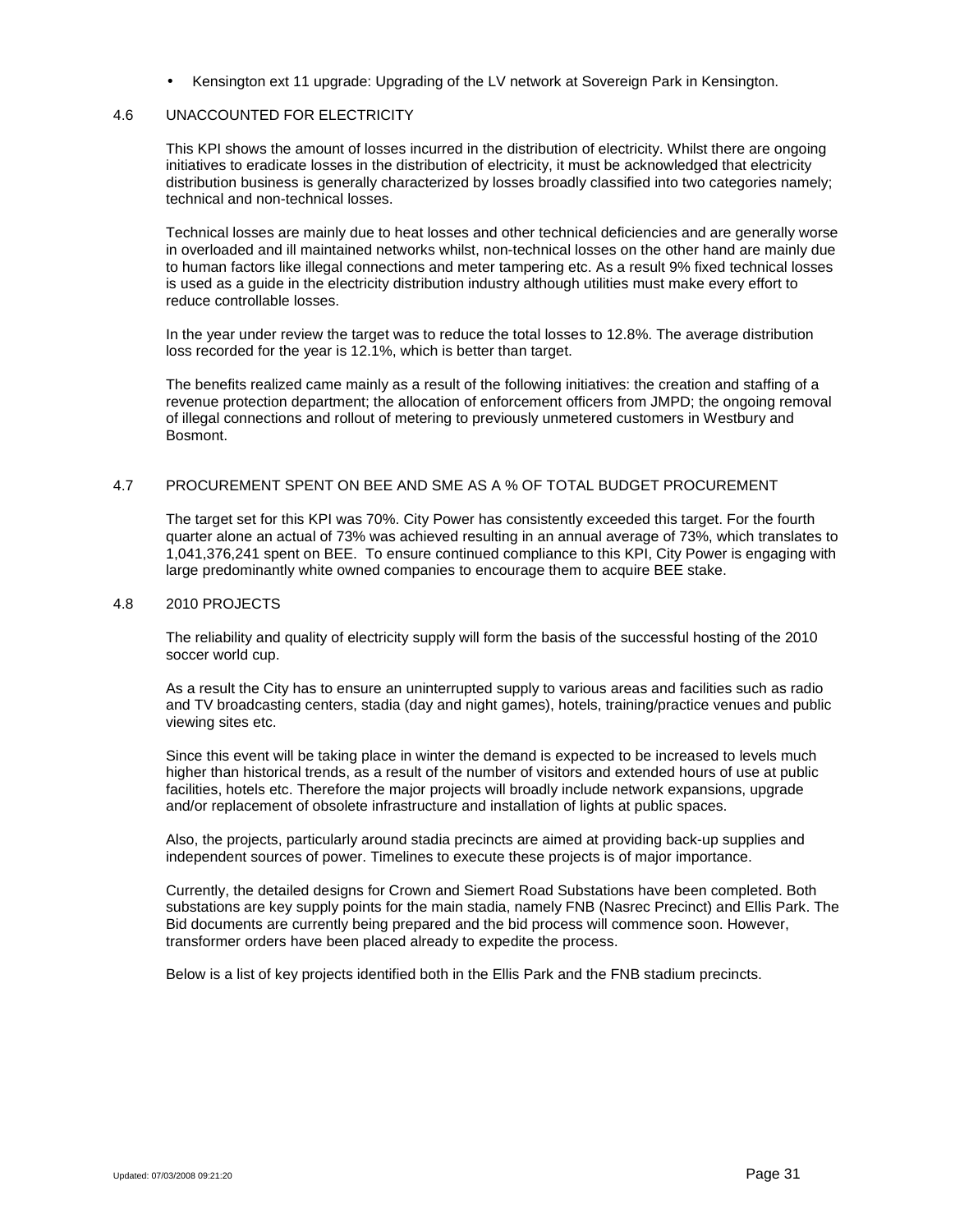### **ELLIS PARK STADIUM PROJECTS**

| Substation /<br>Township   | Description                                                                                    |
|----------------------------|------------------------------------------------------------------------------------------------|
| <b>Ellis Park Precinct</b> | Upgrade Street Lighting                                                                        |
| <b>Ellis Park Precinct</b> | LV and MV upgrade phase 1                                                                      |
| Siemert                    | Upgrade MV switchgear & distributors to 185 mm due to<br>increase in load for Soccer World Cup |
| Siemert                    | The City has presently identified the need to establish the<br>Northern Gateway                |
| Siemert                    | Third transformer plus switchboard. Refurbish 11 kV breakers<br>and reconfigure bus bar.       |
| Observatory                | Upgrade MV distributors and sub rings from Observatory sub<br>station.                         |
| Siemert                    | New distributors from Siemert sub station to proposed hotel<br>and other developments          |
| Siemert                    | Upgrade and extend the Doornfontein/Fort standby<br>distributors                               |

### **FNB PROJECTS**

| Substation/Township              | Description                                                                         |
|----------------------------------|-------------------------------------------------------------------------------------|
| Crown                            | Establish 132kV/11kV substation comprising of 2 x 30MVA<br>trx's (Ex Grand Central) |
| Crown Sub station<br>Master Plan | New distributors from new Crown sub station to Nasrec<br>Precinct.                  |

Much as we have budgeted for these, there are still several matters to be discussed such as Eskom's ability to provide supply etc.

#### 4.9 EFFECTIVE FINANCIAL MANAGEMENT

City Power has committed to achieving the following areas of excellence in 2006/07 financial year.

4.9.1. Gross Margin

Gross margin is below budget due to turnover being below budget by due to among other reasons, customers moving to cheaper tariff categories, estimates on newly connected AMR customers and sundry adjustments to customer accounts.

4.9.2. Percentage Maintenance Budget Spent

This KPI ensures that appropriate focus is given to maintaining the network.

The amount spent as a % of 12,7% is slightly below the target 13.3% although the full budget was spent during the year.

4.9.3. Percentage Network Budget Spent

This KPI is ensures that capital budgets are allocated to the network and the provision of services rather than non value adding activities.

The target for the year of 93% has been exceeded and 95% has been achieved.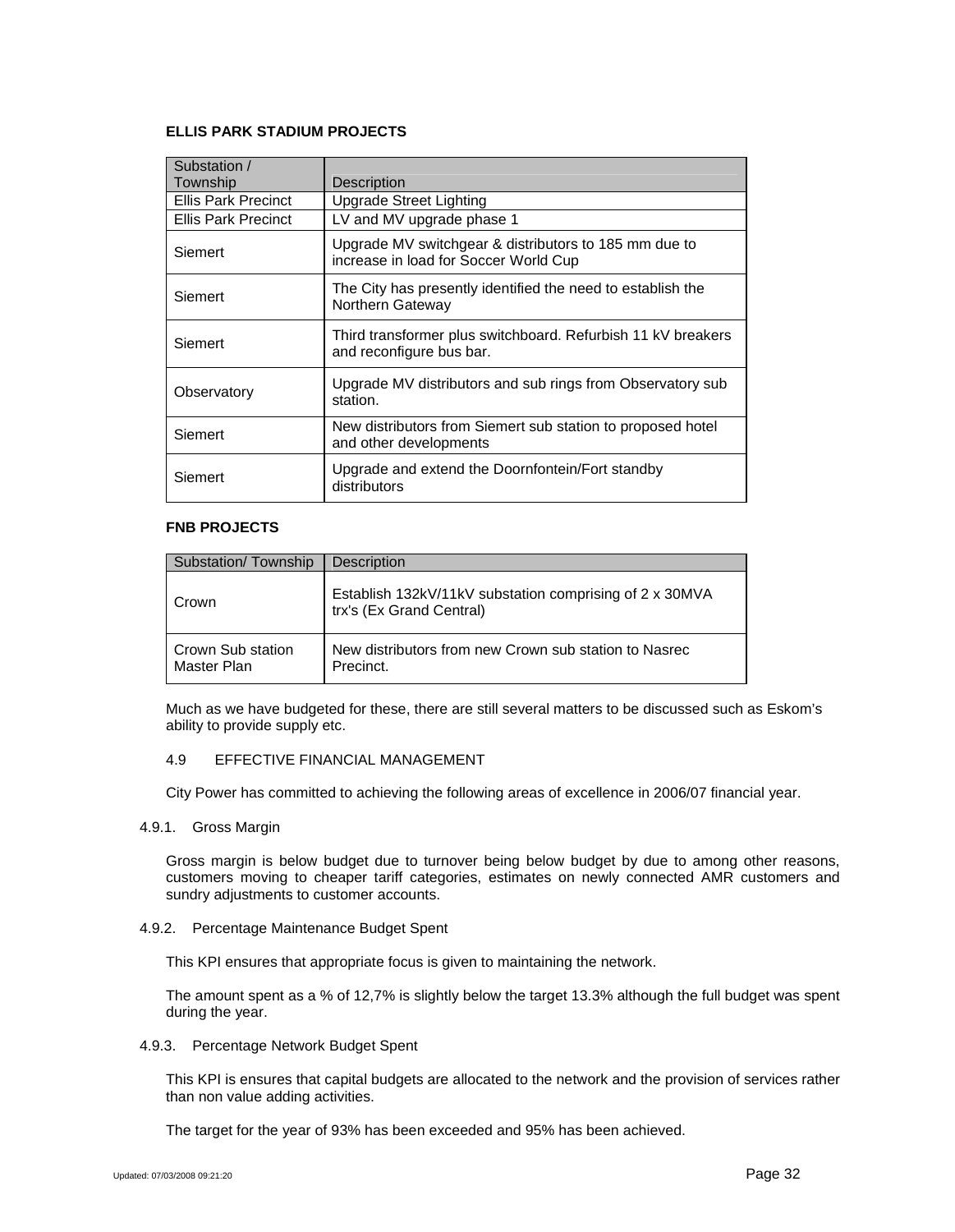#### 4.9.4. Percentage Capital Budget Spent

This KPI ensures that the total capital budget is spent by the entity. Failure to do so historically collates with poor service delivery.

The capital budget for the year has been exceeded by R4million (0.5%) on a total of R877 million.

#### 4.9.5. Percentage against Operating Budget

The year to date total operating expenditure is 9.4% below budget. The main savings were in consulting fees, capitalization of repairs & maintenance and depreciation.

4.9.6. Reconciliation of Inter-company balances with the CoJ

This KPI contributes to the successful completion of the audit ensuring no late adjustments as a result of late processing of inter-company transactions. There was compliance throughout the year.

4.9.7. Reconciliation of Intra-company balances with other MEs

As above.

4.9.8. Fully SA GAAP compliant register of assets

The project to update the asset register is on going. The register is fully compliant resulting in the removal of the prior years qualification.

4.9.9. Percentage attainment of clean audit report by entity

The entity received a clean audit report for the year.

4.10. The assessment of other IDP criteria is discussed below.

### 4.10.1 NUMBER OF HOUSEHOLDS/DWELLING UNITS WITH ACCESS TO BASIC LEVELS OF ELECTRICITY (Excluding Eskom supplied areas)

This KPI indicates the total number of customers served by City Power. The total number of customers at the end of in the 2005/2006 financial was 301 785 and was subsequently used as the baseline for 2006/2007. Since then a total of 25,205 new connections were made (18 532 of them being prepaid connections) across all customer categories taking the year-end actual to 326,990.

It must however be noted that ongoing data cleaning activities have been conducted to clean up and improve the data accuracy.

### **Number of households with access to free basic electricity**

This indicator shows the number of free basic electricity (FBE) beneficiaries within City Power supplied areas in line with the CoJ approved qualification criteria. For the year to date 11,715 new connections have been made, with 8319 of them benefiting from FBE with the total beneficiaries being 233,981.

### 4.10.2. REVENUE COLLECTED AS A % OF TOTAL REVENUE BILLED

This indicator shows payment levels in terms of revenue collected compared to revenue billed for various customer groups. It must be noted that City Power does meter reading for all customer groups and billing and collections for Key and Top customers only, whilst the CoJ Revenue Management department does billing and collections for domestic customers.

### **Key customers**

The revenue collection target set against revenue billed for Key customers is 99%. The collection level for the year shows an average collection level of 100.97%, which exceeds the target.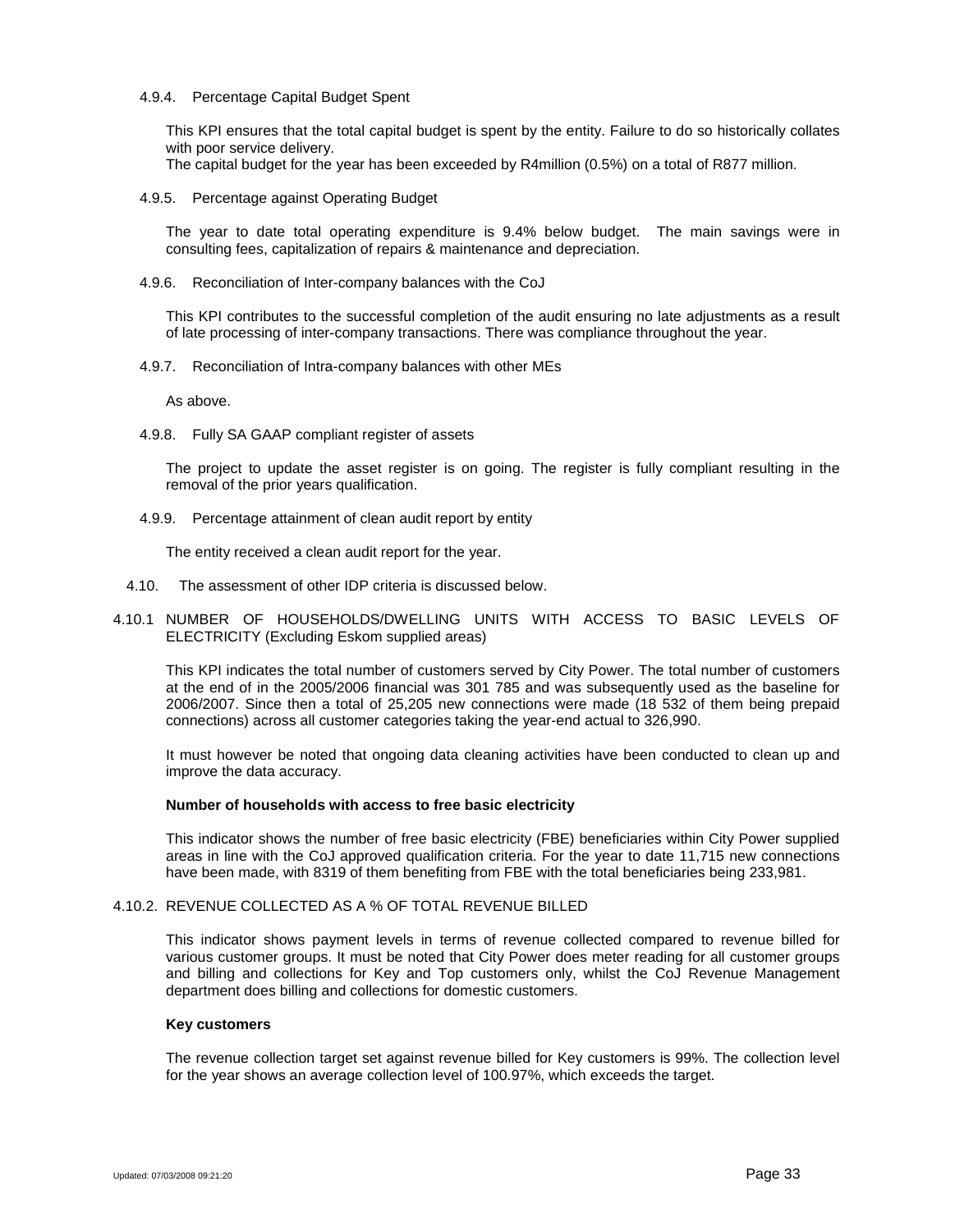#### **Top customers**

The target set for revenue collection for top customers is 99%. The year to date average performance is marginally higher at 99.08%.

#### **Domestic customers**

The target set for domestic customers is 93% and the average year to date collection level is 91.30%, which 1.7% lower than target. Despite good collection levels in the second half of the year, the lower collection levels experienced during the holiday seasons in the second quarter made it difficult for the annual target to be achieved.

#### 4.10.3. % COMPLIANCE WITH NRS 048 (QUALITY OF SUPPLY)

NRS048 is a regulatory standard used for the monitoring of quality of supply in the South African electricity industry. This standard acknowledges that quality of supply requirements differs between customer categories and per network type e.g. customers supplied by dense underground networks often enjoy a better quality of supply compared to their counterparts supplied by long rural feeders. Similarly, the quality of supply requirements for industrial customers is more stringent than domestic customers. Currently there are about 106 sites, which are monitored continuously, and they have all met the limits as specified by the regulator thus implying that City Power is compliant and has exceeded all the set targets.

#### 4.10.4. IMPLEMENTATION OF DISASTER MANAGEMENT PLAN

The implementation of City Power's disaster management plan is progressing well and on target. Currently this plan is aligned to the COJ framework and the strategy was also completed and presented to the COJ disaster recovery forum.

### 4.10.5. NUMBER OF TASKS UNDERTAKEN TO COMPLY WITH COJ ENVIRONMENTAL MANAGEMENT FRAMEWORK

A total of 5 tasks were targeted for the year with one task targeted for completion during each of the first three quarters and two during the last quarter.

% Completion of environmental management system

The target set for all quarters in terms of this KPI is 100%, and City Power has achieved this.

### 4.10.6. NUMBER OF EMPLOYEE DISABLING INJURIES FREQUENCY RATIO

This section refers to the ratio of work related injuries that prevent people from going to work or doing their job effectively on any day after the injury. The target set for this KPI is based on international industry norms of 1, and for the last 12 months the actual recorded has consistently been below 1, with the actual being 0.37.

Maintaining such a performance is a challenge, so City Power gives high priority to the safety and health of its employees and has ongoing activities such as continuing enhancement of management practices and development of a safety culture to ensure that all possible accidents are prevented.

# 4.10.7. NUMBER OF EMPLOYEE JOB RELATED FATALITIES

This KPI refers to the number of employee fatalities due to job related activities. To maintain such a performance, City Power ensures that its employees are properly trained to understand the dangers of their job fully, so they can be responsible as required. This is also achievable by ensuring adherence to work procedures etc. For the year no fatalities were reported.

### 4.10.8. NUMBER OF HIV/AIDS WORKPLACE PROGRAMMES IN PLACE

To ensure that loss of staff due to the HIV/AIDS epidemic is reduced and that those employees affected by the disease are assisted, City Power has an HIV/AIDS program in place. This program is aligned to the CoJ's policy and processes. Currently City Power has been continuing with case management where employees who declared their status have been put on a treatment program that includes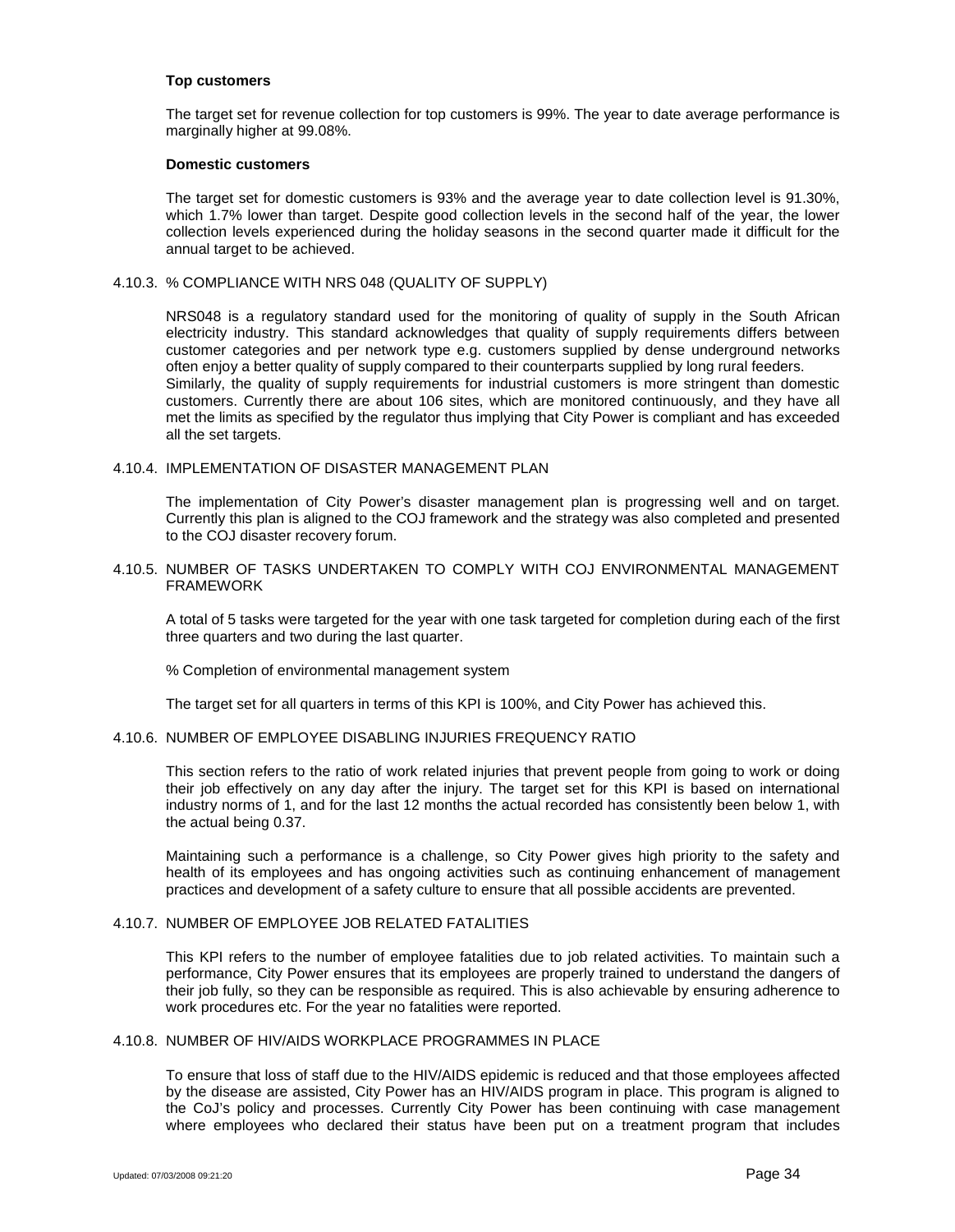immune boosters and ARVs. A prevalence study has also been completed and the results from the service provider are being awaited.

#### 4.10.9. EMPLOYMENT EQUITY (AA RATIO)

This indicator shows the percentage of affirmative action candidates compared to the total staff complement. The target for was 70% and City Power has recorded a performance of 70.18%. This is a significant improvement on the 67.65% achieved in 2005/2006.

To ensure that compliance to this KPI is sustained, City Power has developed an attraction and retention strategy and preparations are underway to communicate this strategy to the entire business.

#### 4.10.10. EMPLOYMENT EQUITY (GENDER RATIO)

The target for each quarter and for the year was 17%. The annual target has been exceeded with an average performance of 23.59% recorded.

#### 4.10.11. EMPLOYEE SATISFACTION

The aim of this KPI is to assess the level of employee satisfaction. The prior year survey result was 63.11% and City Power implemented several interventions to address the major issues such as salary parity, job grading etc that were raised. As a result a new survey was not conducted in the current year whilst the interventions are completed.

#### 4.10.12. JOB CREATION AS PER EPWP POLICY

City Power has a target to create 1515 jobs in line with the extended public works programme. Over the last 12 months 2455 temporary jobs were created thus exceeding the annual target.

#### 4.10.13. LEVELS OF CORE SYSTEM DATA ACCURACY (CUSTOMER TO NETWORK LINK)

The rollout of the customer to network link programme will enable City Power to know more accurately how many customers are connected per network link thus making planning and outage management easier. The target was at 85% and City Power has achieved it. Data cleansing is being conducted as part of this exercise and more accurate figures especially around customer numbers will be reflected in the new financial year.

### 4.10.14. NUMBER OF PUBLIC FATALITIES

This KPI refers to the number of public fatalities due to electricity related incidents. Public fatalities are mainly due to electrocution as a result of various factors e.g. customer negligence, tampering with electricity installations etc.

To prevent this kind of fatalities, City Power conducts customer education and awareness campaigns to educate people of the dangers of electricity etc. There were unfortunately a total of 4 fatalities for the year.

### 14.10.15.ANNUAL CUSTOMER SATISFACTION RATING

This KPI aims to ensure that there is a percentage improvement on key issues emanating from the perception survey conducted by the CoJ throughout its boundaries.

Based on the outcome of the last perception survey done in the prior year, the largest electricity related concerns were due to service interruptions. As a result, outages were targeted as an area of focus, and to date there has been an overall 7% reduction in the number of outages compared to the figures recorded in the last financial year (total HV and MV: 1265 vs1365).

Also the results of the last City Power's independent survey (which was undertaken in March) have shown major improvements in customer satisfaction levels in all three categories of customers measured. The results are as follows against the baseline:

Key customers -77.00% vs 63% Large Power Users -71.33% vs 59% Domestic customers -83.67% vs 60%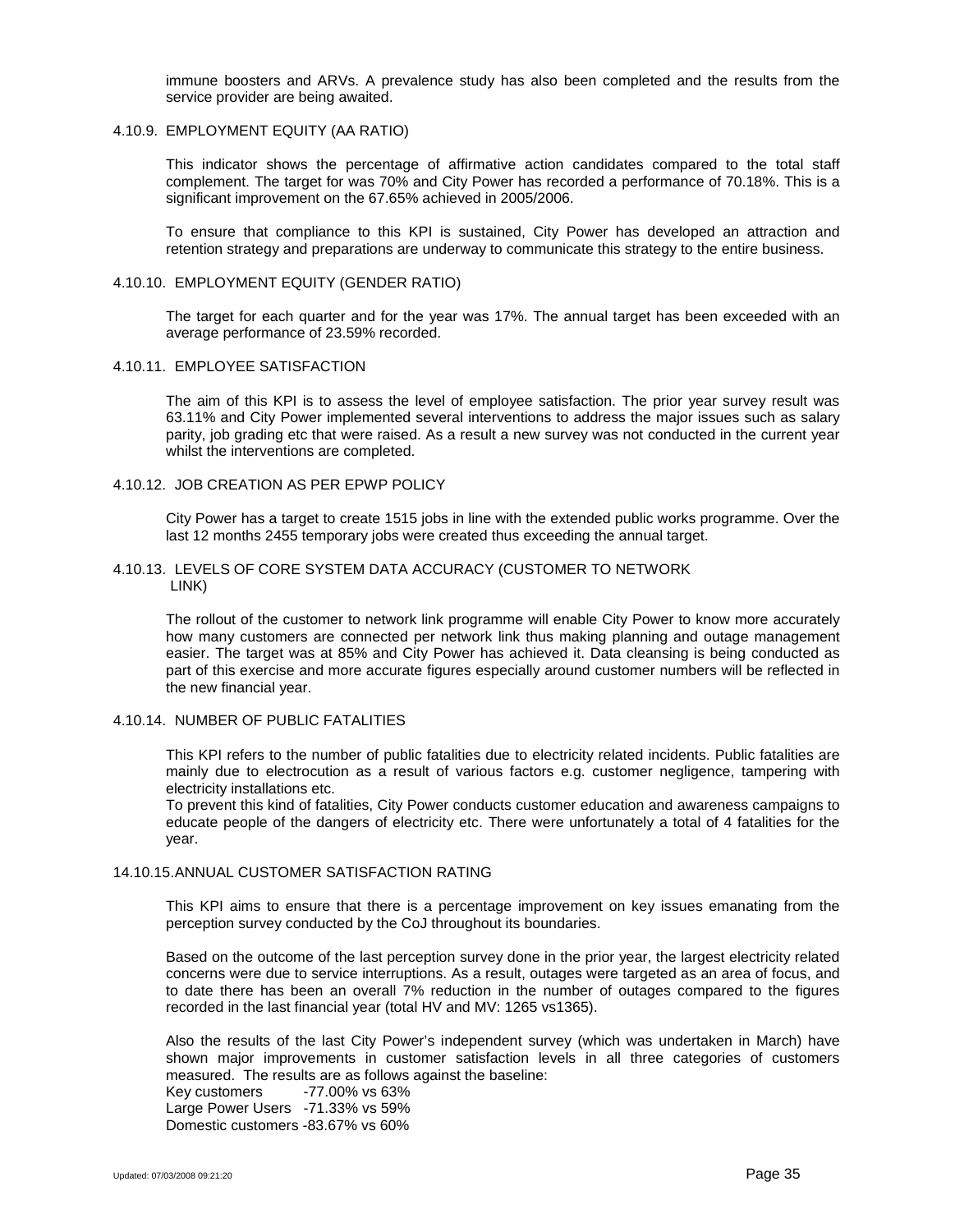Lastly, the results of the survey conducted by the City, show that the high dissatisfaction levels came from the Eskom supplied areas.

14.10.16.TOTAL NUMBER OF CALLS ANSWERED IN (30 SECONDS) AS A PERCENTAGE OF TOTAL CALLS RECEIVED.

The target for this KPI is 91% throughout the year. Large call volumes experienced in May and June ( in excess of 15 000 more than the call centre capacity) as a result of outages due to cold spells and load shedding put pressure on this KPI. The average annual performance recorded of 88.5% is 2.5% below the annual target.

#### 14.10.17. NUMBER OF CUSTOMER COMPLAINTS CLOSED VERSUS TOTAL NUMBER OF CUSTOMER COMPLAINTS RECEIVED

This KPI shows in percentage, the rate at which customer complaints are resolved. The KPI target for the entire year is 95% for every quarter as per NERSA guidelines NRS047.The annual performance is 94.48% compared to a target of 95%.

### 4.10.18. AVERAGE TIME TAKEN FOR CITY POWER TO RESOLVE QUERIES REFERED TO THEM

This is a standard regulatory (NRS 047) KPI showing how long it takes on average for queries to be resolved. The internal target set for resolving these queries is an average of 10 days compared to the baseline of 14 days as per NRS 047. This KPI has been amended and is now based on the Pega system which has information on queries and complaints for the following categories only: billing, meter reading, public lighting, new connections (requests for quotations), payment options and advisory services.

The annual query/complaints average resolution time was 3,09 days, compared to the annual target of 10 days.

### 4.10.19. ENGENDERED EXPENDITURE

The target set for the year and for each quarter is 21%. The annual performance was 23%, which is 2% higher than target. To ensure compliance to this KPI, City Power encourages engendered business ownership and joint ventures.

4.10.20. FAULTS RESTORATION WITHIN THE SPECIFIED TIME FRAME AS A PERCENTAGE OF THE TOTAL NUMBER OF FAULTS REPORTED (NRS 047); WITHIN 1.5 HOURS; 3.5 HOURS; 7.5 HOURS AND 24 HOURS

The measure of how quickly the electricity supply is restored after a forced interruption/outage gives an indication of the utility's performance. This KPI is widely used in the local electricity industry, which is regulated by NERSA (National energy regulator of S.A). According to NRS047, one of the standards that refers to this KPI has the following requirements:

| No | Time<br>(Hours) | <b>NRS 047</b><br>(%) | COJ<br>requirements (%) | Negotiated<br>target $(\%)$ | Actual<br>performance (%) |
|----|-----------------|-----------------------|-------------------------|-----------------------------|---------------------------|
|    |                 |                       |                         |                             |                           |
|    | 1.5             | 30                    | 30                      | 25                          | 24.73                     |
|    | 3,5             | 60                    | 70                      | 62                          | 63.55                     |
| -3 | 7.5             | 90                    | 90                      | 90                          | 91.18                     |
|    | 24              | 96                    | 96                      | 96                          | 98.68                     |

Fault restoration after forced interruptions must be within these limits:

These percentages indicate the customer base with restored supply within set times.

For some time now, the restoration of supply for the first two categories has not been within the "COJ" prescribed limits.

Because of the City's network type, which is predominantly underground, when faults occur they generally take long to locate and repair, hence the long outage times. Secondly there were logistical arrangements that made quick restoration of supply difficult. Because of these issues, a deviation to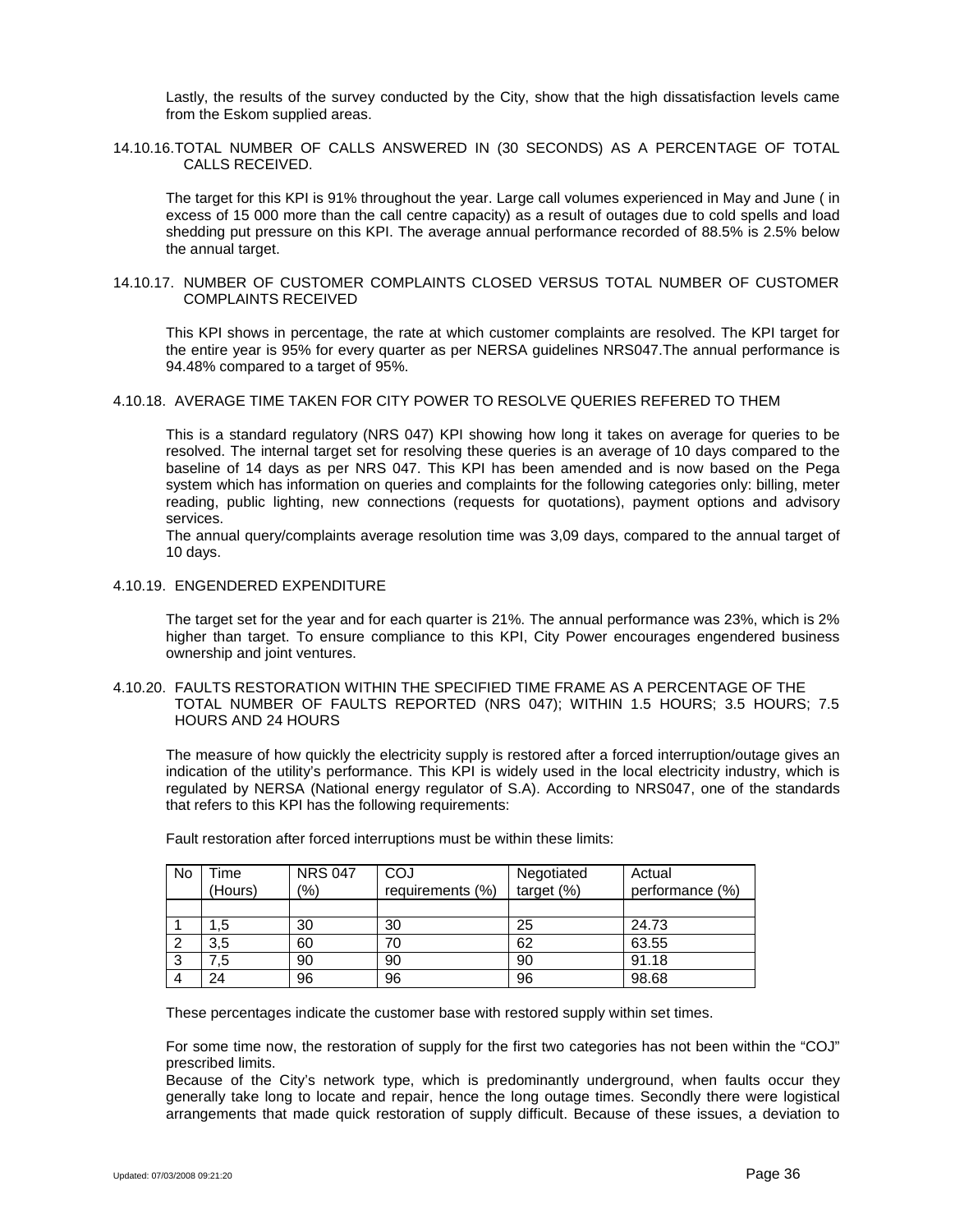reduce the 1,5hours and 3,5hours percentages from 30% to 25% and 70% to 62% respectively was requested and was granted by the CoJ panel.

4.10.21. % TURN AROUND TIME IN RESPECTOF DEVELOPMENT APPLICATIONS SUBMITTED TO THE UTILITES (60% in 30 days and 40% in 60 days)

This KPI aims to ensure that comments in respect of developments are done speedily and efficiently. Currently all the submissions that have been received have been responded to as per the target. All the applications that are pending require additional information from the applicants and as a result are beyond City Power's control.

### **Section 5: Assessment of Arrears on municipal taxes and service charges**

#### **5.1 Assessment of municipal taxes and service charges owed to City Power**

|               | 30 days     | 60 days    | 90 days    | 180 days   | 365 days    | 366 days    | Total         |
|---------------|-------------|------------|------------|------------|-------------|-------------|---------------|
| City<br>Power | 183,347,946 | 8.060.613  | 7,321,274  | 15,430,081 | 21,411,312  | 46,163,722  | 281,734,948   |
| COJ           | 173,545,962 | 49,960,350 | 34,289,352 | 30,946,192 | 198,050,572 | 820,043,883 | 1,306,836,311 |
|               | 356,893,908 | 58,020,963 | 41,610,626 | 46,376,273 | 219,461,884 | 866,207,605 | 1,588,571,259 |

## **5.2 Assessment owed by City Power for service charges**

City Power owes the following for service charges;

| Johannesburg Roads Agency (Reinstatement | R 5, 051, 246  |
|------------------------------------------|----------------|
| costs)                                   |                |
| City of Johannesburg(- Rates and Taxes)  | 503, 011<br>R  |
| Johannesburg Water ( - Water)            | 83, 893<br>R   |
| <b>City Parks</b><br>(Tree Pruning)      | R 10, 174, 470 |
| Pikitup<br>(Waste Removal)               | R<br>62, 623   |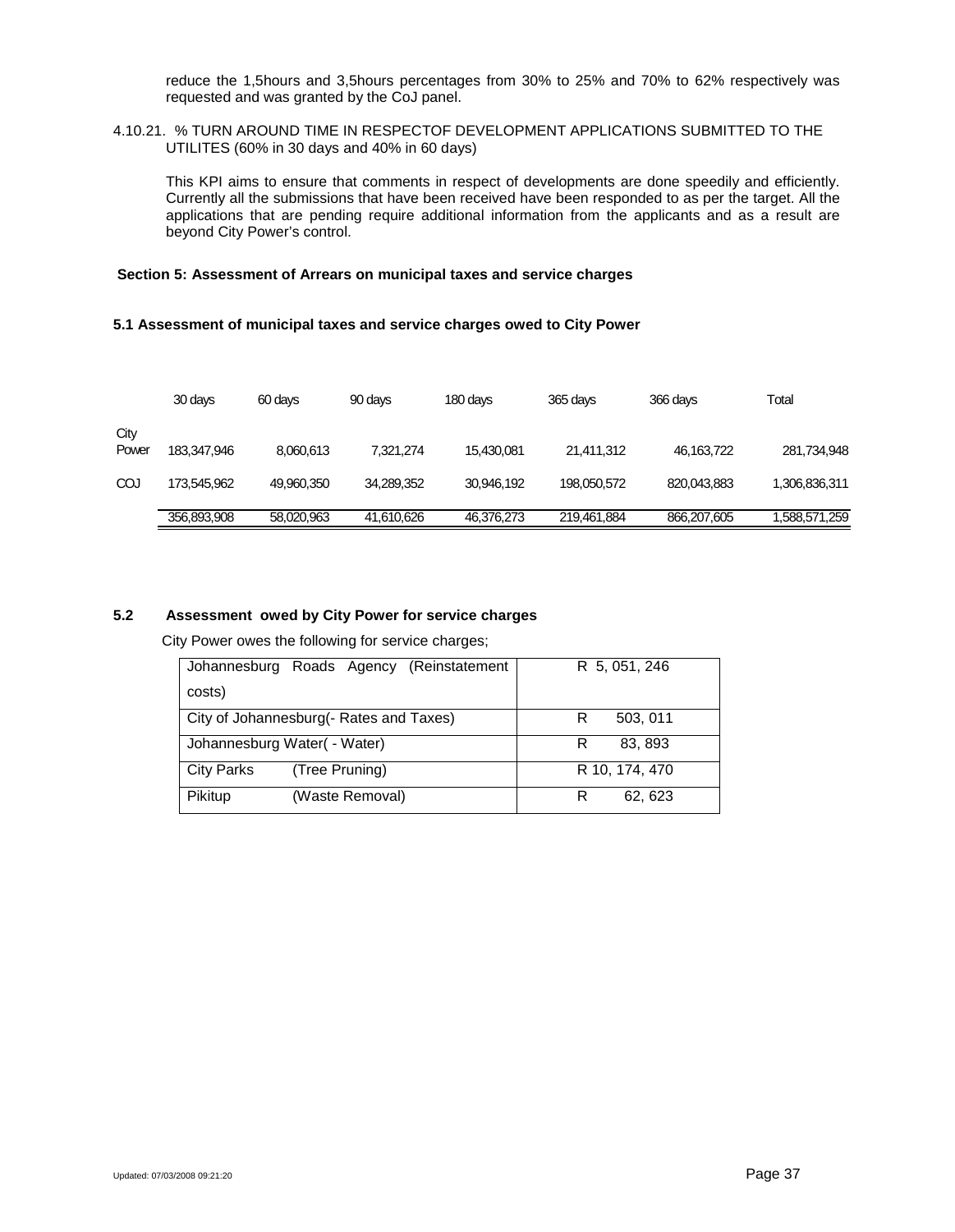# **5.3. Assessment of directors' and senior managers' municipal accounts**

| <b>Name</b>       | <b>Designation</b>                                    | <b>Municipal</b> | <b>Municipal Account</b><br><b>Name/Number</b> | <b>Account</b><br><b>Status</b> |
|-------------------|-------------------------------------------------------|------------------|------------------------------------------------|---------------------------------|
| <b>K</b> Simelane | Chairperson                                           | Johannesburg     | <b>K</b> Simelane<br>401900792                 | 30 days                         |
| J Kumbirai        | Non-executive                                         | Tshwane          | J Kumbirai<br>2071470635                       | Not submitted                   |
| <b>T</b> Marwala  | Non-executive                                         | Johannesburg     | <b>T</b> Marwala<br>202039917                  | Current                         |
| K Garlipp         | Non-executive                                         | Tshwane          | <b>K</b> Garlipp<br>3302075021                 | Current                         |
| G Badela          | Non-executive                                         | Johannesburg     | <b>G</b> Badela<br>302212072                   | Current                         |
| H Mateya          | Non-executive                                         | Johannesburg     |                                                | Not submitted                   |
| S Zimu            | Managing<br>Director                                  | Johannesburg     | S Zimu<br>20160018                             | Current                         |
| <b>B</b> Leshnick | Director<br>Finance                                   | Johannesburg     | <b>B</b> Leshnick<br>202089509                 | Current                         |
| V Padayachee      | Director<br>Operations                                | Johannesburg     | V Padayachee<br>201239060                      | Current                         |
| N Nsele           | Director -<br>Customer<br><b>Services</b><br>(Acting) | Johannesburg     | N Nsele<br>205886943                           | Current                         |
| L Mashao          | <b>Director</b><br>Corporate<br>Services              | Tshwane          | L Mashao<br>330110716                          | Current                         |
| S Mosolo          | <b>GM Public</b><br>Relations                         | Ekurhuleni       | <b>Morrison Estates</b>                        | Current                         |
| M Mojapelo        | <b>GM</b> Internal<br>Audit                           | Johannesburg     | Letting.com                                    | Current                         |
| A Lishivha        | <b>GM</b> Legal<br>Services                           | Johannesburg     | K Molewa<br>206521871                          | Current                         |
| <b>M</b> Sibuta   | <b>GM Public</b><br>Lighting                          | Johannesburg     | <b>Andrew Lucas Real</b><br>Estate             | Current                         |
| L Mbewu           | GМ<br>Continuous<br>Improvement                       | Ekurhuleni       | 20019897                                       | Current                         |
| C Solomon         | <b>GM Risk</b><br>Services                            | Tshwane          | 3318468766                                     | Current                         |
| <b>M</b> Smith    | Company<br>Secretary                                  | Johannesburg     | M Smith<br>300949880                           | Current                         |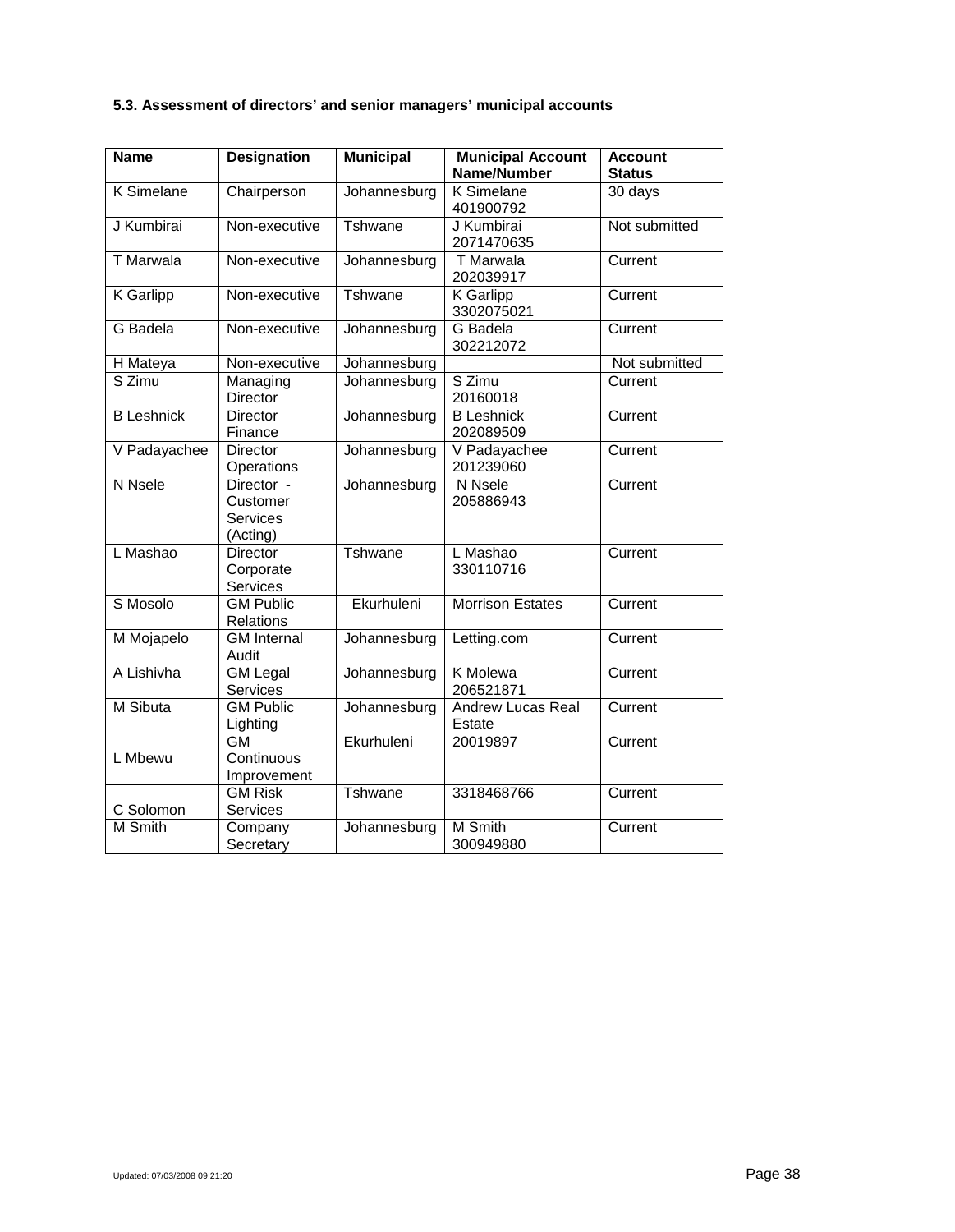# **Section 6: Statement on amounts owed by Government Departments and Public Entities**

## **Gov Accounts 30 June 2007**

| Acc no       | <b>SCHOOLS</b>                      | <b>Total</b> | <b>Status</b>       | <b>Comments</b>                                                                               |
|--------------|-------------------------------------|--------------|---------------------|-----------------------------------------------------------------------------------------------|
| 220083813    | EAST BANK HIGH SCHOOL               | 12,144.61    | overdue             | <b>Erratic Payments</b>                                                                       |
| 220082200    | BRYANSTON PRIMARY SCHOOL            | 8,586.17     | current             |                                                                                               |
| 220065035    | ATHLONE BOYS HIGH SCHOOL            | 0.00         | current             |                                                                                               |
| 220077094    | LAERSKOOL LOUW GELDENHUYS           | $-163.50$    | current             |                                                                                               |
| 220025018    | PREPRIMERE SKOOL DIE MOSSIE         | 3,563.99     | overdue             | <b>Erratic Payments</b>                                                                       |
| 220028700    | PHILIP KUSHLICK SCHOOL              | 3,797.07     | current             |                                                                                               |
| 220055421    | SOUTHVIEW SECONDARY SCHOOL          | 20,848.58    | overdue             | <b>Erratic Payments</b>                                                                       |
| 220075925    | <b>WESTERN HIGH SCHOOL</b>          | 3,448.96     | current             |                                                                                               |
| 220047406    | ENNERDALE SECONDARY SCHOOL          | 7,328.15     | current             |                                                                                               |
| 220055608    | AZARA SECONDARY SCHOOL              | 28,146.88    | overdue             | <b>Erratic Payments</b>                                                                       |
| 220058969    | PENTA-ROSA PRIMARY SCHOOL           | 15,169.38    | overdue             | <b>Erratic Payments</b>                                                                       |
| 220057299    | <b>GREYVILLE PRIMARY SCHOOL</b>     | 23,243.62    | overdue             | <b>Erratic Payments</b>                                                                       |
| 220057186    | LENASIA SECONDARY SCHOOL            | 0.00         | current             |                                                                                               |
| 220100709    | RIVERLEA LAERSKOOL                  | 197,567.23   | Pending adjustments | Meter duplications                                                                            |
| 220091356    | KENSINGTON SECONDARY SCHOOL         | 4,080.04     | current             |                                                                                               |
| 220057179    | ALPHA PRIMARY SCHOOL                | 24,903.07    | overdue             | <b>Erratic Payments</b>                                                                       |
| 220055453    | PARKSIDE PRIMARY SCHOOL             | 70,682.59    | overdue             | Difficulty getting<br>payment from the<br>Provincial Department<br>of Education               |
| 220059000    | TOPAAS SECONDARY SCHOOL             | 24,651.83    | overdue             | <b>Erratic Payments</b>                                                                       |
| 220025000    | HOERSKOOL DIE FAKKEL                | $-6,748.57$  | current             |                                                                                               |
| 220057193    | MODEL PRIMARY SCHOOL                | 34,558.79    | overdue             | <b>Difficulty getting</b><br>payment from the<br><b>Provincial Department</b><br>of Education |
| 220045906    | JOHN ORR TECHNICAL HIGH SCHOOL      | 0.00         | current             |                                                                                               |
| 220021782    | ST MARTINS SCHOOL                   | 0.00         | current             |                                                                                               |
| 220059095    | JHB ABDM SCHOOL                     | 19,527.75    | current             |                                                                                               |
| 220096040    | WINCHESTER RIDGE PRE-PRIMARY SCHOOL | $-0.40$      | current             |                                                                                               |
| 220052276    | ST MARYS SCHOOL FOR GIRLS           | $-19,363.32$ | current             |                                                                                               |
| 220061143    | MISSOURILAAN SEKONDERE SKOOL        | 31,012.58    | overdue             | <b>Erratic Payments</b>                                                                       |
| 220061150    | NANCEFIELD LAERSKOOL                | 10,443.30    | current             |                                                                                               |
| 220069777    | QUEENS HIGH SCHOOL HOSTEL           | 6,984.19     | current             |                                                                                               |
| 220058951    | HARMONY PRIMARY SCHOOL              | 27,920.35    | overdue             | Difficulty getting<br>payment from the<br><b>Provincial Department</b><br>of Education        |
| 220024991    | FOREST HIGH SCHOOL                  | 0.00         | current             |                                                                                               |
| 220010501    | EDUCATION MODEL C SCHOOLS<br>873    | 4,536.74     | overdue             | Meter adjustments<br>pending                                                                  |
| <b>TOTAL</b> |                                     | 556,870.08   |                     |                                                                                               |
|              |                                     |              |                     |                                                                                               |
| Acc no       | <b>POLICE</b>                       | <b>Total</b> |                     |                                                                                               |
| 220093804    | <b>SAP WYNBERG</b>                  | 2,737.49     | current             |                                                                                               |
| 220078806    | SAP RADIO STATION                   | 12,934.77    | current             |                                                                                               |
| 220028957    | S A POLICE STATION HONEYDEW         | 5,246.80     | current             |                                                                                               |
| 220052068    | SAP STATION NORWOOD                 | 11,189.78    | overdue             | <b>Erratic Payments</b>                                                                       |
| 220057274    | SAP LENASIA                         | 243.95       | current             |                                                                                               |
| 220033682    | SAP STATION BOOYSENS                | 3,988.26     | current             |                                                                                               |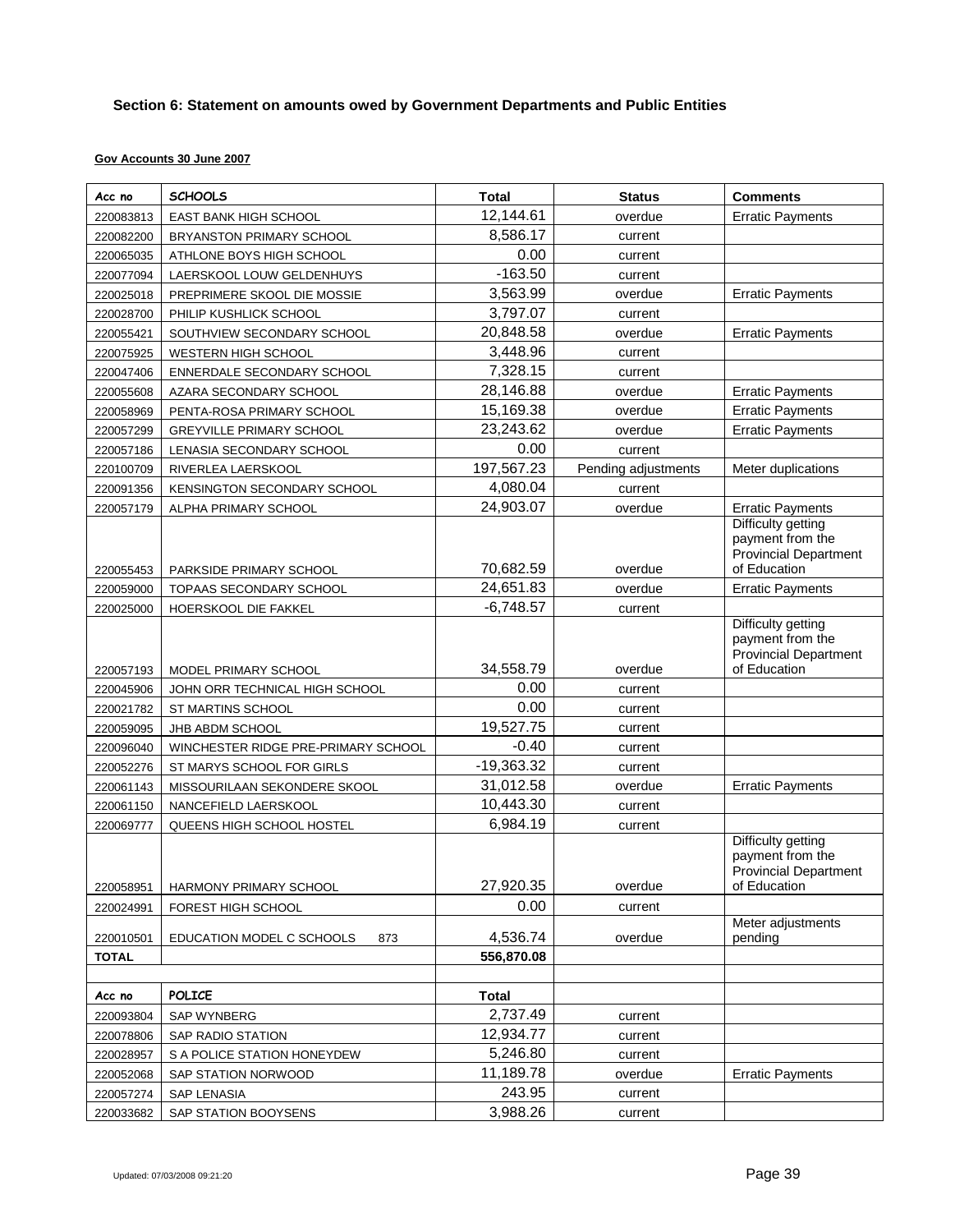| 220028435              | SAP MOTOR WERKWINKEL                          | 36,834.66         | current            |                         |
|------------------------|-----------------------------------------------|-------------------|--------------------|-------------------------|
| 220072040              | SAP BRIXTON [MOORD / ROOF AFD]                | 24,694.88         | current            |                         |
| 220069512              | JEPPE POLICE STATION                          | 1,058.42          | current            |                         |
| 220056954              | HOSPITAL HILL POLICE STATION                  | 201.91            | current            |                         |
| 220002412              | <b>BRAMLEY POLICE STATION</b>                 | 83.44             | current            |                         |
| 220059151              | SAP DODEHUIS EN KWARTIERE PWD                 | 12,620.22         | current            |                         |
| 220033682              | SAP STATION BOOYSENS                          | 3,988.26          | current            |                         |
| 220062250              | CLEVELAND POLICE STATION                      | 18,884.49         | current            |                         |
| 220052068              | SAP STATION NORWOOD                           | 11,189.78         | overdue            | <b>Erratic Payments</b> |
| 220062242              | SAP CLEVELAND P W D                           | 4,861.75          | current            |                         |
| 220093794              | ALEXANDRIA POLICE STATION                     | 10,191.32         | overdue            | <b>Erratic Payments</b> |
| 220062732              | POLICE & CIVIL RIGHTS UNION                   | $-10,852.48$      | current            |                         |
| 220057080              | SAP SAM HANCOCK STR (PWD)                     | 1,832.68          | current            |                         |
| 220056993              | SAP SAM HANCOCK STR                           | 896.43            | current            |                         |
| 220057059              | SAP SAM HANCOCK                               | 417.42            | current            |                         |
| 220057010              | <b>SAP SAM HANCOCK</b>                        | 426.11            | current            |                         |
| 220057066              | SAP SAM HANCOCK STR (PWD)                     | 2,104.55          | current            |                         |
| 220057027              | SAP SAM HANCOCK                               | 508.46            | current            |                         |
| 220057041              | SAP SAM HANCOCK                               | $-1,008.75$       | current            |                         |
| 220057002              | SAP SAM HANCOCK STR                           | 322.95            | current            |                         |
| 220080386              | <b>SAP FLATS</b>                              | 44,446.72         | current            |                         |
| <b>TOTAL</b>           |                                               | 200,044.27        |                    |                         |
|                        |                                               |                   |                    |                         |
| Acc no                 | <b>COURTS</b>                                 | Total             |                    |                         |
| 220062002              | SAP LAW COURTS LENASIA                        | 14,980.45         | current            |                         |
| 220061954              | KLIPTOWN REGIONAL COURT PWD                   | 307.40            | current            |                         |
| <b>TOTAL</b>           |                                               | 21,385.39         |                    |                         |
|                        |                                               |                   |                    |                         |
|                        |                                               |                   |                    |                         |
| Acc no                 | PUBLIC WORKS                                  | Total             |                    |                         |
| 220035859              | R S A PUBLIC WORKS & LAND                     | 17,515.96         | current            |                         |
| 220018973              | <b>DIE SENIOR</b><br>STREEKBESTUURDER_MROOD01 | 2,850.19          | current            |                         |
| 220052075              | <b>SAP FLATS</b>                              | 70,578.15         | current            |                         |
| 220081414              | R S A P A AFDELINGSINGENEUR                   | 89,365.99         | current            |                         |
| 220058479              | <b>MYNTERING BURO PWD</b>                     | 22,890.79         | current            |                         |
| 220022970              | DIE STREEKSVERTEENWOORDIGER                   | 10.22             | current            |                         |
| 220008816              | DIE HOOFDIREKTEUR                             | 575.22            | current            |                         |
| 220078845              | R S A OPENBAREWERKE&GRONDSAKE                 | 77,382.25         | current            |                         |
| 220092430              | 7TH DIV HEADQUARTERS PWD                      | 68.69             | current            |                         |
| 220042510              | R S A PUBLIC WORKS                            | $-100,395.77$     | current            |                         |
| 220035859              | R S A PUBLIC WORKS & LAND                     | 17,515.96         | current            |                         |
| 220028428              | PTN MORTUARY FOR COLOURDS PWD                 | 2,310.79          | current            |                         |
| 220058550              | PNEUMOCONIOSIS RESEARCH PWD                   | 25,861.58         | current            |                         |
| 220058542              | OLD MEDICAL BUILDING PWD                      | 133,685.26        | overdue            | Paid 31/08/07           |
| 220016920              | OPENBARE WERKE EN GRONDSAKE                   | 187,265.20        | overdue            | query billing           |
| 220042510              | R S A PUBLIC WORKS                            | $-100,395.77$     | current            |                         |
| <b>TOTAL</b>           |                                               | 447,084.71        |                    |                         |
|                        |                                               |                   |                    |                         |
| Acc no                 | <b>HOSPITALS</b>                              | <b>Total</b>      |                    |                         |
| 220068999              | JOHANNESBURG HOSPITAL                         | 0.00              | current            |                         |
| 220028474              | BARAGWANATH HOSPITAL                          | 0.00              | current            |                         |
| 220078757              | <b>JG STRYDOM HOSPITAL</b>                    | 0.00              | current            |                         |
| 220091003<br>220017137 | <b>JHB HOSPITAL</b><br>SOUTH RAND HOSPITAL    | 0.06<br>51,183.63 | current<br>current |                         |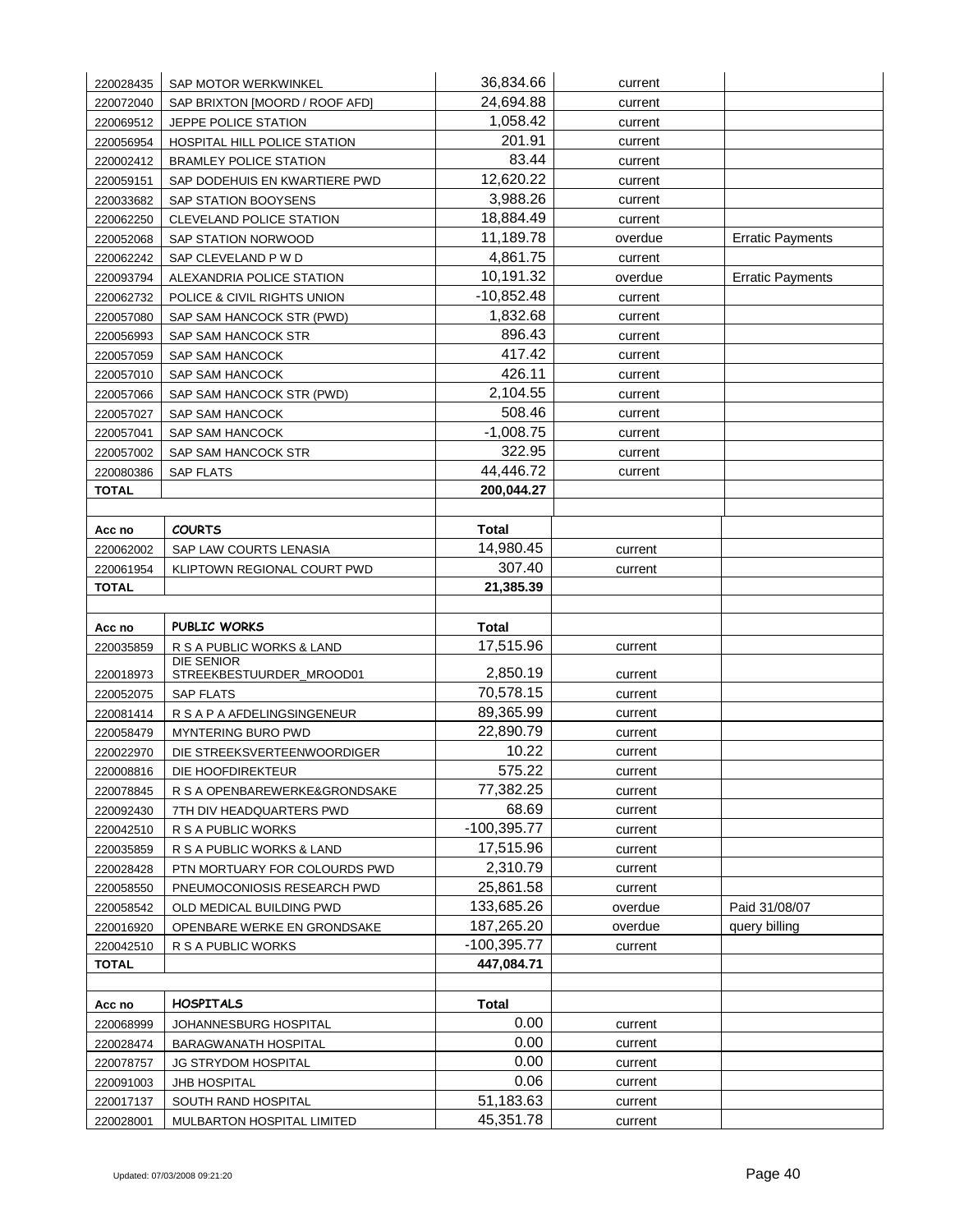| 221038725    | EDENVALE HOSPITAL              | 2,681,811.84 | overdue | query billing           |
|--------------|--------------------------------|--------------|---------|-------------------------|
| 220030804    | DISCOVERY HOSPITAL             | 38,894.31    | current |                         |
| 220090433    | <b>CSF EMSENI HOSPITAL</b>     | $-10,000.00$ | current |                         |
| 220068100    | JHB HOSPITAL                   | 0.00         | current |                         |
| 220989742    | <b>BARCLAYS HOSPITAL</b>       | 4,059.53     | current |                         |
| 220055414    | LENASIA HOSPITAL               | 10,978.29    | current |                         |
|              |                                |              |         |                         |
| <b>TOTAL</b> |                                | 2,822,279.44 |         |                         |
|              |                                |              |         |                         |
| Acc no       | <b>CLINICS</b>                 | <b>Total</b> |         |                         |
| 220094124    | ALEXANDER CLINIC               | 25,335.03    | current |                         |
| 220077513    | <b>GARDEN CITY CLINIC</b>      | 0.00         | current |                         |
| 220082055    | MEDI-CLINIC LTD                | 0.00         | current |                         |
| 220083154    | MEDI-CLINIC LIMITED            | 16,339.34    | current |                         |
| 221036090    | ALEXANDRA WOMENS CLINIC        | 7,486.14     | overdue | <b>Erratic Payments</b> |
| 220071952    | <b>RAND CLINIC</b>             | 61,045.02    | current |                         |
| 220091010    | <b>RAND CLINIC</b>             | 0.00         | current |                         |
| 221036083    | <b>EASTBANK CLINIC</b>         | 22,311.21    | overdue | <b>Erratic Payments</b> |
| 220004667    | SHIFA CLINIC                   | 0.00         | current |                         |
| 220014136    | <b>MAYO CLINIC</b>             | 0.00         | current |                         |
| 220055372    | LENMED CLINIC LTD              | 19,876.19    | current |                         |
| 220052340    | JOHN FORTHERING CLINIC         | $-178.48$    | current |                         |
|              |                                | 0.00         |         |                         |
| <b>TOTAL</b> |                                | 152,214.45   |         |                         |
| Acc no       | <b>HOSTEL</b>                  | <b>Total</b> |         |                         |
| 220006400    | City Deep Compound             | 7,502.70     | overdue | <b>Erratic Payments</b> |
| 220047332    | S.M.L.C URBAN.DEV.HOSTELS(645) | 101,998.60   | overdue | <b>Erratic Payments</b> |
| 221115063    | NOBHUHLE MENS HOSTEL           | 56,916.82    | current |                         |
| 221115056    | MADALA MENS HOSTEL             | 24,286.58    | current |                         |
| 221108267    | HELEN JOSEPH WOMENS HOSTEL     | 26,383.17    | current |                         |
| 220062860    | SELBY HOSTEL                   | 35,426.35    | current |                         |
| 221087289    | GEORGE GOCH MENS HOSTEL        | 318,494.82   | current |                         |
| 220001345    | <b>GRESSWOLD SPEC HOSTEL</b>   | 0.00         | current |                         |
| <b>TOTAL</b> |                                | 571,009.04   |         |                         |
|              |                                |              |         |                         |

| Acc no    | <b>HOUSING</b>                                | Total      |         |                         |
|-----------|-----------------------------------------------|------------|---------|-------------------------|
| 220088628 | HEALTH&HOUSING:HOUSING 245                    | 4,262.70   | overdue | query billing           |
| 220100547 | TROYVILLE HOUSING CO-OPERATIVE LTD            | 26,051.22  | current |                         |
| 220087134 | HEALTH&HOUSING:HOUSING 245                    | 82.607.33  | overdue | awaiting adjustment     |
| 220946570 | JOHANNESBURG HOUSING CO LTD                   | 0.00       | current |                         |
| 220046804 | <b>COPE TSWELOPELE</b><br>HOUSING_COOPERATIVE | 24,367.59  | current |                         |
| 220080530 | DEPT.HOUSING AND LOCAL GOV.                   | 232,964.94 | overdue | dispute                 |
| 221051081 | JOHANNESBURG HOUSING COMPANY                  | 379,004.30 | overdue | site under              |
| 220061009 | DEPT.HOUSING AND LOCAL GOVT.                  | 125,316.88 | overdue | <b>Erratic Payments</b> |
| 220990723 | SIMUNYE HOUSING ASSOCIATION                   | 11,635.73  | current |                         |
| 220100882 | JOHANNESBURG HOUSING COMPANY                  | 33,501.79  | current |                         |
| 220044660 | DEPT.HOUSING AND LOCAL GOVT.                  | 9,599.87   | current |                         |
| 220044726 | DEPT.HOUSING AND LOCAL GOVT.                  | 10,346.61  | current |                         |
| 220003543 | SA LEGION SOLDIERS HOUSING ORG                | 9,852.82   | current |                         |
| 220044740 | DEPT.HOUSING AND LOCAL GOVT.                  | 7,672.92   | current |                         |
| 220044765 | DEPT.HOUSING AND LO9CAL GOVT.                 | 6,304.57   | current |                         |
| 220044733 | DEPT.HOUSING AND LOCAL GOVT.                  | 5,520.86   | current |                         |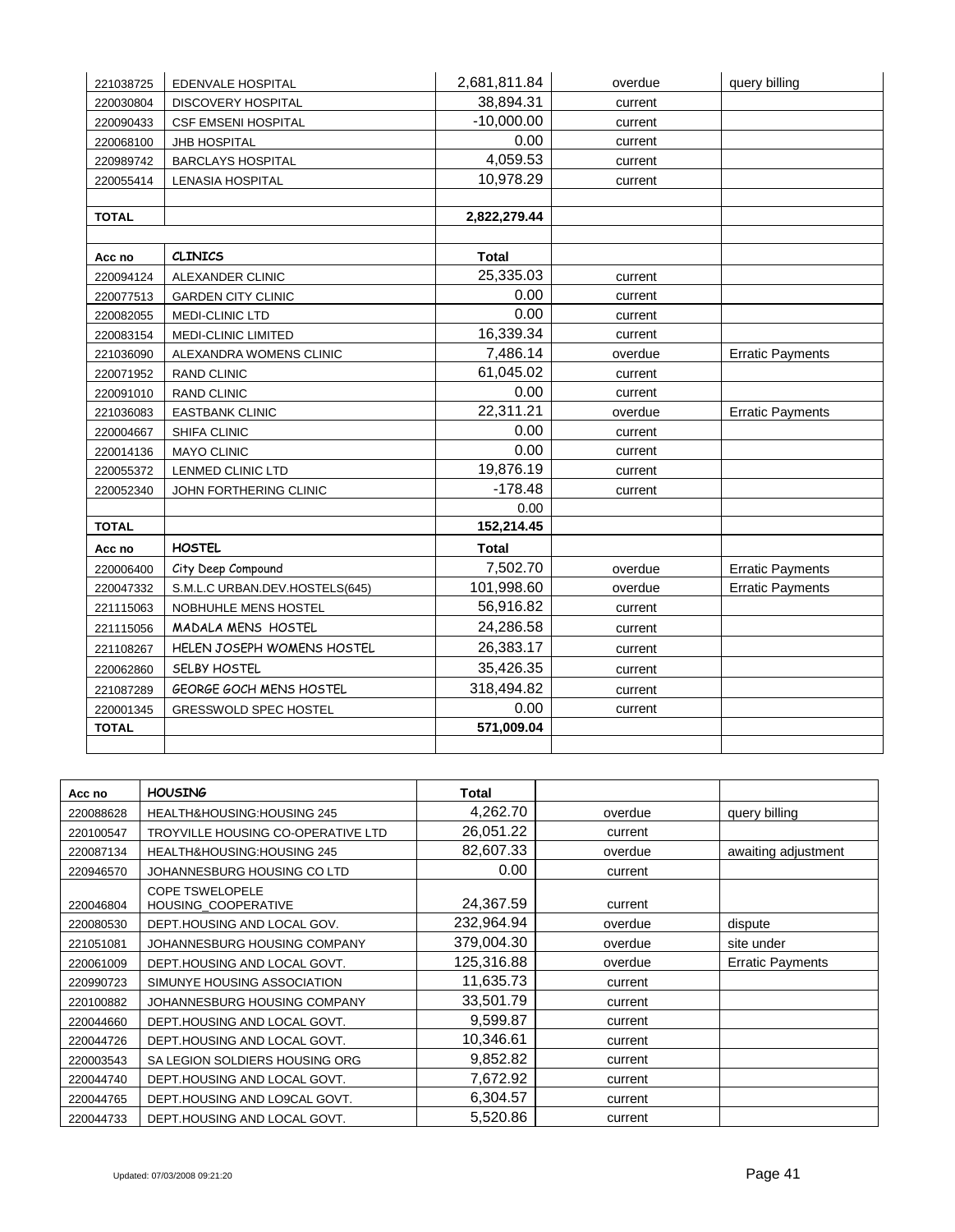| 220044719    | DEPT.HOUSING AND LOCAL GOVT. | 7,594.29      | current |                         |
|--------------|------------------------------|---------------|---------|-------------------------|
| 220080523    | DEPT.HOUSING AND LOCAL GOV.  | 21,395.26     | overdue | <b>Erratic Payments</b> |
| 220014633    | <b>NEW HOUSING COMPANY</b>   | 0.00          | current |                         |
| 220089639    | HEALTH&HOUSING:COMM HLTH 230 | 72,815.21     | overdue | <b>Erratic Payments</b> |
| 220046441    | DEPT.HOUSING AND LOCAL GOVT. | 9,214.57      | current |                         |
| 221064041    | JHB HOUSING COMPANY LTD      | 12,931.61     | current |                         |
| 220046427    | DEPT.HOUSING AND LOCAL GOVT. | 7,744.34      | current |                         |
| 220046434    | DEPT.HOUSING AND LOCAL GOVT. | 5,262.94      | current |                         |
| 220044758    | DEPT.HOUSING AND LOCAL GOVT. | 6,014.54      | current |                         |
| 220046498    | DEPT.HOUSING AND LOCAL GOVT. | 5,368.32      | current |                         |
| 220044684    | DEPT.HOUSING AND LOCAL GOVT. | 271.10        | current |                         |
| 220089607    | EVEREST COURT HOUSING ASS.   | 2,740.09      | current |                         |
| 220044677    | DEPT.HOUSING AND LOCAL GOVT. | 9,630.14      | current |                         |
| 220046508    | DEPT.HOUSING AND LOCAL GOVT. | 6,828.33      | current |                         |
| 220046466    | DEPT.HOUSING AND LOCAL GOVT. | 6,450.42      | current |                         |
| 220003529    | SOLDIERS HOUSING ORG SA      | 1,846.68      | current |                         |
| 220046522    | DEPT.HOUSING AND LOCAL GOVT. | 5,453.10      | current |                         |
| 220046530    | DEPT.HOUSING AND LOCAL GOVT. | 5,368.32      | current |                         |
| 220046515    | DEPT.HOUSING AND LOCAL GOVT. | 4,862.88      | current |                         |
| 220046473    | DEPT.HOUSING AND LOCAL GOVT. | 7,747.95      | overdue | <b>Erratic Payments</b> |
| 220046480    | DEPT.HOUSING AND LOCAL GOVT. | 1,395.91      | current |                         |
| 220016038    | JOHANNESBURG HOUSING COMPANY | 32,271.95     | current |                         |
| 220067113    | JOHANNESBURG HOUSING COMPANY | 0.00          | current |                         |
| 220046459    | DEPT.HOUSING AND LOCAL GOVT. | 5,484.68      | current |                         |
| 220046554    | DEPT.HOUSING AND LOCAL GOVT. | $-351,044.06$ | current |                         |
|              |                              |               |         |                         |
| <b>TOTAL</b> |                              | 856,658.70    |         |                         |
|              |                              |               |         |                         |
| Acc no       | CORRECTIONAL SERVICES        | <b>Total</b>  |         |                         |
| 220091388    | SA DEFENCE QUEENS HIGH       | 8,537.12      | current |                         |
| 220028442    | DIEPKLOOF PRISON P W D       | 138.27        | current |                         |
| <b>TOTAL</b> |                              | 8,675.39      |         |                         |
|              |                              |               |         |                         |
| <b>TOTAL</b> |                              | 5,636,221.47  |         |                         |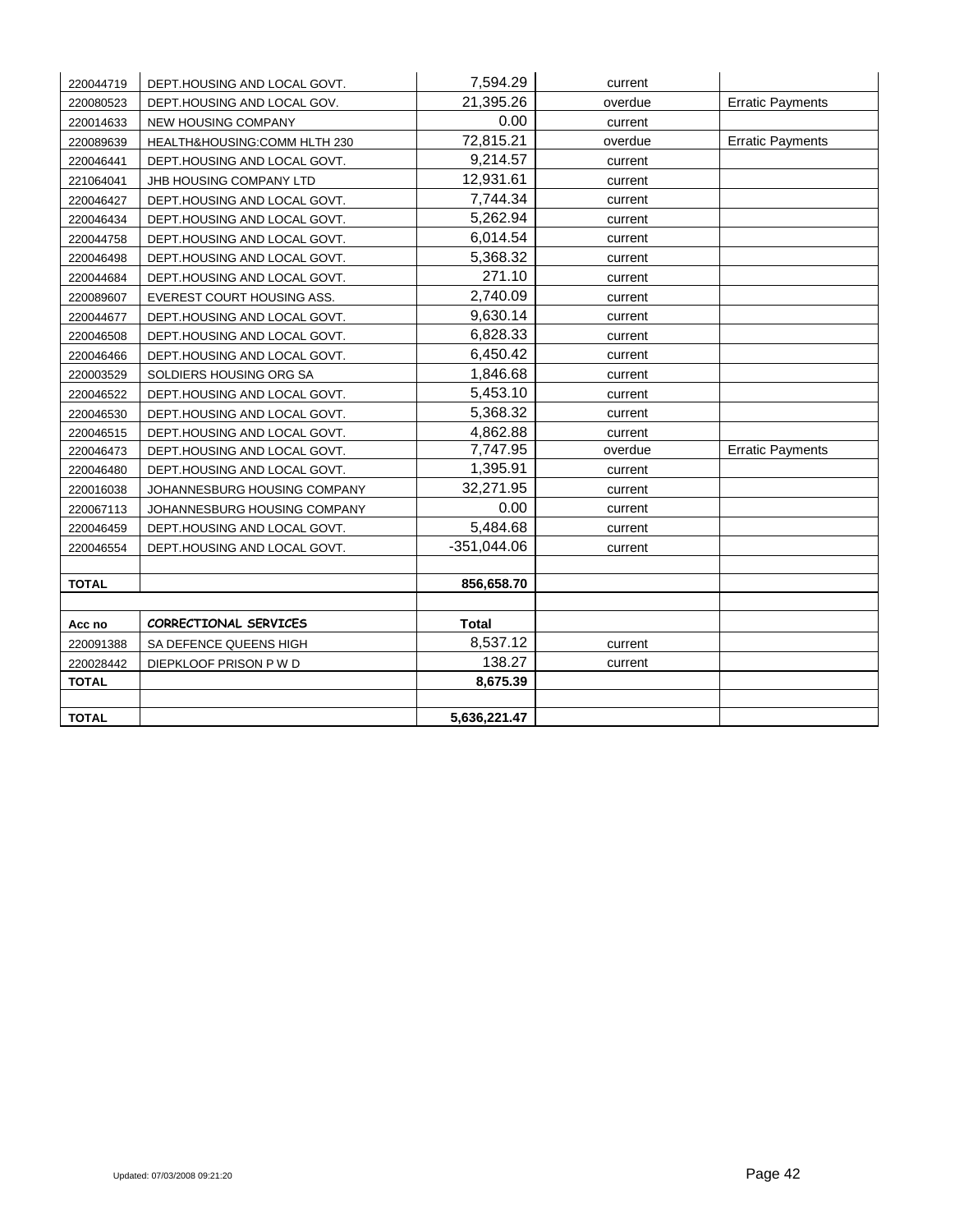## **Section 7: Recommendation and Plans for next financial year**

The approved budget for the 2007/8 financial year is:

#### **Income Statement**

| <b>Details</b>                                    | Actual<br>2006-<br>2007 | <b>Budget</b><br>2007-<br>2008 |
|---------------------------------------------------|-------------------------|--------------------------------|
| <b>Total Operating Income</b>                     | 4,036,138               | 4,518,945                      |
| <b>Turnover</b>                                   | 3,821,923               | 4,312,103                      |
| <b>Other Income</b>                               | 214,215                 | 206,842                        |
| <b>Cost of Sales</b>                              | (2,429,349)             | (2,677,934)                    |
| <b>Gross margin</b>                               | 1,606,789               | 1,841,011                      |
| Gross margin %                                    | 40.64%                  | 40.73%                         |
| <b>Operating overheads</b>                        | (1, 173, 771)           | 1,351,882                      |
|                                                   |                         |                                |
| <b>Operating Profit before interest and taxes</b> | 433,018                 | 489,129                        |
| Operating Profit %                                | 10,72%                  | 10.82%                         |
| <b>Net interest</b>                               | (314, 547)              | (344, 393)                     |
| Profit before tax                                 | 118,471                 | 144,736                        |
| Taxation                                          | (67, 840)               | (41, 973)                      |
| <b>Attributable income</b>                        | 50,631                  | 102,763                        |

### **The Key focus areas for the 2007/08 financial year are:**

1. Working closely with CoJ Treasury to secure additional funding in order to address the following:

- Capital backlog on network refurbishment
- Investment in additional capacity
- 2010 requirements
- reduction in outages
- expansion of public lighting network<br>• electrification of previously disadvan
- electrification of previously disadvantaged areas
- 2. Improvement in call response times
- 3. Working closely with COJ Revenue Management unit in improving domestic collection levels
- 4. Continuation of the project to convert high consumption customers to automated meters
- 5. Continuation of project to convert customers to prepaid meters
- 6. Improvement in short term restoration times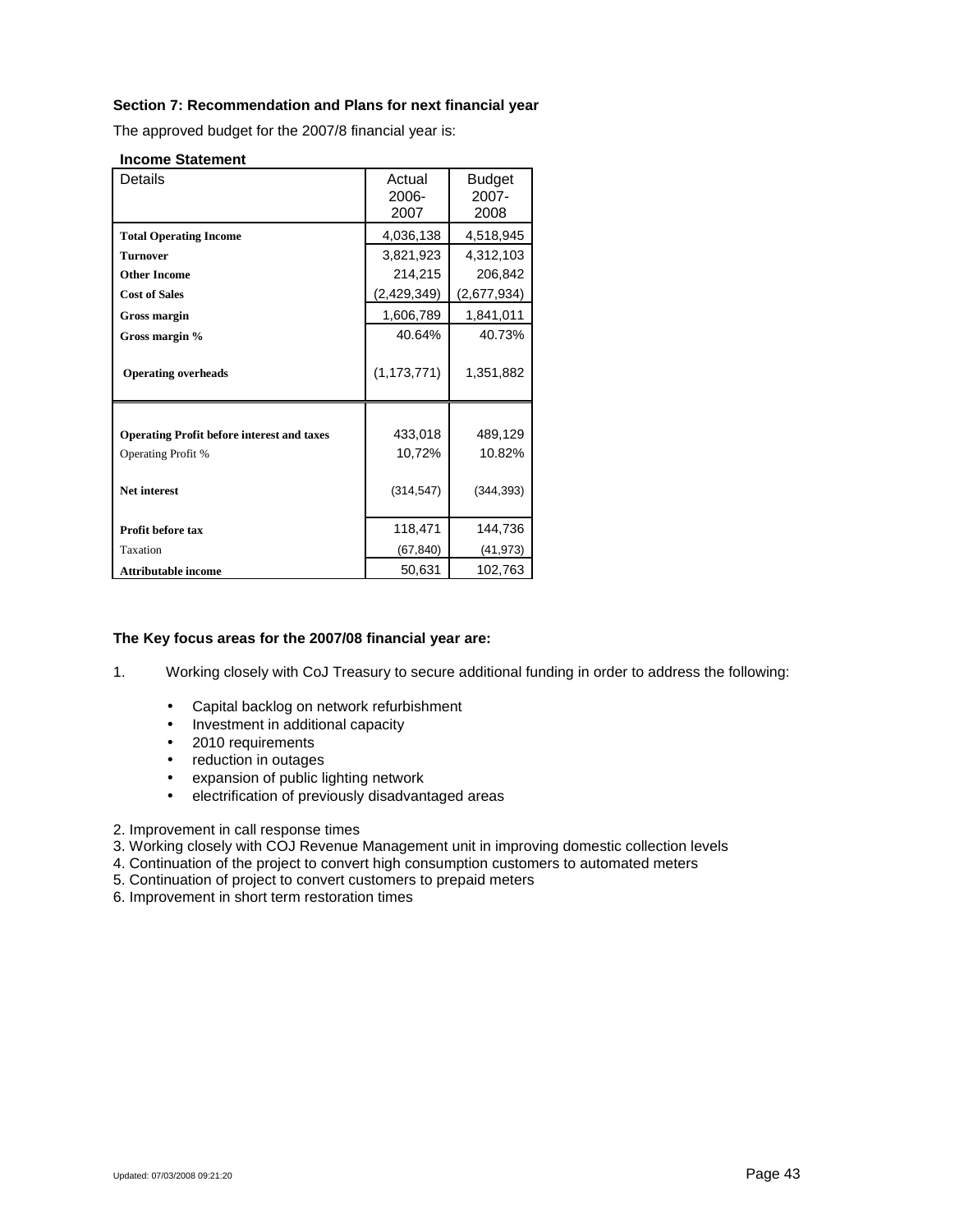#### **CHAPTER THREE: DIRECTORS' REPORT AND GOVERNANCE**

#### **Section 1: Corporate Governance Statement**

The Board of Directors and Executives recognise and are committed to the principles of openness, integrity and accountability advocated by the King II Code on Corporate Governance. Through this process, the shareholder and other stakeholders may derive assurance that the company is being ethically managed according to prudently determined risk parameters in compliance with generally accepted corporate practices. The monitoring of the company's compliance with the King Code on Corporate Governance forms part of the mandate of the audit committee. The company has complied with the Code in all respects during the year under review.

The Board of directors has adopted a Board Charter, which includes matters of ethics, procedure and conduct of committee members. The Charter is aligned with the CoJ. charter. Registers are kept and updated on the disclosure and declaration of interests of directors and senior management. The Board and senior management ensure that there is full material compliance to all relevant legislation. The Company Secretary has certified in terms of section 268(d) of the Companies Act that all statutory returns have been submitted to the Registrar of Companies.

The Board of Directors ascribes to the City of Johannesburg's Corporate Governance Protocol (the Protocol), which, *inter alia,* regulates its relationship with the City of Johannesburg as its sole shareholder and parent municipality in the interest of good corporate governance and good ethics.

The Protocol is premised on the principles enunciated in the King Report for Corporate Governance for South Africa 2002 ("King II report"). The Company steadfastly consolidated its position in respect of adherence to the King II report on Corporate Governance. City Power's practices are, in most material instances, in line with the principles set out in the King II Report. Ongoing steps are taken to align practices with the Report's recommendations and the Board continually reviews the Company's progress to ensure that the company improves on Corporate Governance. During the year under review the Company entrenched its risk management reviews and reporting and compliance assessments were conducted in terms of the Companies Act and the Municipal Finance Management Act (MFMA). Annual Board assessments and evaluations are conducted and an annual report for the previous year was efficiently completed in accordance with the prescripts of section 121 of the Municipal Finance Management Act. The current annual report was guided by the same principles.

#### **Section 2: Board of Directors**

City Power has a unitary board, which consists of executive and non-executive directors. The Board is chaired by a non-executive director**; Ms Getty Simelane** The board meets regularly, at least quarterly and retains full control over the company. The Board remains accountable to the City of Johannesburg Metropolitan Municipality ( the company's sole shareholder) and its stakeholders, the citizens of Johannesburg. A Service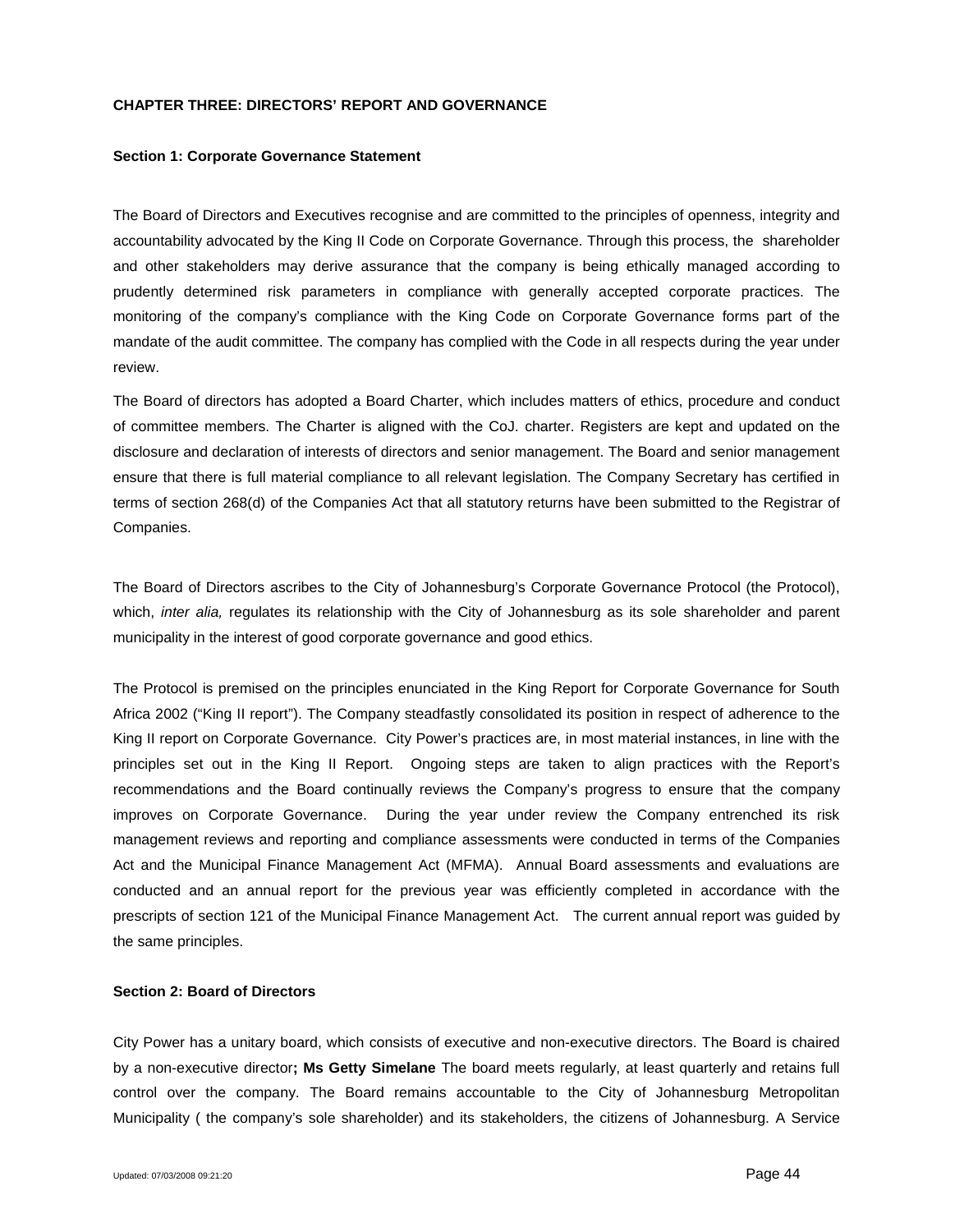Delivery Agreement (SDA), concluded in accordance with the provisions of the (Municipal Systems Act) (MSA) governs the company's relationship with the City of Johannesburg. The Board provides monthly, quarterly, biannual and annual reports on its performance and service delivery to its parent municipality as prescribed in the SDA , the MFMA and the MSA. Such reports are submitted within the stipulated timeframes.

Non-executive directors contribute an independent view to matters under consideration and add to the depth of experience of the Board. The roles of chairperson and managing director of the company are separated, with responsibilities divided between them. The chairperson has no executive functions. Members of the Board have unlimited access to the company secretary, who acts as an advisor to the Board and its committees on matters including compliance with company rules and procedures, statutory regulations and best corporate practices.

The Board, or any of its members, may, in appropriate circumstances and at the expense of the company, obtain the advice of independent professionals. A director and peer review as well as a Board evaluation is undertaken on an annual basis.

The Articles of Association provide that the directors of the company will be elected by the shareholder and appointed by the Board of directors. The managing director is appointed by the Board.

For the year under review, the Board consisted of seven non-executive directors; Ms Getty Simelane, Adv. H.W.L. (Les) Kügel, Ms N Nyembezi, Ms L. Reddy, Ms J Kumbirai, Prof. T Marwala and Adv. K.D.C.O. Garlipp and two Executive Directors, Mr S.M. Zimu, who was the Acting Managing Director and Mr B. N. Leshnick, who is the Director Finance.

Adv. K.D.C.O. Garlipp was appointed as a non executive member of the Board on 10 August 2006 with Mr B.N. Leshnick being appointed as a executive member of the Board on 10 August 2006. Executive directors are regarded as contract employees in terms of the company's conditions of service.

On 30 January 2007, Adv. H.W.L. (Les) Kügel, Ms N Nyembezi, and Ms L. Reddy were retired from the Board and Mr T. Mahlatsi, Mr J. H. Mateya and Mr M. Mokgatle were appointed to the Board. On 1 March 2007 Mr G. Badela was appointed to the Board. Mr S. M. Zimu was appointed as Managing Director effective 1 May 2007.

Mr M. Mokgatle resigned from the Board on 28 May 2007.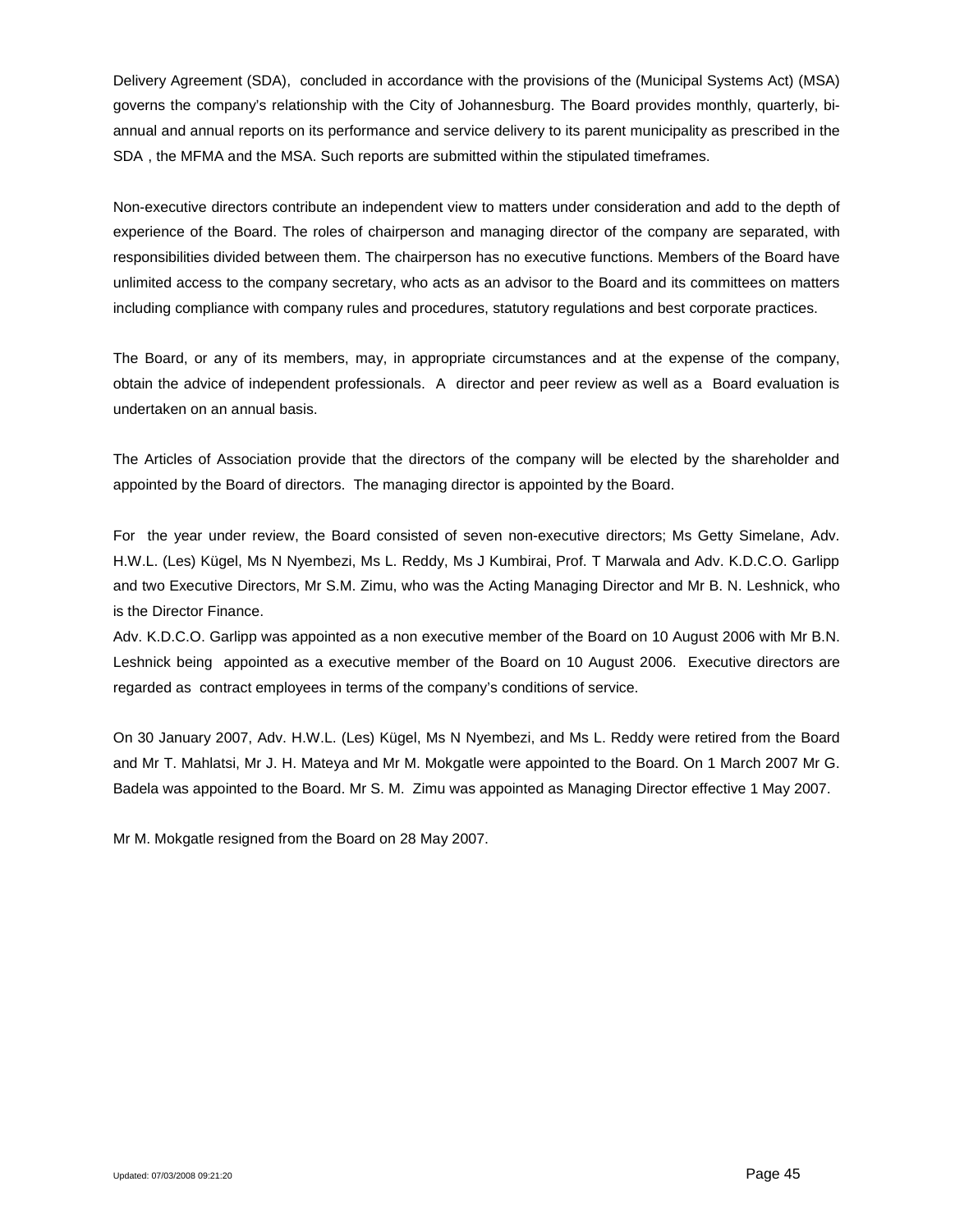| Attendance at meetings held during the year under review was as follows: |  |  |  |  |
|--------------------------------------------------------------------------|--|--|--|--|
|                                                                          |  |  |  |  |

| <b>Directors</b>                               | <b>Board</b>   | <b>Board</b><br>Workshops<br>(Induction) | <b>Audit</b>   | <b>HR&amp;</b><br>Remuneration | <b>Board</b><br>Oversight | <b>Pricing &amp;</b><br><b>Regulatory</b> | Ad Hoc<br><b>EDI Working</b><br>Group |
|------------------------------------------------|----------------|------------------------------------------|----------------|--------------------------------|---------------------------|-------------------------------------------|---------------------------------------|
| <b>NO OF</b><br><b>MEETINGS</b><br><b>HELD</b> | 6              | 1                                        | $\,6\,$        | $\boldsymbol{9}$               | 4                         | $\overline{4}$                            | $\overline{c}$                        |
| G. Simelane                                    | $\overline{6}$ | $\mathbf{1}$                             |                | $\overline{9}$                 | $\overline{4}$            |                                           | $\overline{2}$                        |
| T. Marwala                                     | 4              | 1                                        | $\overline{3}$ |                                | $\overline{4}$            | $\overline{4}$                            | $\mathbf 1$                           |
| J. Kumbirai                                    | $\overline{6}$ | $\mathbf{1}$                             | $\overline{6}$ | $\overline{3}$                 | $\overline{3}$            |                                           |                                       |
| S. Zimu                                        | $\overline{3}$ | $\mathbf{1}$                             |                | $\overline{3}$                 | $\overline{4}$            | $\overline{2}$                            | 2                                     |
| <b>B. Leshnick</b>                             | $\overline{6}$ | $\mathbf{1}$                             |                |                                |                           | 1                                         |                                       |
| K. Garlipp                                     | $\overline{5}$ |                                          | $\overline{3}$ |                                |                           | $\overline{2}$                            |                                       |
| T. Mahlatsi                                    | 1              |                                          |                |                                |                           |                                           |                                       |
| H. Mateya                                      | $\overline{2}$ |                                          |                | $\overline{3}$                 |                           | $\overline{2}$                            |                                       |
| M. Mokgatle<br>(Resigned)                      | 1              |                                          |                |                                |                           | $\mathbf{1}$                              |                                       |
| <b>G</b> Badela                                | $\overline{2}$ |                                          |                | 1                              |                           |                                           |                                       |
| L. Kügel<br>(Retired)                          | $\overline{4}$ |                                          |                | 6                              | $\overline{2}$            | $\overline{2}$                            | $\overline{2}$                        |
| N. Nyembezi<br>(Retired)                       | 4              |                                          |                | 6                              |                           | $\overline{2}$                            |                                       |
| L. Reddy<br>(Retired)                          | 1              |                                          |                |                                |                           | $\overline{2}$                            |                                       |

## **Section 3: Board Committees**

Two additional meetings were held during the year. On 19<sup>th</sup> January 2007 the Board met to approve the Annual Business Plan. On 25<sup>th</sup> January 2007 the Board and Audit Committee met to approve the Annual Report and Annual Financial Statements.

The following committees have been formed, each of which is chaired by a non-executive director.

- Audit Committee
- Human Resources and Remuneration Committee
- Pricing and Regulatory Committee
- Oversight Committee
- Ad Hoc EDI Working Group

No new board committees were established.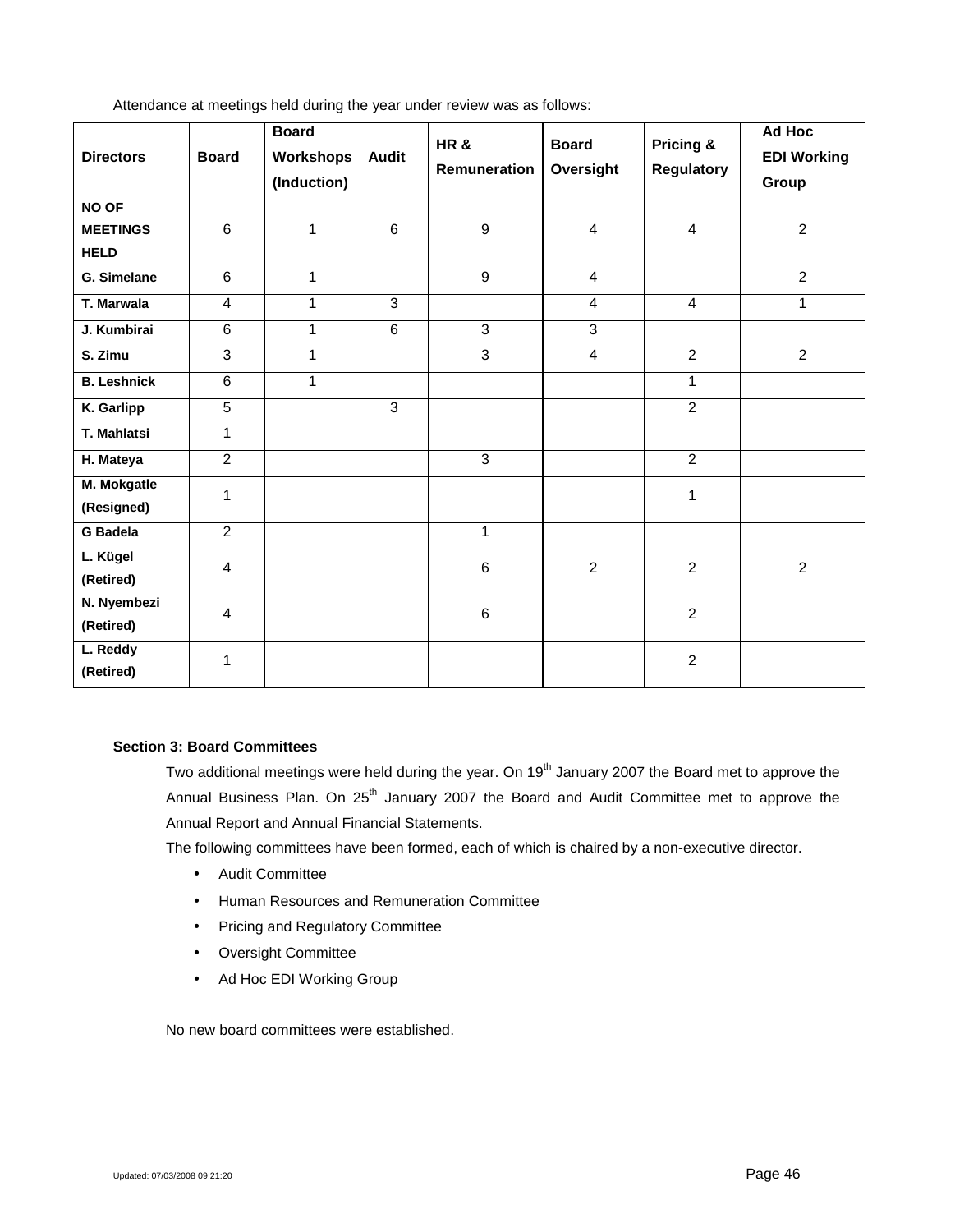### **3.1 Audit Committee**

The name of the Finance and Audit Committee was changed to the Audit Committee on 11 September 2006.

The Audit Committee consisted of the following non-executive directors: Ms J Kumbirai and Prof. T. Marwala and one executive director, Mr B. Leshnick. Prof. T. Marwala was retired from the Audit Committee and Adv. K. Garlipp was appointed a member of the Audit Committee on 23 November 2006. Mr T Wixley who was an independent member of the committee, resigned from the committee on 30 January 2007. On 31 January 2007 Ms D Dondur and Mr H Moolla were appointed as independent members of the Audit Committee.

The role of the Audit Committee is to assist the Board by performing an objective and independent review of the functioning of the company's finance and accounting control mechanisms. It exercises its functions through close liaison and communication with senior management and the internal and external auditors. The Audit Committee met six times during the year under review.

The Audit Committee operates in accordance with a written charter authorised by the Board, and provides assistance to the Board with regards to:

- Ensuring compliance with applicable legislation and the requirements of regulatory authorities;
- Matters relating to financial accounting, accounting policies, reporting and disclosures;
- Internal and external audit policy;
- Activities, scope, adequacy and effectiveness of the internal audit function and audit plans;
- Reviewing and recommending the approval of external audit plans, findings, reports and fees;
- Compliance with the Code of Corporate Practices and Conduct; and
- Compliance with the code of ethics.

The Audit Committee adequately addressed its responsibilities in terms of the charter during the year under review. .

During the year the Audit Committee had a number of additional meetings in order to comply with the requirements of the MFMA with respect to the Annual Financial Statements and Audit process. The additional meetings were:

- 25 August 2006 Approval of Draft Annual Financial Statements for submission to the auditors
- 25 January 2007 Approval of Annual Financial Statements and Annual Report
- 31 May 2007 Review of Audit Plan by Auditor General

## **3.2 Human Resources and Remuneration Committee**

The Human Resources and Remuneration Committee consisted of the following non-executive directors: Ms G Simelane, Adv. L Kügel and Ms N Nyembezi. and one executive director, Mr S. Zimu. Adv. L Kügel and Ms N Nyembezi. were retired from the Human Resources and Remuneration Committee on 30 January 2007. Ms J. Kumbirai, Mr H. Mateya and Mr G. Badela were appointed as members of the Human Resources and Remuneration Committee on 8 March 2007.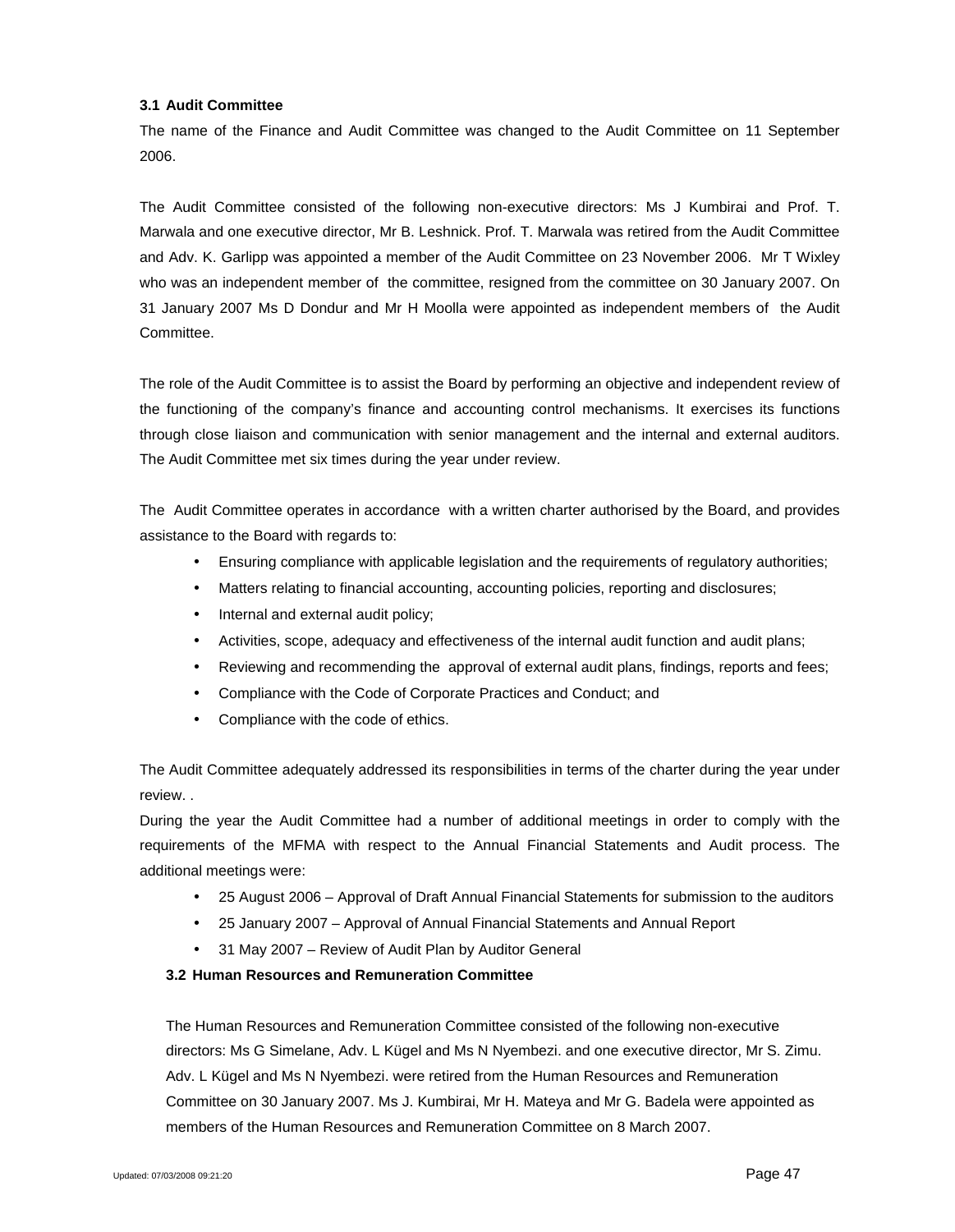The Human Resources and Remuneration Committee advises the Board on remuneration policies, remuneration packages and other terms of employment for all directors and senior management. Its specific terms of reference also include recommendations to the Board on matters relating to general staff policy remuneration, profit bonuses, executive remuneration, director remuneration and fees and service contracts. The Committee met nine times during the year under review.

#### **3.3 Pricing and Regulatory Committee**

The Pricing and Regulatory Committee consisted of the following non-executive directors: Ms L. Reddy, Adv. L. Kügel, Ms N. Nyembezi and Prof. T. Marwala and one executive director Mr S. Zimu. Adv. L Kügel was retired from the Pricing and Regulatory Committee and Adv. K. Garlipp and Mr. B. Leshnick were appointed as members of the Pricing and Regulatory Committee on 23 November 2006. Ms L. Reddy, and Ms N. Nyembezi were retired from the Pricing and Regulatory Committee on 30 January 2007. On 8 March 2007 Mr H Mateya and Mr M. Mokgatle were appointed to the Pricing and Regulatory Committee. Mr M. Mokgatle resigned from the Pricing and Regulatory Committee on 28 May 2007.

The Pricing and Regulatory Committee advises the Board on strategic direction on electricity pricing strategies and policies, addresses regulatory changes in the Electricity Supply Industry that affects the company, ensures that the company complies with the regulatory requirements on tariffs, recommends structural tariffs changes to the National Electricity Regulator, and ensures compliance with NRS 047 (Quality of Service) and NRS 048 (Quality of Supply) regulations **.** The Committee met four times during the year under review.

### **3.4 Board Oversight Committee**

The Oversight Committee consisted of the following non-executive directors: Adv. L Kügel, Ms G Simelane, Ms J Kumbirai and Prof T Marwala. Adv. L Kügel was retired from the Oversight Committee on 30 January 2007. On 8 March 2007, Mr T. Mahlatsi and Mr M. Mokgatle were appointed to the Oversight Committee and Ms J.Kumbirai was retired from the committee. Mr M. Mokgatle resigned from the Oversight Committee on 28 May 2007.

The Oversight Committee advises the Board on the oversight responsibilities set out in the supply chain management policy and procedures which are in line with the Municipal Finance Management Act regulations on supply chain management.

- The Oversight Committee operates in accordance with a mandate authorised by the Board, and provides assistance to the Board with regards to:Maintaining oversight over the implementation of the supply chain management policies as contained in the supply chain management manual;
- Monitoring and reporting on the implementation of the supply chain management policy and procedures and the performance of supply chain management;
- Assessing deviations and exceptions from policy and procedures;
- Advising on the multi-year business plan and annual budget plan;
- Monitoring and reporting on company spend against the approved budget and business plan; and
- Assessing the achievements of output on projects.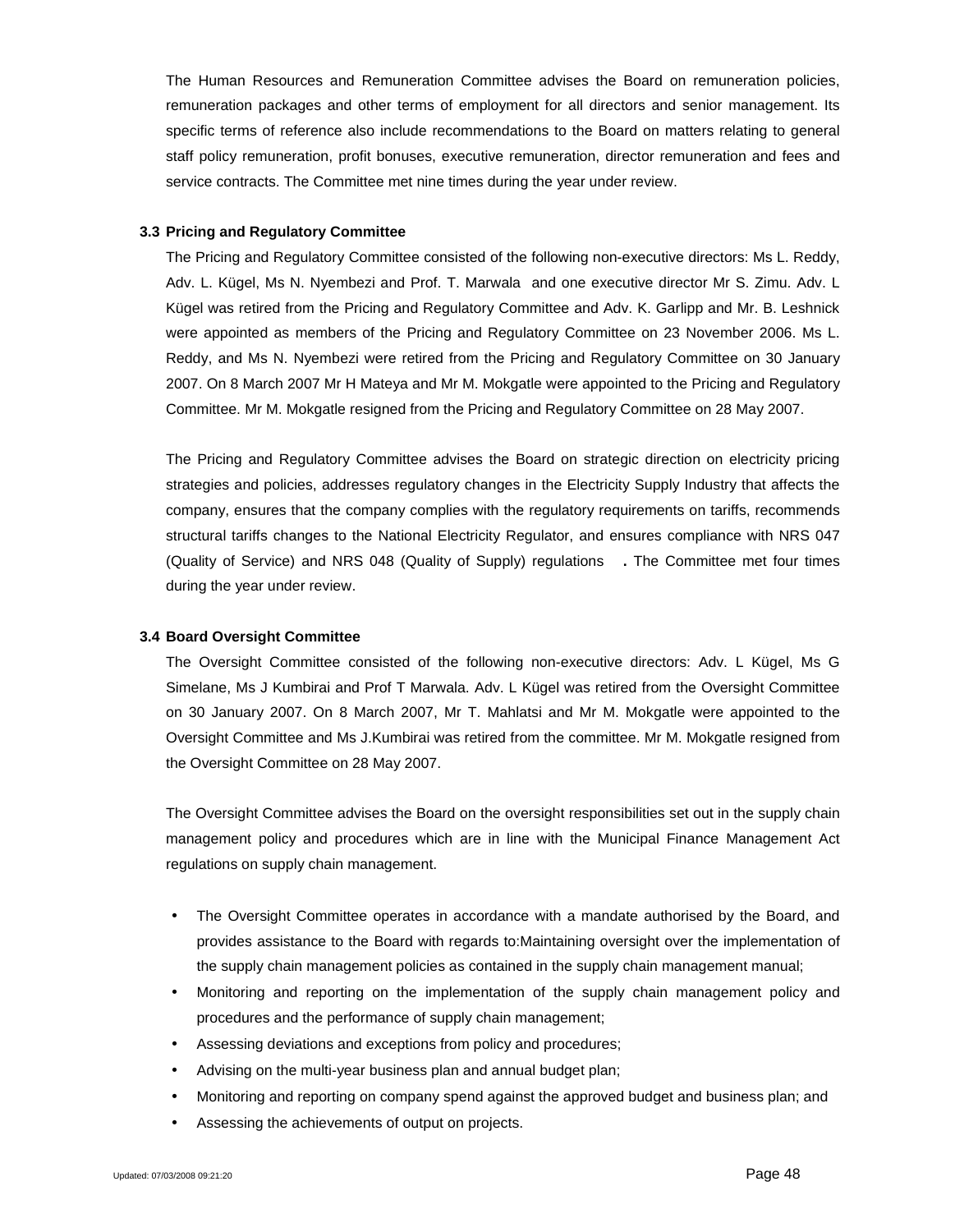The Oversight Committee is informed of all emergency procurement and considers the following;

- Approving any spend planned outside the approved plans; and
- Pro-active approval of deviations/amendments from policy.

The Committee met four times during the year under review.

### **3.5 Ad Hoc EDI Working Group**

The Board, on 23 November 2006, resolved to change the name of the JoRED Working Group to the Ad Hoc EDI Working Group. The Ad Hoc EDI Working Group is an ad hoc joint executive and Board working group formed to consider and advise the company of EDI restructuring developments and to prepare City Power for transision into the RED

The Ad Hoc EDI Working Group consisted of the following non-executive directors: Ms G Simelane, Adv. L Kügel and Prof. T. Marwala and one executive director, Mr S. Zimu, as well as Mr V. Padayachee, a member of the Executive Committee.

Adv. K. Garlipp, Mr N. Nyembezi and Mr B. Leshnick were, on 23 November 2006, appointed as members of the Ad Hoc EDI Working Group. Adv. L Kügel was retired as a member on 30 January 2007 and Mr T. Mahlatsi was appointed a member of the committee on 8 March 2007.

The Committee met twice during the year under review.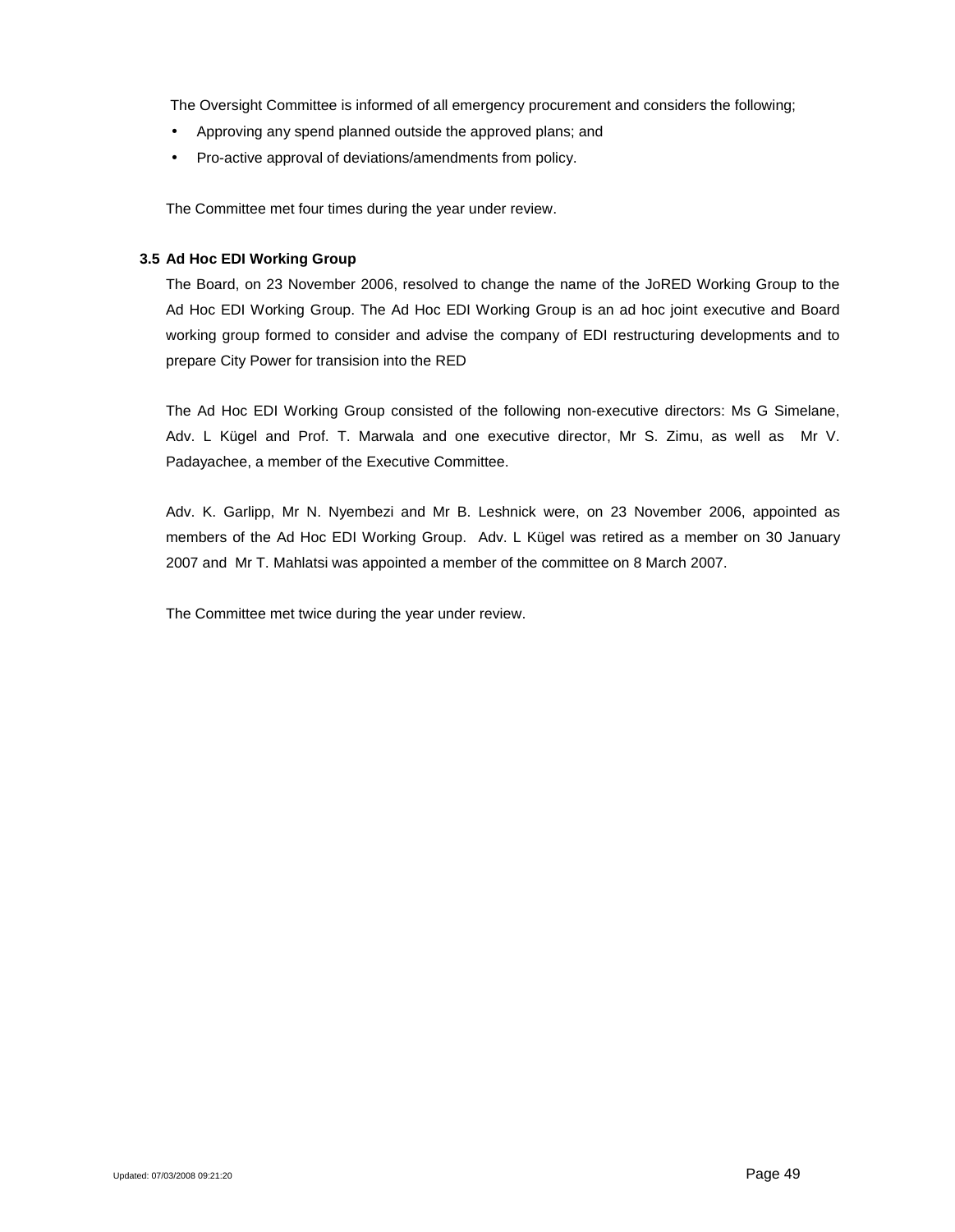#### **Section 4: Directors' Remuneration**

|       |         | <b>Non-Executive Directors</b>                               |                 |                                                                                                             |
|-------|---------|--------------------------------------------------------------|-----------------|-------------------------------------------------------------------------------------------------------------|
|       |         | <b>Directors</b>                                             |                 | Total                                                                                                       |
| Other | Dir Fee | Retainer fee                                                 | Dir Travel      |                                                                                                             |
|       | 112,832 |                                                              |                 | 123,812                                                                                                     |
| 1,441 | 132,392 | 11,667                                                       |                 | 154,143                                                                                                     |
|       | 58,625  | 11,667                                                       |                 | 75,522                                                                                                      |
|       | 95,375  |                                                              |                 | 110,067                                                                                                     |
|       | 69,905  | 1,667                                                        | 451             | 72,737                                                                                                      |
|       | 31,559  |                                                              |                 | 33,687                                                                                                      |
| 117   | 5,000   | 6,667                                                        |                 | 11,783                                                                                                      |
|       | 180,943 |                                                              | 3,841           | 218,746                                                                                                     |
| 317   | 25,000  | 6,667                                                        |                 | 31,983                                                                                                      |
| 157   | 9,000   | 6,667                                                        |                 | 15,823                                                                                                      |
|       | 9,000   |                                                              |                 | 14,366                                                                                                      |
|       | 729,631 |                                                              |                 | 862,672                                                                                                     |
|       |         | 1.178<br>703<br>1,070<br>716<br>332<br>2,128<br>140<br>8,298 | 11,667<br>1,667 | 5,000<br>4,802<br>8,644<br>4,528<br>1,955<br>129<br>$\Omega$<br>31,833<br>5,000<br>226<br>100,167<br>24,576 |

|                   |       |                  | Independent Audit Committee members |            |        |  |  |
|-------------------|-------|------------------|-------------------------------------|------------|--------|--|--|
|                   |       | <b>Directors</b> |                                     |            |        |  |  |
|                   | Other | Dir Fee          | Retainer fee                        | Dir Travel |        |  |  |
|                   |       |                  |                                     |            |        |  |  |
| <b>DLT DONDUR</b> | 267   | 20.000           | 6.667                               | 155        | 27.088 |  |  |
| T WIXLEY          | 230   | 16.344           | 6.667                               | 115        | 23,356 |  |  |
| H MOOLLA          | 167   | 10.000           | 6.667                               |            | 16.833 |  |  |
| Total             | 663   | 46,344           | 20,000                              | 269        | 67,277 |  |  |

|                    |                 |              | <b>Senior Management</b>     |                        |         |           |
|--------------------|-----------------|--------------|------------------------------|------------------------|---------|-----------|
|                    |                 | Performance  | Contributions to UIF,        | Allowances             |         | Total     |
|                    | <b>Salaries</b> | <b>Bonus</b> | medical aid and pension fund | Travel & Subsist Other |         |           |
| SM ZIMU            | 899.940         | 214,278      | 196,288                      | 133,536                | 30,721  | 1,474,763 |
| MK MOHLALA         |                 | 222,244      |                              |                        |         | 222,244   |
| <b>BN LESHNICK</b> | 895,543         | 199,002      | 124,486                      | 152,756                | 27,593  | 1,399,381 |
| MA LISHIVHA        | 306.431         | 48,750       | 122,343                      | 128,338                | 18,898  | 624,760   |
| ME MASHAO          | 632,877         | 144,690      | 131,178                      | 137,724                | 25,830  | 1,072,298 |
| CS MASOLO          | 471,116         | 50,307       | 101,512                      | 50,100                 | 17,266  | 690,301   |
| <b>MR MOJAPELO</b> | 376.062         | 56,700       | 97,358                       | 130,437                | 15,903  | 676,459   |
| T Z NKOSI          | 716,639         | 156,975      | 151,879                      | 128,539                | 23,122  | 1,177,155 |
| VP PADAYACHEE      | 880.431         | 196,716      | 116,322                      | 138,498                | 29,851  | 1,361,819 |
| ZG ZULU            | 549,833         | 76,500       | 116,566                      | 128,136                | 19,508  | 890,542   |
| Total              | 5,728,871       | 1,366,161    | 1,157,931                    | 1,128,064              | 208,693 | 9,589,720 |

MR MOJAPELO VP PADAYACHEE<br>ZG ZULU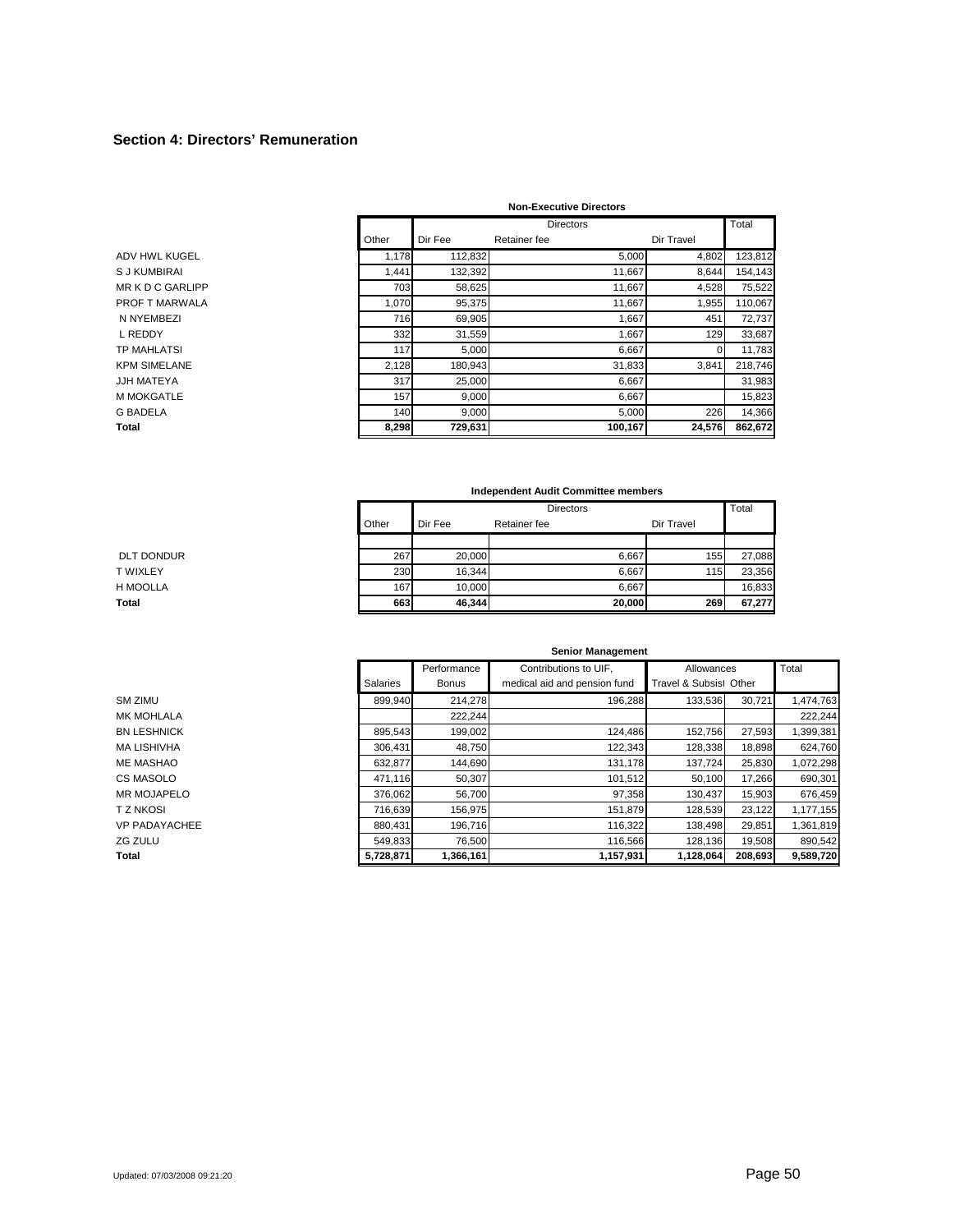#### **Section 5: Company Secretarial Function**

Ms F. Patel resigned as the company secretary with effect 30 June 2006 and Mr M. Smith was appointed as acting company secretary on July 2006. Mr Smith's appointment as company secretary was confirmed on 1 April 2007.

The primary function of the company secretary is to act as the link between the Board and management and to facilitate good relationships with the shareholder. The company secretary is responsible for the general administration and more specifically to ensure compliance to good corporate governance practices and to provide guidance to the directors on corporate governance principles and all relevant legislation.

#### **Section 6: Risk Management and internal controls**

#### **6.1. Overview**

Effective risk management is integral to the company's objective of consistently adding value.Management is continuously developing and enhancing its risk and control procedures to improve the mechanisms for identifying and monitoring risks.

Operating risk is the potential for loss to occur through a breakdown in control, information, business processes and compliance systems. Key policies and procedures are in place to manage operating risk and involve segregation of duties, transactions authorisation, supervision, monitoring and financial and managerial reporting. Financial risk management is dealt with in the financial statements.

In order to meet its responsibility with respect to providing reliable financial information, City Power maintains financial and operational systems of internal controls. These controls are designed to provide reasonable assurance that transactions are concluded in accordance with management authority, that the assets are adequately protected against material loss or unauthorised acquisition, use or disposal and that transactions are properly authorised and recorded. The system includes a documented organisation structure and divisions of responsibility, established policies and procedures, including a code of ethics to foster a strong ethical climate. The system also includes the careful selection, training and development of people.

Internal auditors monitor the operation of the internal control systems and report findings and recommendations to management and the Board of directors. Corrective actions are taken to address control deficiencies and other opportunities for improving the system. The Board, operating through its audit committee, provides supervision of the financial reporting process and internal control systems.

There are inherent limitations in the effectiveness of any system of internal control, including the possibility of human error and the circumvention or overriding of controls. Even an effective internal control system can, accordingly, provide only reasonable assurance with respect to the preparation of financial statements and the safeguarding of assets. The effectiveness of internal control systems can furthermore change with circumstances.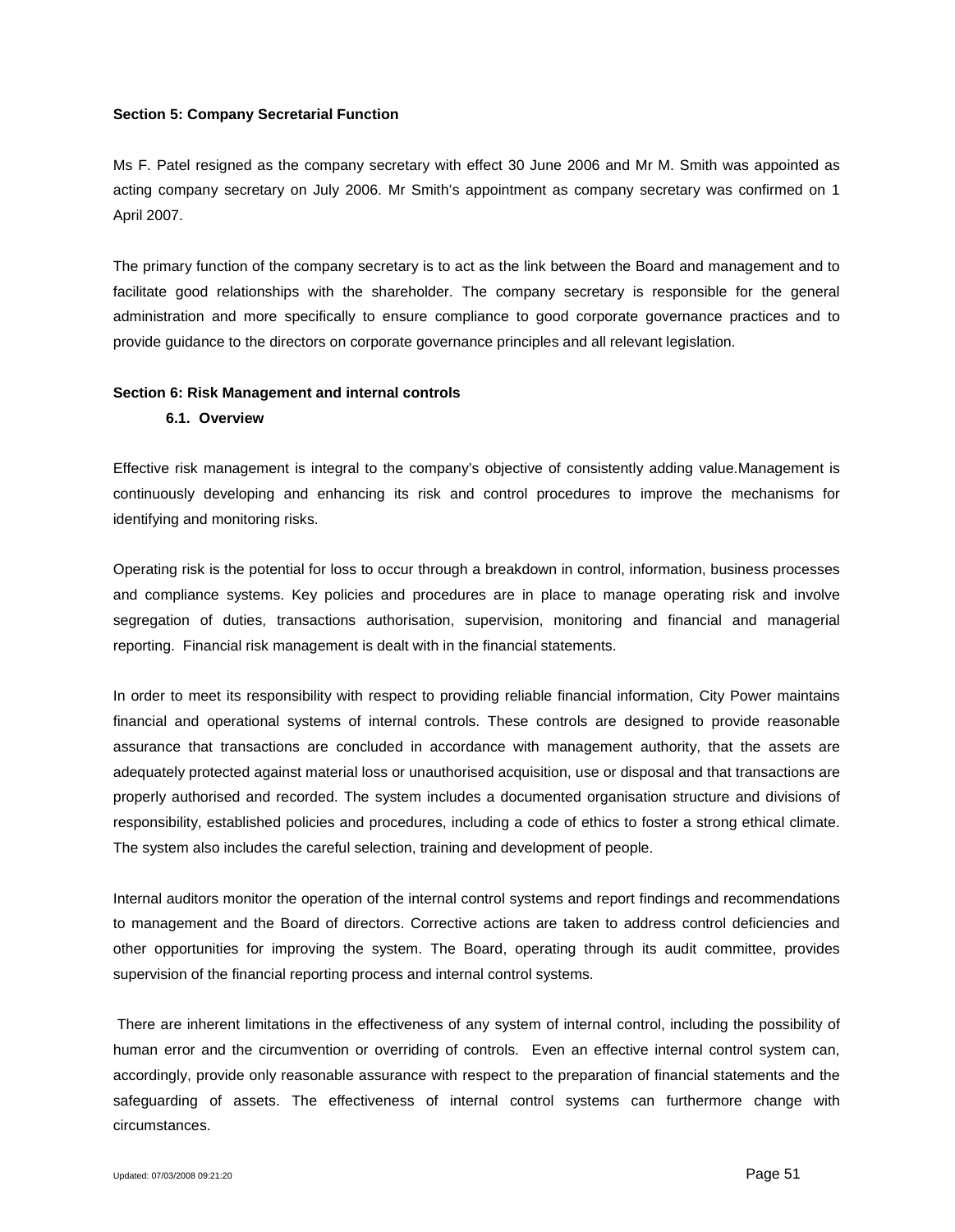A documented and tested business continuity plan exists to ensure the continuity of business-critical activities.

The company assessed its internal control systems in relation to the criteria for effective internal control over financial reporting described in its internal control manual. The internal control process has been in place up to the date of approval of the annual report and financial statements. Based on its assessment, the company believes that, as at 30 June 2007 its system of internal control over financial reporting and over safeguarding of assets against unauthorised acquisitions, use or disposition, met the requisite criteria.

## *6.2. Risk Management Process*

This process has four broad steps:

- Risk identification
- Risk Assessment and treatment
- Monitoring and Reporting
- Auditing



### **6.2.1. Risk Identification**

Over the past few years Internal Audit have facilitated a process within the organization whereby potential risks have been identified and assessed. As part of the Business Planning process the Strategy and Transformation Group has utilized the various departmental breakaways to further identify potential risks to the business which may impact upon strategies. As a result of these two processes City Power now has a risk register. These processes have between them identified in excess of 200 risks that impact the business.

Going forward risk management is the accountability of the finance department and internal audit will audit the process. The process will now be to:

- Give each group the current risk profile to evaluate.
- Eliminate irrelevant risks from the profile. These become irrelevant because of duplication, changes in processes, strategies and the other environmental factors.
- The groups also identify new risks.
- A draft list is produced from the above process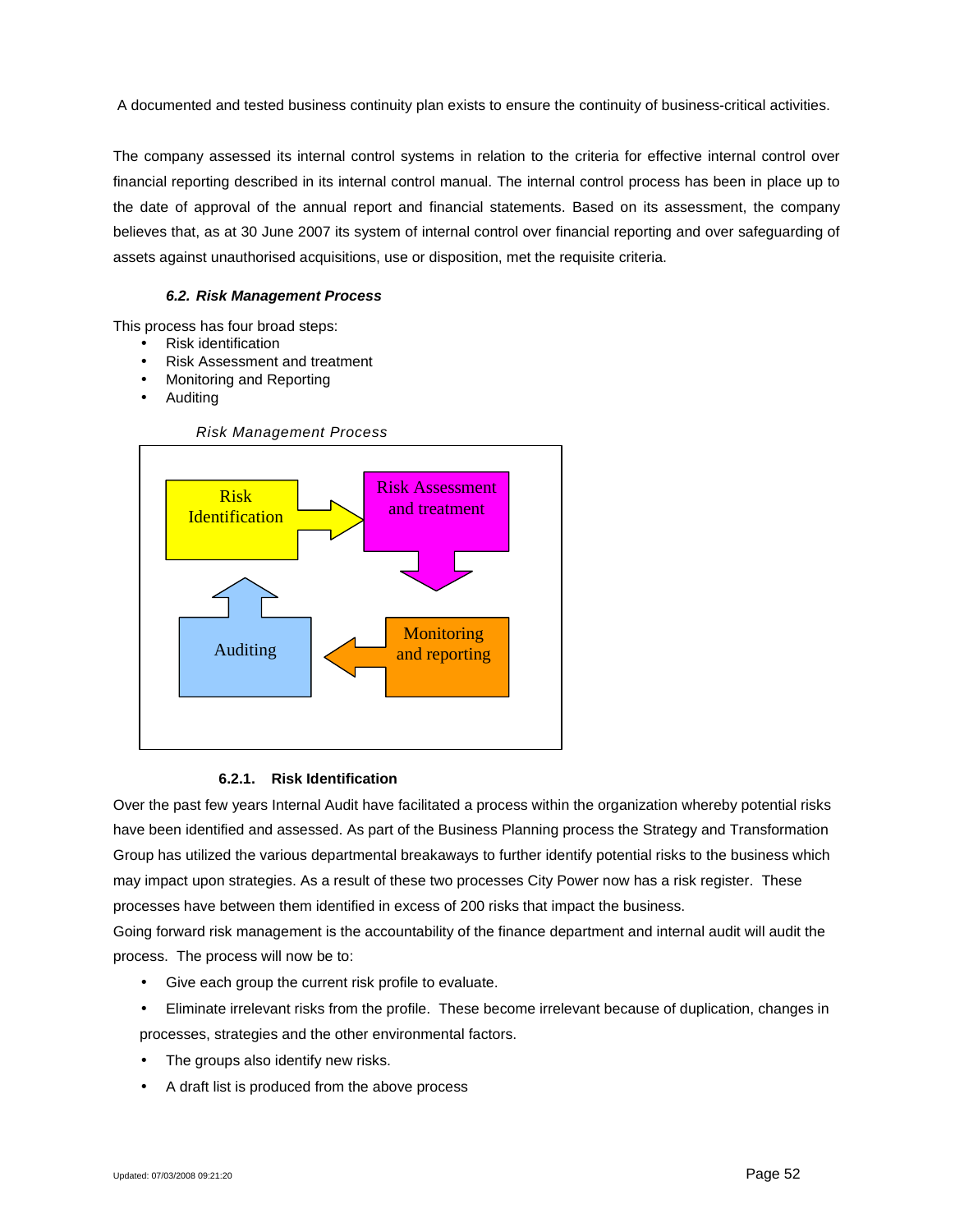#### **6.2.2. Risk Assessment and Treatment**

6.2.2.1. Use a risk assessment table to assess new risks on probability and impact. **Likelihood/Probability of occurrence**

| Rating | <b>Probability Level</b> | <b>Description</b>                                     |
|--------|--------------------------|--------------------------------------------------------|
|        | 9 Almost certain         | The event is expected to occur in most circumstances.  |
|        | <b>7 L</b> ikelv         | The event will probably occur in most circumstances.   |
|        | 5 Moderate               | The event could occur at some time                     |
|        | 3 Unlikely               | The event could occur at some time                     |
|        | 1 Rare / Remote          | The event may occur only in exceptional circumstances. |

#### **Potential Loss / Impact**

| Rating | Level                 | <b>Outcome Description</b>                                                                                       |
|--------|-----------------------|------------------------------------------------------------------------------------------------------------------|
|        | 9 Catastrophic        | Disaster with potential to lead to collapse of business and is fundamental<br>to the achievement of objectives.  |
|        | <b>7</b> Critical     | Critical event which can be endured but which may have a prolonged<br>negative impact and extensive consequences |
|        | 5 Serious             | Major events, which can be managed but requires additional resources<br>and management effort.                   |
|        | 3 Significant         | Event, which can be managed under normal operating conditions.                                                   |
|        | 1 Minor/Insignificant | Consequences can be readily absorbed under normal operating<br>conditions.                                       |

#### **6.2.2.2.** Use a risk matrix to allocate risk ratings. (A, B, C or D).Each group is given the risk profile. The high priority risks in Quadrant (A) being those with a high likelihood and high impact are prioritized as those demanding immediate attention.



6.2.2.3. City Power concentrates on risks in Quadrants A, B & C

6.2.2.4. .Appropriate risk mitigation strategies and existing controls are identified if applicable.

6.2.2.5. Assess adequacy of existing controls.

6.2.2.6. The result will be the residual risk which will be scored using the above table and metrics.

6.2.2.7. Where controls are inadequate or no controls, future action/controls should be developed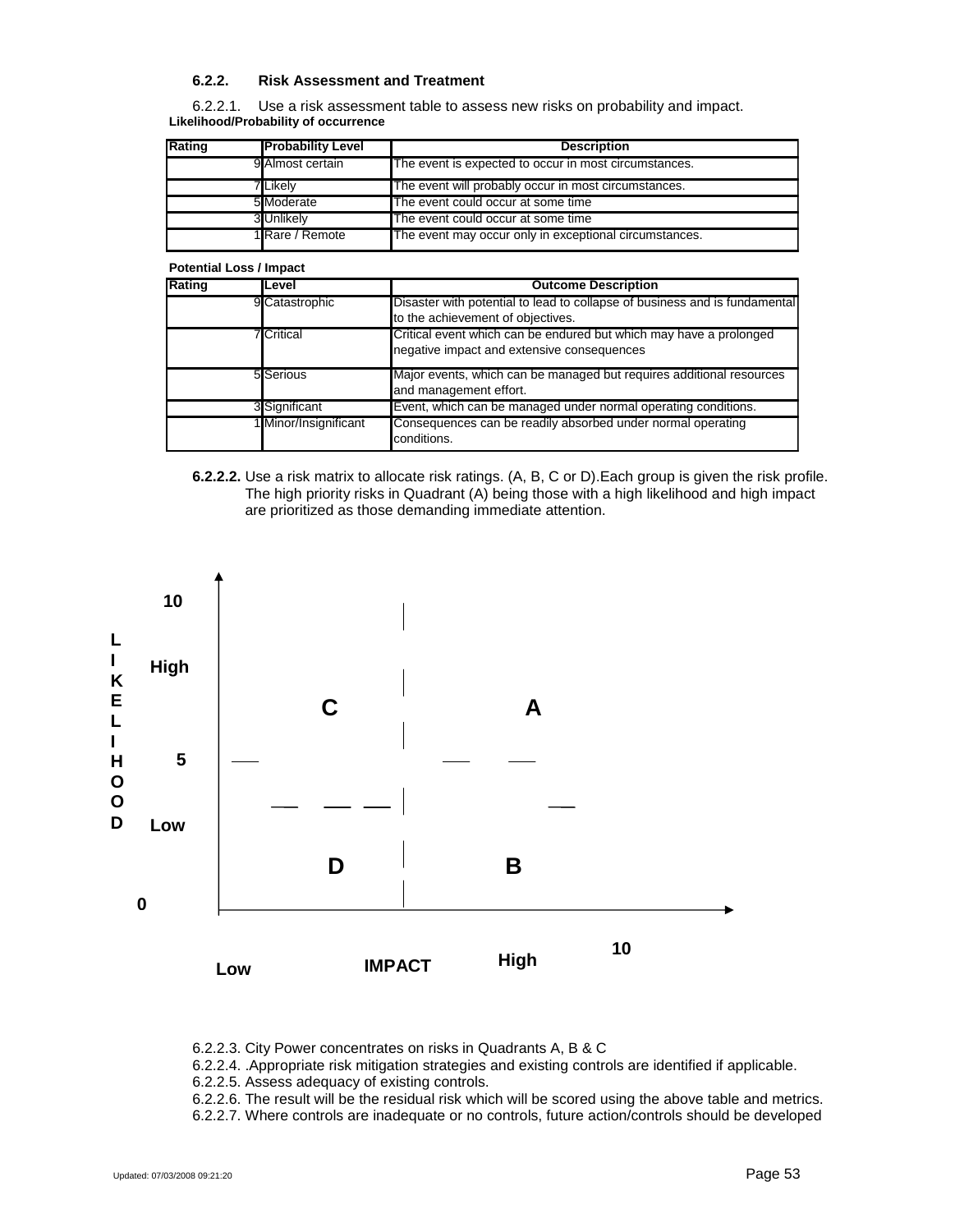(action plans).

6.2.2.8. Assign responsibility for each risk.

6.2.2.9. Allocate implementation date and approval of the risk profile by various protocol groups. 6.2.2.10. Monitor compliance monthly with respect to status of the action plans

## **6.3. Monitoring and Reporting**

Monthly, quarterly and annual reporting on progress with status of action items.

## **6.4. Auditing**

This process will be audited continuously

## **6.5. Risk Matrix**

| <b>Risk Description</b>                                                                                                                                  | <b>Background to the</b><br>risk                                                                                                                                                                                                                                                                                            | <b>Inherent Risk</b><br><b>Exposure</b> | <b>Current</b><br>controls                                                                                                                                                                          | <b>Percieved</b><br><b>Control</b><br><b>Effectiveness</b> | <b>Residual</b><br><b>risk</b><br><b>Exposure</b> | <b>Actions to</b><br>improve<br>management of<br>the risk                                                                |
|----------------------------------------------------------------------------------------------------------------------------------------------------------|-----------------------------------------------------------------------------------------------------------------------------------------------------------------------------------------------------------------------------------------------------------------------------------------------------------------------------|-----------------------------------------|-----------------------------------------------------------------------------------------------------------------------------------------------------------------------------------------------------|------------------------------------------------------------|---------------------------------------------------|--------------------------------------------------------------------------------------------------------------------------|
| <b>Insufficient Skills</b><br>capacity to support<br>the business                                                                                        | * Ineffective talent<br>management.<br>Insufficient skills pool                                                                                                                                                                                                                                                             | <b>Red</b>                              | Prioritise skills<br>focus. Create a<br>pool for talent<br>release.<br>Capacitate the<br>skills level.                                                                                              | Fair                                                       | Red                                               | Centralisation of<br>the budget.<br>Implementation<br>of the Retention<br>Strategy.<br>Definition of<br>critical skills. |
| Public lighting<br>performance                                                                                                                           | This is a priority<br>objective for the city<br>manager and it is<br>linked to the mayoral<br>objectives of clean<br>and safe city.                                                                                                                                                                                         | <b>Red</b>                              | Monitoring<br>progress public<br>lighting targets                                                                                                                                                   | Fair                                                       | <b>Red</b>                                        | Source more<br>funding for public<br>lighting project                                                                    |
| Kelvins failure to<br>perform on the<br>Power Purchase<br>Agreement (PPA)                                                                                | High pass through<br>costs as a result of<br>poor efficiencies -<br>relates to fixed and<br>variable costs.<br>*Inability of Kelvin<br>Power Substation to<br>supply at required<br>levels in term of the<br><b>PPA</b>                                                                                                     | Red                                     | Penalties on<br>poor delivery.<br>Hold monthly<br>meetings                                                                                                                                          | Fair                                                       | <b>Red</b>                                        | Management of<br>the current<br>controls.                                                                                |
| <b>Eskom's Capacity</b><br>problems                                                                                                                      | *Eskoms failure to<br>supply (generation<br>and transmission)<br>*Ability of the Eskom<br>network to sustain the<br>new capacity<br>demand.                                                                                                                                                                                 | <b>Red</b>                              | <b>City Power has</b><br>applied for<br>increased<br>capacity from<br>Eskom.<br>Investigating<br>distributed<br>generation<br>options.<br>Implement<br>DSM Program.<br>Resuscitate<br>Gas Turbines. | Fair                                                       | <b>Red</b>                                        | Investigate<br>alternative<br>sources of<br>energy eg.<br><b>Piloting Solar</b><br>Powered<br>Streetlights.              |
| <b>Business's inability</b><br>to fund high capital<br>and operational<br>requirements out of<br>current cash flows<br>nor future tariff<br>applications | Unable to meet the<br>GDS, IDP, and<br><b>Business Plan targets</b><br>including<br>electrification, 2010,<br>innercity project,<br>public light, etc<br>*Unable to refurbish<br>the aging network at<br>an acceptable rate<br>*Not enough funds to<br>upgrade the network<br>e.g 4th and 5th intake<br>points . Compliance | <b>Red</b>                              | Looking at<br>Alternative<br>sources of<br>funding. PPP,<br>Revenue<br>generating<br>projects,<br>Additional<br>Grant Funding.                                                                      | Fair                                                       | <b>Red</b>                                        | Implementation<br>of the current<br>controls.                                                                            |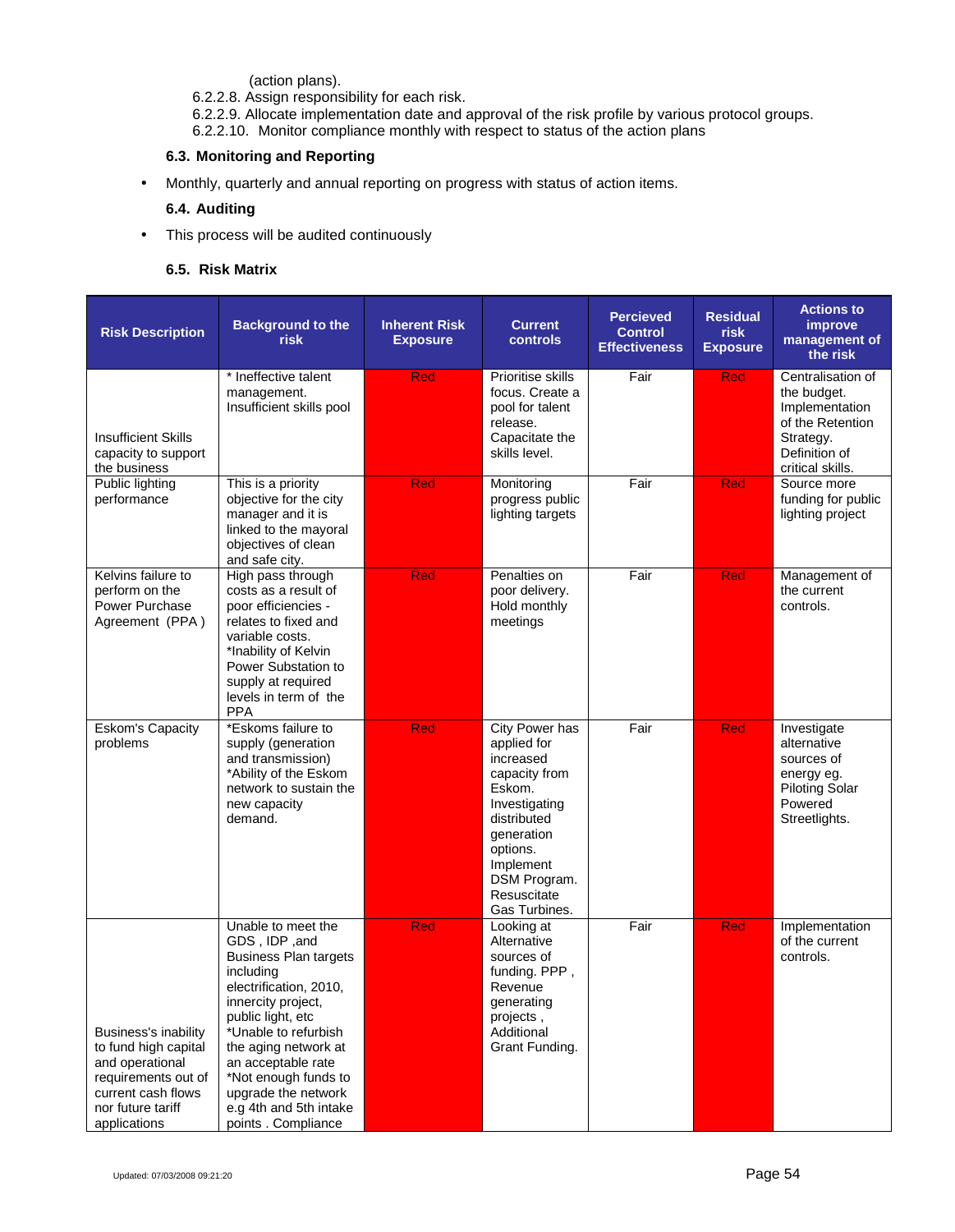|                                                         | to MFMA<br>requirements.                                                                                                            |            |                                                                                                                                                                                                                                                                                                                                                    |      |              |                                                                                                                                                                                              |
|---------------------------------------------------------|-------------------------------------------------------------------------------------------------------------------------------------|------------|----------------------------------------------------------------------------------------------------------------------------------------------------------------------------------------------------------------------------------------------------------------------------------------------------------------------------------------------------|------|--------------|----------------------------------------------------------------------------------------------------------------------------------------------------------------------------------------------|
| Impact of HIV/AIDS<br>on productivity in<br>the company | * Alignment with the<br>Mayoral Priority.<br>Increased<br>absenteeism due to<br>sick leave, impacting<br>on overall<br>performance. | <b>Red</b> | Reinforcing<br>partnership<br>with COJ.<br>Increase<br>access to their<br>Helpline.<br>Provision of<br>immune<br>boosters and<br>nutrition.<br>Dispense and<br>administer<br>ARV's                                                                                                                                                                 | Good | Amber        | Capacitation of<br>the Wellness<br>Department.                                                                                                                                               |
| High non -<br>technical losses                          | *Meter tampering.<br>Illegal Connections.<br>Faulty Meters and no-<br>access unable to bill<br>customers                            | Red        | Meter<br>Tampering -<br>Semi AMR and<br><b>Tamper Proof</b><br>meters with<br>protective<br>structures has<br>been installed.<br>Illegal<br>Connections<br>have been<br>removed and<br>replaced with<br>tamper proof<br>meters with<br>protective<br>structures.<br>Currently<br>utilising JMPD<br>to inforce by-<br>laws.<br>Continous<br>Audits. | Good | <b>Amber</b> | Established a<br>Revenue<br>Protection<br>Department to<br>ensure the<br>implementation<br>and effectiveness<br>of the Controls.                                                             |
| Low customer<br>satisfaction levels                     | Causes include:<br>outages, capacity<br>demand, etc *Low<br>level of positive public<br>opinion (company<br>image)                  | <b>Red</b> | The Call<br>Centre and<br>Walk-In<br>Centres has<br>been<br>capacitated.<br>Ongoing<br>training for Call<br>Centre, Walk -<br>In Centre and<br><b>Billing</b><br>employees.<br>More<br>accessibility to<br>customers and<br>increased<br>number of<br>vending<br>stations.                                                                         | Good | Amber        | <b>Improved Shift</b><br>Roster, Call<br>Resolution and<br>Navigation.<br>Increased the<br>number of<br>Service<br>Providers to<br>allow for a better<br>footprint.<br>(Vending<br>Machines) |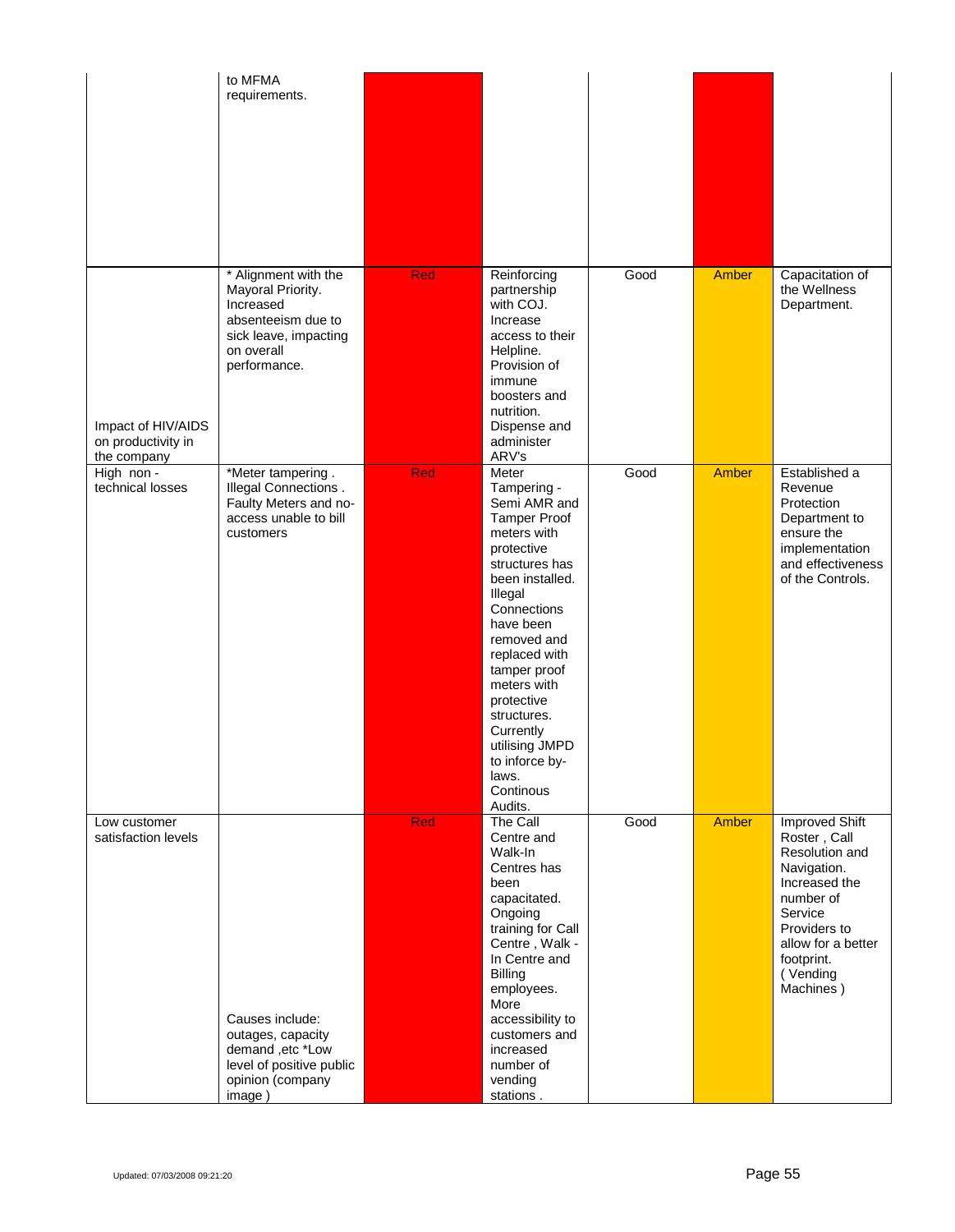| Management of<br>Domestic Revenue<br>Collection                      | *Issues relating to the<br>management of credit<br>control for domestic<br>accounts.                                                                                                                                                                                   | Red          | Conversion<br>from<br>conventional to<br>pre- paid.<br>Manage the<br>Service Level<br>Agreement<br>with the City.                                                                                  | Good | <b>Amber</b> | Management of<br>the SLA and the<br>conversion from<br>Conventional to<br>Pre Paid.                                                                                                                   |
|----------------------------------------------------------------------|------------------------------------------------------------------------------------------------------------------------------------------------------------------------------------------------------------------------------------------------------------------------|--------------|----------------------------------------------------------------------------------------------------------------------------------------------------------------------------------------------------|------|--------------|-------------------------------------------------------------------------------------------------------------------------------------------------------------------------------------------------------|
| High level of<br>network<br>interruptions                            | *Age of the network<br>*uncontrollable<br>events such as theft/<br>vandalism damage by<br>third parties and<br>insufficient capital for<br>upgrading and<br>refurbishment of MV<br>and LV network                                                                      | Red          | *Capital<br>investment<br>program in<br>place<br>*Crime<br>Intelligence<br>(Risk Control).<br>Way leave<br>processes and<br>implementation<br>of the Asset<br>Management<br>Maintenance<br>system. | Good | Amber        | *Crime<br>Intelligence<br>needs to be<br>improved.<br>Access controls<br>to be increased<br>on the Load<br>Centres.<br>Penalties to be<br>put in place for<br>3rd parties<br>damaging our<br>network. |
| Organisational<br>change due to<br>restructuring                     | Establishment of<br>Phakama and the<br>implications thereof<br>on staff morale and<br>productivity                                                                                                                                                                     | <b>Red</b>   | Engage<br>relevant<br>stakeholders<br>and staff<br>communication                                                                                                                                   | Fair | Amber        | Engage relevant<br>stakeholders and<br>staff<br>communication                                                                                                                                         |
| Non compliance to<br>COJ Policies and<br>procedures                  | Non compliance to<br>by-laws and non<br>adherence to SLAs<br>with other MOE                                                                                                                                                                                            | <b>Red</b>   | Developed and<br>implemented<br>SHER.<br>Customer and<br>employees<br>education                                                                                                                    | Fair | Amber        | Implement the<br>current controls                                                                                                                                                                     |
| Not achieving an<br>unqualified audit<br>report                      | <b>Previous Years</b><br><b>Qualified Audit</b><br>Report. Mayoral<br>Priority.                                                                                                                                                                                        | Red          | Actively<br>addressing all<br>issues raised<br>in the previous<br>year's<br>Management<br>Report.                                                                                                  | Good | Green        | Corrective action<br>implemented and<br>monitored on a<br>monthly basis.                                                                                                                              |
| Impact of the<br>Restructuring of the<br><b>Electricity Industry</b> | *New areas of supply<br>- burden new areas of<br>supply will put on<br>existing resources *<br>Impact of new areas<br>of supply on<br>profitability<br>*Employee<br>productivity about<br>implications of EDI<br>restructuring.<br>Different standards<br>and tariffs. | <b>Amber</b> | <b>EDI</b><br>Restructuring<br>workgroups<br>has been<br>established.                                                                                                                              | Fair | Green        | Implementing the<br>current controls.                                                                                                                                                                 |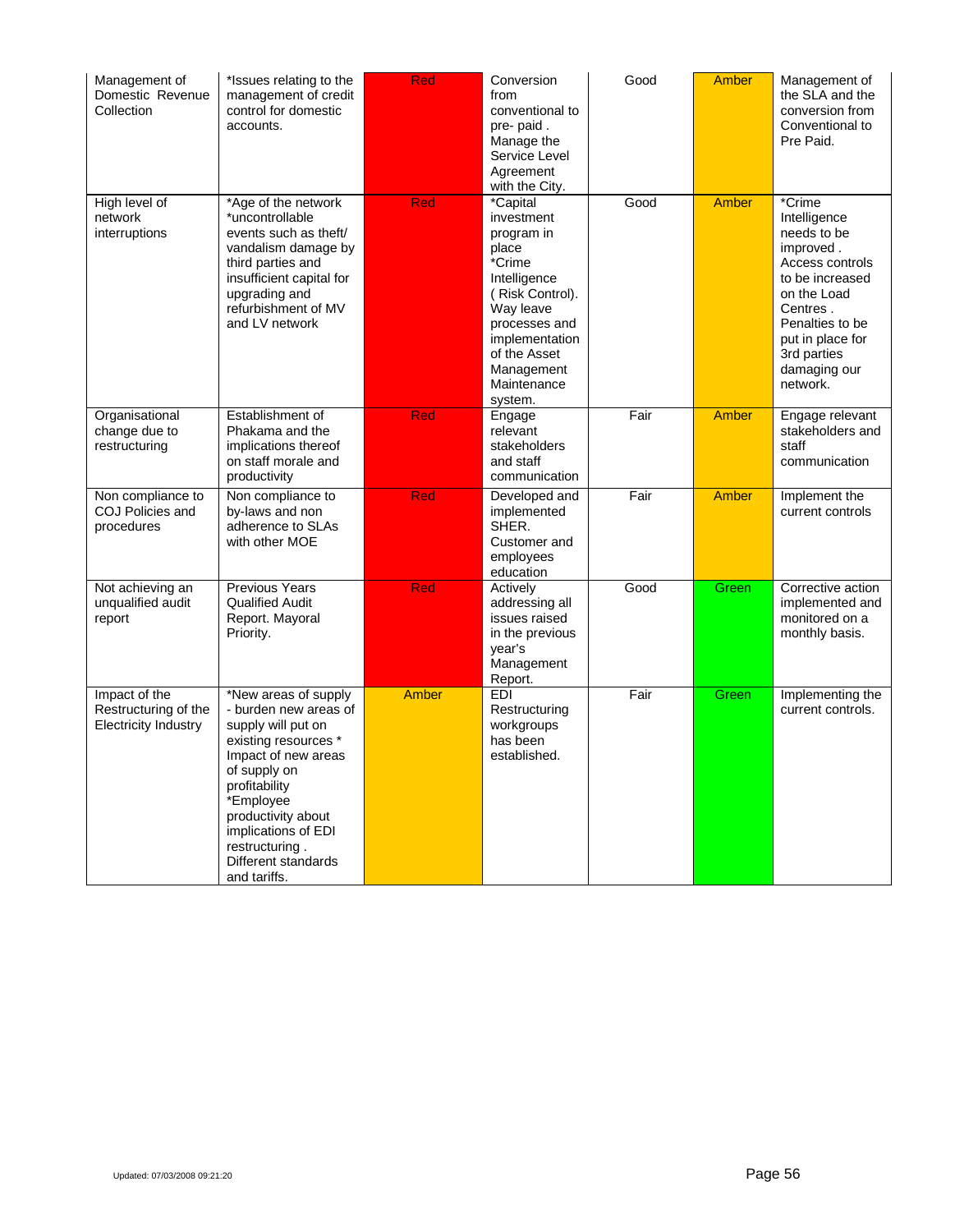#### **Section 7: Internal Audit Function**

City Power's internal audit department has a current staff complement of five. It has a specific mandate from the audit committee and independently appraises the adequacy and effectiveness of the company's systems, financial internal controls and accounting records, reporting its findings to divisional management and the Auditor-General as well as the audit committee. The internal audit manager reports administratively to the Managing Director and functionally to the Audit Committee. The Head of Internal audit has direct access to the chairperson of the board.

Internal audits were conducted in line with the approved Risk Based Audit Plan. A co-sourcing agreement was entered with the Strategic Partner (Sizwe Ntsaluba VSP) to assist with the specialised audits such as Information Technology audits and high level investigations.

The internal audit coverage plan is based on risk assessments performed at each operating unit. The coverage plan is updated annually, based on the risk assessment and results of the audit work performed. This ensures that the audit coverage is focused on and identifies areas of high risk.

There were no significant control weaknesses during the year, however minor weaknesses were identified on safeguarding of assets; segregation of duties and review of policies and procedures. Action plans were agreed with management to address the issues. Some follow ups audits were conducted to verify the implementation of the corrective actions and unresolved matters were included on the new year audit plan.

### **Section 8: Response to the Auditor-General Report**

In the current year the company obtained an unqualified audit report and there were no matters of emphasis reported by the Auditor General. This is a significant improvement on the prior years Auditor-General report, which was qualified with respect to fixed assets as well as having a number of matters of emphasis. Management has put processes in place to ensure that less significant items raised by the Auditor General are corrected and will not re-occur.

### **Section 9: Corporate Ethics and Organisational Integrity**

The company has a code of conduct, which has been fully endorsed by the Board as part of the supply chain management policy and procedure and applies to all its directors and employees. This code is regularly reviewed and updated as necessary to ensure it reflects the highest standards of behaviour and professionalism.

In summary, the code requires that at all times, all company directors and employees act with utmost integrity and objectivity and in compliance with the letter and spirit of both the law and company policies. Failure by employees to act in terms of the Code results in disciplinary action. The Policy and Procedure is discussed with each new employee as part of his or her induction training and all employees are asked to sign a declaration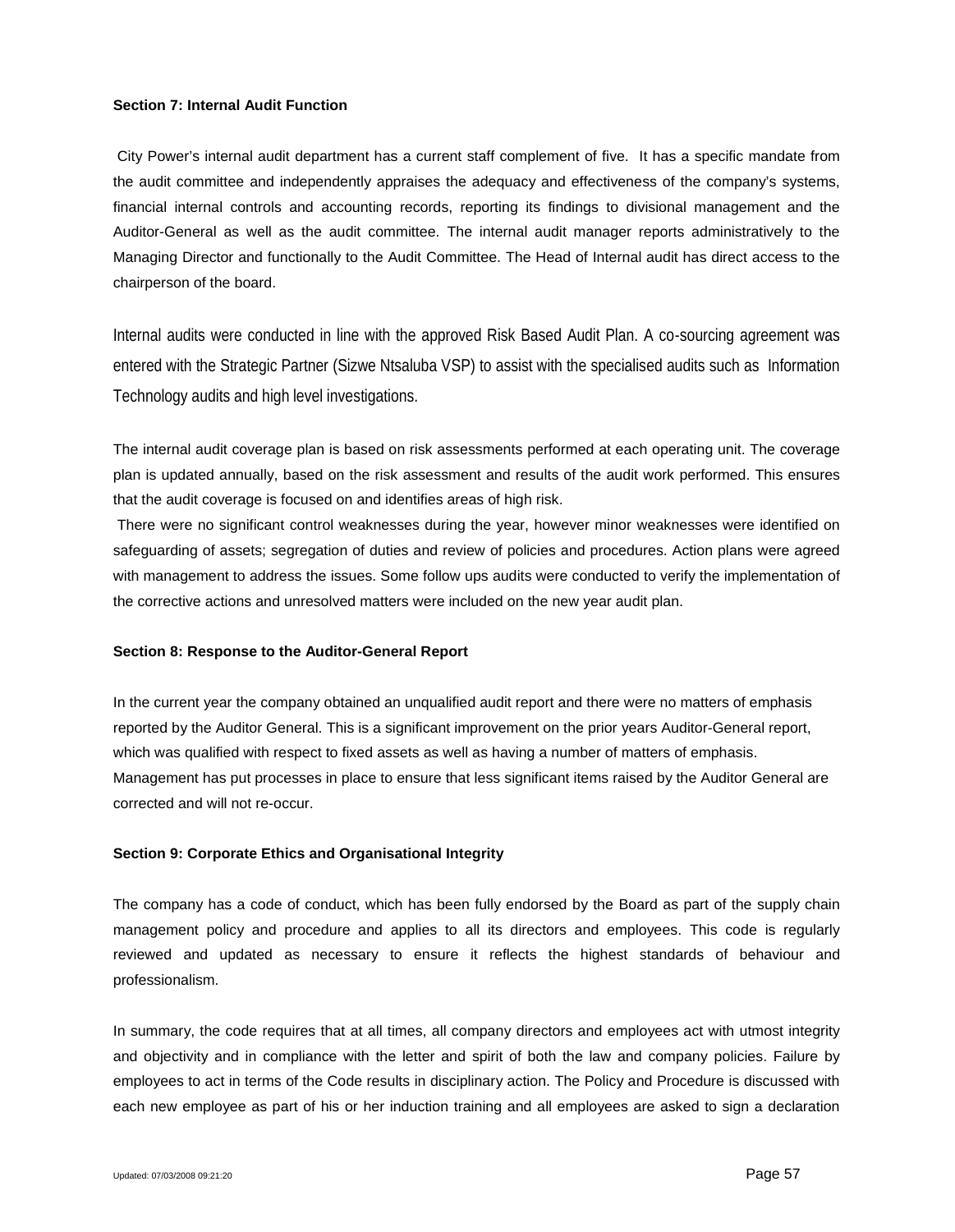confirming their compliance with the code. A copy of code is available to interested parties upon request. A tollfree anonymous telephone facility exists for reporting of non-adherence to the code or ethic related matters. Furthermore, any breach of the code is considered a serious offence and is dealt with accordingly; as a result, this acts as a deterrent.

### **Section 10: Sustainability Report**

## **10.1. Social Development**

The company is actively involved in promoting social development in terms of learnership and internship programmes.

The company awarded a total of 65 (28 new) bursaries to young unemployed people of which 38.4% are females. This initiative will continue and plans are in place to increase the number of bursars in the new academic year.

In line with the Skills Development Levies Act the company received a skills development levies rebate from the E-SETA to the value of R 1.1 million.

In excess of R9 million has been spent on training and subsidised education for staff members. This is approximately 2% of the salary budget for the organisation.

During the year 76 staff resigned, 8 were dismissed and 23 retired. This amounts to 5.5% of the staff compliment. The company performs exit interviews with all staff resigning and the outcome of such interviews are incorporated into the staff retention plan put in place by the company. With the national skills shortage, resignations are a risk to the company but skills development and training initiatives as discussed in chapter 4 section 3 are key to the sustainability of the business.

## **10.2. Environmental Development**

City Power has an environmental management system in place and this has been aligned with the CoJ systems. Policies and procedures have been approved by the relevant governance bodies and the implement action targets have all been met.

The company is extremely proud of its safety record. The number of workplace injuries has declined over the years and currently the measure for such injuries (DIFR) is sitting at 0.37 compared to the prior years 0.69 and industry norms of 1. There is an ongoing process in terms of improving management practice and the development of a culture of safety to ensure all possible accidents are prevented.

## **10.3. Economic Development**

The provision of electricity to all the residents of the CoJ supply area is an integral part of City Power supply mandate. To that and electrification of new areas is a critical component of the capital budget. Chapter 2 section 3 provides a detailed overview of the major capital projects affecting the community.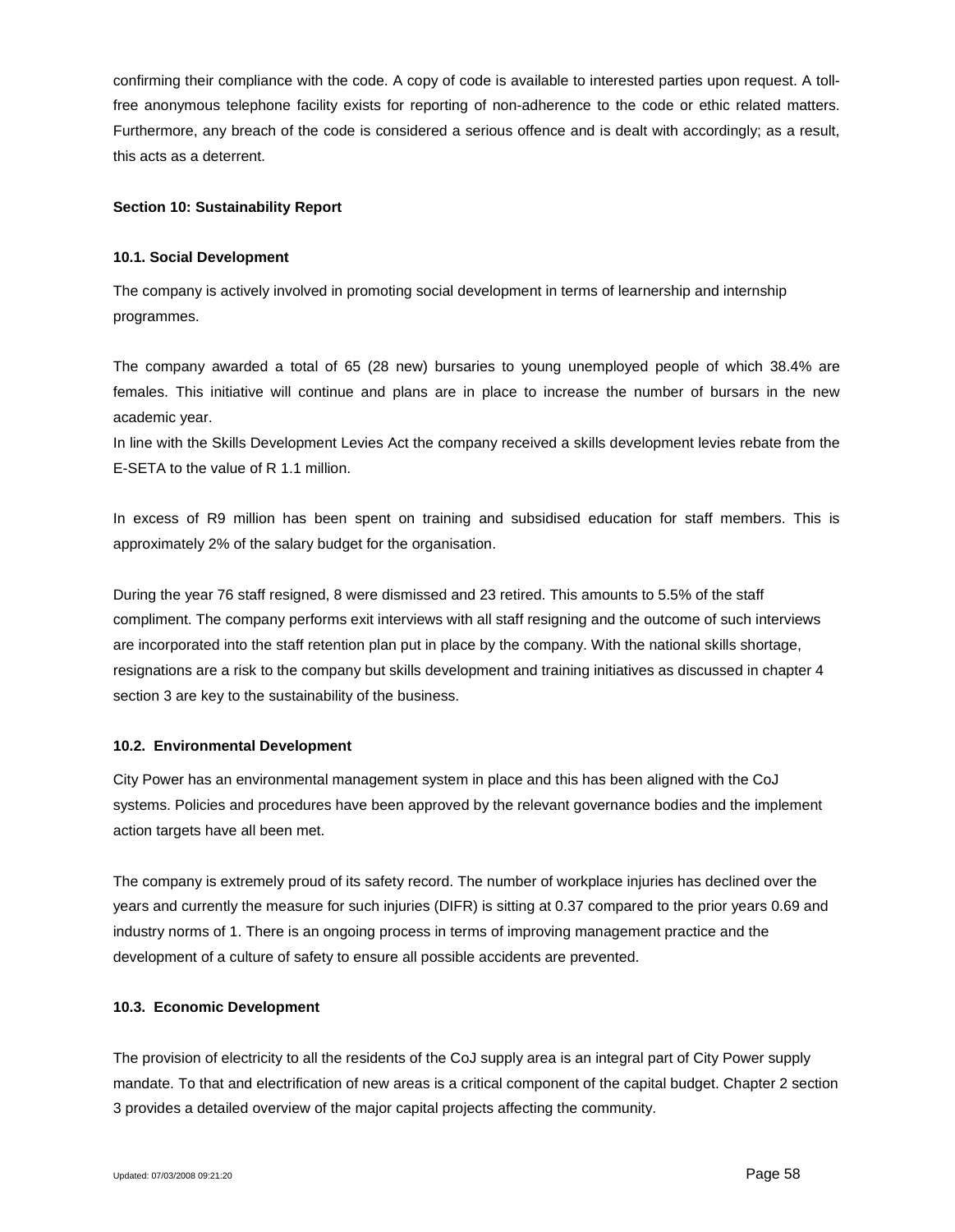During the year in excess of R1 billion was spent on BEE companies. (73% of the value of the tender awards were made to BEE companies)

City Power is a tax paying entity, however, with the large capital programme in place the associated tax allowances ensure that the company will not be in a tax paying position for a number of years. In excess of R24 million has been paid across to the receiver of Revenue in respect of VAT.

#### **Section 11: Corporate Social Responsibility Report**

City Power's Social responsibility projects have become an integral part of the City of Johannesburg's Community Development projects. While the utility has sufficient capacity to embark on its own projects and initiatives, the Coj regards them as part of their community development initiatives. It has thus become necessary for City Power to align its projects with those that are conducted by the CoJ..

#### **Youth economic development**

One of the major challenges facing the youth of South Africa today is the issue of employment. Of note is that South Africa appears to be the only country in the world that has an organisation of unemployed youth which was formed with the aim of challenging employers to employ youth who graduate from universities and colleges with degrees and diplomas. City Power has taken this opportunity to open business opportunities to some of the youth companies in the area of corporate gifts, branding materials, labour contracts, design and layout and a few other areas where these youth companies participate. During the financial year under review, City Power has spent over R468 000 on procurement from these youth owned companies. During the year under review City Power also trained 674 youth who were employed on company projects.

#### **Early Childhood Development**

In a country like South Africa and in a city such as Johannesburg, the importance of developing children at the early stages of their lives cannot be overemphasized. It is for this reason that City Power regards the development of children at an early stage to be one of the things the company has elected to be involved in. City Power went into the Mayibuye informal settlement situated in Midrand and re-built a pre-school in the area. City Power repaired the roof and ceiling of the pre-school, re-painted it, repaired the toilets and put a new fence around the pre-school. The project transformed the pre-school from an old dilapidated building, which was becoming a haven for criminal elements in the settlement into a school that is suitable for teaching and learning. On this project City Power spend over R25 000 to transform the building into a teaching and learning establishment for children in Mayibuye. During the same period City Power also took the children in the Mayibuye and Alexandra area to an afternoon lunch and entertainment at the Johannesburg Zoo where the company also bought gifts for the children. The company also contributed blankets and gifts to the Bananekele orphanage in Alexandra while assisting the Mabaleng disability children from Soweto with T-shirt donations for their annual sports day.

#### **Women Development**

The city of Johannesburg's community development strategy considers the upliftment of women to be one of the major challenges that the city has to overcome. To this effect City Power has spent over 22% of its BEE budget on women owned companies. One of the major challenges facing this target group is the reality that much of the equipment City Power procures is produced by international original equipment manufacturers (many of whom are not owned by either black, youth or women). It is therefore difficult for City Power to increase this particular procurement within the time frames the company would want to.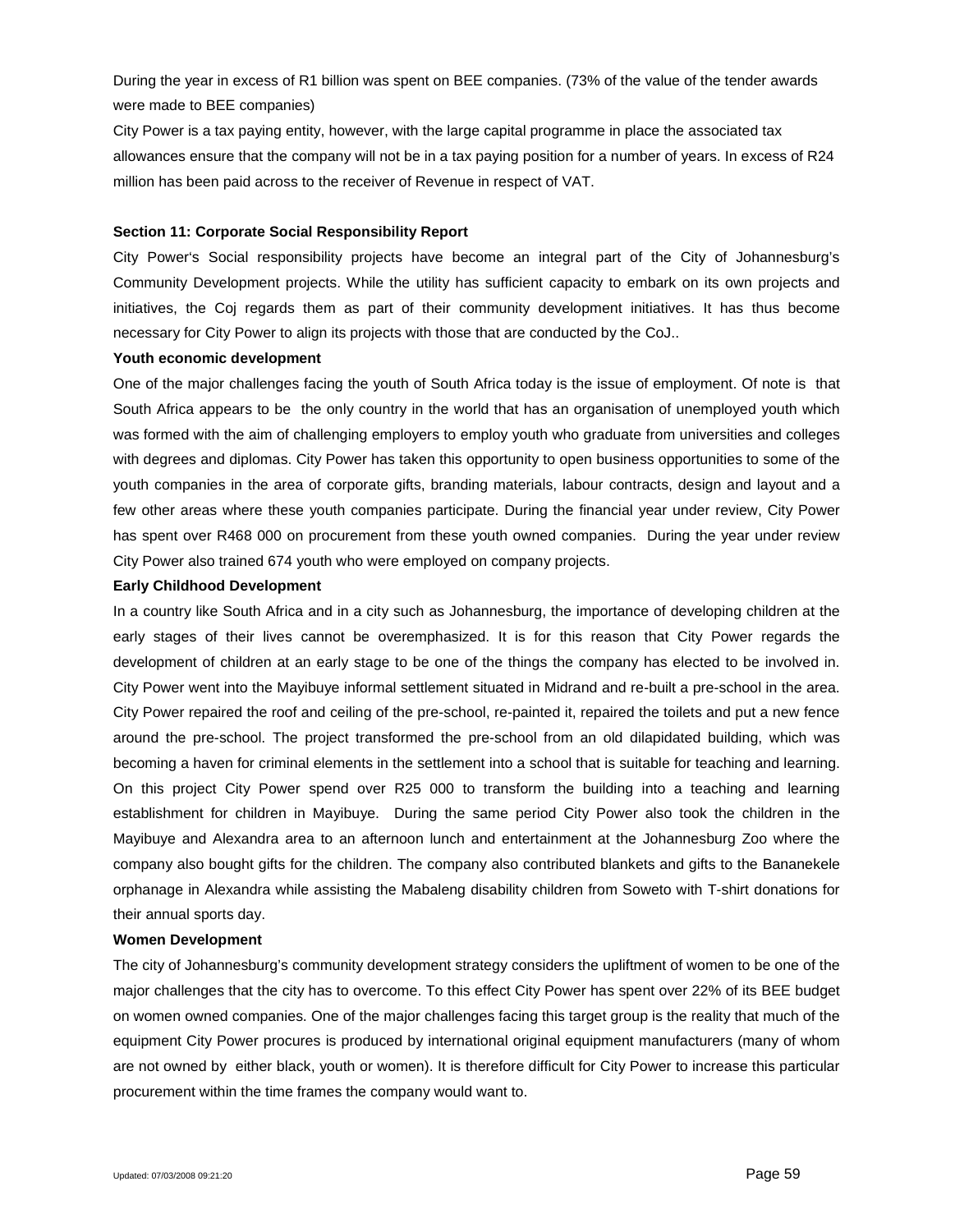## **CHAPTER FOUR: HUMAN RESOURCES AND ORGANISATIONAL MANAGEMENT**



# **High Level Organisation Structure 1 July 2006**

**Total compliment as on 30 June 2007 inclusive of permanent and contract employees**

| <b>Occupational Levels</b>                                                                                                  |                | <b>Male</b>     |                |                | Female          |                 |                |              | <b>TOTAL</b>   |
|-----------------------------------------------------------------------------------------------------------------------------|----------------|-----------------|----------------|----------------|-----------------|-----------------|----------------|--------------|----------------|
|                                                                                                                             | <b>African</b> | <b>Coloured</b> | Indian         | <b>White</b>   | <b>African</b>  | <b>Coloured</b> | <b>Indian</b>  | <b>White</b> |                |
| <b>Top Management</b>                                                                                                       | 2              | $\Omega$        | 1              | 1              | 1               | $\Omega$        | $\Omega$       | $\Omega$     | $\overline{5}$ |
| Senior Management                                                                                                           | 14             | 1               | 2              | $\overline{7}$ | 3               | $\Omega$        | $\Omega$       | $\mathbf 1$  | 28             |
| Professionally qualified<br>and experienced<br>specialists and mid-<br>management<br>Managers and<br>professionals          | 98             | $\overline{14}$ | 6              | 86             | 66              | 3               | 3              | 11           | 287            |
| Skilled technical and<br>academically qualified<br>workers, junior<br>management,<br>supervisors, and<br><b>Technicians</b> | 79             | 10              | 3              | 53             | $\overline{23}$ | $\overline{2}$  | $\Omega$       | 3            | 173            |
| Artisans (All types)                                                                                                        | 162            | 19              | 5              | 69             | 10              | $\mathbf{1}$    | $\Omega$       | $\Omega$     | 266            |
| Administrative                                                                                                              | 85             | $\overline{8}$  | $\overline{2}$ | 11             | 149             | 14              | $\overline{2}$ | 36           | 307            |
| Semi-skilled and<br>discretionary decision<br>making                                                                        | 401            | 10              | 1              | 12             | 39              | $\Omega$        | $\Omega$       | 2            | 465            |
| <b>Elementary positions</b>                                                                                                 | 360            | $5\phantom{.0}$ | $\Omega$       | $\Omega$       | 25              | $\Omega$        | $\mathbf 0$    | $\Omega$     | 390            |
| <b>TOTAL (Permanent</b><br>and Contract)                                                                                    | 1,201          | 67              | 20             | 239            | 316             | 20              | 5              | 53           | 1,921          |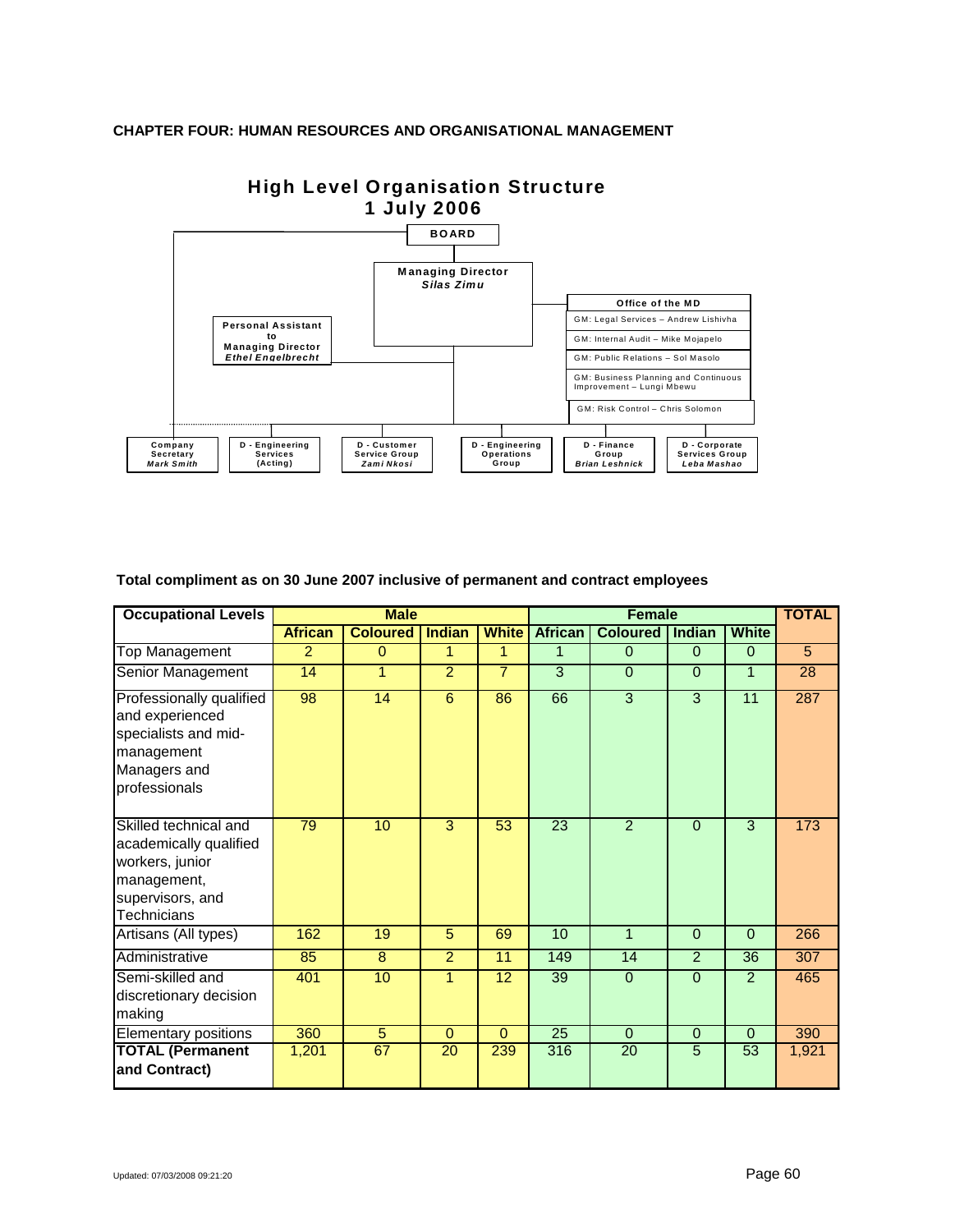#### **Functions**

#### **Office of the MD**

- **Legal**
- Security Risk Control
- Internal Audit
- Public Relations and Communications
- Business Planning & Continuous Improvement Group

| <b>DEMOGRAPHICS FOR OFFICE OF THE MD GROUP AS AT 30 JUNE 2007</b> |           |           |           |          |           |           |          |    |              |
|-------------------------------------------------------------------|-----------|-----------|-----------|----------|-----------|-----------|----------|----|--------------|
|                                                                   | <b>BM</b> | <b>BF</b> | <b>CM</b> | СF       | <b>WM</b> | <b>WF</b> | IM       | ΙF | <b>Total</b> |
| Executive                                                         | 0         | $\Omega$  | 0         | $\Omega$ | 0         | 0         | 0        | 0  | 0            |
| <b>General Managers</b>                                           | 3         | $\Omega$  | $\Omega$  | 0        | $\Omega$  | 0         | $\Omega$ | 0  | 3            |
| Senior Management                                                 | 0         | 0         | 1         | 0        | $\Omega$  | 0         | 0        | 0  |              |
| Managerial                                                        | 3         | 2         | 1         | 0        | 1         | 2         | 0        | 1  | 10           |
| Professionals                                                     | 2         | 3         |           | 0        | 3         | 0         | 0        | 0  | 9            |
| Supervisory                                                       | 1         | 1         | 0         | 0        | 1         | 0         | 0        | 0  | 3            |
| Administration                                                    | 3         | 5         | $\Omega$  | 4        | 1         | 3         | $\Omega$ | 0  | 16           |
| Artisan                                                           | $\Omega$  | 0         | 0         | 0        | 0         | 0         | 0        | 0  | 0            |
| Support                                                           | 1         | 2         | 0         | 0        | $\Omega$  | 0         | 0        | 0  | 3            |
| <b>General Worker</b>                                             | 0         | 0         | 0         | 0        | 0         | 0         | 0        | 0  | O            |
| <b>TOTAL</b>                                                      | 13        | 13        | 3         | 4        | 6         | 5         | 0        |    | 45           |

#### **Engineering Services**

- Technology
- Projects Planning
- Projects Management
- Support Services
- Program Management
- Realization & Quality Ass
- Capital Execution
- Stores and distribution (CAPEX)
- Building & Works Services
- Reverse Logistics

| <b>DEMOGRAPHICS FOR ENGINEERING SERVICES GROUP AS AT 30 JUNE 2007</b> |           |                |                |          |           |               |          |          |              |
|-----------------------------------------------------------------------|-----------|----------------|----------------|----------|-----------|---------------|----------|----------|--------------|
|                                                                       | <b>BM</b> | <b>BF</b>      | CM             | CF       | <b>WM</b> | <b>WF</b>     | ΙM       | ΙF       | <b>Total</b> |
| Executive                                                             | 0         | $\Omega$       | $\Omega$       | $\Omega$ | $\Omega$  | $\Omega$      | $\Omega$ | $\Omega$ | 0            |
| <b>General Managers</b>                                               | 1         | 0              | $\Omega$       | $\Omega$ | 1         | $\Omega$      | $\Omega$ | $\Omega$ | 2            |
| Senior Management                                                     | 0         | 0              | 0              | $\Omega$ | $\Omega$  | 0             | $\Omega$ | $\Omega$ | 0            |
| Managerial                                                            | 3         | 1              | 1              | $\Omega$ | 4         | $\Omega$      | 4        | $\Omega$ | 10           |
| Professionals                                                         | 20        | 14             | 4              | $\Omega$ | 34        |               | 3        |          | 77           |
| Supervisory                                                           | 7         | 0              | 0              | $\Omega$ | 20        | 4             | $\Omega$ | $\Omega$ | 28           |
| Administration                                                        | 4         | 9              | $\Omega$       | 1        | $\Omega$  | 6             | $\Omega$ | $\Omega$ | 20           |
| Artisan                                                               | 13        | $\mathfrak{p}$ | $\mathfrak{p}$ | $\Omega$ | 23        | $\Omega$      |          | $\Omega$ | 41           |
| Support                                                               | 81        | 16             | 1              | $\Omega$ | $\Omega$  | $\mathcal{P}$ | $\Omega$ | $\Omega$ | 100          |
| <b>General Worker</b>                                                 | 15        | 0              | 0              | $\Omega$ | $\Omega$  | $\Omega$      | $\Omega$ | $\Omega$ | 15           |
| <b>TOTAL</b>                                                          | 144       | 42             | 8              |          | 82        | 10            | 5        |          | 293          |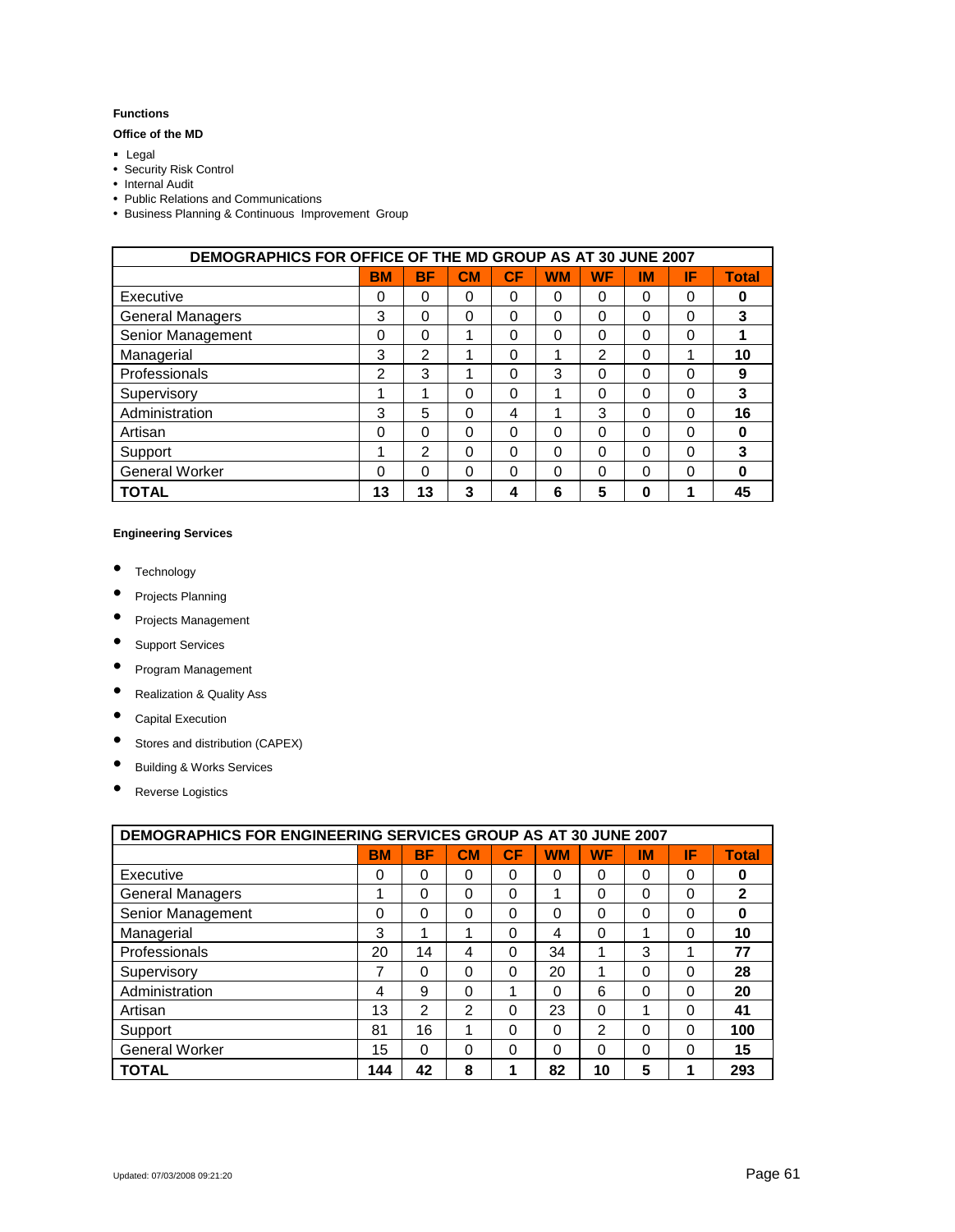#### **Customer Services Group**

- Customer Services
- Account Operations
- Key Customer Executives<br>• Product Development & Pr
- Product Development & Pricing
- Tariffs<br>• IS Arch
- 
- IS Architecture<br>• IS Solution Sup **IS Solution Support Services**
- Program Management
- Realization & Quality Ass

| <b>DEMOGRAPHICS FOR CUSTOMER SERVICE GROUP AS AT 30 JUNE 2007</b> |           |     |           |          |           |           |           |    |              |
|-------------------------------------------------------------------|-----------|-----|-----------|----------|-----------|-----------|-----------|----|--------------|
|                                                                   | <b>BM</b> | BF  | <b>CM</b> | CF       | <b>WM</b> | <b>WF</b> | <b>IM</b> | ΙF | <b>Total</b> |
| Executive                                                         |           | 0   | 0         | 0        | $\Omega$  | $\Omega$  | 0         | 0  |              |
| <b>General Managers</b>                                           | 2         | 1   | 0         | 0        | $\Omega$  | $\Omega$  | 0         | 0  | 3            |
| Senior Management                                                 |           | 0   | 0         | 0        | 0         | 0         | 0         | 0  |              |
| Managerial                                                        | 10        | 3   | ٠         | ٠        | 6         | 1         | 4         | 0  | 23           |
| Professionals                                                     | 21        | 8   | 3         | 0        | 7         | 3         | и         | 0  | 43           |
| Supervisory                                                       | 13        | 9   | 0         | $\Omega$ | $\Omega$  | 0         | 0         | 0  | 22           |
| Administration                                                    | 54        | 90  | 6         | 5        | 2         | 5         | ٠         | и  | 164          |
| Support                                                           | 24        | 6   | 4         | $\Omega$ | 3         | 0         | и         | 0  | 38           |
| <b>General Worker</b>                                             | 0         | 0   | 0         | 0        | 0         | 0         | 0         | 0  | $\bf{0}$     |
| <b>TOTAL</b>                                                      | 126       | 117 | 14        | 6        | 18        | 9         | 4         | ٠  | 295          |

#### **Engineering Operations**

- Maintenance, Tx, Dx
- SHER
- Fleet, Mobile Generators
- Program Management
- Realization & Quality Ass
- Stores and distribution (OPEX)
- Public lighting
- Energy Trading
- Supply Availability

| <b>DEMOGRAPHICS FOR ENGINEERING OPERATIONS GROUP AS AT30 JUNE 2007</b> |           |    |          |               |           |           |          |          |              |
|------------------------------------------------------------------------|-----------|----|----------|---------------|-----------|-----------|----------|----------|--------------|
|                                                                        | <b>BM</b> | BF | CM       | СF            | <b>WM</b> | <b>WF</b> | IM       | ΙF       | <b>Total</b> |
| Executive                                                              | 1         | 0  | 0        | $\Omega$      | 0         | 0         | 1        | 0        | 2            |
| General Managers                                                       | 1         | 0  | $\Omega$ | $\Omega$      | 3         | 0         | 1        | 0        | 5            |
| Senior Management                                                      | 2         | 0  | $\Omega$ | 0             | 0         | 0         | 0        | $\Omega$ | $\mathbf{2}$ |
| Managerial                                                             | 7         | 1  | $\Omega$ | $\Omega$      | 11        | 0         | 0        | 0        | 19           |
| Professionals                                                          | 14        | 4  | 1        | $\Omega$      | 15        | 0         | 0        | 0        | 34           |
| Supervisory                                                            | 53        | 11 | 10       |               | 32        | 0         | 3        | $\Omega$ | 110          |
| Administration                                                         | 12        | 27 | 2        | $\mathcal{P}$ | 5         | 14        | 1        |          | 64           |
| Artisan                                                                | 149       | 8  | 17       | 4             | 46        | 0         | 4        | 0        | 225          |
| Support                                                                | 285       | 7  | 5        | $\Omega$      | 9         | 0         | 0        | 0        | 306          |
| <b>General Worker</b>                                                  | 333       | 6  | 4        | $\Omega$      | $\Omega$  | 0         | $\Omega$ | 0        | 343          |
| TOTAL                                                                  | 857       | 64 | 39       | 4             | 121       | 14        | 10       |          | 1110         |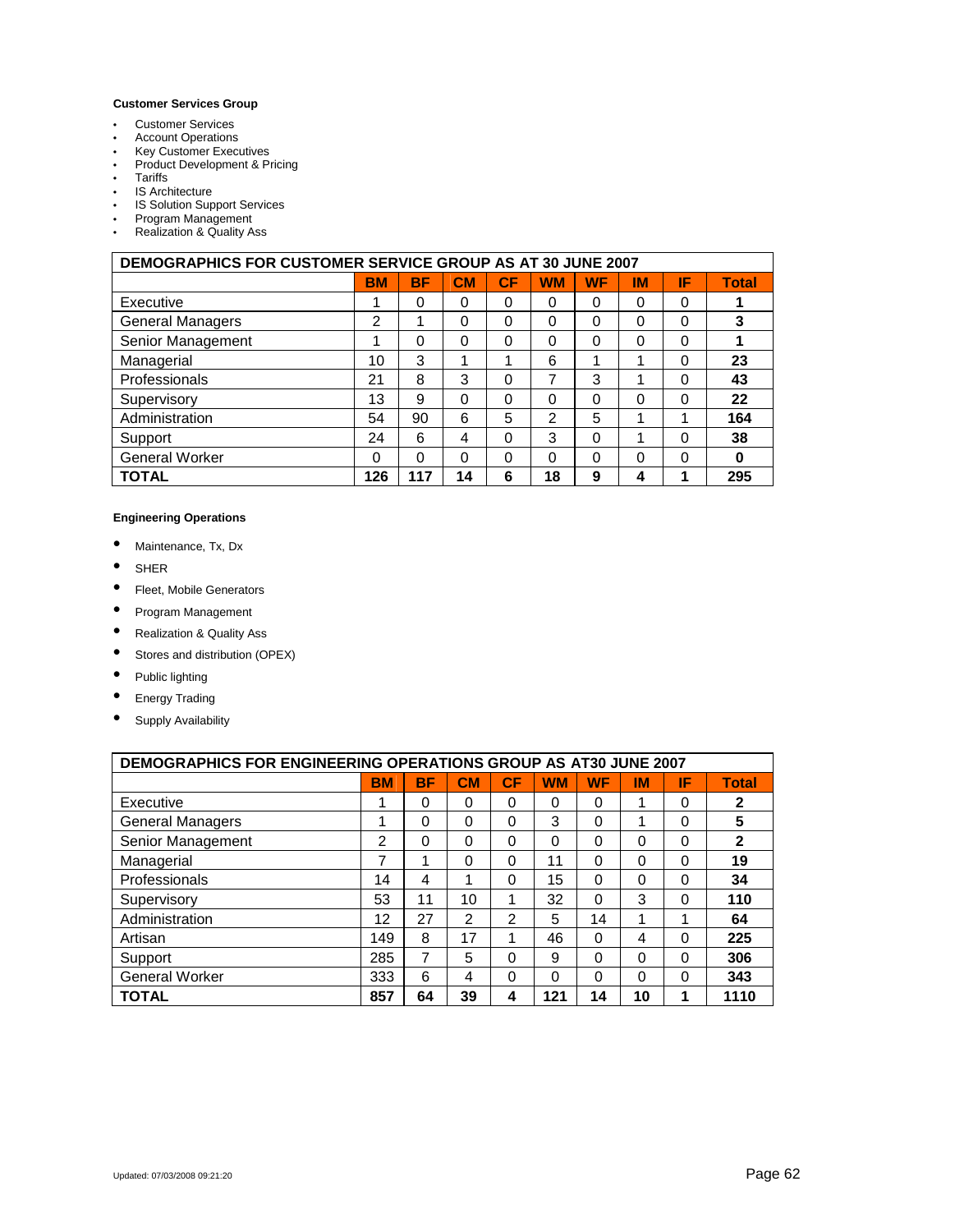#### **Finance Group**

- Financial Planning
- Financial Reporting<br>• Financial Analysis
- 
- Financial Analysis<br>• Assets and Insurar • Assets and Insurance
- Financial Operations<br>• Supply Chain Manage
- Supply Chain Management<br>• BEE
- BEE<br>• Progr
- Program Management<br>• Realization & Quality A
- Realization & Quality Assurance

| <b>DEMOGRAPHICS FOR FINANCE GROUP AS AT 30 JUNE 2007</b> |           |           |           |    |           |           |           |          |              |
|----------------------------------------------------------|-----------|-----------|-----------|----|-----------|-----------|-----------|----------|--------------|
|                                                          | <b>BM</b> | <b>BF</b> | <b>CM</b> | CF | <b>WM</b> | <b>WF</b> | <b>IM</b> | IF       | <b>Total</b> |
| Executive                                                | 0         | $\Omega$  | 0         | 0  | 4         | $\Omega$  | $\Omega$  | 0        |              |
| <b>General Managers</b>                                  | 1         | $\Omega$  | 0         | 0  | 0         | 0         | 0         | 0        |              |
| Senior Management                                        | 1         |           | $\Omega$  | 0  |           | 0         | 1         | 0        | 4            |
| Managerial                                               | 0         | 2         | 0         | 0  |           | 0         | 0         | 0        | 3            |
| Professionals                                            | 8         | 8         | 0         | 0  | 3         | 0         | 0         | 0        | 19           |
| Supervisory                                              | 0         | $\Omega$  | 0         | 0  | 0         | 0         | 0         | 0        | 0            |
| Administration                                           | 6         | 6         | 0         | 4  | 3         | 7         | 0         | 0        | 23           |
| Artisan                                                  | $\Omega$  | $\Omega$  | 0         | 0  | $\Omega$  | 0         | $\Omega$  | $\Omega$ | 0            |
| Support                                                  | 0         | $\Omega$  | 0         | 0  | 0         | 0         | 0         | $\Omega$ | 0            |
| <b>General Worker</b>                                    | 0         | $\Omega$  | 0         | 0  | 0         | $\Omega$  | 0         | 0        | 0            |
| <b>TOTAL</b>                                             | 16        | 17        | 0         |    | 9         |           | ٠         | 0        | 51           |

#### **Corporate Services Group**

- Organisation Development and Transformation<br>• Remuneration Services
- Remuneration Services
- Learning and Development
- Employee Wellbeing
- Employee Relations
- Employment Equity
- Strategic Support Services<br>• Program Management
- Program Management<br>• Realization & Quality A
- Realization & Quality Ass
- Canteen Facilities
- Office Cleaning

| <b>DEMOGRAPHICS FOR CORPORATE SERVICES GROUP AS AT30 JUNE 2007</b> |           |           |              |          |           |           |           |          |              |
|--------------------------------------------------------------------|-----------|-----------|--------------|----------|-----------|-----------|-----------|----------|--------------|
|                                                                    | <b>BM</b> | <b>BF</b> | CM           | СF       | <b>WM</b> | <b>WF</b> | <b>IM</b> | ΙF       | <b>Total</b> |
| Executive                                                          | 0         |           | $\Omega$     | 0        | 0         | 0         | 0         | 0        |              |
| <b>General Managers</b>                                            | 1         | 1         | $\Omega$     | $\Omega$ | 1         | и         | $\Omega$  | 0        | 4            |
| Senior Management                                                  |           | 0         | $\Omega$     | 0        | 1         | 0         | $\Omega$  | 0        | $\mathbf{2}$ |
| Managerial                                                         | 2         | 3         | 4            | $\Omega$ | 4         | ◢         | $\Omega$  | 0        | 8            |
| Professionals                                                      | 8         | 17        | 4            | 2        | 2         | 3         | $\Omega$  | 4        | 34           |
| Supervisory                                                        | 5         | 0         | $\Omega$     | 1        | 0         | 0         | $\Omega$  | 0        | 6            |
| Administration                                                     | 5         | 11        | $\Omega$     | 1        | 0         | 0         | $\Omega$  | 0        | 17           |
| Artisan                                                            | $\Omega$  | $\Omega$  | $\Omega$     | $\Omega$ | $\Omega$  | 0         | $\Omega$  | 0        | 0            |
| Support                                                            | 13        | 12        | $\Omega$     | $\Omega$ | $\Omega$  | 0         | ٠         | $\Omega$ | 26           |
| <b>General Worker</b>                                              | 11        | 18        | $\Omega$     | $\Omega$ | $\Omega$  | 0         | $\Omega$  | 0        | 29           |
| <b>TOTAL</b>                                                       | 46        | 63        | $\mathbf{2}$ | 4        | 5         | 5         | ٠         | ٠        | 127          |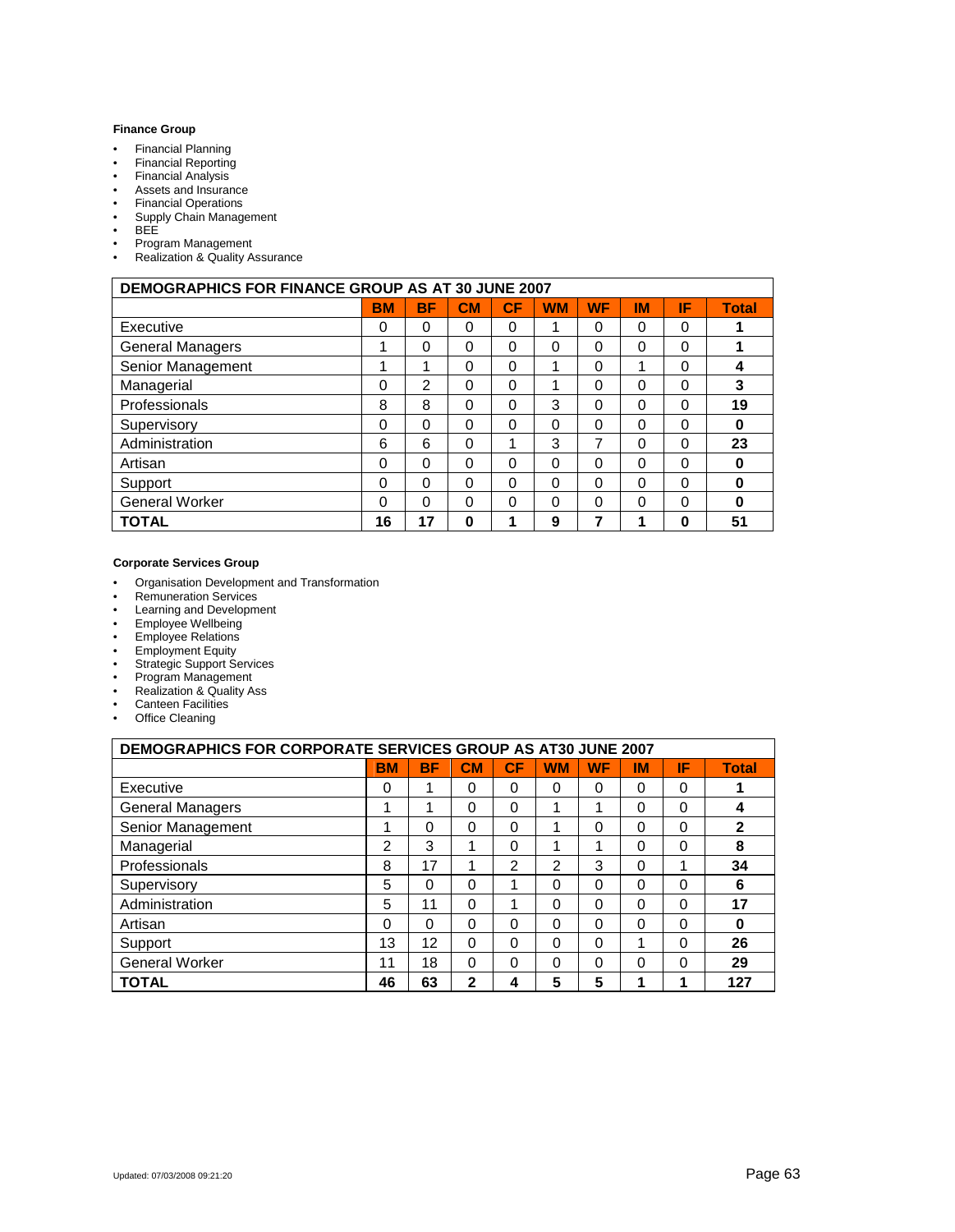### **Section 1: Human Resource Management**

Following the implementation of the human resources strategy during July 2005, emphasis was placed on the development and implementation of a job grading system, remuneration philosophy and strategy, attraction and retention strategy, skills audit and the enhancement of the existing performance management system. The human resources policies were reviewed to ensure that they remain relevant and practical for the changing needs of the company and to ensure the attraction and retention of competent employees who will add value on an ongoing basis.

The vision of the company is to be the employer of choice in our field through the ongoing alignment to industry best practice.

## **Section 2: Employment Equity**

The company achieved the submission of an employment equity report dated 1 October 2006 as part of its compliance with the legislation requirement in terms of the Employment Equity Act.

The company target on affirmative action for the 2006/7 financial year end was 70%. The company achieved a 70.2% affirmative action rate for supervisory levels and above) and a 87.6% rate for all levels within the company.

The company target on gender equity for the 2006/7 financial year end was 17%. The gender equity ratio for the whole company by the 30 June 2007 was **23, 6%** for Supervisor and above with a **20, 5%** for all levels .

The challenges that in this area are:

- 1. A holistic approach towards disability management ;
- 2. A formal approved employment equity plan; and
- 3. other related employment equity programs like diversity management and the communication of employment equity initiatives..

### **Section 3: Skills Development and Training**

Significant emphasis was placed on the implementation of a comprehensive skills audit for the company. An appropriate conceptual competency framework was developed. This framework provides an ideal foundation for recruitment and selection, reward management, performance management, career management, staff redeployment, training and development, talent pool management and other human resources related processes. A structured process was rolled out where employees could assess themselves against this competency framework. This important information has been captured and will form the basis for the generation of individualised personal development plans that will guide the planned development of employees.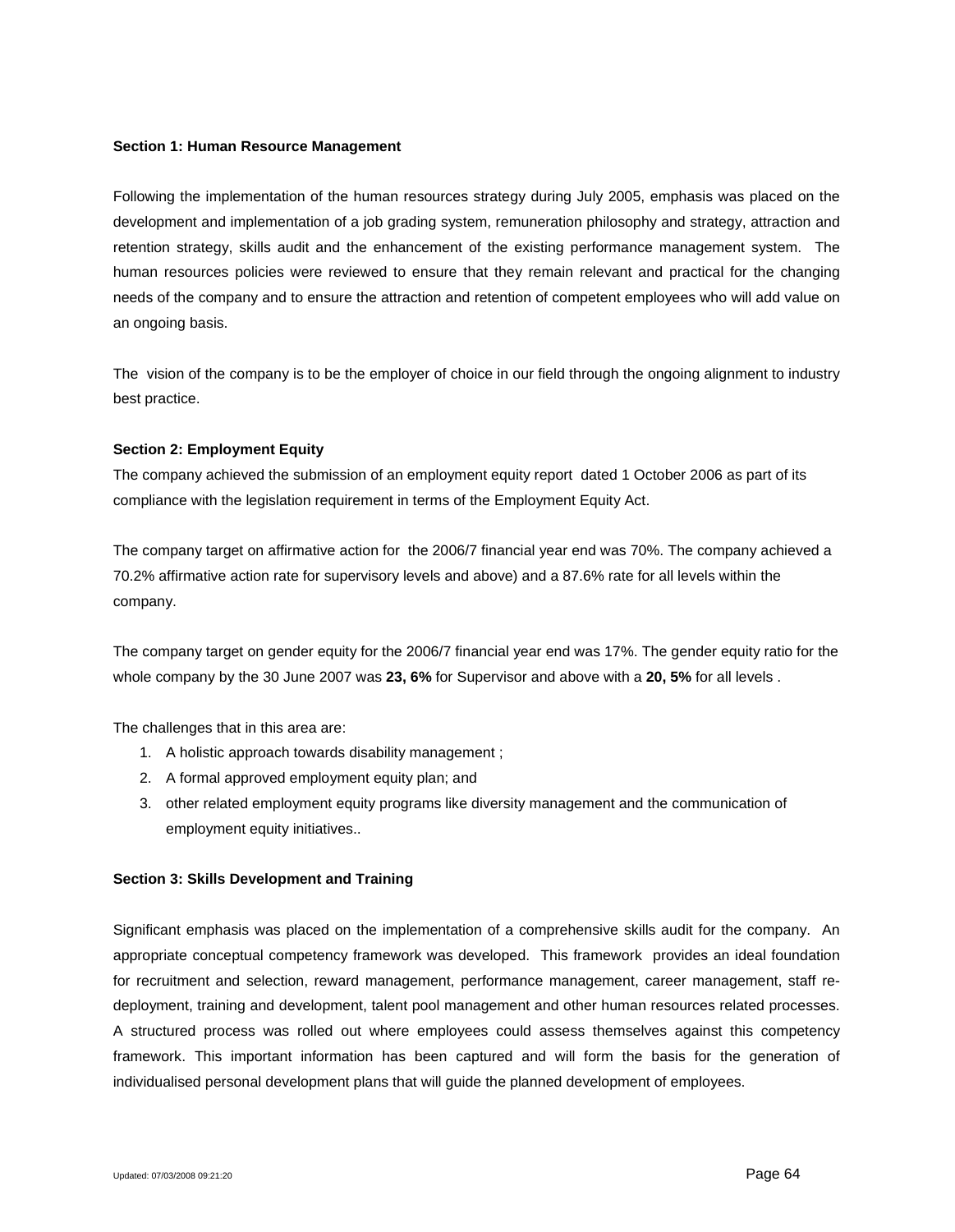The skills development programs are in line with the requirements of the Skills Development Act and the workplace plan is aligned to the business plan and focus is placed on occupational specific programs, management development and legally required training.

Emphasis was placed on the development of the leadership within the company and as a result four levels of managerial development were implemented; namely the foundation management program, the management development program, the leadership development Program and the executive development program.

The company awarded a total of 65 (28 new) bursaries to young unemployed people of which 38.4% are females. This initiative will continue and plans are in place to increase the number of bursars in the new academic year.

In line with the Skills Development Levies Act the company received a skills development levies rebate from the E-SETA to the value of R 1.1 million.

## **Section 4: Performance Management**

Performance management continues to be a key focus for the company. Based on balanced scorecard methodology, key performance indicators are aligned to the business plan and IDP scorecards. Practice audits are regularly conducted to facilitate continuous improvement in the way individual performance is measured and assessed. Personal development plans are a direct result of performance reviews and are being used to build capability and capacity to improve service delivery.

The intent to build a performance driven culture remains at the core of many of the projects that have been implemented - quantum change in efficiency, work management solution and remuneration and retention projects to name a few.

In addition to monitoring and measuring company, group and individual performance against internal key performance indicators, customer satisfaction is measured regularly and used to highlight areas for improvement.

The forthcoming 2010 World Cup has already been factored into the company's strategies and operational plans. The company will, however, continue to strive for operational effectiveness and, with the customers and stakeholders, will collectively focus on improving the environmental well-being of the society.

### **Section 5 : HIV/AIDS in the workplace**

The challenge to manage HIV/Aids in the workplace is ever increasing. In order to effectively manage the associated risks faced by City Power, the following core principles have been adopted as a basis for its HIV/ Aids policy:

Continuously assessing the risks posed by HIV/Aids on the business;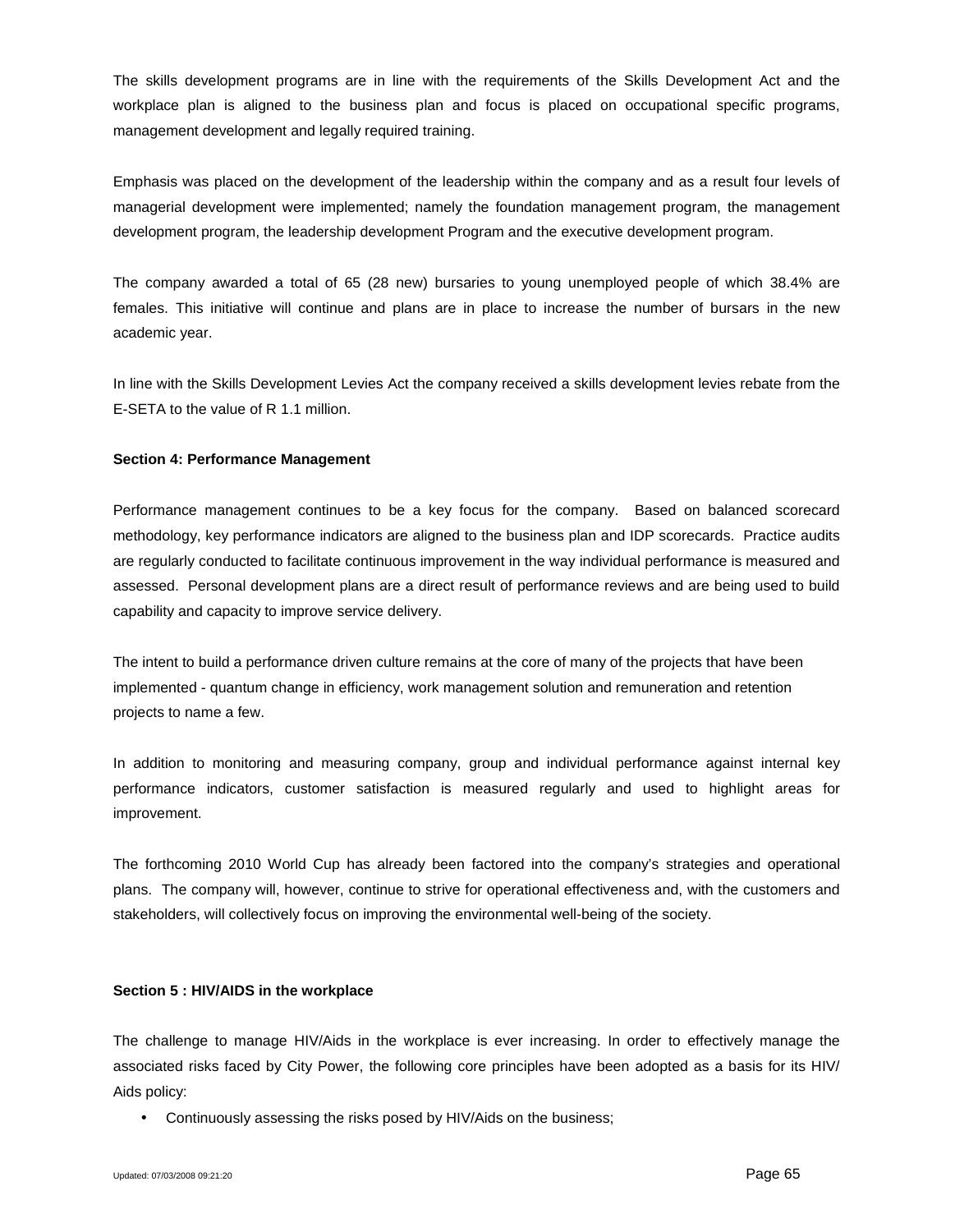- Limiting the number of new infections among employees through planned interventions of ongoing education and information;
- Ensuring employees living with HIV/ Aids are aware of their rights and that their rights are respected and protected; and
- Providing case management and support to employees living with HIV/Aids.

## 5.1.HIV/Aids Structures

A comprehensive support structure was created to support infected and affected employees (HIV/Aids in the Workplace). This includes comprehensive case management, a HIV / AIDS Steering Committee, the availability of trained peer educators, voluntary counselling and testing and a 24 Hour Employee Help Line.

## 5.2.Prevalence rate and VCTs

In order to gauge the rate of infection amongst employees, the prevalence study, which is based on anonymity, was conducted for the first time in 2006/7, in order to direct more employees into the treatment net. All these was done with the support of both unions.

## 5.3.Education

The company has a fully-fledged clinic, which is manned by professional health practitioners ( A doctor, social workers and occupational health nurses). In order to build on the awareness program, an ongoing education program has been instituted with the assistance of these practitioners.

The first phase of this program was to train peer educators who will then provide HIV/Aids education to all staff on an ongoing basis. Peer educators received training on lay counseling, grief management, company benefits, first aid and treatment of workplace injuries. This initiative is progressing well. More effort will need to be exerted on recruiting and training more peer educators.

## 5.4. Monitoring and measuring of performance

- Monthly, quarterly and annual reporting to SHER Committee & Board;
- Case management of the infected employees;
- Quality assurance by the City Power HIV / Aids Steering Committee;
- Alignment with the National Policy and World Health Organization;
- Networking with Non Governmental organisations;
- Benchmarking with prominent and well established organisations; and
- Aligning the City Power HIV/Aids policy and strategy with the CoJ policy.

## 5.5.Case Management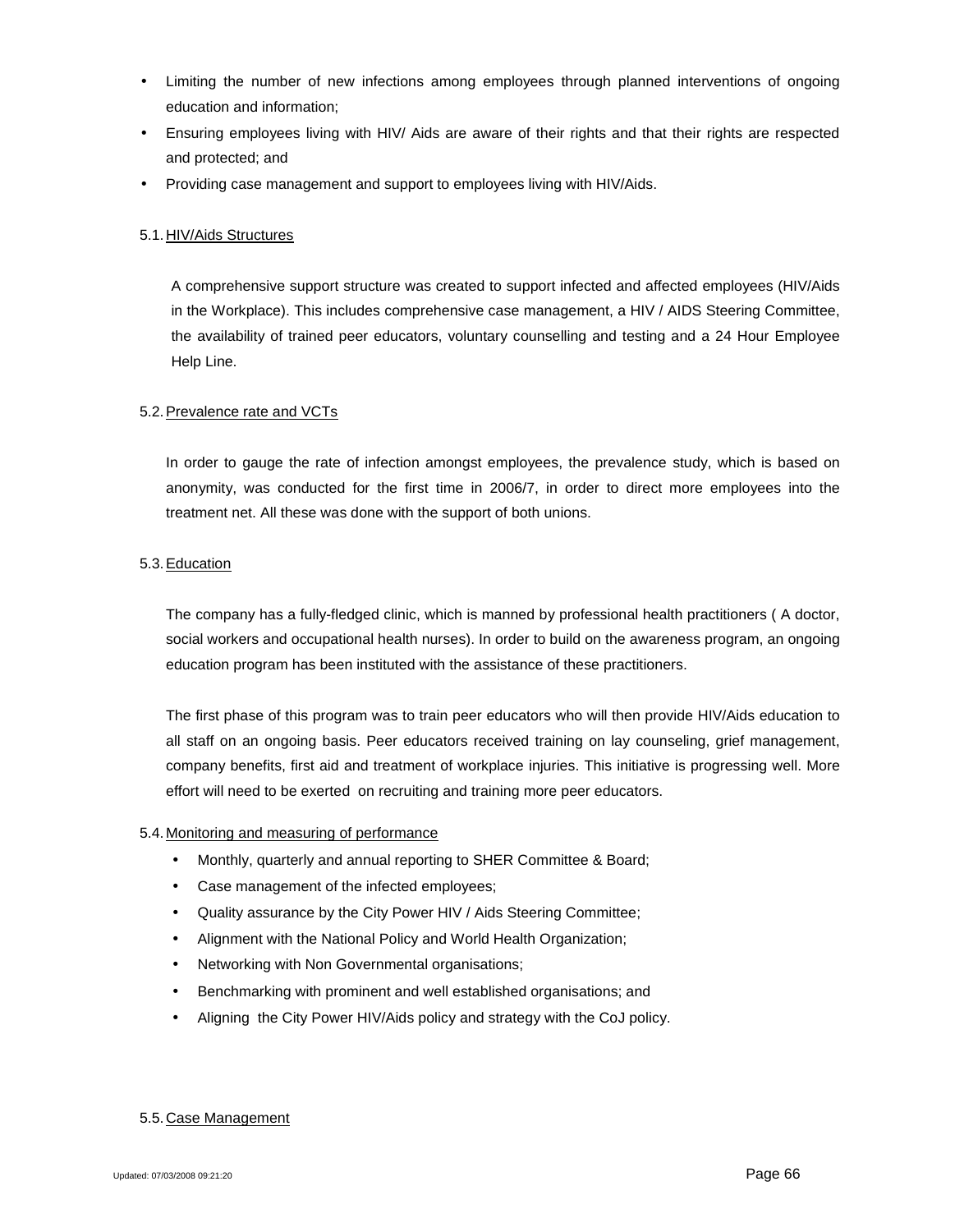Employees who have declared their status have been put on treatment regime i.e. immune boosters & ARV's and nutrition support, depending on the stage of their infection. Most of the treatment is covered by employees' medical aid as all employees have been compelled to belong to a medical aid. The company will endeavour to seek support from State facilities where there are gaps, for purposes of ensuring treatment continuity as uninterrupted treatment will prevent developing resistance to treatment.

### **Section 6: Employee Benefits**

The company is a participating employer in one or more of the various retirement benefit schemes through which the City of Johannesburg Metropolitan Municipality and its associated Utilities, Agencies and Companies (UACs) provide post-employment benefits to all their permanent employees through three Defined Contribution Funds and five Defined Benefit Funds. The following funds provide pension benefits for the City Power employees:

Defined Contribution Funds:

- E-Joburg Retirement Fund;
- City Power Retirement Fund; and
- Municipal Employees Gratuity Fund.

In the case of these defined contribution funds, the contributions paid have been expensed as required in terms of AC 116.

Defined Benefit Funds:

- Johannesburg Municipal Pension Fund;
- City of Johannesburg Pension Fund;
- Municipal Employees Pension Fund;
- Soweto City Council Pension Fund; and
- Joint Municipal Pension Fund.

## **Section 7: Supply Chain Management and Black Economic Empowerment**

City Power has adopted supply chain management systems in compliance with the provisions of the MFMA and the National Treasury: Municipal Supply Chain Management Regulations, 2005. A Supply Chain Management (SCM) unit was established in September 2005 which monitors the implementation of the company's SCM policies in line with the regulations that seek to modernise financial governance and improve accountability and transparency in the company's processes. The company's SCM policies provide for the exclusion of awards to persons in the service of the state subject to the exemptions and regulations issued by National Treasury from time to time.

The company has implemented the three–stage-bidding processes with separate bid specification, bid evaluation and bid Adjudication committees having been established.

The Board has ensured that the procurement policy embraces the objectives of broad-based black economic empowerment and the managing director, as the Accounting Officer of the company, was tasked as the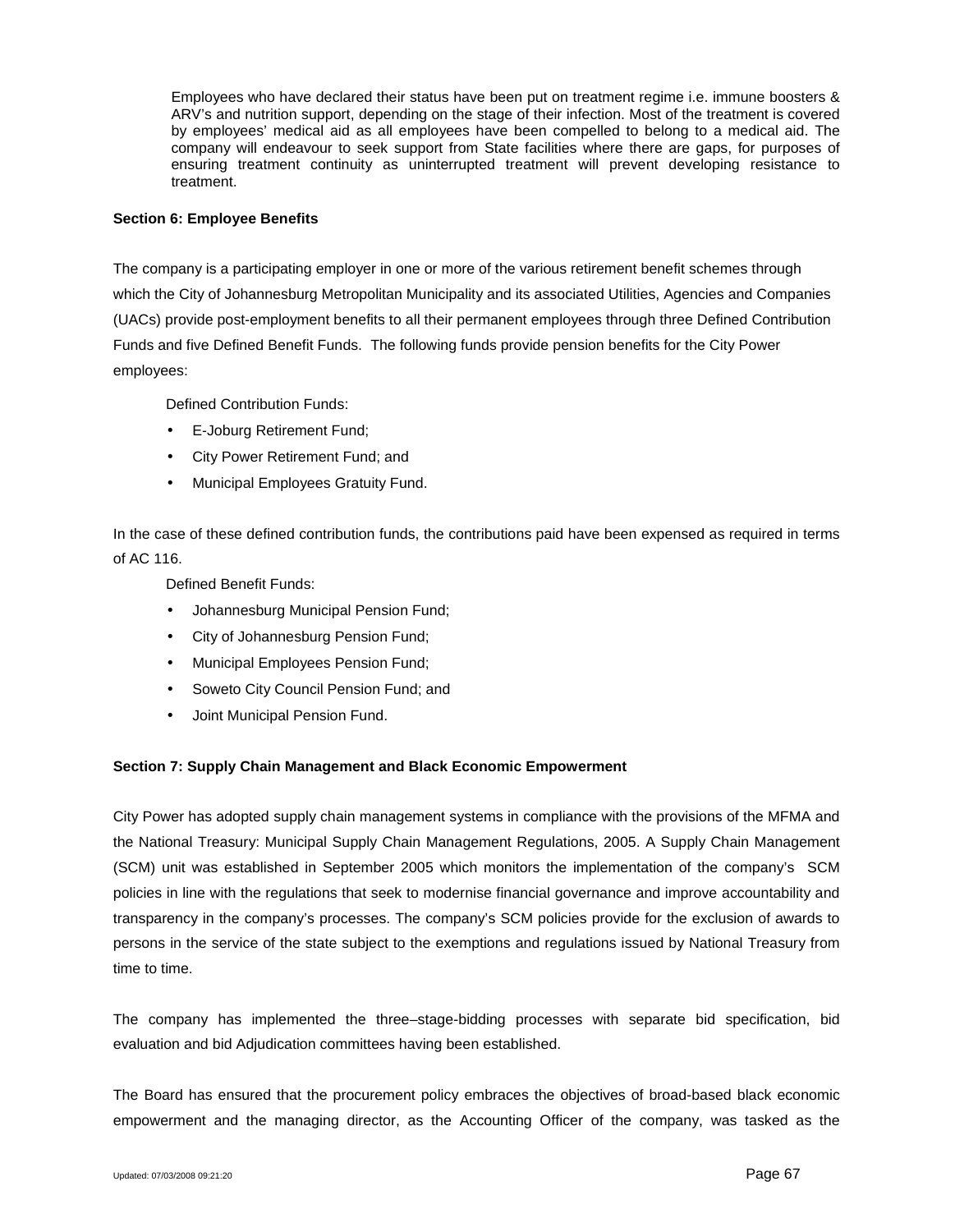custodian for effective implementation. The capital projects implemented during year under review served as valuable foundations for ensuring community participation in the company's BEE programmes. This pace will be enhanced and the company will continue to be sensitive to the financial constraints facing emerging black businesses.

The company has made 84 awards of approximately R2, 9 billion in value with almost 73% of the value of the tender awards going to SMMEs and BEE companies. In addition 23% was awarded to engendered companies.

No unsolicited bids were made to the company.

Due to the lack of appropriate internal systems the company is unable to quantify the number and value of awards made to spouses, children or parents of persons in the service of the state or have been in the service of the state in the previous twelve months as required by Regulation 45 of the Local Government: Supply Chain Management Regulations, 2005.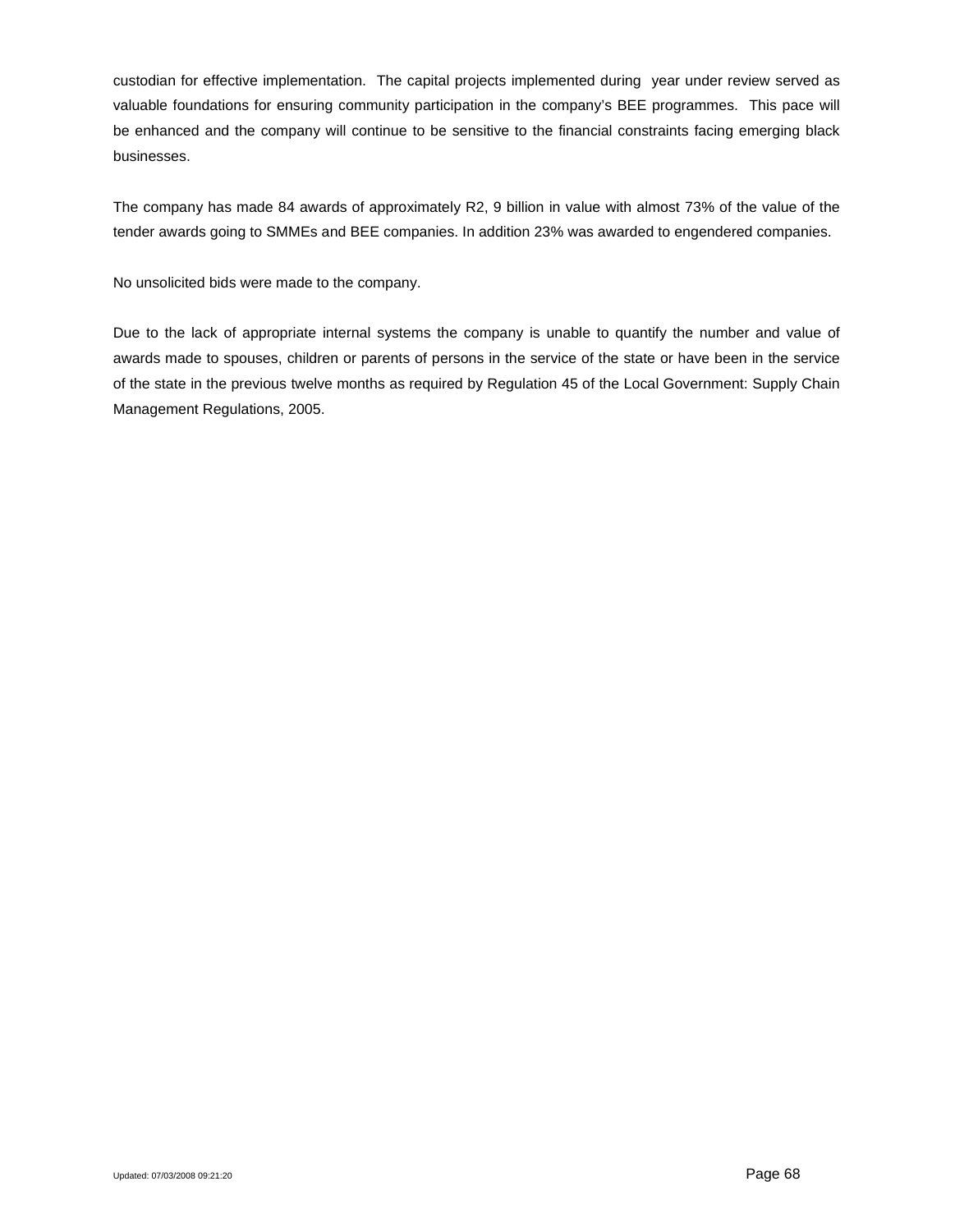## **CHARTER 5 : FUNCTIONAL AREA SERVICE DELIVERY REPORTING**

| <b>Electricity Distribution</b> |                                                                                                                                                                                        |                 |                        |
|---------------------------------|----------------------------------------------------------------------------------------------------------------------------------------------------------------------------------------|-----------------|------------------------|
| Reporting Level                 | Detail                                                                                                                                                                                 | Total           | Cost                   |
|                                 | Includes the bulk purchase and distribution of electricity                                                                                                                             |                 |                        |
| Analysis of the Function:       |                                                                                                                                                                                        |                 |                        |
| 1                               | Total quantity and cost of bulk electricity purchases in<br>kilowatt-hours and rand.<br>Bulk electricity purchases are not broken down into<br>consumer categories                     | (GWh)<br>12,903 | R (000s)<br>2,426,510  |
| 2                               | Total quantity and receipts for bulk electricity sales in<br>kilowatt-hours and rand.                                                                                                  | (GWh)<br>11,338 | R (000s)<br>3,801,851  |
|                                 | Revenue split not known at this point in time.                                                                                                                                         |                 |                        |
| 3                               | Total electricity losses in kilowatt hours and rand                                                                                                                                    | (GWh)           | R (000s)               |
|                                 |                                                                                                                                                                                        | 1,565           | 294,411                |
| 4                               | Number of households with electricity access, and type<br>and cost of service:                                                                                                         | 297,972         |                        |
| 5                               | Number of new connections:                                                                                                                                                             | 11,615          |                        |
|                                 | Cost per new connection                                                                                                                                                                |                 | 5 000                  |
| 6                               | Number and cost of disconnections and reconnections                                                                                                                                    |                 | R (000s)<br>30,119     |
|                                 | <b>Disconnections</b>                                                                                                                                                                  | 48,098          |                        |
|                                 | Reconnections                                                                                                                                                                          | 24,465          |                        |
| 7                               | Number and total value of electrification projects<br>planned and current:                                                                                                             |                 | R (000s)               |
|                                 | - Current                                                                                                                                                                              | 10,500          | 102,500                |
|                                 | - Planned (future years)                                                                                                                                                               | 28,400          | 142,000                |
| 8                               | Estimated backlog in number (and cost to provide) of<br>connections:<br>There are no electrification backlogs. As housing<br>projects are proclaimed they are electrified immediately. | $\mathbf{0}$    |                        |
| 9                               | Free Basic Service Provision:                                                                                                                                                          |                 | (R 000)                |
|                                 | - Quantity (number of households affected)                                                                                                                                             | 233,981         | 30,043                 |
|                                 | - Quantum (value to each household)                                                                                                                                                    | 50 kWh pm       | R21.40 pm<br>R256.80pm |
|                                 | All households on the Life-line tariff enjoy 50kWh of free<br>electricity per month This includes 86,768 prepaid<br>customers and 147,213 conventionally metered<br>customers.         |                 |                        |
| 10                              | Total operating cost of electricity distribution function                                                                                                                              |                 | R000<br>R1 225 383     |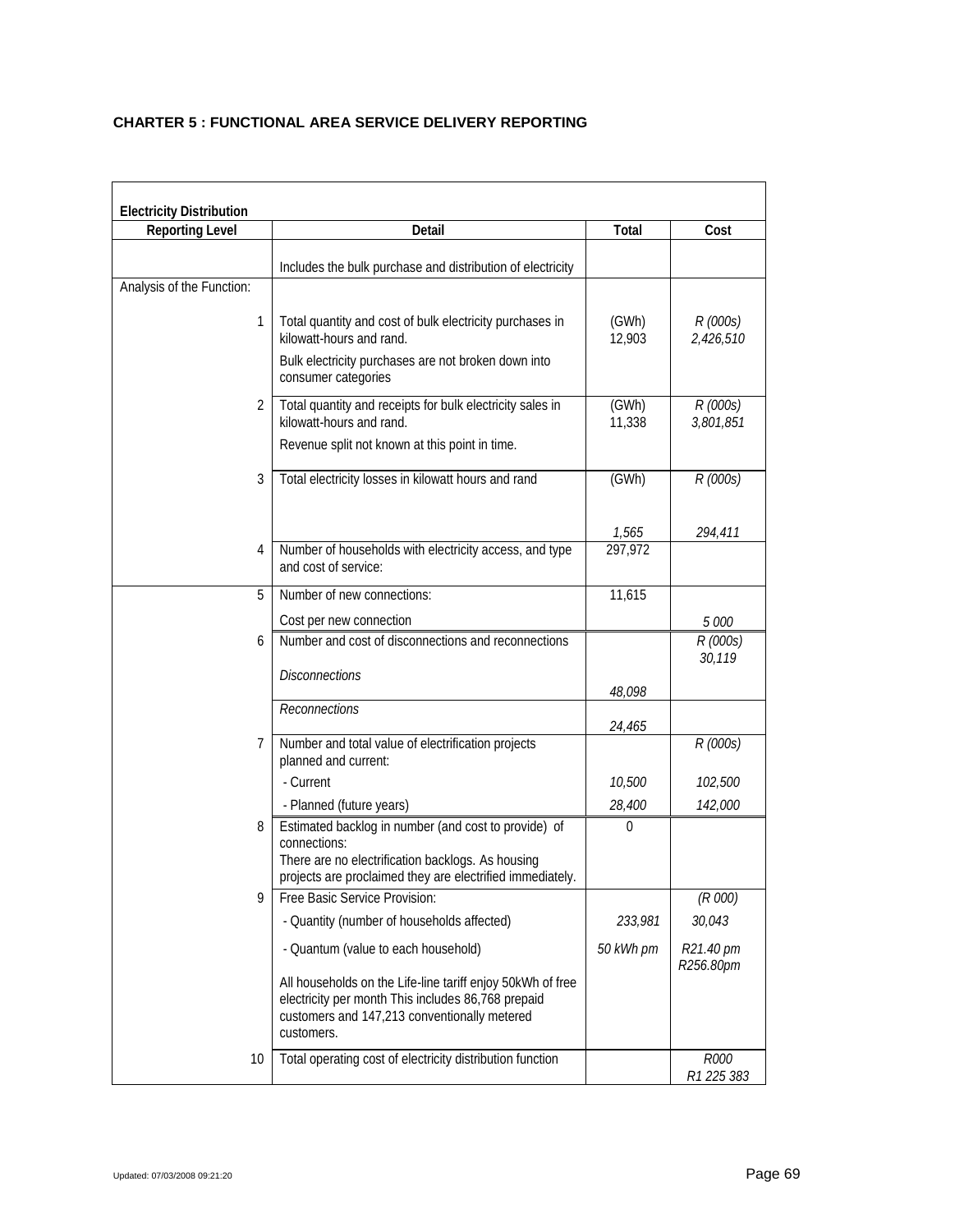| April-June 2006                               |         |
|-----------------------------------------------|---------|
| <b>CMIP Grants</b>                            | 2,273   |
| Service Connections paid by Public            | 46,078  |
| <b>Street Pole Advertising CAPEX Projects</b> | 629     |
| Alexandra Renewal Grant from Province         | 19,871  |
| <b>Engineering Services Contribution</b>      | 35,981  |
| <b>Gauteng Province Grant Housing</b>         | 1,500   |
| COJ Grant Streetlighting Tshepisong West      | 3,126   |
| <b>DME Electrification Grant</b>              | 20,800  |
|                                               |         |
| July-September 2006                           |         |
| <b>DME Electrification Grant</b>              | 10,850  |
| Service Connections paid by Public            | 16,950  |
| <b>Street Pole Advertising CAPEX Projects</b> | 720     |
| Alexandra Renewal Grant from Province         | 10,526  |
|                                               |         |
| October - December 2006                       |         |
| <b>CMIP Grants</b>                            | 11,000  |
| Service Connections paid by Public            | 22,602  |
| <b>Street Pole Advertising CAPEX Projects</b> | 1,552   |
| Alexandra Renewal Grant from Province         | 49,013  |
| <b>DME Electrification Grant</b>              | 3,875   |
|                                               |         |
| January-March 2007                            |         |
| <b>CMIP Grants</b>                            | 13,914  |
| Service Connections paid by Public            | 24,180  |
| <b>Street Pole Advertising CAPEX Projects</b> | 716     |
| <b>DME Electrification Grant</b>              | 10,862  |
|                                               |         |
| April-June 2007                               |         |
| <b>CMIP Grants</b>                            |         |
| Service Connections paid by Public            | 23,303  |
| <b>Street Pole Advertising CAPEX Projects</b> | 250     |
| <b>Engineering Services Contribution</b>      | 55,766  |
| <b>DME Electrification Grant</b>              | 7,413   |
| Total                                         | 393,750 |

| <b>Street Lighting</b>    |                                                                                                 |           |      |
|---------------------------|-------------------------------------------------------------------------------------------------|-----------|------|
|                           |                                                                                                 | Total     | Cost |
| Overview:                 | Includes all activities associated with<br>the provision of street lighting to the<br>community |           | R61m |
| Analysis of the Function: |                                                                                                 |           |      |
|                           | Number and total operating cost of<br>streetlights servicing population:                        | 149 000   | R22m |
| $\mathfrak{p}$            | Total bulk kilowatt hours consumed<br>for streetlighting:                                       | 80m kWh's | R22m |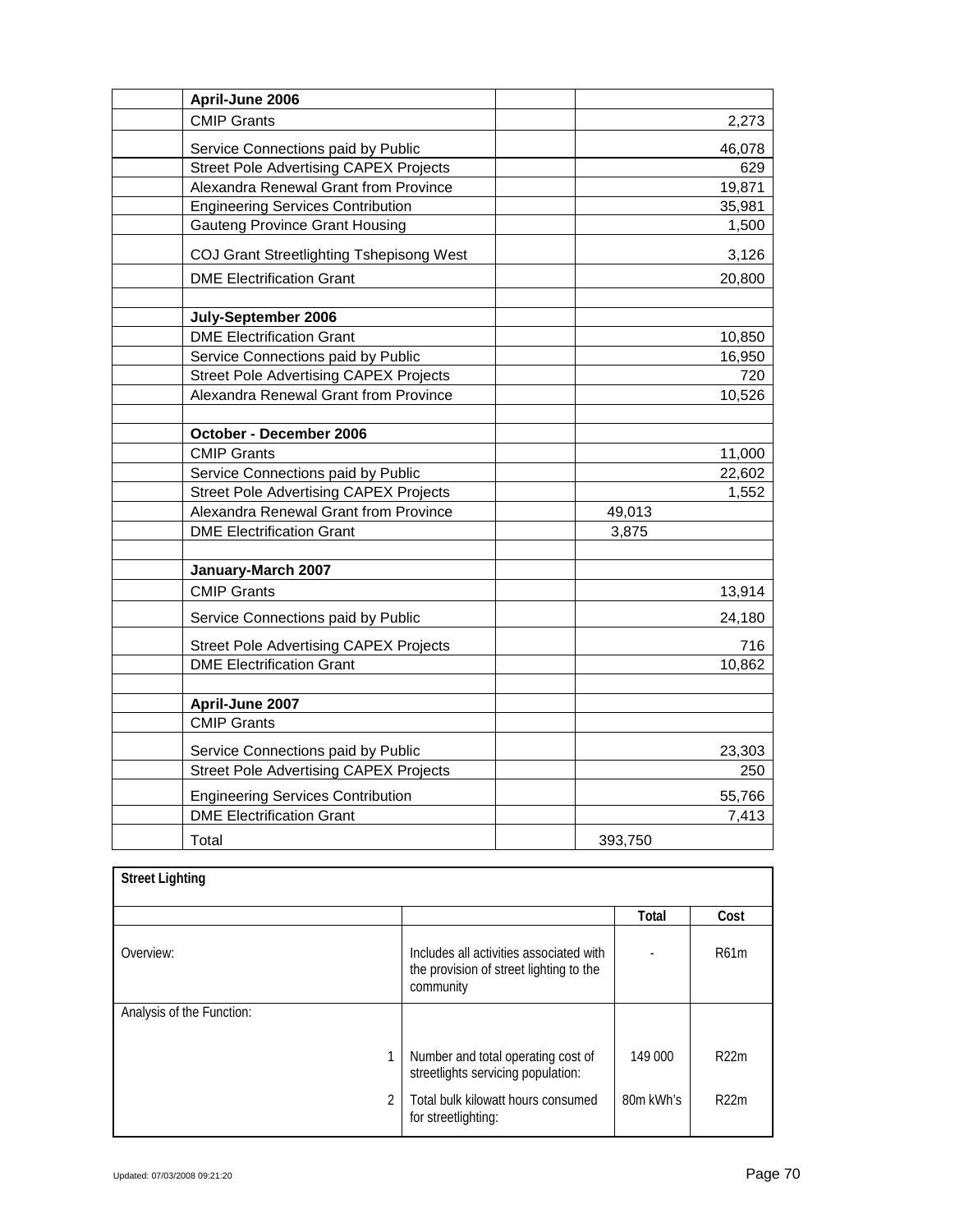## Note : 'm' indicates million. **Finance and Administration**

1. Debtor Billings

|           | COJ           | <b>City Power</b> | Total         |
|-----------|---------------|-------------------|---------------|
| July      | 146,802,069   | 219,193,060       | 365,995,129   |
| August    | 155,873,615   | 223,833,242       | 379,706,857   |
| September | 150,351,239   | 208.739.735       | 359,090,974   |
| October   | 128.367.519   | 190.271.703       | 318,639,222   |
| November  | 105,875,549   | 183.936.738       | 289,812,287   |
| December  | 97,791,429    | 175,264,646       | 273,056,075   |
| January   | 92,498,730    | 172.635.342       | 265,134,072   |
| February  | 99.006.190    | 180.330.345       | 279.336.535   |
| March     | 93,020,854    | 187,462,684       | 280,483,538   |
| April     | 91,357,666    | 192.947.456       | 284,305,122   |
| May       | 99,326,799    | 239.615.728       | 338,942,527   |
| June      | 132.382.438   | 242.128.802       | 374,511,240   |
| Total     | 1,392,654,097 | 2,416,359,481     | 3,809,013,578 |

## 2. Debtor collections

|           | COJ           | <b>City Power</b> | Total         |
|-----------|---------------|-------------------|---------------|
| July      | 121,487,224   | 216,025,026       | 337,512,250   |
| August    | 134,775,807   | 229,692,899       | 364,468,706   |
| September | 139,130,635   | 223,830,185       | 362,960,820   |
| October   | 129,776,758   | 198,118,803       | 327,895,561   |
| November  | 116.838.653   | 195,972,586       | 312,811,239   |
| December  | 110,986,721   | 174.703.294       | 285.690.015   |
| January   | 94,838,107    | 175,536,116       | 270,374,224   |
| February  | 84,191,313    | 172,289,794       | 256,481,107   |
| March     | 98.205.834    | 186.314.244       | 284,520,078   |
| April     | 72.674.549    | 169.880.201       | 242,554,749   |
| May       | 106.553.347   | 197,425,569       | 303,978,916   |
| June      | 99,090,932    | 228.136.459       | 327,227,390   |
|           |               |                   |               |
| Total     | 1,308,549,880 | 2,367,925,175     | 3,676,475,055 |

## 3. Write off of debts : number and value of debts written off

|           | COJ          | <b>City Power</b> | Total       |
|-----------|--------------|-------------------|-------------|
| July      | 862,995      |                   | 862,995     |
| August    | 195,062      |                   | 195,062     |
| September | 2,080,489    |                   | 2,080,489   |
| October   | $\mathbf{0}$ |                   | 0           |
| November  | 14,784,195   |                   | 14,784,195  |
| December  | 1,544,700    |                   | 1,544,700   |
| January   | 3,473,972    |                   | 3,473,972   |
| February  | 718,152      |                   | 718,152     |
| March     | 161,907      |                   | 161,907     |
| April     | 896,712      |                   | 896,712     |
| May       | (345,736)    |                   | (345,736)   |
| June      | 143,861,522  | 277.481           | 144,139,003 |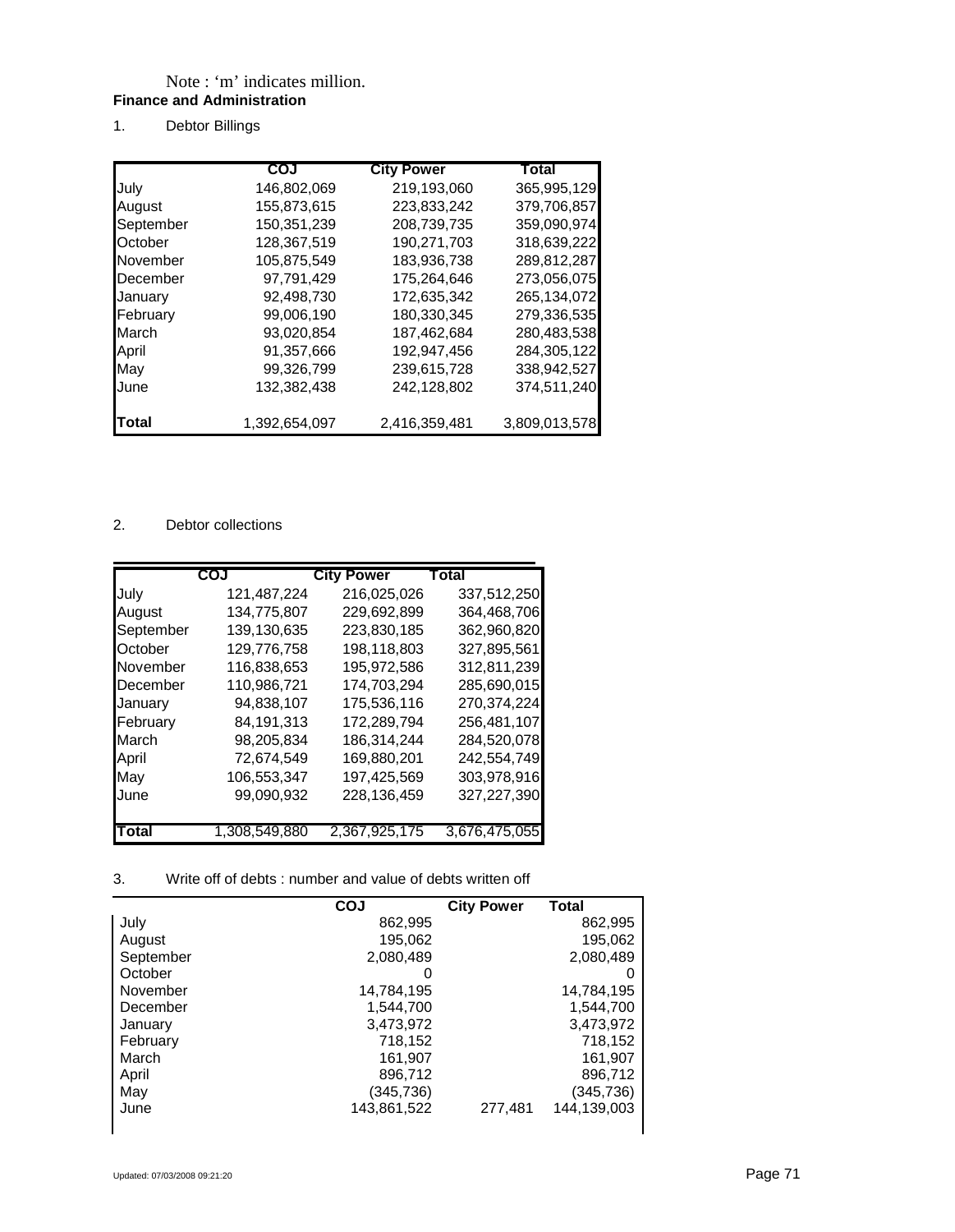| Total<br>168,233,970<br>168,511,451<br>277.481 |
|------------------------------------------------|
|------------------------------------------------|

## 4. Credit Payments

| <b>AES Kelvin Power</b>           | 48.650.668             |            |           |         | 48,650,668  |
|-----------------------------------|------------------------|------------|-----------|---------|-------------|
| Intatakuza Consulting (Pty) Ltd   | 33,328,969             | 13,817,156 |           |         | 47,146,125  |
| <b>Grinpal Energy Measurement</b> |                        | 17.149.124 |           |         | 17.149.124  |
| Venus Africa Security (Pty) Ltd   | 855.544                | 4.324.733  | 372.916   | 455.097 | 6,008,290   |
|                                   | 416,250,876 37,374,184 |            | 1,962,067 | 455,097 | 456.042.224 |
|                                   |                        |            |           |         |             |

# 5. External Loans

Total loans received and paid during the year

|                          |               |             |               |             | Balance 1 July 06 Loans received Loans Repaid Loans Accrued Balance 30 June 07 |
|--------------------------|---------------|-------------|---------------|-------------|--------------------------------------------------------------------------------|
| Shareholder Loans        | 581,814,023   |             |               |             | 581,814,023                                                                    |
| Shareholder Loan Midrand | 42,978,817    |             |               |             | 42,978,817                                                                     |
| Conduit Loan             | 433,033,443   |             | $-59,418,133$ |             | 373,615,310                                                                    |
| Conduit Loan - Midrand   | 22,498,178    |             | -2,539,371    |             | 19,958,807                                                                     |
| Capex Loan 2002          | 84,100,107    |             | $-12,490,520$ |             | 71,609,587                                                                     |
| Capex Loan 2003          | 180,754,497   |             | $-20,610,203$ |             | 160,144,294                                                                    |
| Capex Loan 2004          | 146,055,754   |             | -13,980,081   |             | 132,075,672                                                                    |
| Capex Loan 2005          | 318, 187, 813 |             | $-27,150,351$ |             | 291,037,462                                                                    |
| Capex Loan 2006          | 389,378,932   | 43,430,851  | -28,831,046   |             | 403,978,736                                                                    |
| Capex Loan 2007          |               | 446,235,321 | $-15.632.963$ | 199,034,897 | 629,637,255                                                                    |
| <b>Total</b>             | 2,198,801,564 | 489,666,172 | -180,652,668  | 199,034,897 | 2,706,849,964                                                                  |
|                          |               |             |               |             |                                                                                |

6 Delayed and Default Payments: None List here whether Council has delayed payments or any other default of a material nature

## 7. Number of indigent customers

| The number of indigent customers is 233,981             |  |
|---------------------------------------------------------|--|
| The quantum of the subsidy they received is R60,086,321 |  |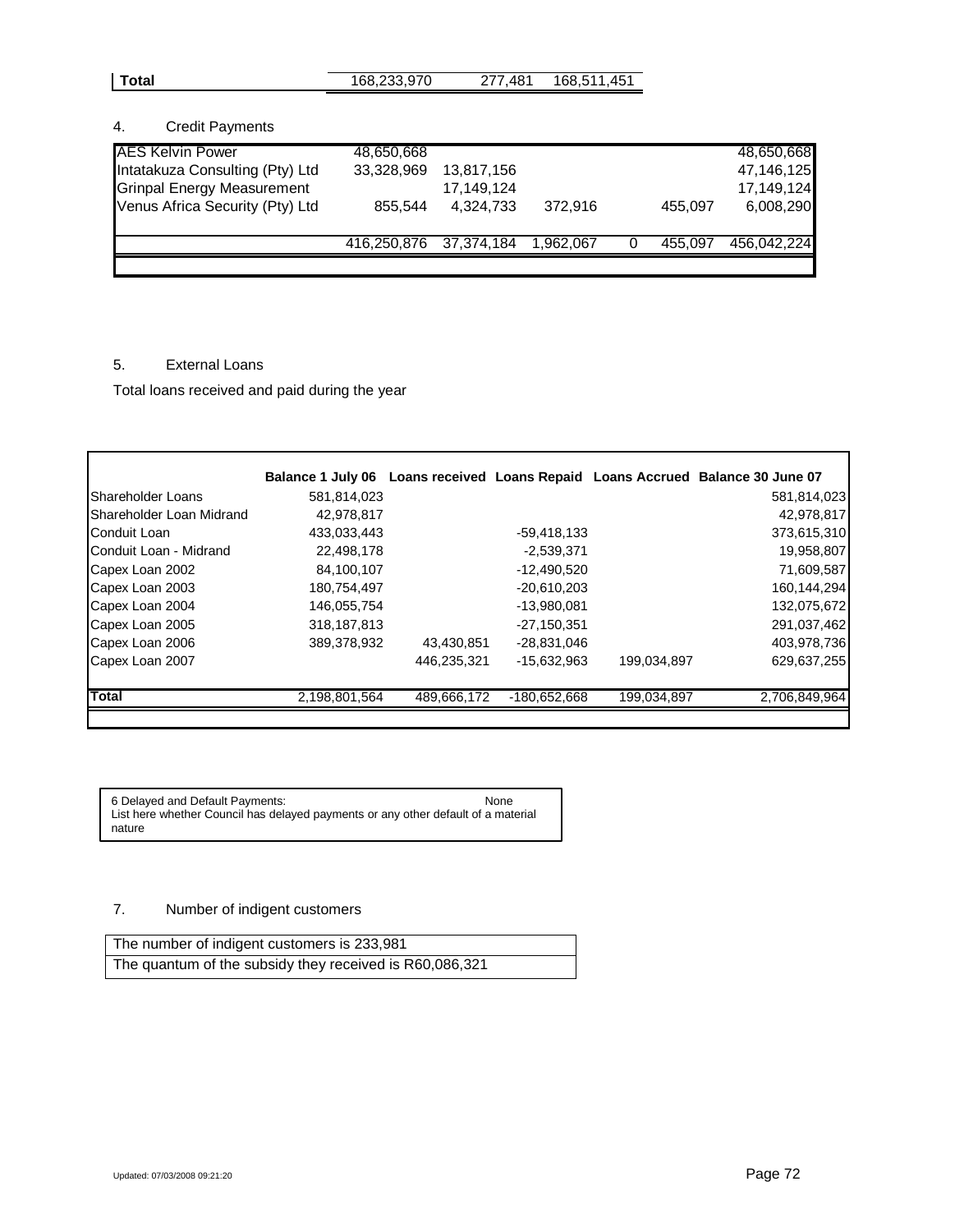| Function:                      |                                                                                                                                                                                                                                                           |                     |  |
|--------------------------------|-----------------------------------------------------------------------------------------------------------------------------------------------------------------------------------------------------------------------------------------------------------|---------------------|--|
| Sub Function:                  | Other Administration (Procurement)                                                                                                                                                                                                                        |                     |  |
| Reporting Level                | Detail                                                                                                                                                                                                                                                    | Total               |  |
| Analysis of the Function:<br>1 | Details of tender / procurement activities:                                                                                                                                                                                                               |                     |  |
|                                | Total number of times that tender committee met during year:<br>o Bid Specification Committee                                                                                                                                                             | 232<br>66           |  |
|                                | o Bid Evaluation Committee<br>o Exco Adjudication Committee<br>o Bid Adjudication Committee Level 2<br><b>Bid Adjudication Committee Level 1</b><br>$\circ$                                                                                               | 140<br>16<br>4<br>6 |  |
|                                | Total number of tenders considered                                                                                                                                                                                                                        | 99                  |  |
|                                | o Exco Adjudication Committee<br><b>Bid Adjudication Committee Level 2</b><br>$\circ$<br>Bid Adjudication Committee Level 1<br>$\circ$                                                                                                                    | 78<br>10<br>11      |  |
|                                | Total number of tenders approved                                                                                                                                                                                                                          | 84                  |  |
|                                | o Exco Adjudication Committee<br>o Bid Adjudication Committee Level 2<br>Bid Adjudication Committee Level 1<br>$\circ$                                                                                                                                    | 68<br>7<br>9        |  |
| $\overline{2}$                 | - Average time taken from tender advertisement to award of tender<br>(2months is for huge tenders which are advertised for 30 days; while<br>small tenders may take 1 month but varies with complexity of the<br>project.<br>Details of tender committee: | 2 months            |  |
|                                | Executive Committee Bid Adjudication Committee                                                                                                                                                                                                            |                     |  |
|                                | <b>B</b> Leshnick<br>V Padayachee<br>Z Nkosi<br>L Mashao<br>S Xulu<br>M Mojapelo<br>A Lishivha<br>S Masolo<br>E Sibuta<br>L Mbewu                                                                                                                         |                     |  |
|                                | C Solomon<br>M Smith                                                                                                                                                                                                                                      |                     |  |
| 3                              | Number of people employed through job creation schemes:                                                                                                                                                                                                   | 2455                |  |